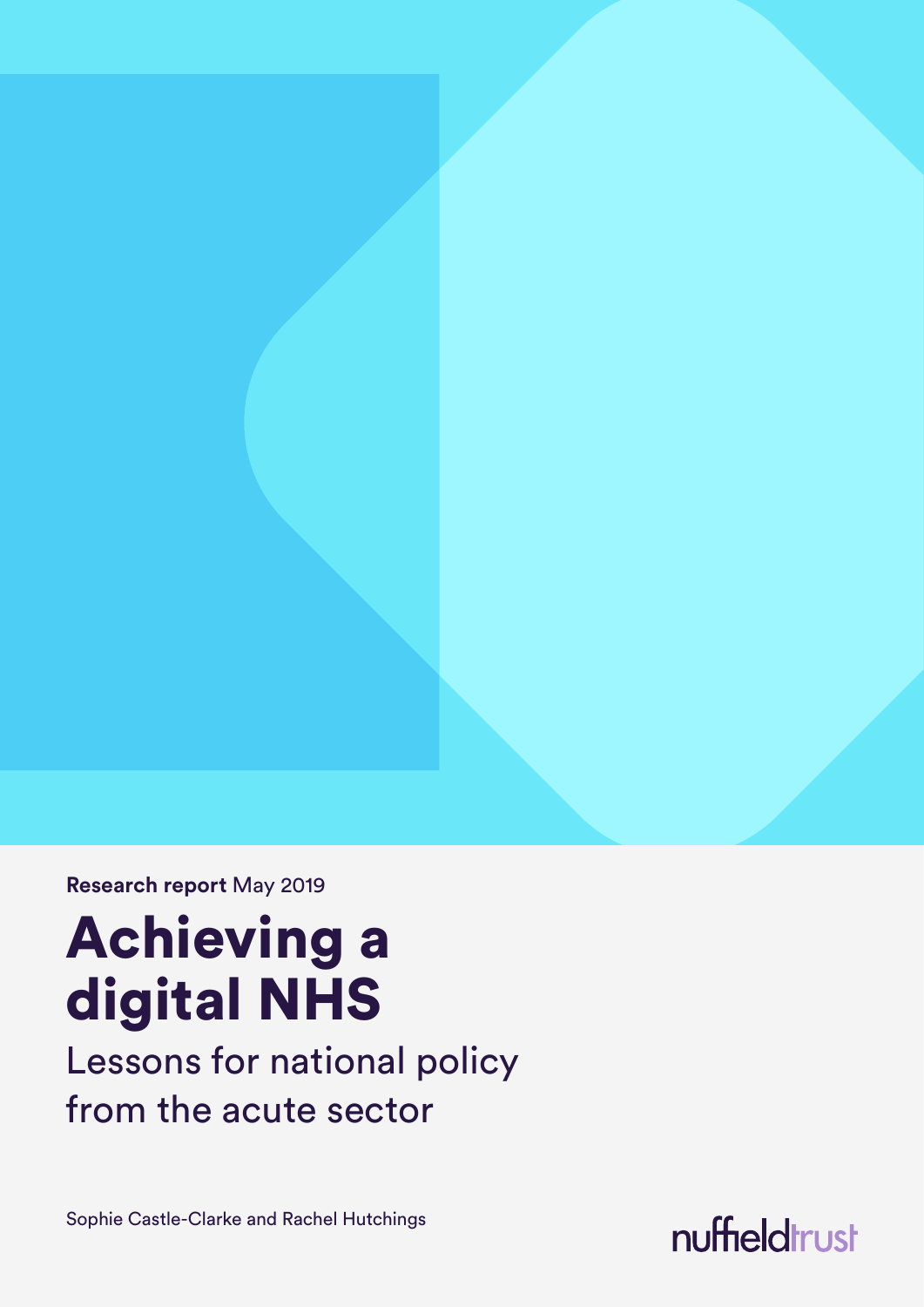## **Acknowledgements**

We are grateful to everyone at the trusts we visited who participated in our interviews and focus groups and supported the organisation of our visits. We are also grateful to all of the individuals who participated in the scoping conversations and the policy workshop.

Special thanks to the reviewers who provided comments on an earlier draft including Helen Buckingham (Director of Strategy and Operations, Nuffield Trust), Nigel Edwards (Chief Executive Officer, Nuffield Trust), Harry Evans (Researcher, The King's Fund), John Farenden (Senior Programme Lead, Local Health and Care Record Programme, NHS England), Iain Fletcher (Senior Programme Lead for Blueprinting, Global Digital Exemplar Programme, NHS England), Lorraine Foley (Chief Executive, Professional Record Standards Body), James Freed (Chief Information Officer, Health Education England), Dr Charles Gutteridge (Chief Clinical Information Officer, Barts Health NHS Trust), Dr Sarah Scobie (Deputy Director of Research) and Ann Slee (Associate Chief Clinical Information Officer (Medicines) and e-prescribing lead, NHS England).

With particular thanks to Rob Parker (Associate Chief Information Officer, NHS England) for his continued support and assistance with the project.

Finally, we are grateful for the small contribution NHS England made to the funding of this project.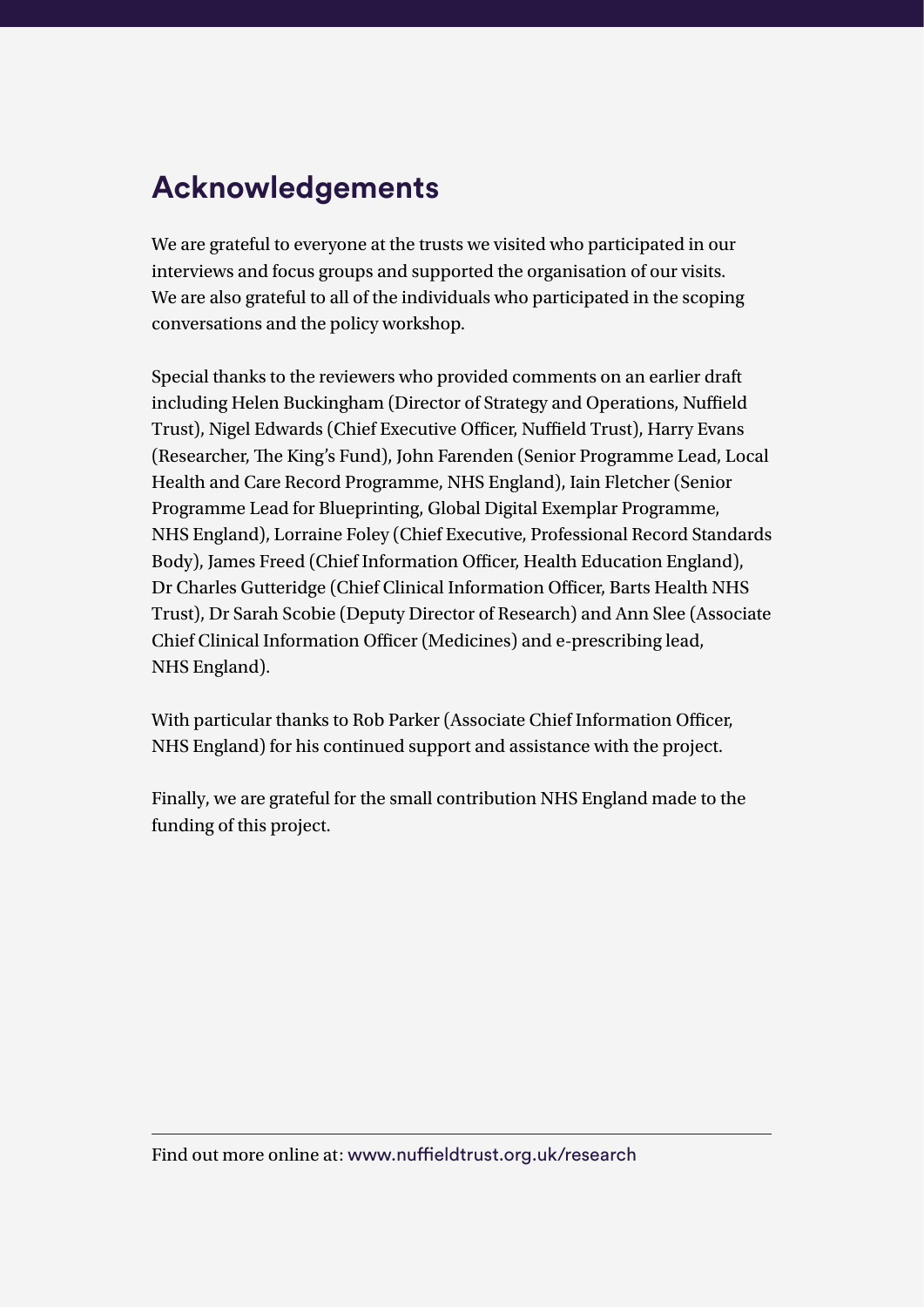# **Contents**

|                | <b>Foreword</b>                                                                 | $\overline{2}$ |
|----------------|---------------------------------------------------------------------------------|----------------|
|                | <b>Summary</b>                                                                  | 3              |
|                | <b>Introduction</b>                                                             | 9              |
| 1              | The role of national policy in achieving<br>a digital health system             | 13             |
| $\overline{2}$ | <b>Configuring a digital workforce</b>                                          | 31             |
| 3              | <b>Working with digital suppliers</b>                                           | 49             |
| 4              | Making use of data across the system                                            | 56             |
| 5              | <b>Funding and sustainability</b>                                               | 65             |
| 6              | <b>Reflecting on the Global Digital Exemplar</b><br>and Fast Follower programme | 74             |
| 7              | <b>Concluding thoughts</b>                                                      | 86             |
|                | Glossary                                                                        | 89             |
|                | <b>References</b>                                                               | 94             |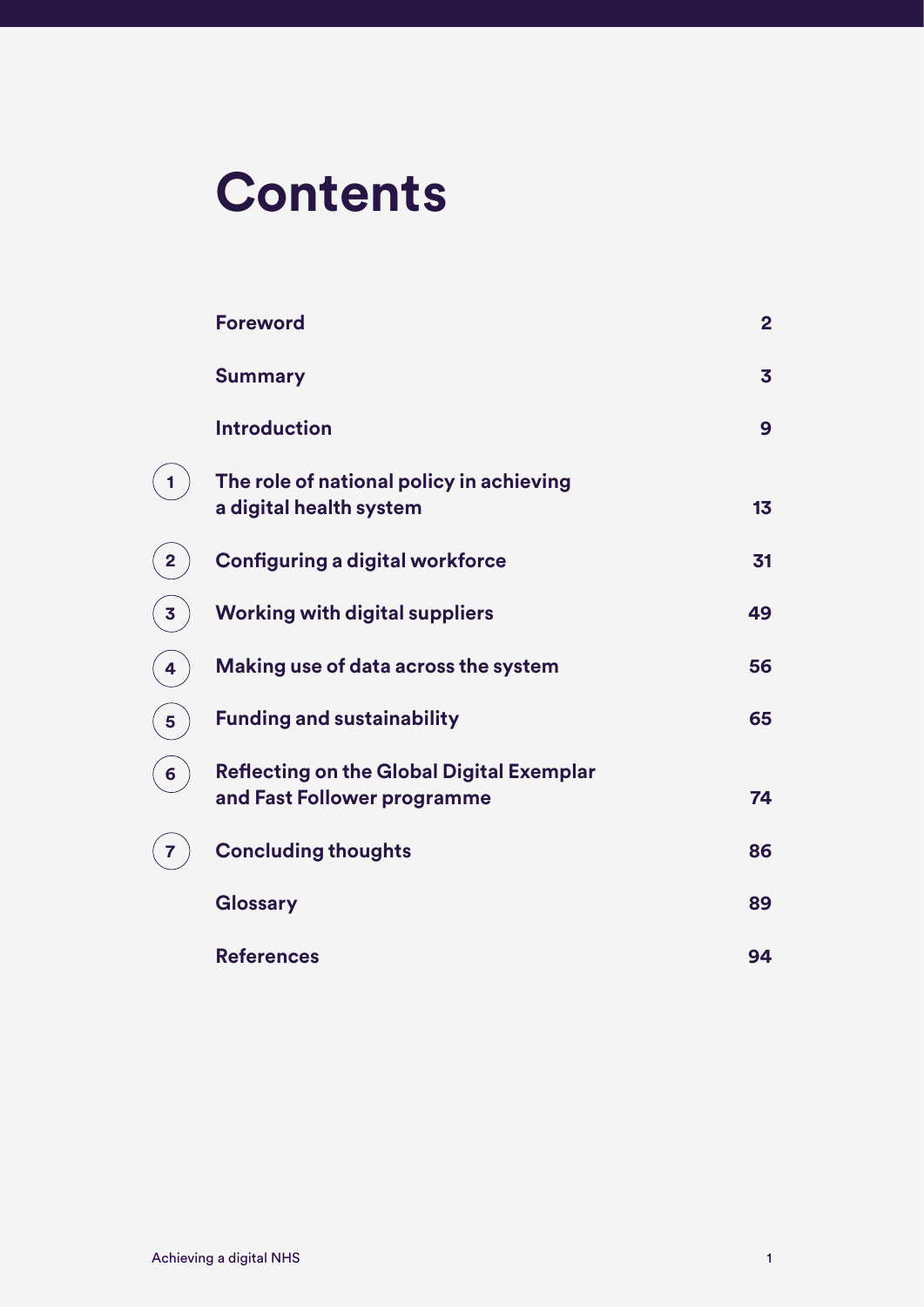# <span id="page-3-0"></span>**Foreword**

Digitising the NHS has been an important goal of national policy for many years. However, as colleagues across the globe have found, digitising health care in practice is difficult.

Over the last two years we've seen exciting progress from organisations involved in, and outside, the Global Digital Exemplar programme. They're showing that NHS hospitals can deliver world-class digital systems effectively and use them to make a real difference to patient care. I'm pleased to see this report recognises the positive impact the programme is having and highlights the need for more investment to achieve the same outcomes across the rest of the country.

It also helpfully identifies other ways in which central policy and support can help STPs, ICSs and individual providers digitise and integrate their services. It rightly points to the role national bodies need to play in setting and enforcing key national standards, and the opportunity to harness the collective buying power of the NHS to make sure we get the products and services we need.

Crucially, this report highlights the importance of building and maintaining a highly skilled and professionalised digital workforce. We need to make the NHS an attractive place to start, build and progress a career in digital technology. A lot of good work is happening in this area in partnership with bodies like the British Computer Society, Federation of IT Professionals and the Digital Academy, but we can do more to make the NHS as attractive to the country's best talent as any other part of the UK's growing digital economy.

With the creation of NHSX we have a unique opportunity to accelerate this. We can streamline decision making and ensure we're using the policy and delivery levers we have at our disposal as effectively as possible. Our Secretary of State sees technology and data as the biggest opportunity for the NHS over the next decade. This, combined with the availability of proven and affordable technologies, means achieving the fully digital health care service the country needs is finally a realistic prospect over the next five years.

As we look forward to the launch of NHSX in July, this report is a timely addition to the debate about how best to make this happen.

### **Will Smart**

Chief Information Officer, Health and Care in England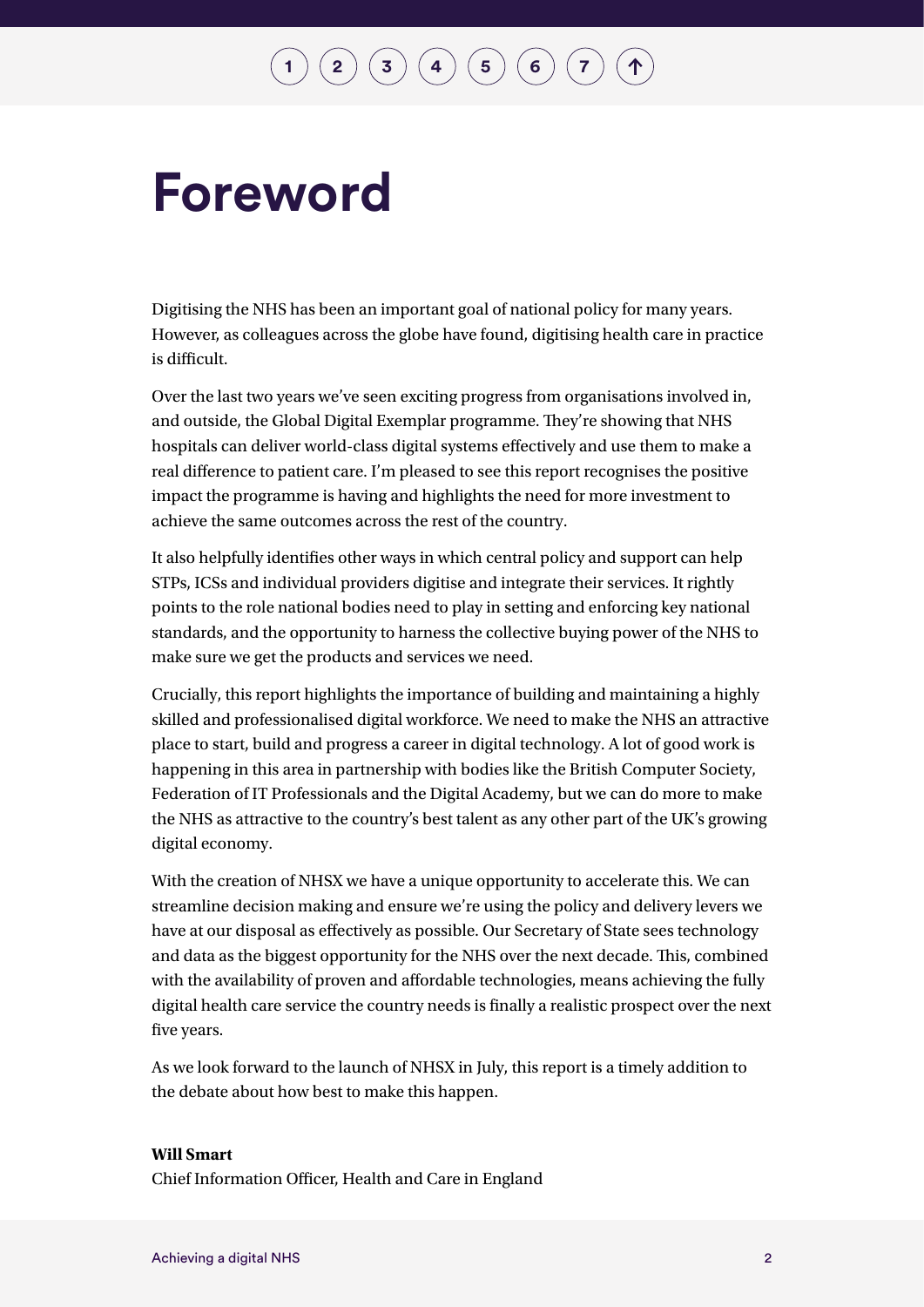$\bf{(2)}\bf{(3)}\bf{(4)}\bf{(5)}\bf{(6)}\bf{(7)}$  $\bf{(2)}\bf{(3)}\bf{(4)}\bf{(5)}\bf{(6)}\bf{(7)}$  $\bf{(2)}\bf{(3)}\bf{(4)}\bf{(5)}\bf{(6)}\bf{(7)}$  $\bf{(2)}\bf{(3)}\bf{(4)}\bf{(5)}\bf{(6)}\bf{(7)}$  $\bf{(2)}\bf{(3)}\bf{(4)}\bf{(5)}\bf{(6)}\bf{(7)}$  $\bf{(2)}\bf{(3)}\bf{(4)}\bf{(5)}\bf{(6)}\bf{(7)}$  $\bf{(2)}\bf{(3)}\bf{(4)}\bf{(5)}\bf{(6)}\bf{(7)}$  $\bf{(2)}\bf{(3)}\bf{(4)}\bf{(5)}\bf{(6)}\bf{(7)}$  $\bf{(2)}\bf{(3)}\bf{(4)}\bf{(5)}\bf{(6)}\bf{(7)}$  $\bf{(2)}\bf{(3)}\bf{(4)}\bf{(5)}\bf{(6)}\bf{(7)}$  $\bf{(2)}\bf{(3)}\bf{(4)}\bf{(5)}\bf{(6)}\bf{(7)}$  $\bf{(2)}\bf{(3)}\bf{(4)}\bf{(5)}\bf{(6)}\bf{(7)}$  $\bf{(2)}\bf{(3)}\bf{(4)}\bf{(5)}\bf{(6)}\bf{(7)}$ 

# <span id="page-4-0"></span>**Summary**

**"By 2024, secondary care providers in England…will be fully digitised, including clinical and operational processes across all settings, locations and departments"** – NHS Long Term Plan, p. 99**.**

Creating a digital NHS is a national policy priority. It promises to improve the quality of care, reduce duplication, drive efficiencies, empower patients and support joined-up services. The NHS Long Term Plan emphasised national policy's commitment to the digital agenda and promised fully digitised secondary care services by 2024. This follows a host of other policy and funding initiatives in recent years, totalling national investment of over £4 billion since 2016.

Now the establishment of a new organisation to lead national policy for NHS technology, digital and data has been announced. NHSX will bring together digital leaders from NHS England, NHS Improvement, and the Department of Health and Social Care to lead on setting standards for technology use, championing and developing digital training and ensuring NHS systems can talk to each other across the health and care system. This is a clear sign of continued commitment to creating a digital NHS – including from the Secretary of State.

In this environment, we sought to understand how national policy for digitisation is working from the perspective of acute trusts. We wanted to know:

- How national policy impacted on a trust's approach to digitisation
- How national policy was helping and hindering digital progress
- What national policy could do differently to better support digitisation on the ground.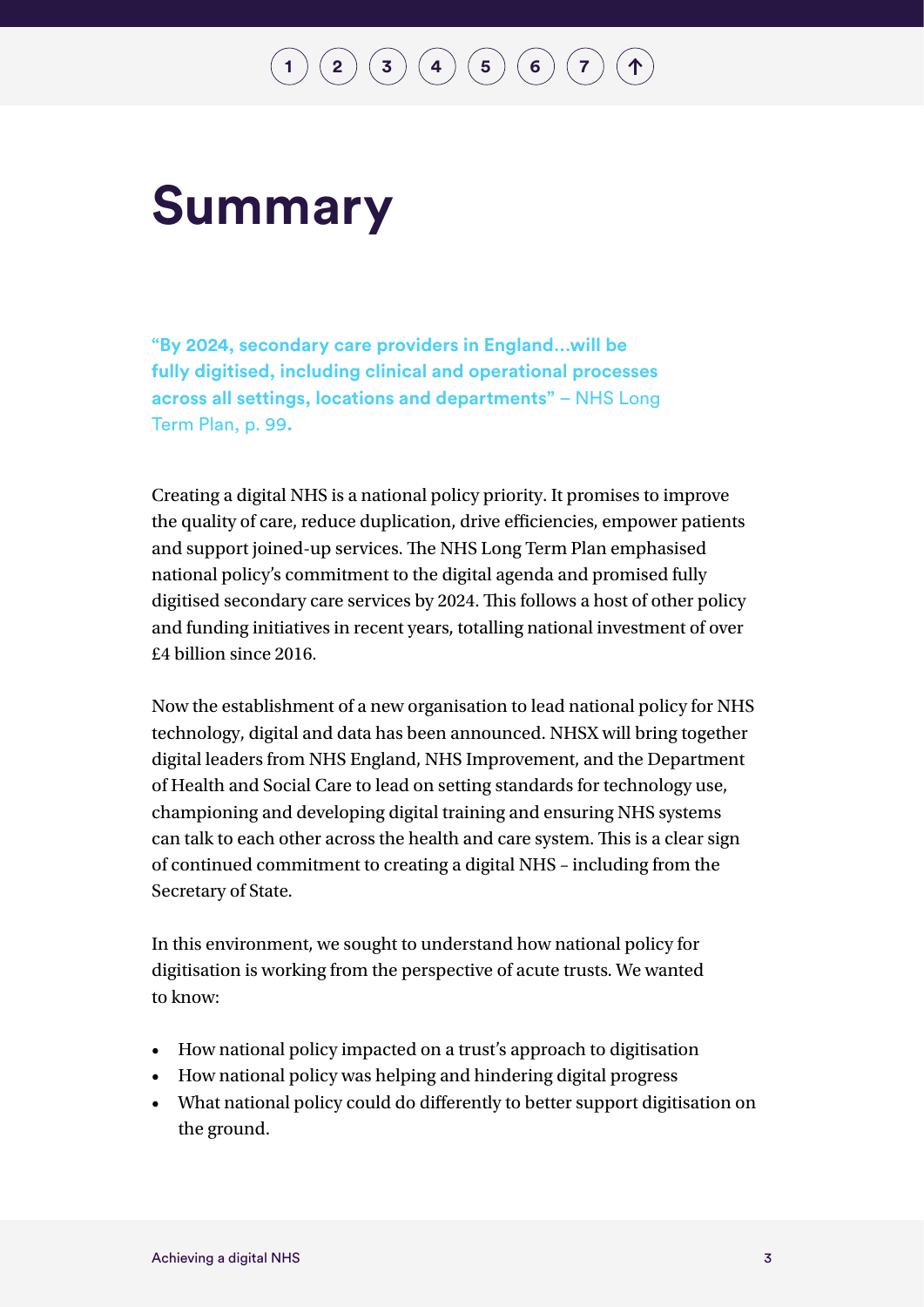In order to answer these questions, we spoke to 72 senior digital leaders in national organisations and NHS trusts as well as frontline health care professionals. We used the latest digital maturity assessment (DMA) data to sample trusts based on their digital capability.

This report has a number of suggestions for national bodies. Many of these are likely to be most relevant to NHSX as it is considering how to fulfil its new role to best effect. However, given the uncertainty about how NHSX will operate in practice, we have resisted naming specific organisations. What's more, given the fast pace of change in this area, we have focused on broad policy lessons rather than recommendations for specific policies or policy instruments. At a time when the organisational approach to national digital policy is being refined, this report provides insight into where energy can most usefully be invested. Below we outline a summary of our key findings, alongside a series of learning points for national organisations.

### **Key findings and recommendations**

### **Overall policy approach**

Most people we spoke to felt the current policy approach was useful in achieving widespread digitisation: it is generally enabling rather than prohibitive, and is notably less prescriptive than the National Programme for IT (NPfIT). However, we consistently heard that **the national role could be improved – not least by improving coordination across central bodies**.

An important role for national bodies is setting digital standards, particularly to support access to data across the system. The Future of Healthcare – the government's vision for digitisation – recognises that as a key priority. While there is very positive work to develop these standards collaboratively, the national strategy for implementation is often lacking.

Too often, the implementation of standards is viewed as a technical rather than a technical and adaptive exercise, and frequently falls to technical specialists within trusts. **More needs to be done to communicate the purpose of digital standards beyond technical teams** – particularly in highlighting the potential benefit they offer the organisation.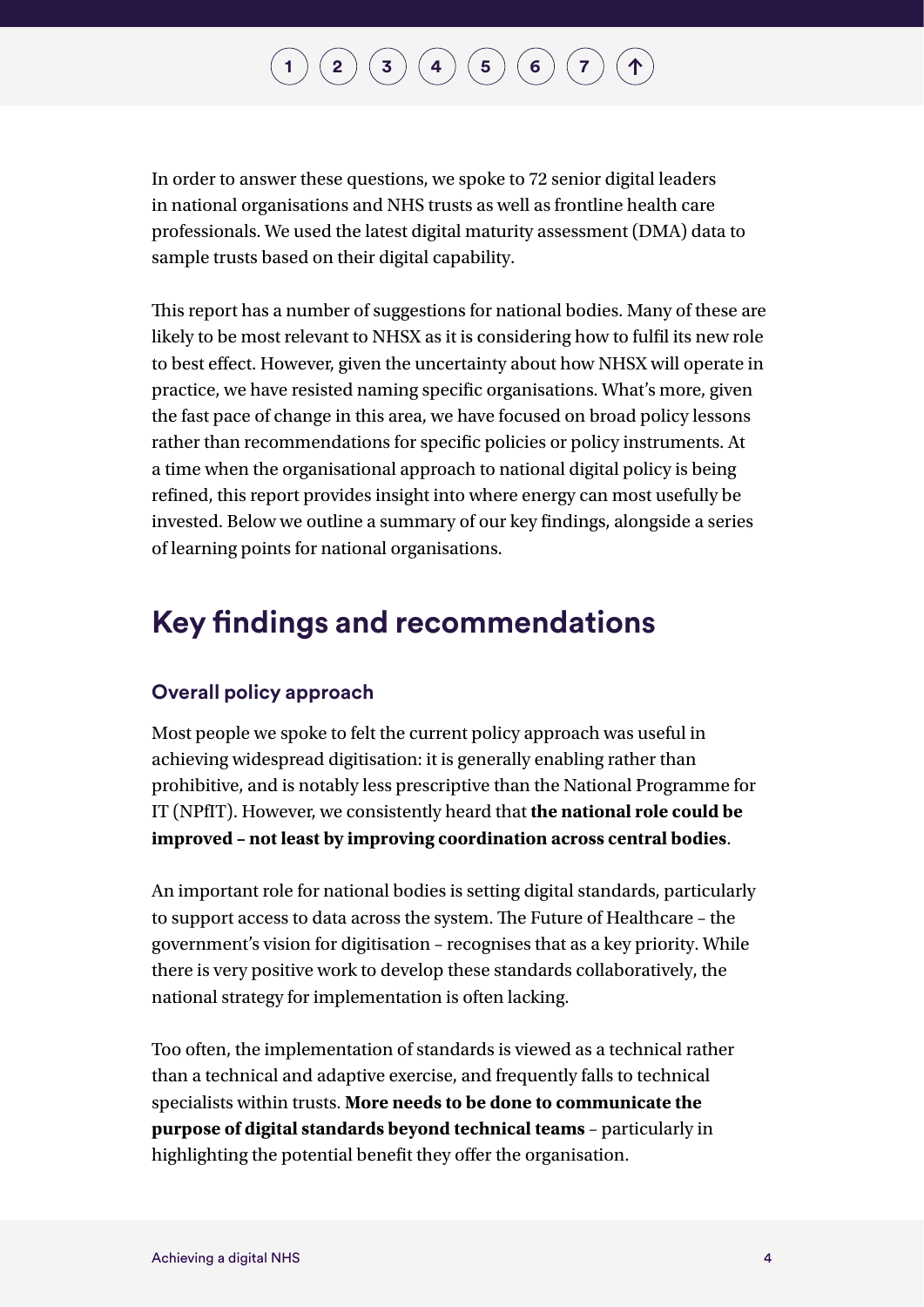- Support the implementation of standards by setting appropriate deadlines, providing clear guidance for local organisations on interpreting and delivering the standard and ensuring comprehensive piloting and testing prior to national roll-out
- Coordinate efforts to support digitisation and data collection across national bodies

### **Configuring a digital workforce**

Trusts were experiencing **significant challenges with recruiting and retaining the workforce necessary to support digital change**. Many felt that Agenda for Change (AfC) was inappropriate for corporate and technical roles and the structure imposed by AfC was severely hindering the ability of the NHS to compete with the private sector. In addition, a lack of professionalisation and a clear career pathway with accompanying qualifications for digital roles limited opportunities for learning and development.

Many interviewees also felt the **need to legitimise the chief clinical information officer (CCIO) role**. This extended beyond engagement with boards, and included the need for a clearer career pathway, an accreditation and significant time to dedicate to the role.

- Professionalise digital health roles
- Develop appropriate pay frameworks for the technical workforce
- Allow flexibility for local organisations to determine appropriate governance arrangements for digital programmes, rather than simply mandating board membership
- Provide best practice guidance on clinical informatics workforce configuration, including time allocation

### **Working with digital suppliers**

Whether trusts had one main supplier or many individual systems, **managing these supplier relationships was felt to be challenging**. Some trusts struggled to engage suppliers in making system upgrades and changes in a timely way, and this was felt to be partly due to lack of supplier resource. Trusts felt there was a greater role that the Centre could play in leveraging the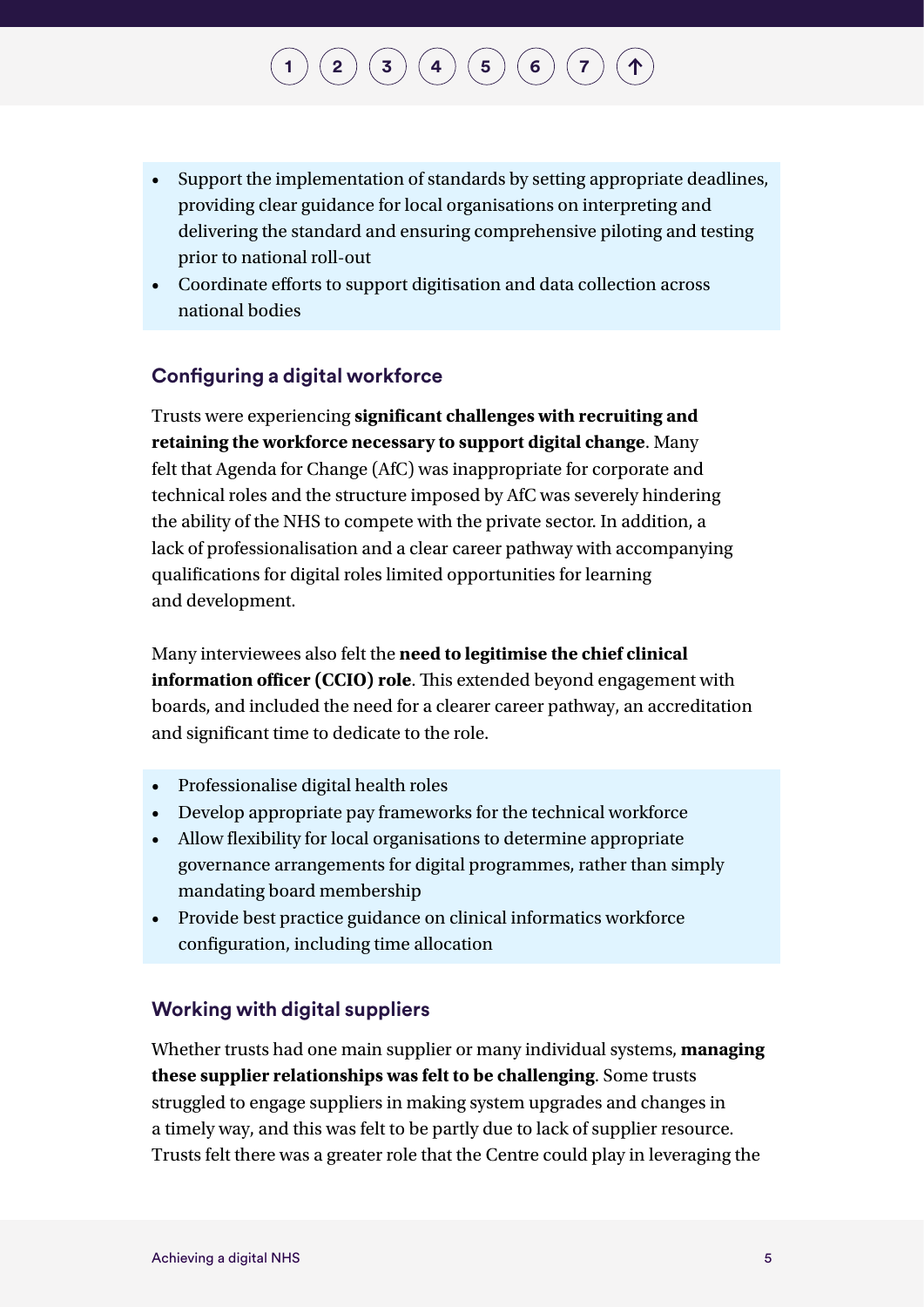supplier relationship across the whole NHS by providing a stronger system of accountability when suppliers fail to meet trusts' needs.

We also heard about the **negative consequences of losing all central digital procurement** following the abandonment of NPfIT.

- Proactively engage suppliers about standards and mandates that require software reconfiguration
- Provide trusts with a clear avenue to report issues back to the Centre and hold suppliers to account where necessary
- Consider national procurement of standard, widespread IT systems such as Microsoft software

### **Data sharing**

Across the country, there are **examples of providers refusing to engage with local data sharing efforts**, often due to concerns about Information Governance (IG). While much of this can be overcome with strong local leadership, there is also room for central bodies to play a much bigger role – not only in supporting with interpreting and applying IG legislation, but perhaps more importantly in providing **clear guidance about the benefits and drawbacks of sharing particular data in certain circumstances**.

- Actively engage with patients and the public around digital, in particular data sharing
- Develop analytics capacity by ensuring there is appropriate national and regional leadership and reducing the number of projects that are outsourced
- Provide use cases and national guidance on priority areas

### **Funding and sustainability**

**The need for ongoing national and local investment to achieve digital maturity cannot be underestimated**. This applies for digitally mature organisations hoping to sustain their existing programmes, continue to make the most of new opportunities and spread their learning, as well as for other organisations looking to digitise. Digital transformation can also take a long time, and trusts are unlikely to see sufficient productivity gains to support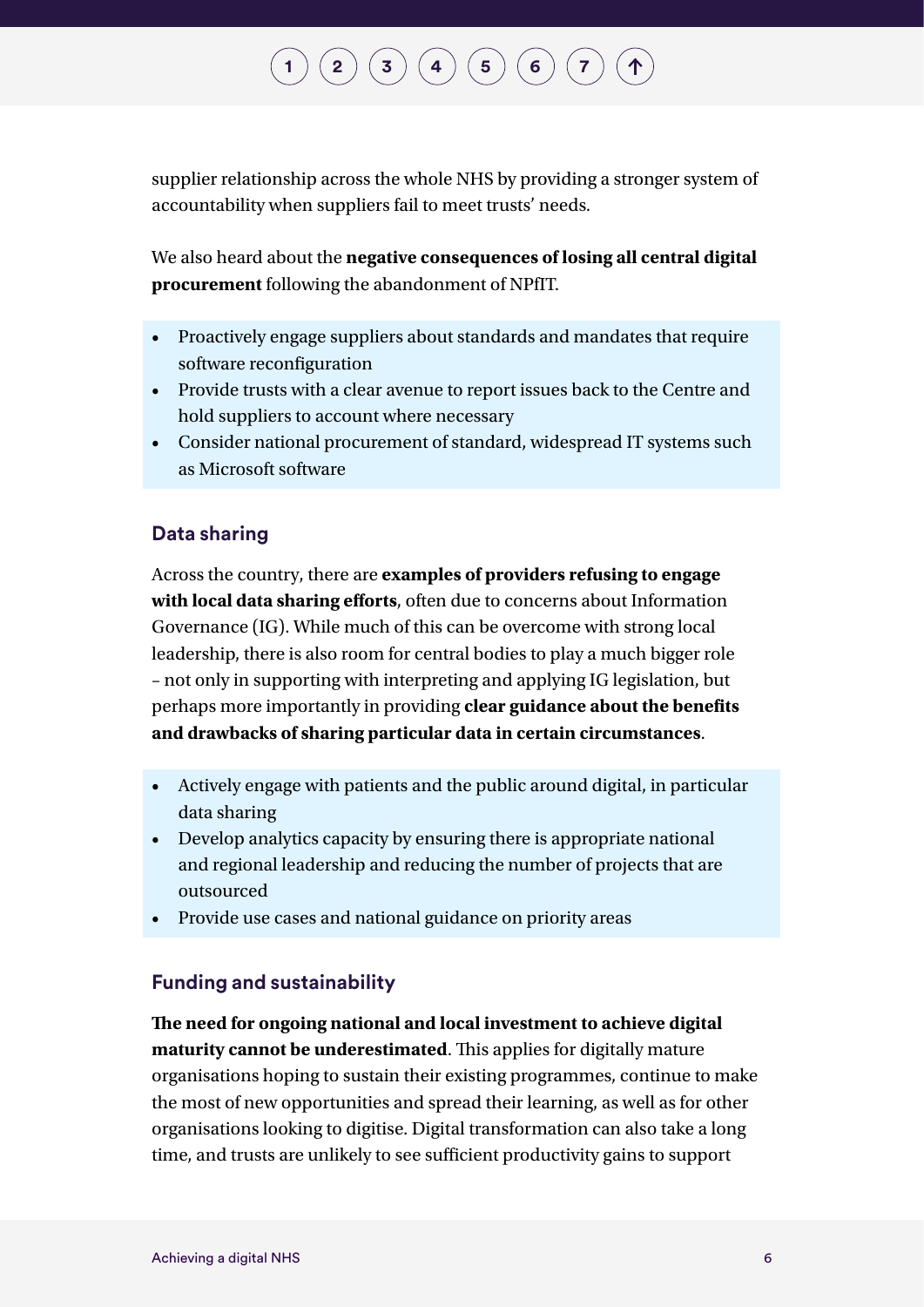their significant digital investment in the short term. **The Centre needs to be realistic about the likely levels of funding needed to maintain and support Global Digital Exemplars** (GDEs) to spread best practice; digitise middling and weaker trusts; and join up digital efforts across the country. It also needs to accommodate a move to, or shift in relative balance between, revenue and capital funding.

- Be realistic about likely funding requirements and accommodate a switch from capital to revenue funding
- Be clear about how different funding initiatives align to deliver digital priorities
- Ensure evaluation is built into funding initiatives for digital transformation

### **Global Digital Exemplar and Fast Follower programme**

**The people we interviewed who were involved with the GDE and Fast Follower programme were broadly positive about the programme as a whole**, particularly when contrasted with NPfIT. They particularly liked the fact that it fostered a more collaborative environment, focused on sharing best practice and learning rather than individual trusts working in silos. However, people reported challenges with the reporting requirements and felt reporting should be more closely aligned with the programme's intended benefits.

**Trusts did not feel that reaching HIMSS level 7 (an internationally recognised measure of digital maturity) was realistic in all cases**. While this expectation is just one part of measuring the objectives expected of GDEs, trusts felt a pressure to achieve it quickly. Many outlined challenges with the lack of national infrastructure to support this at the time of the site visits.

- Ensure reporting requirements clearly relate to the articulation of benefits
- Reconsider the focus on HIMSS level 7 and ensure ongoing work on national infrastructure is effectively communicated
- Look beyond blueprints to share best practice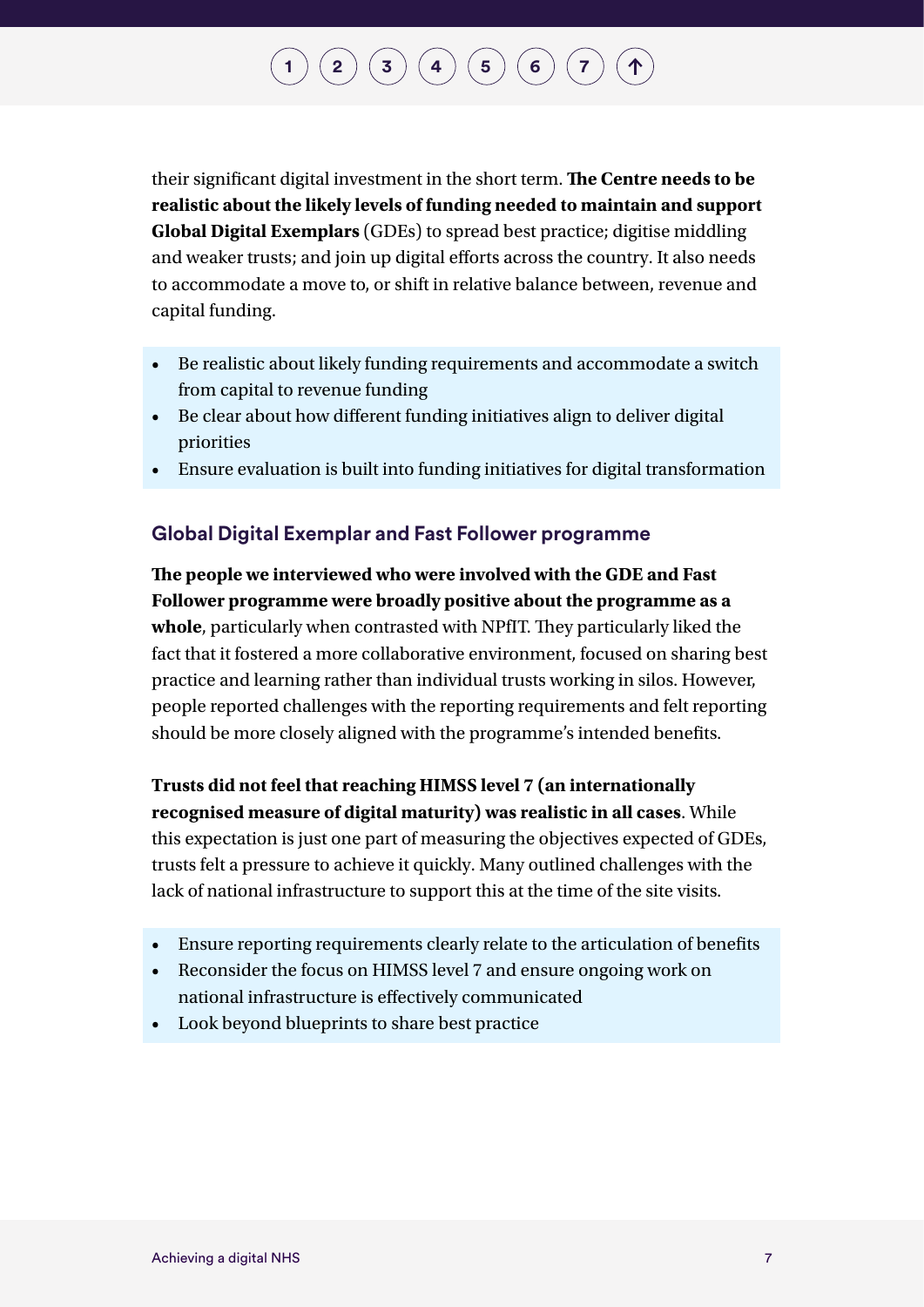### **[1](#page-14-0) [2](#page-32-0) [3](#page-50-0) [4](#page-57-0) [5](#page-66-0) [6](#page-75-0) [7](#page-87-0)**  $\uparrow$

### **Concluding thoughts**

At a time when NHSX is considering its organisational priorities and how national policy to support digitisation can be improved, this report sets out a number of areas that would benefit from national attention.

**A clear theme across all of the areas is the need for better communication and engagement between national policy makers and NHS providers**. Establishing clear avenues for two-way dialogue between all local organisations and central bodies is essential to ensure that national policy is in line with local priorities and effectively supports digital advancement, rather than serves as a hindrance or distraction. This may help central bodies strike the right balance between national direction and giving NHS organisations the space and time to lead their own change.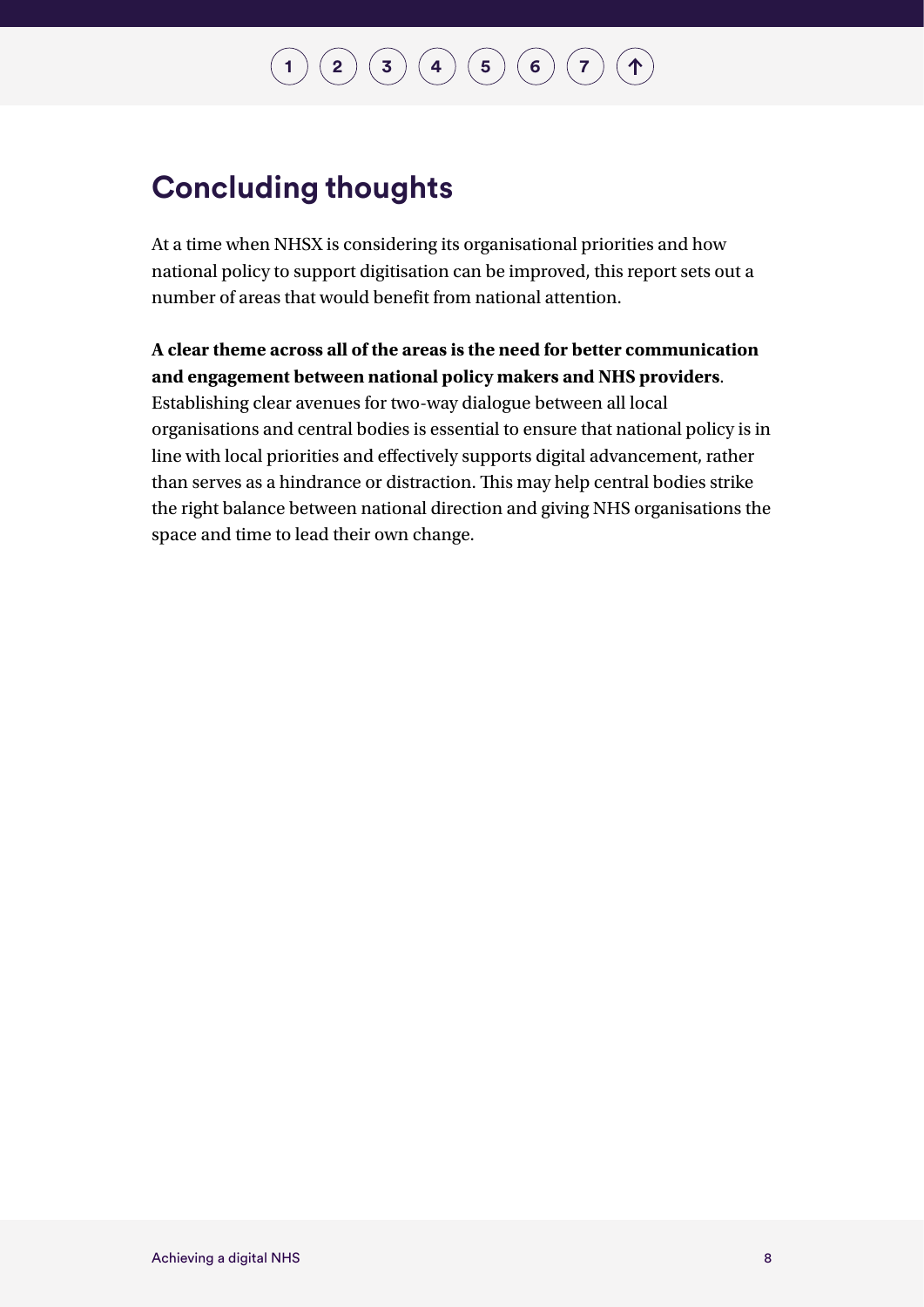# <span id="page-10-0"></span>**Introduction**

Creating a digital NHS has been a national policy priority for the last two decades.

Most recently, the Long Term Plan promised fully digitised secondary care services by 2024. This followed The Future of Healthcare, the government's vision for putting the architecture in place to support a digital NHS. Both documents follow a string of policies that have gradually seen the timelines for creating a digital NHS pushed back, reflecting how the scale of the challenge has consistently been underestimated. Recent policy recognises the importance of creating a digitally literate workforce, open standards to enable different IT systems to talk to each other (often referred to as interoperability) and developing solutions that meet user needs.

Now, the establishment of a new organisation to lead national policy for NHS technology, digital and data has been announced. NHSX will bring together digital leaders from NHS England, NHS Improvement and the Department of Health and Social Care to lead on setting standards for technology use, championing and developing digital training and ensuring NHS systems can talk to each other across the health and care system. This is a clear sign of continued commitment to creating a digital NHS – including from the Secretary of State.

In this environment, we sought to understand how national policy for digitisation is working from the perspective of acute trusts. We wanted to know:

- How national policy impacted on a trust's approach to digitisation
- How national policy was helping and hindering digital progress
- What national policy could do differently to better support digitisation on the ground.

While the findings in this report are not necessarily representative of the entire acute sector, we sampled to ensure a range of organisations were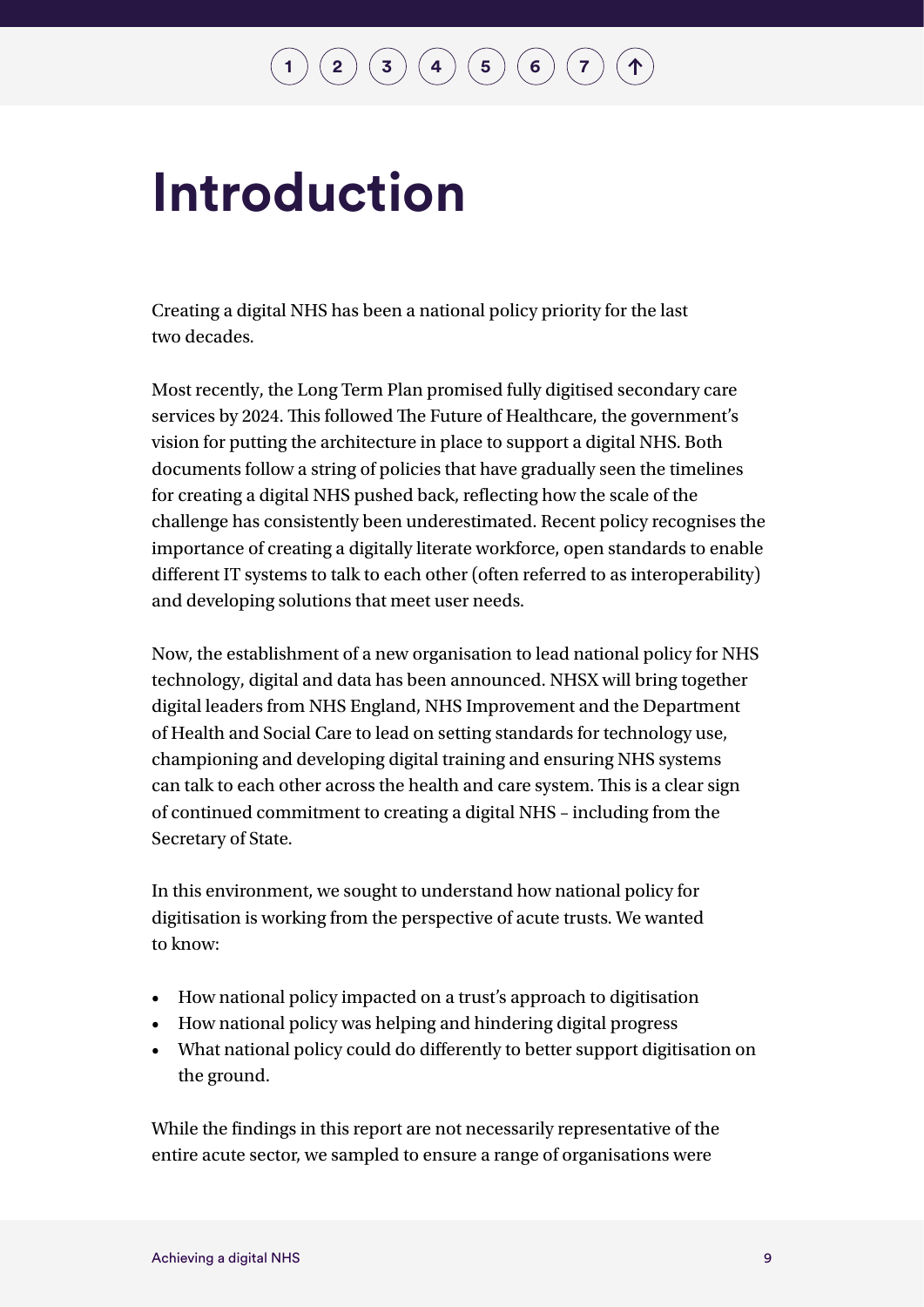## $\mathbf{2} \left( \mathbf{3} \right) \mathbf{3} \left( \mathbf{4} \right) \mathbf{4} \left( \mathbf{5} \right) \mathbf{6} \left( \mathbf{6} \right) \mathbf{7}$  $\mathbf{2} \left( \mathbf{3} \right) \mathbf{3} \left( \mathbf{4} \right) \mathbf{4} \left( \mathbf{5} \right) \mathbf{6} \left( \mathbf{6} \right) \mathbf{7}$  $\mathbf{2} \left( \mathbf{3} \right) \mathbf{3} \left( \mathbf{4} \right) \mathbf{4} \left( \mathbf{5} \right) \mathbf{6} \left( \mathbf{6} \right) \mathbf{7}$  $\mathbf{2} \left( \mathbf{3} \right) \mathbf{3} \left( \mathbf{4} \right) \mathbf{4} \left( \mathbf{5} \right) \mathbf{6} \left( \mathbf{6} \right) \mathbf{7}$  $\mathbf{2} \left( \mathbf{3} \right) \mathbf{3} \left( \mathbf{4} \right) \mathbf{4} \left( \mathbf{5} \right) \mathbf{6} \left( \mathbf{6} \right) \mathbf{7}$  $\mathbf{2} \left( \mathbf{3} \right) \mathbf{3} \left( \mathbf{4} \right) \mathbf{4} \left( \mathbf{5} \right) \mathbf{6} \left( \mathbf{6} \right) \mathbf{7}$  $\mathbf{2} \left( \mathbf{3} \right) \mathbf{3} \left( \mathbf{4} \right) \mathbf{4} \left( \mathbf{5} \right) \mathbf{6} \left( \mathbf{6} \right) \mathbf{7}$  $\mathbf{2} \left( \mathbf{3} \right) \mathbf{3} \left( \mathbf{4} \right) \mathbf{4} \left( \mathbf{5} \right) \mathbf{6} \left( \mathbf{6} \right) \mathbf{7}$  $\mathbf{2} \left( \mathbf{3} \right) \mathbf{3} \left( \mathbf{4} \right) \mathbf{4} \left( \mathbf{5} \right) \mathbf{6} \left( \mathbf{6} \right) \mathbf{7}$  $\mathbf{2} \left( \mathbf{3} \right) \mathbf{3} \left( \mathbf{4} \right) \mathbf{4} \left( \mathbf{5} \right) \mathbf{6} \left( \mathbf{6} \right) \mathbf{7}$  $\mathbf{2} \left( \mathbf{3} \right) \mathbf{3} \left( \mathbf{4} \right) \mathbf{4} \left( \mathbf{5} \right) \mathbf{6} \left( \mathbf{6} \right) \mathbf{7}$  $\mathbf{2} \left( \mathbf{3} \right) \mathbf{3} \left( \mathbf{4} \right) \mathbf{4} \left( \mathbf{5} \right) \mathbf{6} \left( \mathbf{6} \right) \mathbf{7}$  $\mathbf{2} \left( \mathbf{3} \right) \mathbf{3} \left( \mathbf{4} \right) \mathbf{4} \left( \mathbf{5} \right) \mathbf{6} \left( \mathbf{6} \right) \mathbf{7}$

represented in our work. There was strong consensus in many areas and the strength of opinion has been highlighted in the narrative and supporting quotes throughout.

This report has a number of suggestions for national bodies. Many of these are likely to be most relevant to NHSX as it is considering how to fulfil its new role to best effect. However, given the uncertainty about how NHSX will operate in practice, we have resisted naming specific organisations.

What's more, given the fast pace of change in this area, we have focused on broad policy lessons rather than recommendations for specific policies or policy instruments. At a time when the organisational approach to national digital policy is being refined, this report provides insight into where energy can most usefully be invested.

### **Approach and methodology**

We started by analysing the latest unpublished digital maturity assessment (DMA) data (provided to the Nuffield Trust team by NHS England) and comparing it with the 2016 DMA data. From this, we identified where acute trusts have most and least digital capability, and where they have made most progress between the two rounds of data collection.

We found that there was improvement in all capability areas. In 2017, technology for orders and results management had the highest level of use across acute trusts, while medicines optimisation, decision support and remote and assistive care had the lowest. Implementation of standards was relatively low in both years, and even some of the most advanced trusts did not fully use SNOMED-CT, the Dictionary of Medicines and Devices or the Professional Record Standards Body's standards to structure discharge summaries. This finding helped to inform a key line of inquiry about how standards and mandates work in practice (see Chapter 1).

We had 12 scoping conversations with a range of key stakeholders in NHS England and NHS Digital at an early stage in the project to help us understand the key areas to explore in our visits. We used these conversations to understand current issues and approaches to capability areas such as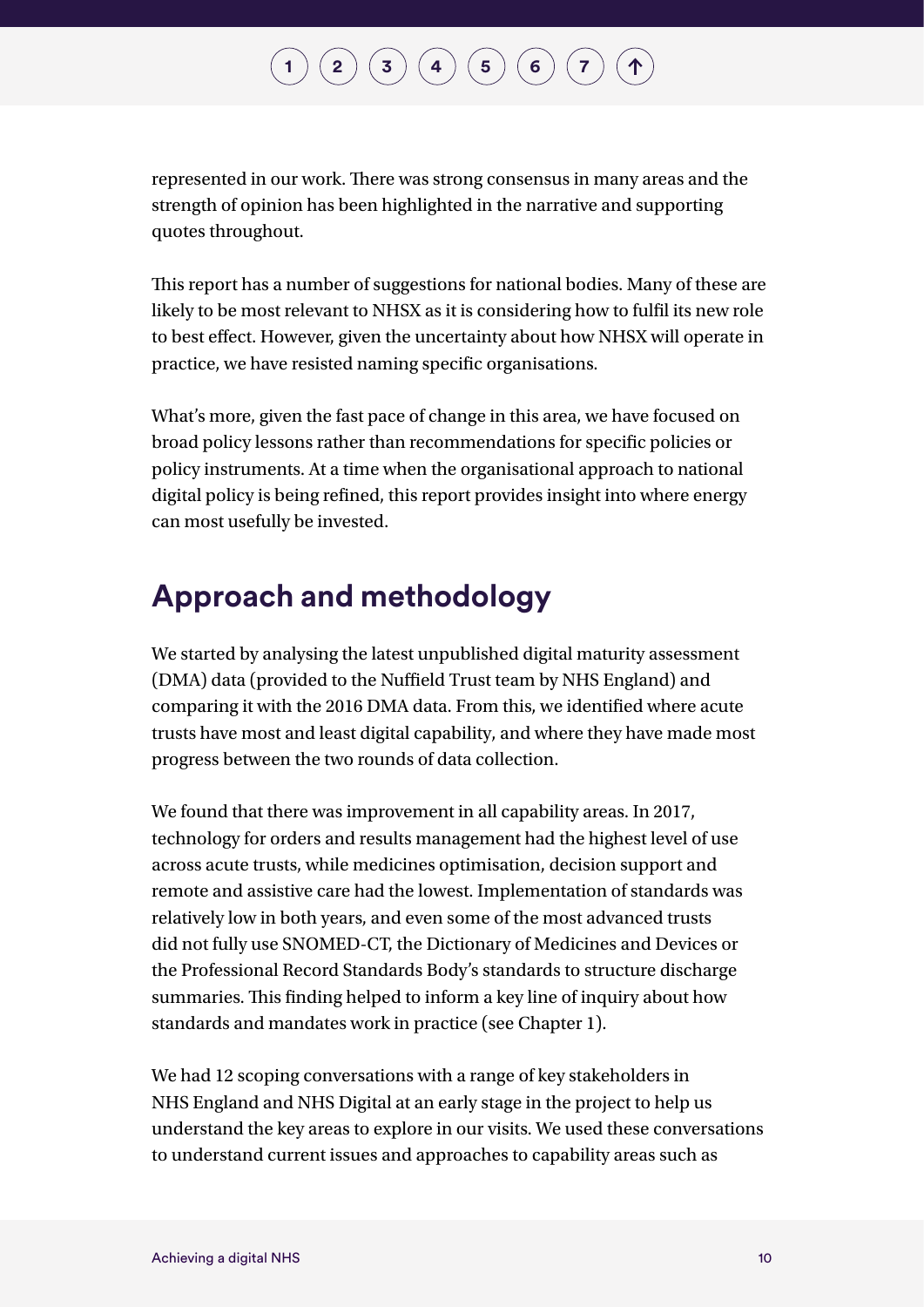## $\bf{(2)}\bf{(3)}\bf{(4)}\bf{(5)}\bf{(6)}\bf{(7)}$  $\bf{(2)}\bf{(3)}\bf{(4)}\bf{(5)}\bf{(6)}\bf{(7)}$  $\bf{(2)}\bf{(3)}\bf{(4)}\bf{(5)}\bf{(6)}\bf{(7)}$  $\bf{(2)}\bf{(3)}\bf{(4)}\bf{(5)}\bf{(6)}\bf{(7)}$  $\bf{(2)}\bf{(3)}\bf{(4)}\bf{(5)}\bf{(6)}\bf{(7)}$  $\bf{(2)}\bf{(3)}\bf{(4)}\bf{(5)}\bf{(6)}\bf{(7)}$  $\bf{(2)}\bf{(3)}\bf{(4)}\bf{(5)}\bf{(6)}\bf{(7)}$  $\bf{(2)}\bf{(3)}\bf{(4)}\bf{(5)}\bf{(6)}\bf{(7)}$  $\bf{(2)}\bf{(3)}\bf{(4)}\bf{(5)}\bf{(6)}\bf{(7)}$  $\bf{(2)}\bf{(3)}\bf{(4)}\bf{(5)}\bf{(6)}\bf{(7)}$  $\bf{(2)}\bf{(3)}\bf{(4)}\bf{(5)}\bf{(6)}\bf{(7)}$  $\bf{(2)}\bf{(3)}\bf{(4)}\bf{(5)}\bf{(6)}\bf{(7)}$  $\bf{(2)}\bf{(3)}\bf{(4)}\bf{(5)}\bf{(6)}\bf{(7)}$

e-prescribing as well as broader issues such as workforce configuration and setting standards.

We used the DMA data to sample six acute trusts for site visits. We decided to focus on the acute sector because it is arguably more digitised than community, mental health or ambulance trusts yet is still facing significant difficulties. Many of the recommendations are nevertheless applicable more widely, and we reflect on how many of them may apply to integrated care systems (ICSs) in the longer term throughout the report.

We ranked all acute trusts according to their overall capability score. We then identified three groups:

- Global Digital Exemplars
- 10 trusts clustered around the median
- The 10 lowest scoring trusts.

We also used the following additional sampling criteria to select the sites from these groups:

- type of digital solution (we aimed for a mix of sites with integrated electronic patient records (EPRs) and best of breed approaches)
- size of trust
- geographical region
- Fast Follower status.

Finally, we excluded sites in special measures since we felt that struggling trusts may be less able to identify any challenges with digitisation as distinct from related internal challenges with finances or leadership.

The site visits were undertaken in November and December 2018. During the visits we spoke to three Chief Executives and one organisational leader deputising for the Chief Executive; four Chief Information Officers and deputy Chief Information Officers; 14 Chief Clinical Information Officers and other clinical digital leaders; eight other digital leaders – such as IT directors and programme managers; one Chief Operations Officer; and 30 front line professionals and managers – including a medical director, doctors of all grades, nurses and allied health professionals. None of the organisations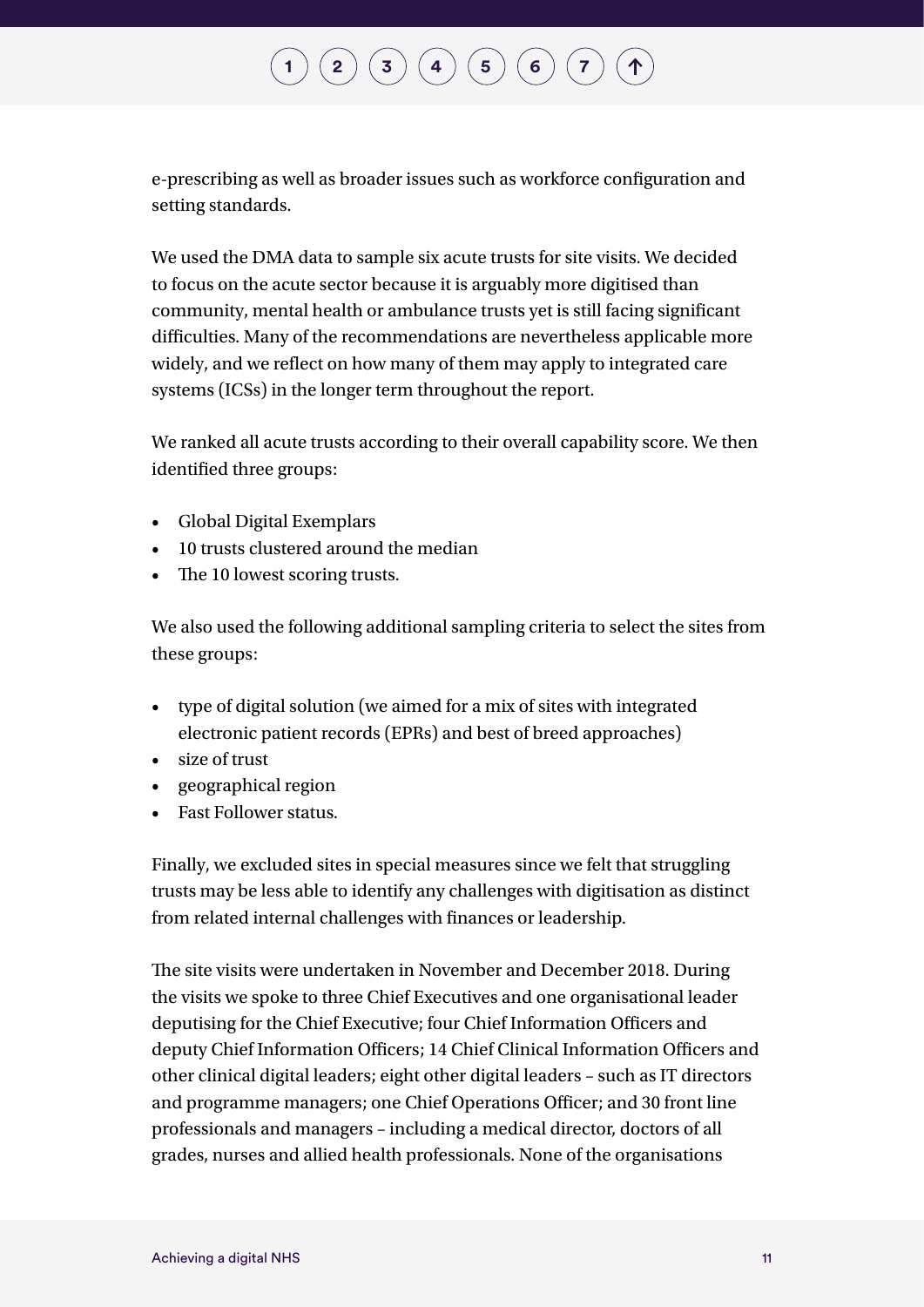we visited are named in the report and we have removed any identifying information such as unique or rare job titles. We promised anonymity to ensure interviewees felt able to speak freely about potentially sensitive issues.

We used specialist software to conduct a framework analysis of all of the interviews, identifying key themes and lessons. We then presented these themes at a policy workshop held in January 2019. Attendees included representatives from NHS England, the Department of Health and Social Care, academic health science networks and a commissioning support unit. We used the workshop to gain a policy perspective on our findings from the front line, and to test a series of policy solutions that came from our fieldwork. Findings from both the workshop and the site visits appear throughout the report.

We worked closely with NHS England throughout the project, and they made their experts and internal resources available to us to answer any queries as they arose. While we are grateful for their assistance, this is an independent project and report.

### **Structure of the report**

In what follows we present an overview of the policy approaches taken to support a digital NHS to date, and reflections from interviewees on how well policy initiatives are working at the moment – with a particular focus on standards and mandates. The rest of the report is structured according to key themes from our visits:

- Configuring a digital workforce
- Working with digital suppliers
- Data sharing
- Funding and sustainability
- The Global Digital Exemplar and Fast Follower programme

Each section ends with learning for policy makers. We bring all of these learning points together in the final chapter and present our overall conclusions.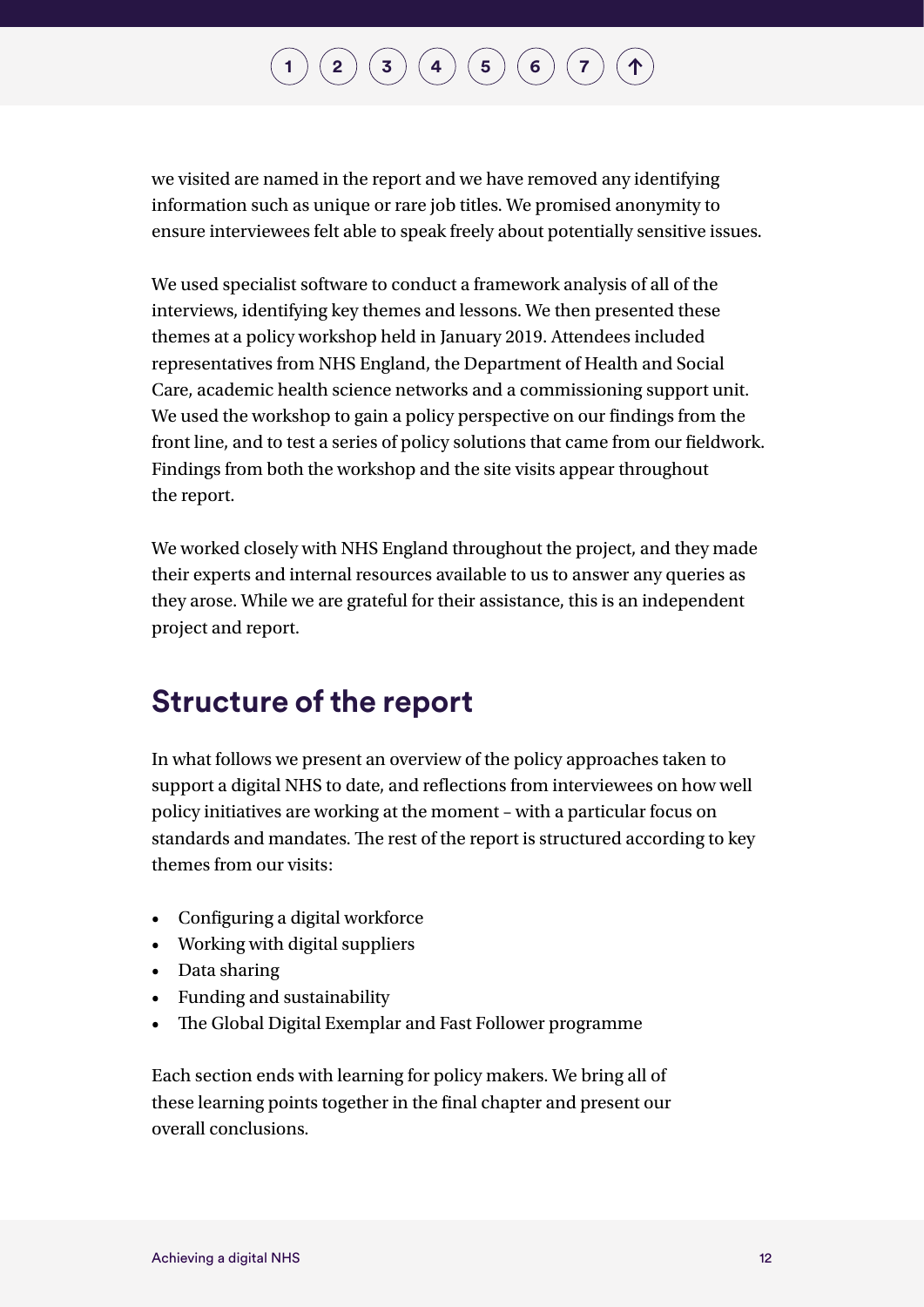# <span id="page-14-0"></span>**The role of national policy in achieving a digital health system 1**

There are many approaches that national policy can use to encourage digitisation, and these operate at different levels of the system. We refer to 'macro policies' as those which aim to achieve wholesale digitisation across the health system as a whole; 'meso policies' as those which aim to promote digitisation within a single organisation; and 'micro policies' as those which focus on a particular type of technology or part of the system. These categories are to some extent arbitrary given that they all feed into each other. That said, they provide a useful framework for thinking about how policy is currently working and where it could be improved.

This chapter broadly sets out the national policy initiatives to achieve digitisation across the NHS at each level. In the chapters that follow, we focus on relevant policy to the theme discussed in that chapter.

### **The policy framework**

### **Macro policy initiatives: a focus on the system**

The largest attempt at system-wide digitisation to date came in the form of the National Programme for IT (NPfIT) in 2002. It was the world's largest civil IT programme, costing over £10 billion. It aimed to implement integrated EPR systems across the NHS – accessible to 30,000 general practitioners and authorised health care professionals in 300 hospitals (Justinia, 2016). However, despite some successes, NPfIT was officially dismantled in September 2011 after it failed to deliver its intended vision. Subsequent reviews have found the programme was overly centralised, prescriptive and focused on technical solutions at the expense of adaptive change; understanding local needs and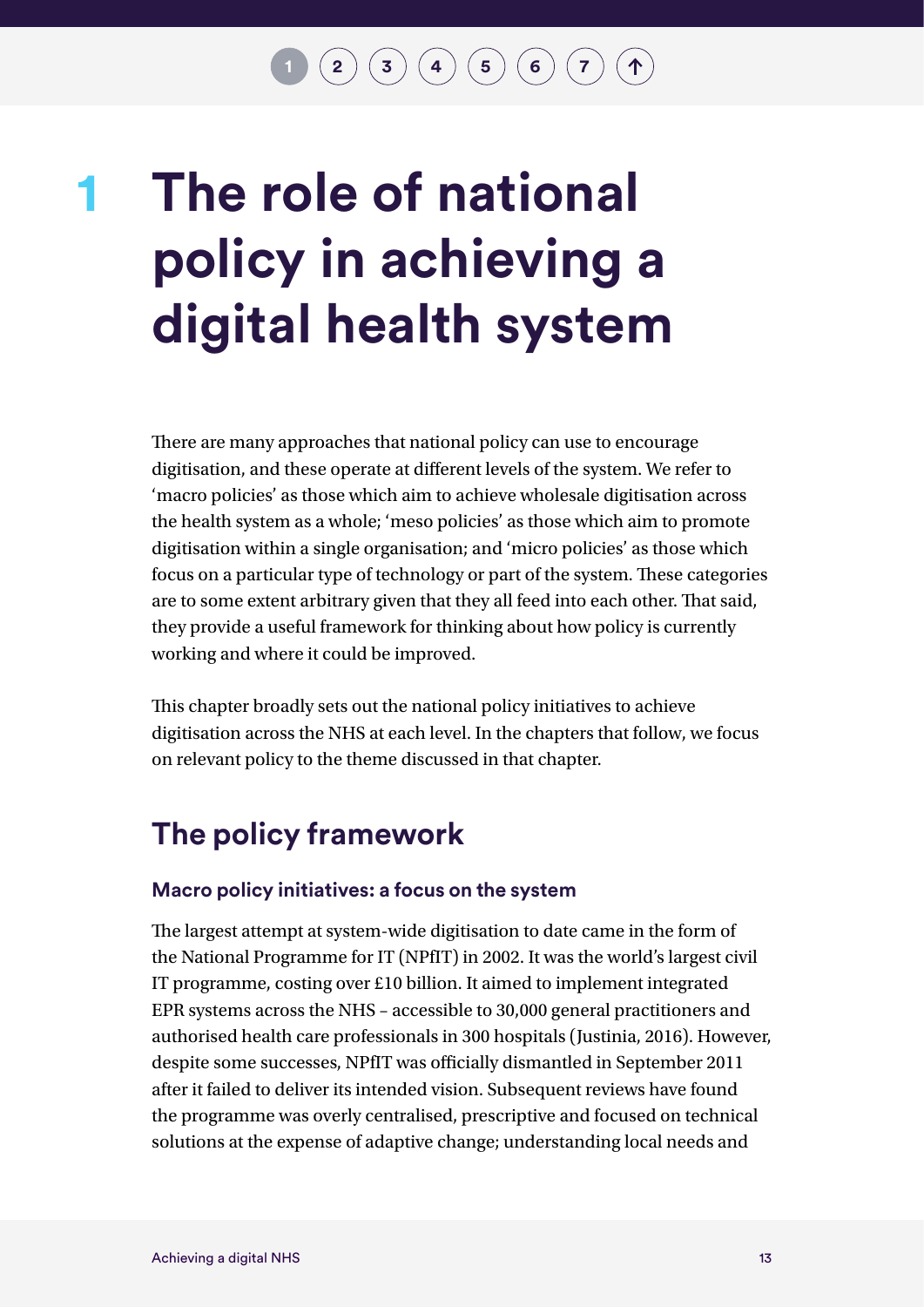engaging clinicians. What's more, the timelines for the programme were overly ambitious and unrealistic (Hendy and others, 2005), and many felt it was driven by political priorities (Department of Health, 2016).

In the press release announcing the end of the programme, the Department of Health recognised that top-down decisions on behalf of local organisations were not appropriate (Justinia, 2016). Since then, policy-makers have taken a different approach to system-wide digitisation. The National Information Board (NIB) was established in 2014 and brings together national health and care organisations from the NHS, public health, clinical science, social care and local government, along with appointed independent representatives to develop the strategic priorities for data and technology. Its first publication, Personalised Health and Care 2020 (National Information Board, 2014) – which set out a vision for better use of data and technology in the NHS – talks about 'fostering and encouraging transformation by initiating and supporting developments that demonstrate the potential of technology and…establishing exemplars to catalyse widespread adoption' (p. 22) – a far cry from prescribing a national electronic health record. Perhaps the most important part of the vision was a commitment to digital, interoperable carer records by 2020.

The NHS Five Year Forward View (FYFV), published in October 2014, stated that 'exploiting the information revolution' was one of the key steps to achieving the goals set out in the document. This included moving towards new care models, which focused on integration, 'getting serious about prevention and population health' and giving patients greater control of their care. The Five Year Forward View also recognised the need for an approach to digitisation which was somewhere between over-centralisation and 'letting a thousand flowers bloom'. To help enable the vision of the FYFV, NHS England has developed the Health Systems Support Framework (HSSF) to support the new ICSs access technological solutions through an easy route to procurement. Suppliers have been accredited on this framework since 2018.

In 2016, the Wachter Review (Department of Health, 2016) – a report produced by an advisory group chaired by Professor Robert Wachter to advise the Department of Health and NHS England about supporting digitisation in secondary care – concluded that any new attempts to digitise the NHS would need to win back the hearts and minds of 'sceptical stakeholder groups' bearing the scars from the NPfIT. It also found that the digital health workforce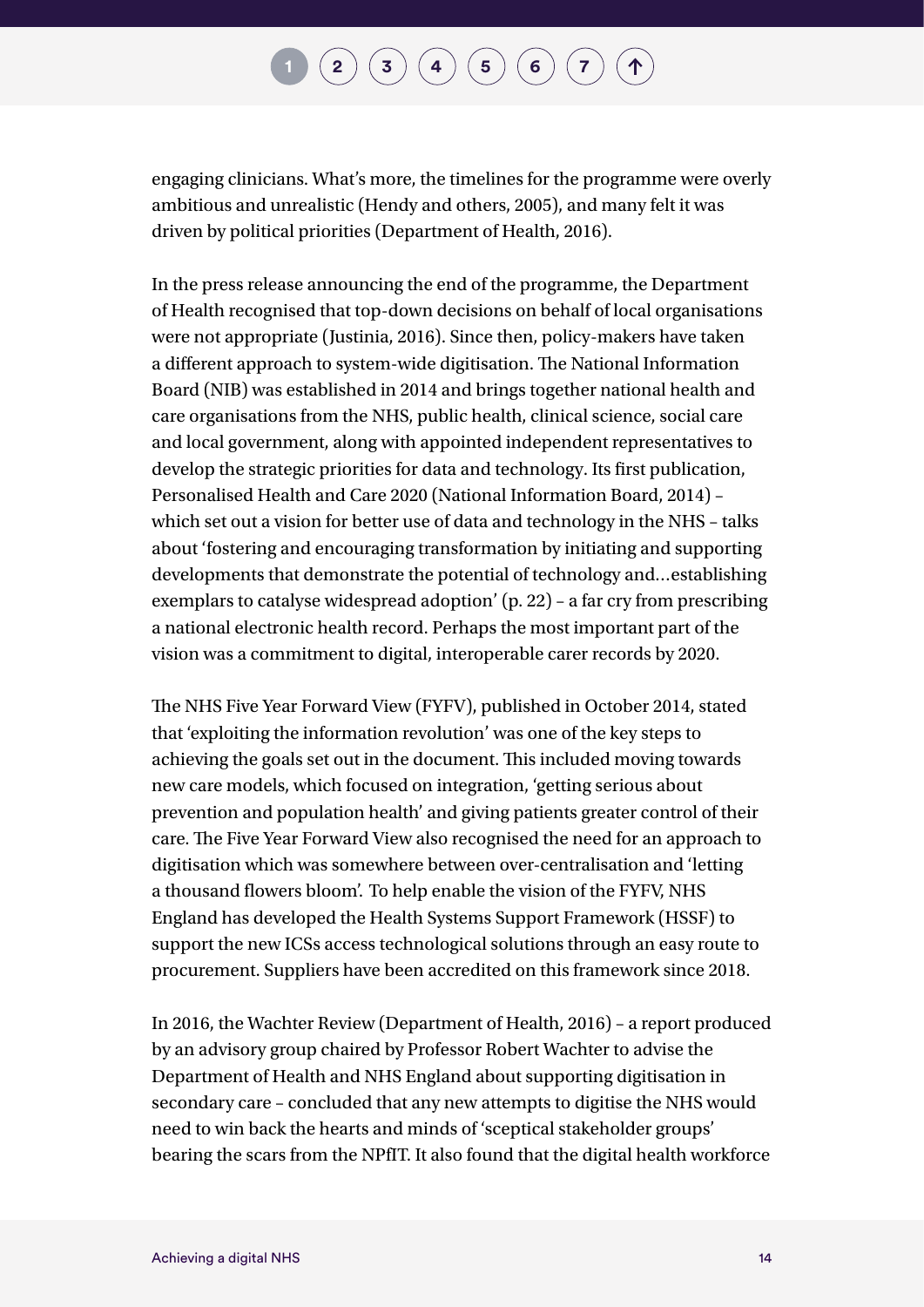$\mathbf{2} \left( \mathbf{3} \right) \mathbf{3} \left( \mathbf{4} \right) \mathbf{4} \left( \mathbf{5} \right) \mathbf{5} \left( \mathbf{6} \right) \mathbf{7}$  $\mathbf{2} \left( \mathbf{3} \right) \mathbf{3} \left( \mathbf{4} \right) \mathbf{4} \left( \mathbf{5} \right) \mathbf{5} \left( \mathbf{6} \right) \mathbf{7}$  $\mathbf{2} \left( \mathbf{3} \right) \mathbf{3} \left( \mathbf{4} \right) \mathbf{4} \left( \mathbf{5} \right) \mathbf{5} \left( \mathbf{6} \right) \mathbf{7}$  $\mathbf{2} \left( \mathbf{3} \right) \mathbf{3} \left( \mathbf{4} \right) \mathbf{4} \left( \mathbf{5} \right) \mathbf{5} \left( \mathbf{6} \right) \mathbf{7}$  $\mathbf{2} \left( \mathbf{3} \right) \mathbf{3} \left( \mathbf{4} \right) \mathbf{4} \left( \mathbf{5} \right) \mathbf{5} \left( \mathbf{6} \right) \mathbf{7}$  $\mathbf{2} \left( \mathbf{3} \right) \mathbf{3} \left( \mathbf{4} \right) \mathbf{4} \left( \mathbf{5} \right) \mathbf{5} \left( \mathbf{6} \right) \mathbf{7}$  $\mathbf{2} \left( \mathbf{3} \right) \mathbf{3} \left( \mathbf{4} \right) \mathbf{4} \left( \mathbf{5} \right) \mathbf{5} \left( \mathbf{6} \right) \mathbf{7}$  $\mathbf{2} \left( \mathbf{3} \right) \mathbf{3} \left( \mathbf{4} \right) \mathbf{4} \left( \mathbf{5} \right) \mathbf{5} \left( \mathbf{6} \right) \mathbf{7}$  $\mathbf{2} \left( \mathbf{3} \right) \mathbf{3} \left( \mathbf{4} \right) \mathbf{4} \left( \mathbf{5} \right) \mathbf{5} \left( \mathbf{6} \right) \mathbf{7}$  $\mathbf{2} \left( \mathbf{3} \right) \mathbf{3} \left( \mathbf{4} \right) \mathbf{4} \left( \mathbf{5} \right) \mathbf{5} \left( \mathbf{6} \right) \mathbf{7}$  $\mathbf{2} \left( \mathbf{3} \right) \mathbf{3} \left( \mathbf{4} \right) \mathbf{4} \left( \mathbf{5} \right) \mathbf{5} \left( \mathbf{6} \right) \mathbf{7}$  $\mathbf{2} \left( \mathbf{3} \right) \mathbf{3} \left( \mathbf{4} \right) \mathbf{4} \left( \mathbf{5} \right) \mathbf{5} \left( \mathbf{6} \right) \mathbf{7}$  $\mathbf{2} \left( \mathbf{3} \right) \mathbf{3} \left( \mathbf{4} \right) \mathbf{4} \left( \mathbf{5} \right) \mathbf{5} \left( \mathbf{6} \right) \mathbf{7}$ 

– both clinical informatics experts and non-clinical health technology experts – would need to be replenished after being 'thinned' as a result of the approach adopted by NPfIT. Finally, it found that anything overly centralised was likely to be rejected – while recognising the benefits that centralisation offers in some areas. The report called for staged digitisation, and suggested a shift from achieving digital care records by 2020 as suggested by Personalised Health and Care 2020. It stated that all trusts should be largely digitised by 2023 (Department of Health, 2016).

More recently, The Future of Healthcare set out the government's vision for digital, data and technology in health and care. It has four guiding principles – user need; privacy and security; interoperability and openness; and inclusion. The narrative emphasises the need to create the right environment for digitisation while maintaining local flexibility. It recognises that it should be a national role to set standards**1** that enable interoperability across the system; build a workforce fit to support a digitally mature NHS; and ensure the NHS is equipped to develop and test innovations locally. This seems to be a clear acknowledgement of the failings of the NPfIT and an effort to take a more enlightened approach through emphasising user need.

Finally, the NHS Long Term Plan published in early 2019 states that all providers across acute, community and mental health settings will be expected to have core digital capabilities by 2024 – highlighting how timeframes for digitisation have continued to shift. This will 'cover clinical and operational processes across all settings, locations and departments and be based on robust, modern IT infrastructure services for hosting, storage, networks and cyber security' (p. 96). This will be supported by accelerating the roll-out of EPR systems and associated apps.

1 The establishment of the Professional Record Standards Body (PRSB) in 2013 underpins the commitment to developing national standards. PRSB is an independent membership organisation comprising, among others, medical royal colleges, social care, patient bodies and vendor representation via Tech UK, which feeds into the development and use of standards needed for good care records.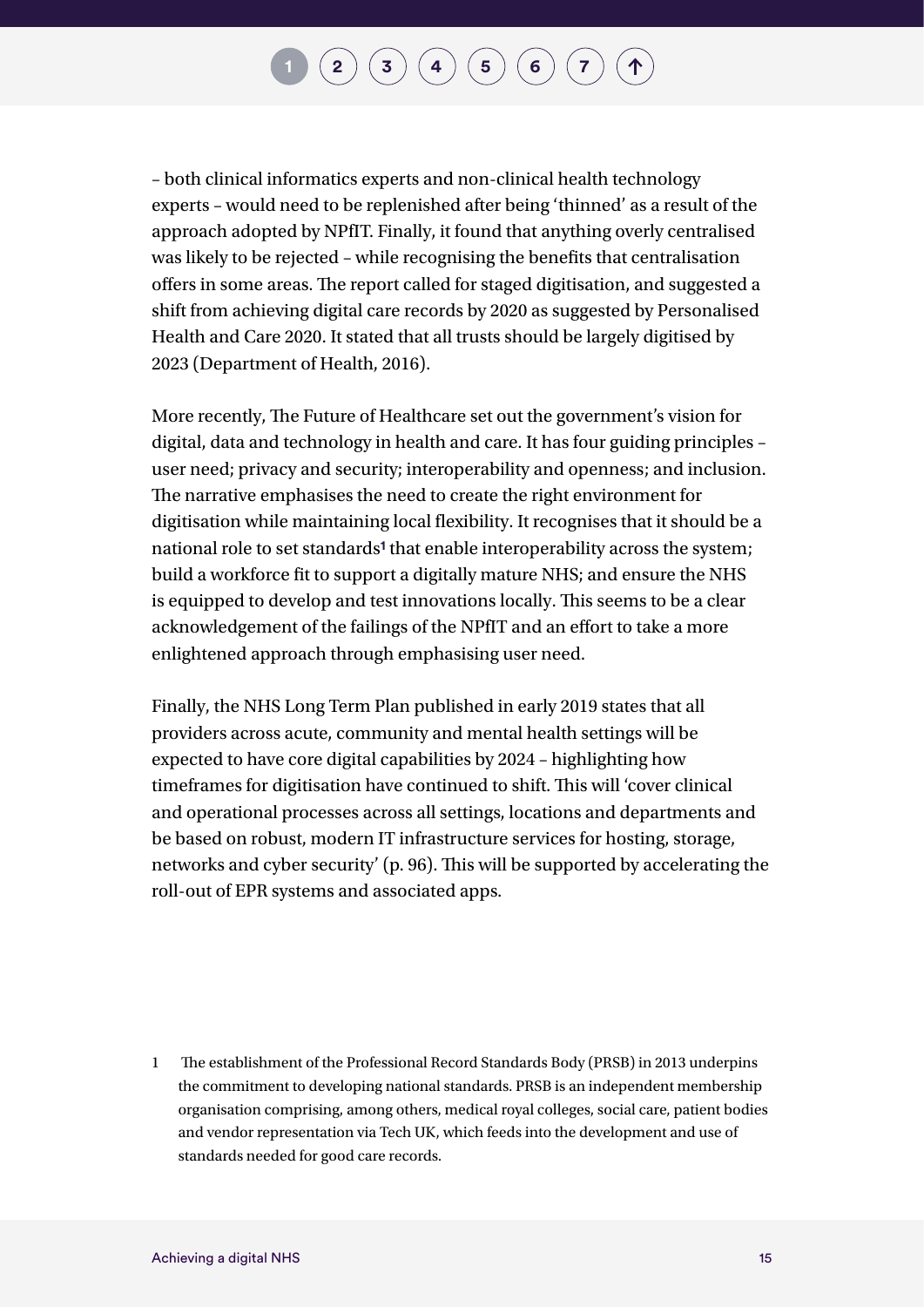The plan also sets out a number of broader initiatives needed to create the right environment for digital advances, in a similar way to those highlighted in The Future of Healthcare. These include creating a digitally literate workforce; requiring every technology supplier in the NHS to comply with published open standards to enable interoperability; and making solutions that are commissioned and developed by the NHS available as 'open source' to the developer community, among others.

The Long Term Plan also sets out ambitions for local health and care records (LHCRs) to operate as data platforms for developers to create new solutions that can complete with – and, where appropriate, replace – traditional systems used by the NHS. The idea is that the LHCRs would provide open application program interfaces (APIs) which enable developers to write new software to work with existing systems. Historically, APIs have been proprietorial, with little incentive for commercial organisations to open them up to other companies or bodies. This has stifled innovation and, in some cases, allowed a small number of companies to dominate a market. The LHCR initiative was announced in June 2018 and brings together multiple sustainability and transformation partnerships (STPs) and ICSs to enable data sharing across an entire geography. Central funding of £7.5 million has been awarded to each of the five LHCRs, which together cover 40% of the population in England.

In addition to these broad ambitions, there are also system-wide funding and implementation initiatives. The Health System Led Investment (HSLI) fund has seen £412.5 million allocated to STPs in order to support local digitisation. Within limits, STPs are able to choose how the money is allocated within their area – either further strengthening advanced organisations or bringing weaker trusts up to speed.

### **Meso policy initiatives: A focus on the organisation**

The Global Digital Exemplar (GDE) programme has seen 17 acute trusts and three ambulance trusts receive £10 million and seven mental health trusts receive £5 million – with the amount matched by the organisation in each case, to advance their digital agenda. Acute trusts were invited to submit expressions of interest if they achieved high capability and readiness scores on the digital maturity assessment; they were involved in innovative digital health care initiatives; they had a range of different solution types and NHS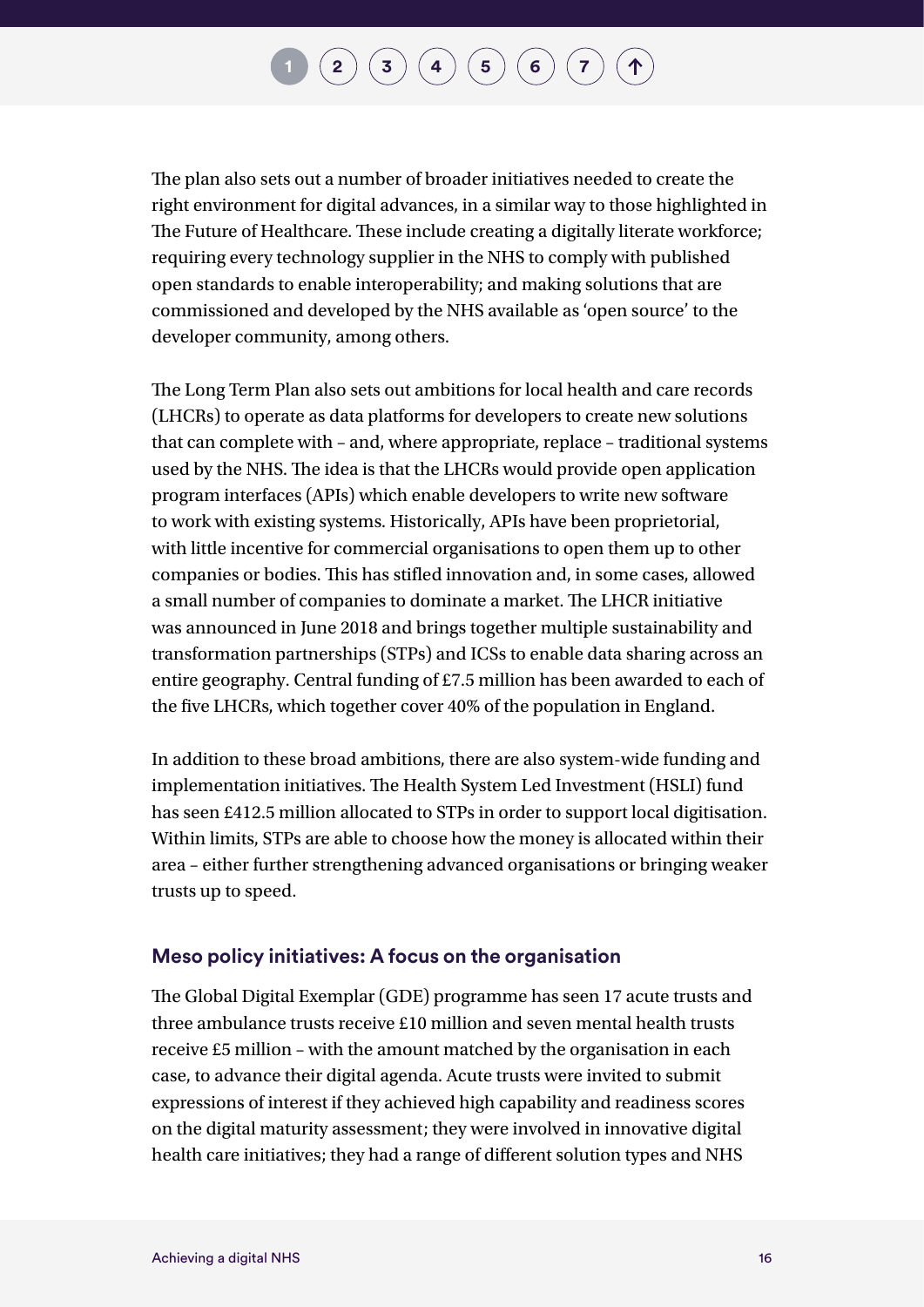Improvement confirmed that they would not be hindered in their digital ambitions by other issues.

All acute trusts working towards GDE status are now paired with Fast Followers who have received £5 million, also matched locally, to learn from the GDEs and increase their digital maturity. All GDEs will produce blueprints in order to share learning and this – combined with a GDE and Fast Follower learning network, as well as Fast Followers learning directly from their GDE – is intended to achieve scale and spread across the NHS.

The approach grew out of the Wachter review, which recommended that NHS digitisation should be phased, and should start with the most digitally advanced organisations first. Part of the rationale for this was to demonstrate the potential of a digital NHS in places most likely to realise the benefits first. However, some have expressed concerns that this policy risks increasing the divide between digitally advanced trusts, who will continue to mature, and weaker trusts who have not received as much funding to achieve digitisation.

While we have classified the GDE approach as a 'meso policy' given its focus on organisations rather than systems, it should be noted that once they have become digitally mature, GDEs are expected to support organisations in their local health economy – and the approach is therefore not solely organisationfocused. The development of GDEs in other sectors also shows the potential of the approach to support digitisation across the system.

### **Micro policy initiatives: A focus on the technology**

In addition to the approaches set out above, a number of areas of practice have been singled out for widespread digitisation. For example, e-prescribing for adult chemotherapy is mandatory given the precise dosage measurements required and the potential for serious and life-threatening outcomes if a dosage error is made (Elsaid and others, 2015). In specialist areas such as these, standalone digital solutions are often required, given that large integrated systems are often inferior to purpose-built solutions.

Similarly, discharge summaries from inpatient care; mental health services; A&E and outpatient clinic letters must now be sent to GPs digitally. They should be sent via structured message (as opposed to a PDF file sent via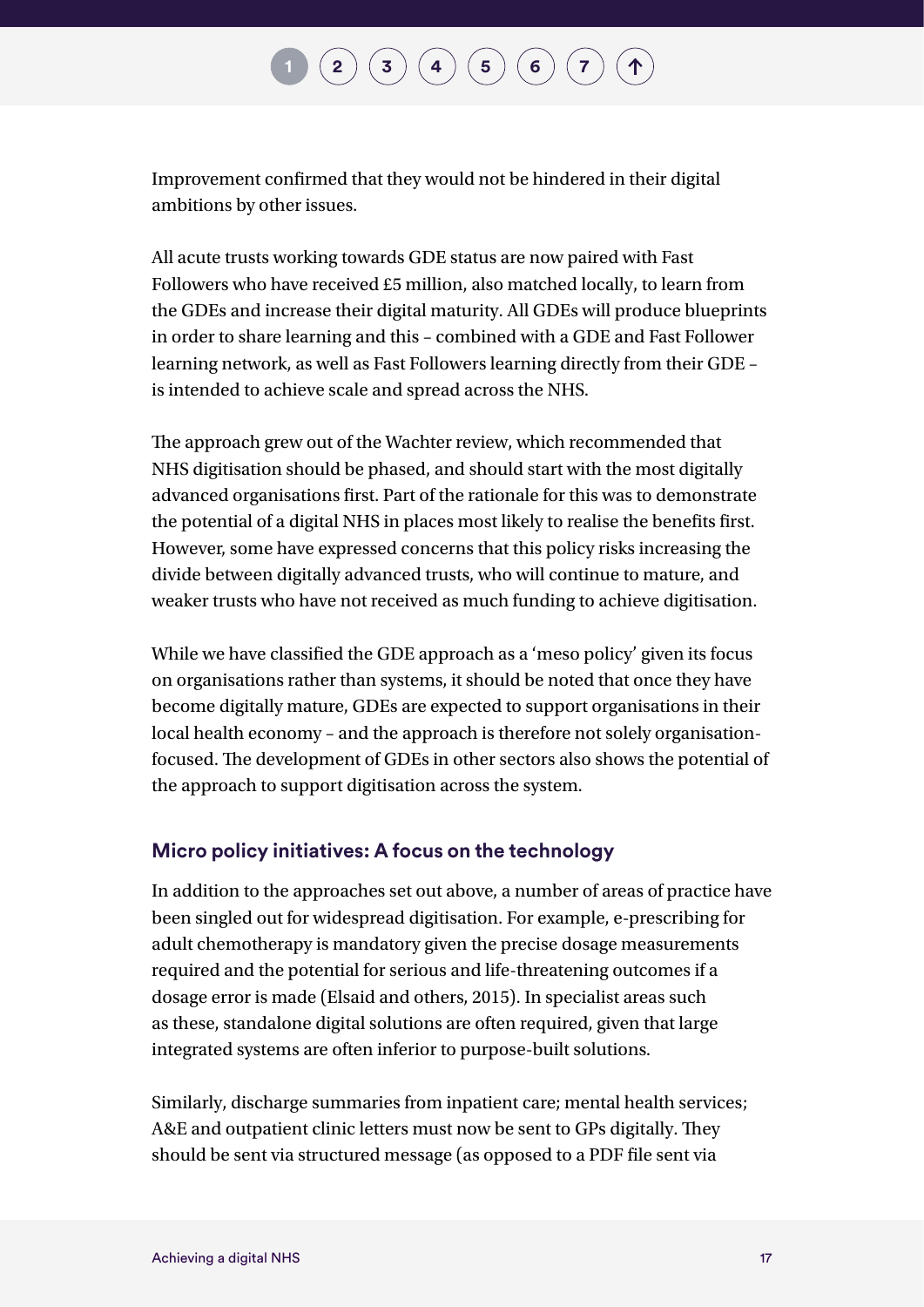### $\binom{2}{3}\binom{3}{4}\binom{5}{6}\binom{7}{7}$  $\binom{2}{3}\binom{3}{4}\binom{5}{6}\binom{7}{7}$  $\binom{2}{3}\binom{3}{4}\binom{5}{6}\binom{7}{7}$  $\binom{2}{3}\binom{3}{4}\binom{5}{6}\binom{7}{7}$  $\binom{2}{3}\binom{3}{4}\binom{5}{6}\binom{7}{7}$  $\binom{2}{3}\binom{3}{4}\binom{5}{6}\binom{7}{7}$  $\binom{2}{3}\binom{3}{4}\binom{5}{6}\binom{7}{7}$  $\binom{2}{3}\binom{3}{4}\binom{5}{6}\binom{7}{7}$  $\binom{2}{3}\binom{3}{4}\binom{5}{6}\binom{7}{7}$  $\binom{2}{3}\binom{3}{4}\binom{5}{6}\binom{7}{7}$  $\binom{2}{3}\binom{3}{4}\binom{5}{6}\binom{7}{7}$  $\binom{2}{3}\binom{3}{4}\binom{5}{6}\binom{7}{7}$  $\binom{2}{3}\binom{3}{4}\binom{5}{6}\binom{7}{7}$  $\uparrow$

e-mail), and use the PRSB standards to structure the summary (see 'Setting standards' below).

There are also a host of financial incentives supporting the uptake of particular innovations. The Innovation and Technology Tariff (ITT)**2**, for example, has several funding models to encourage the uptake of six innovations, and the Innovation and Technology Payment (ITP)**3** is now building on this.

Taken together, these examples show how the policy approaches being used can create the right overall environment for digital technologies while simultaneously prescribing specific solutions in discrete areas that stand to benefit. The challenge, then, is knowing when and where to deploy these kinds of policy interventions.

- 2 [www.england.nhs.uk/pay-syst/development/tech-tariff-17-19-technical-notes](http://www.england.nhs.uk/pay-syst/development/tech-tariff-17-19-technical-notes)
- 3 [www.england.nhs.uk/ourwork/innovation/innovation-and-technology-payment](http://www.england.nhs.uk/ourwork/innovation/innovation-and-technology-payment-itp-2019-20)[itp-2019-20](http://www.england.nhs.uk/ourwork/innovation/innovation-and-technology-payment-itp-2019-20)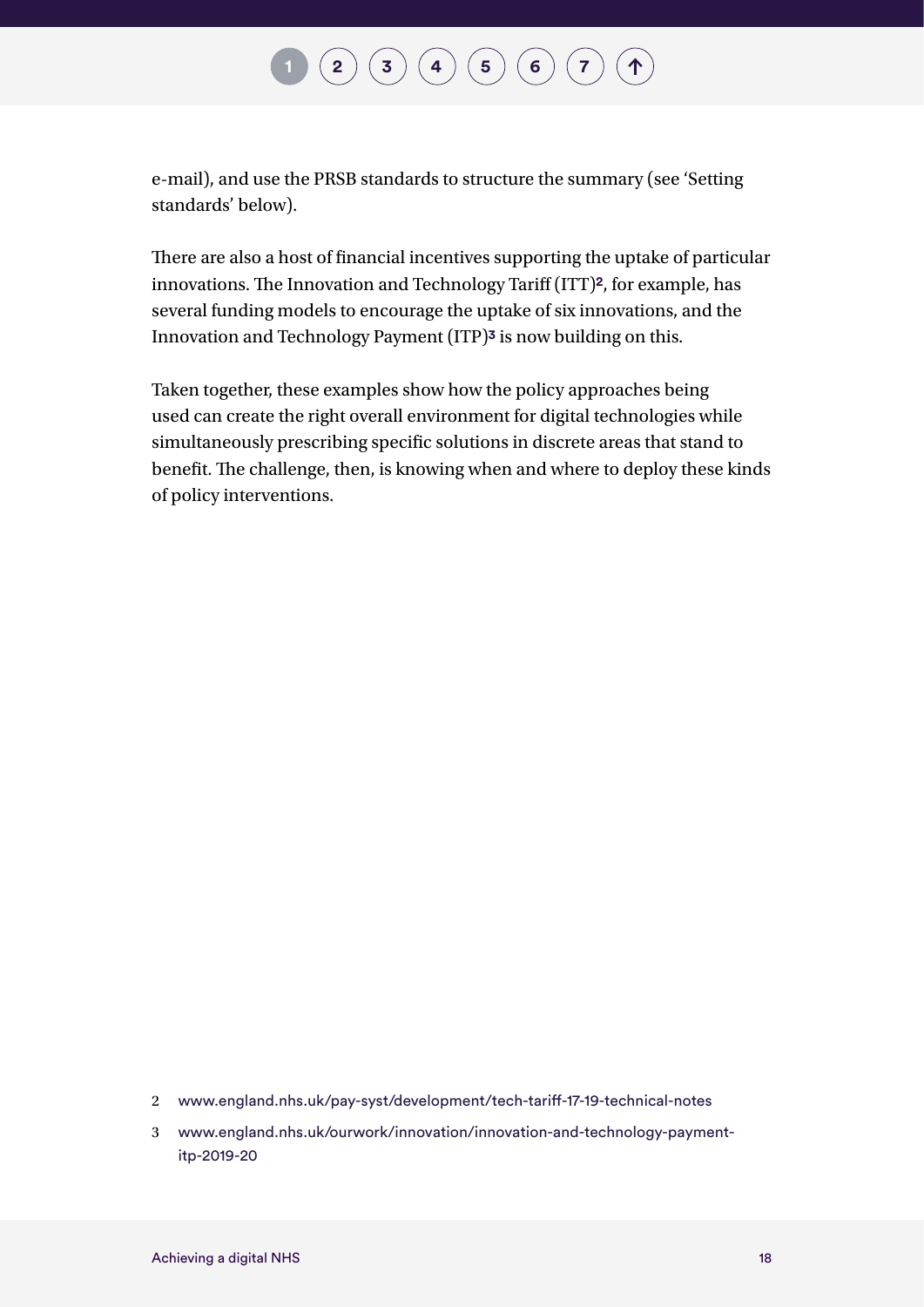### **[1](#page-14-0) [2](#page-32-0) [3](#page-50-0) [4](#page-57-0) [5](#page-66-0) [6](#page-75-0) [7](#page-87-0)**

### Timeline of major digital policy developments in health care

### **National Programme for IT (NPfIT)** 2002

- Tried to implement centralised digital health record and connect primary and secondary care
- Officially dismantled in 2011 after failing to deliver its intended vision

#### **Safer Hospitals, Safer Wards** 2013 £

Renamed Integrated Digital Care Fund in 2015

• Launched to support NHS providers move from paper-based systems for patient notes and prescriptions to integrated electronic care records and the development of e-prescribing and e-referral systems

### **NHS Five Year Forward View** Oct 2014

- 'Exploiting the information revolution' was a key step to achieving goals
- Focused on the use of performance data, interoperable health records and national bodies providing the 'electronic glue' enabling different parts of the system to work together

#### **Global Digital Exemplar and Fast Follower programme** Sept 2016

- Digitally advanced trusts receive up to £10
- million for digitisation All are matched with Fast Followers to spread their learning (announced 2017)
- 2017  $\mathbf{E}$ **Innovation and Technology Payment**

This built on the previous Innovation and Technology Tariff from June 2016

Aims to support the NHS in adopting innovation by removing financial or procurement barriers to uptake of innovative products or technologies (particular response to FYFV)

#### Aug 2018 £ **Health System Led Investment**

• Funding allocated to STPs to advance digitisation • Developed to support ICSs/ STPs procure

#### Oct 2018 **The Future of Healthcare**

- Government's vision for digital, data and technology in health and care
- Aim is to create the right environment for digital to flourish while maintaining local flexibility



£

### **Nursing Technology Fund** 2012

Two rounds of funding to support nurses and midwives make better use of digital technology in care settings

- Tried to implement centralised digital health record and connect primary and secondary care
- Officially dismantled in 2011 after failing to deliver its intended vision

#### **National Information Board** Mar 2014

- Brings together health care organisations from NHS, public health, local government, regulatory bodies and lay representatives
- Purpose is to develop the strategic priorities for data and technology in health care

### **Personalised Health and Care 2020** Nov 2014

Using data and technology to transform Outcomes for Patients and Citizens - A framework for action

• Key commitment to digital, interoperable care records by 2020 – 'paperless by 2020'

### **Wachter review Sept 2016**

Using information technology to improve the NHS

• Provided recommendations on digitising secondary care

#### **Local Health and Care Record Programme (LHCR)**  May 2018

• Funding to bring together STPs to enable data sharing across a whole geography to flourish while maintaining local flexibility

#### Sept 2018 **Health Systems Support Framework (HSSF)**

solutions to improve integrated care and population health (to support aims of FYFV)

#### **NHS Long Term Plan** Jan 2019

- Contains commitments on digitisation for organisations, the workforce and patients
- Key commitment for all secondary care providers to be 'fully' digitised by 2024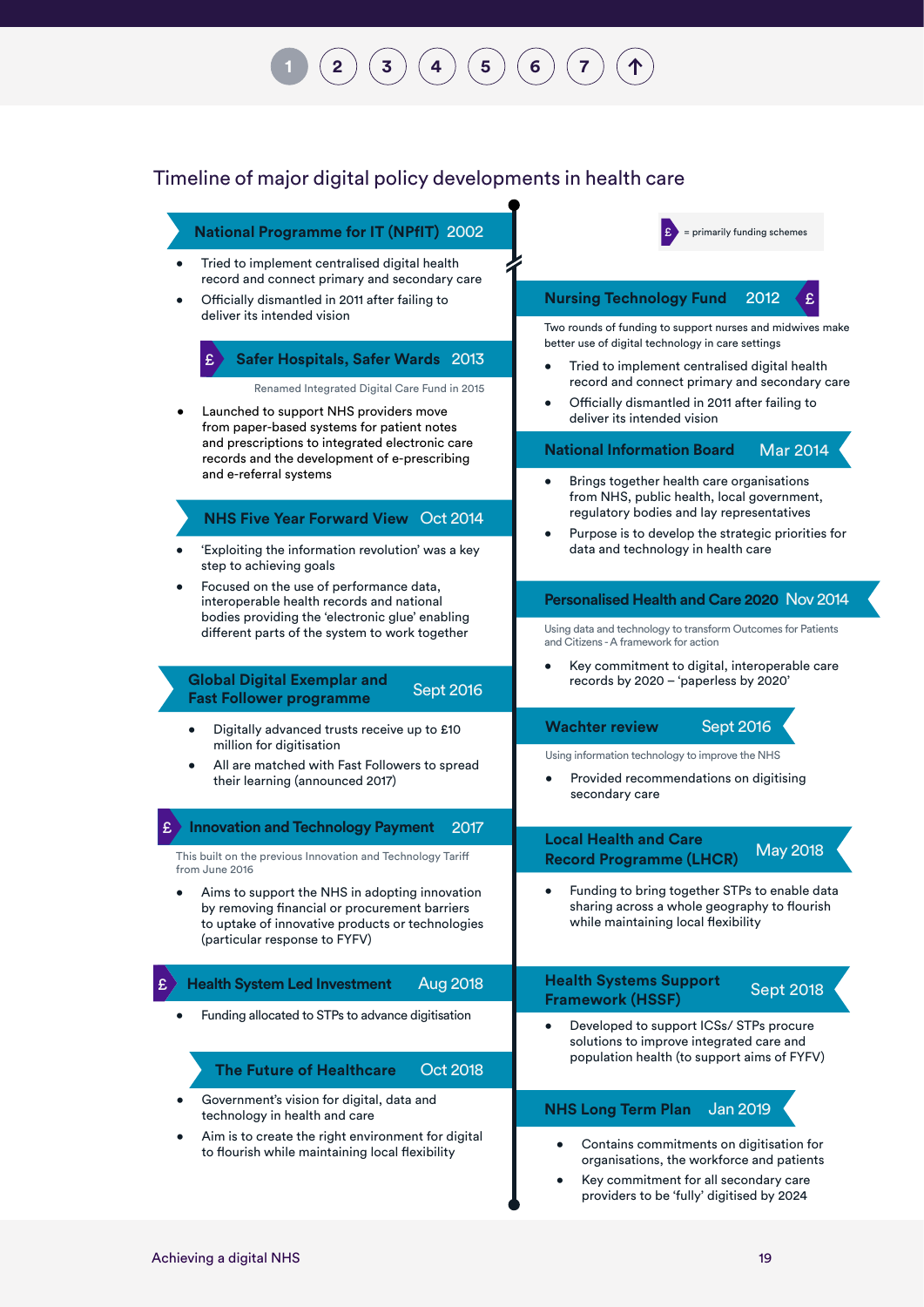## $\mathbf{2} \left( \mathbf{3} \right) \mathbf{3} \left( \mathbf{4} \right) \mathbf{4} \left( \mathbf{5} \right) \mathbf{6} \mathbf{7}$  $\mathbf{2} \left( \mathbf{3} \right) \mathbf{3} \left( \mathbf{4} \right) \mathbf{4} \left( \mathbf{5} \right) \mathbf{6} \mathbf{7}$  $\mathbf{2} \left( \mathbf{3} \right) \mathbf{3} \left( \mathbf{4} \right) \mathbf{4} \left( \mathbf{5} \right) \mathbf{6} \mathbf{7}$  $\mathbf{2} \left( \mathbf{3} \right) \mathbf{3} \left( \mathbf{4} \right) \mathbf{4} \left( \mathbf{5} \right) \mathbf{6} \mathbf{7}$  $\mathbf{2} \left( \mathbf{3} \right) \mathbf{3} \left( \mathbf{4} \right) \mathbf{4} \left( \mathbf{5} \right) \mathbf{6} \mathbf{7}$  $\mathbf{2} \left( \mathbf{3} \right) \mathbf{3} \left( \mathbf{4} \right) \mathbf{4} \left( \mathbf{5} \right) \mathbf{6} \mathbf{7}$  $\mathbf{2} \left( \mathbf{3} \right) \mathbf{3} \left( \mathbf{4} \right) \mathbf{4} \left( \mathbf{5} \right) \mathbf{6} \mathbf{7}$  $\mathbf{2} \left( \mathbf{3} \right) \mathbf{3} \left( \mathbf{4} \right) \mathbf{4} \left( \mathbf{5} \right) \mathbf{6} \mathbf{7}$  $\mathbf{2} \left( \mathbf{3} \right) \mathbf{3} \left( \mathbf{4} \right) \mathbf{4} \left( \mathbf{5} \right) \mathbf{6} \mathbf{7}$  $\mathbf{2} \left( \mathbf{3} \right) \mathbf{3} \left( \mathbf{4} \right) \mathbf{4} \left( \mathbf{5} \right) \mathbf{6} \mathbf{7}$  $\mathbf{2} \left( \mathbf{3} \right) \mathbf{3} \left( \mathbf{4} \right) \mathbf{4} \left( \mathbf{5} \right) \mathbf{6} \mathbf{7}$  $\mathbf{2} \left( \mathbf{3} \right) \mathbf{3} \left( \mathbf{4} \right) \mathbf{4} \left( \mathbf{5} \right) \mathbf{6} \mathbf{7}$  $\mathbf{2} \left( \mathbf{3} \right) \mathbf{3} \left( \mathbf{4} \right) \mathbf{4} \left( \mathbf{5} \right) \mathbf{6} \mathbf{7}$

### **Reflections on the policy framework from the frontline**

The vast majority of people we spoke to felt the current policy approach was useful for achieving widespread digitisation. Many commented that, at the macro level, the lessons from NPfIT had been learned and current policies were generally enabling rather than prohibitive. Many agreed with the sentiment of The Future of Healthcare in that national bodies should be creating national infrastructure to achieve digitisation at scale by, for example, setting standards, particularly for interoperability, rather than telling NHS organisations what to do.

However, we consistently heard that the way in which that national role is fulfilled could be improved. Here the underlying issues with NPfIT – particularly the observation that it provided technology-driven rather than problem-driven solutions focused on defined user needs – are worth reflecting on.

### **Setting standards: 'There's something that's not quite right'**

It is essential that national standards underpin data sharing between different digital systems – so-called 'interoperability'. Various things can be standardised in order to achieve this aim, such as how the data is communicated (often a technical solution); clinical content for a particular use case; and coded terminology to ensure all organisations have a common language or 'code' – for example, for diagnoses and medications. As set out above, setting standards is a key national priority and all of the trusts we spoke to agreed that this should be a central responsibility for national bodies.

However, there was widespread frustration across trusts with the way some standards have been mandated and implemented.

**"Somehow or other, NHS Digital, I don't think, is in line with its customers. So I don't know how it actually comes to a conclusion about what these programmes should be or what timescales they should go over and whether they can**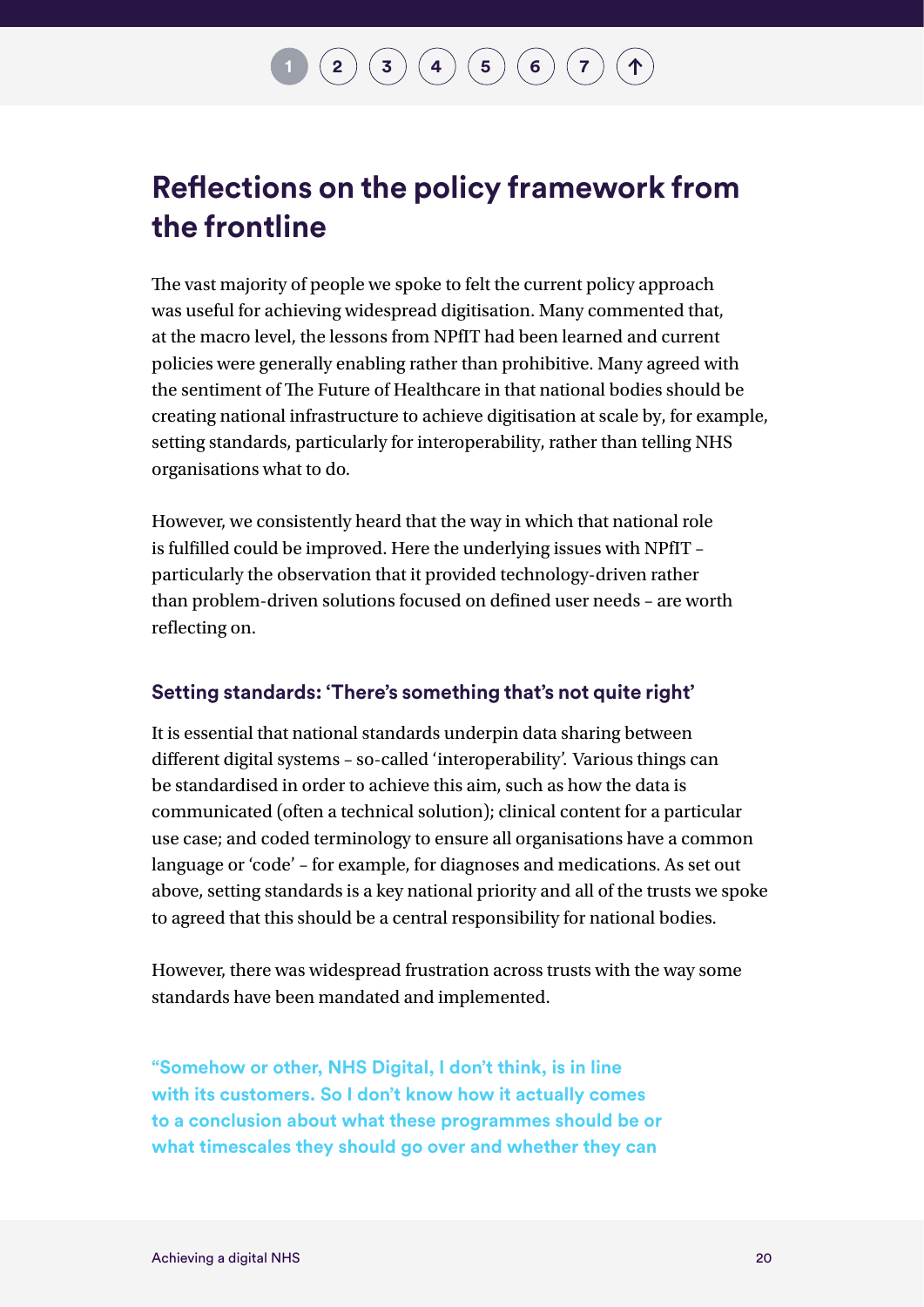## $\mathbf{2} \left( \mathbf{3} \right) \mathbf{3} \left( \mathbf{4} \right) \mathbf{4} \left( \mathbf{5} \right) \mathbf{6} \mathbf{7}$  $\mathbf{2} \left( \mathbf{3} \right) \mathbf{3} \left( \mathbf{4} \right) \mathbf{4} \left( \mathbf{5} \right) \mathbf{6} \mathbf{7}$  $\mathbf{2} \left( \mathbf{3} \right) \mathbf{3} \left( \mathbf{4} \right) \mathbf{4} \left( \mathbf{5} \right) \mathbf{6} \mathbf{7}$  $\mathbf{2} \left( \mathbf{3} \right) \mathbf{3} \left( \mathbf{4} \right) \mathbf{4} \left( \mathbf{5} \right) \mathbf{6} \mathbf{7}$  $\mathbf{2} \left( \mathbf{3} \right) \mathbf{3} \left( \mathbf{4} \right) \mathbf{4} \left( \mathbf{5} \right) \mathbf{6} \mathbf{7}$  $\mathbf{2} \left( \mathbf{3} \right) \mathbf{3} \left( \mathbf{4} \right) \mathbf{4} \left( \mathbf{5} \right) \mathbf{6} \mathbf{7}$  $\mathbf{2} \left( \mathbf{3} \right) \mathbf{3} \left( \mathbf{4} \right) \mathbf{4} \left( \mathbf{5} \right) \mathbf{6} \mathbf{7}$  $\mathbf{2} \left( \mathbf{3} \right) \mathbf{3} \left( \mathbf{4} \right) \mathbf{4} \left( \mathbf{5} \right) \mathbf{6} \mathbf{7}$  $\mathbf{2} \left( \mathbf{3} \right) \mathbf{3} \left( \mathbf{4} \right) \mathbf{4} \left( \mathbf{5} \right) \mathbf{6} \mathbf{7}$  $\mathbf{2} \left( \mathbf{3} \right) \mathbf{3} \left( \mathbf{4} \right) \mathbf{4} \left( \mathbf{5} \right) \mathbf{6} \mathbf{7}$  $\mathbf{2} \left( \mathbf{3} \right) \mathbf{3} \left( \mathbf{4} \right) \mathbf{4} \left( \mathbf{5} \right) \mathbf{6} \mathbf{7}$  $\mathbf{2} \left( \mathbf{3} \right) \mathbf{3} \left( \mathbf{4} \right) \mathbf{4} \left( \mathbf{5} \right) \mathbf{6} \mathbf{7}$  $\mathbf{2} \left( \mathbf{3} \right) \mathbf{3} \left( \mathbf{4} \right) \mathbf{4} \left( \mathbf{5} \right) \mathbf{6} \mathbf{7}$

**do their preparation work in a fashion that means that the trusts can keep to the timescales there. There's something that's not quite right."** Digital leader 2, Fast Follower, middling trust

A good example is mandating NHS organisations to implement Fast Healthcare Interoperability Resources (FHIR, pronounced 'fire') APIs. FHIR is an industry standard open API to enable health care data to be transferred between different systems. FHIR resources are being developed by NHS Digital specifically for an NHS context, with engagement from other organisations such as INTEROPen and the PRSB.

### **Box 1: Stakeholder engagement to inform standards – INTEROPen and the Professional Records Standards Body (PRSB)**

INTEROPen is an independent action group made up of individuals, industry, standards organisations and health and care providers who have agreed to work together to accelerate the development of open standards for interoperability in the health and social care sector. It is actively involved in developing, testing and demonstrating interoperability standards such as FHIR.

The PRSB is an independent membership organisation comprising – among others – medical royal colleges, social care, patient bodies, and vendor representation via Tech UK. The organisation was created in light of some of the challenges of NPfIT, and has the support of NHS bodies and the Department of Health and Social Care.

The PRSB is responsible for developing and supporting the adoption of standards for health and care records including referrals, discharge summaries and inpatient and outpatient letters. They apply a comprehensive engagement process which involves consulting with clinicians and other stakeholders through their membership about the content of the standards they develop. These are also subject to review and independent assurance. After publication, there is an online support process that can be used for feeding back queries and suggestions.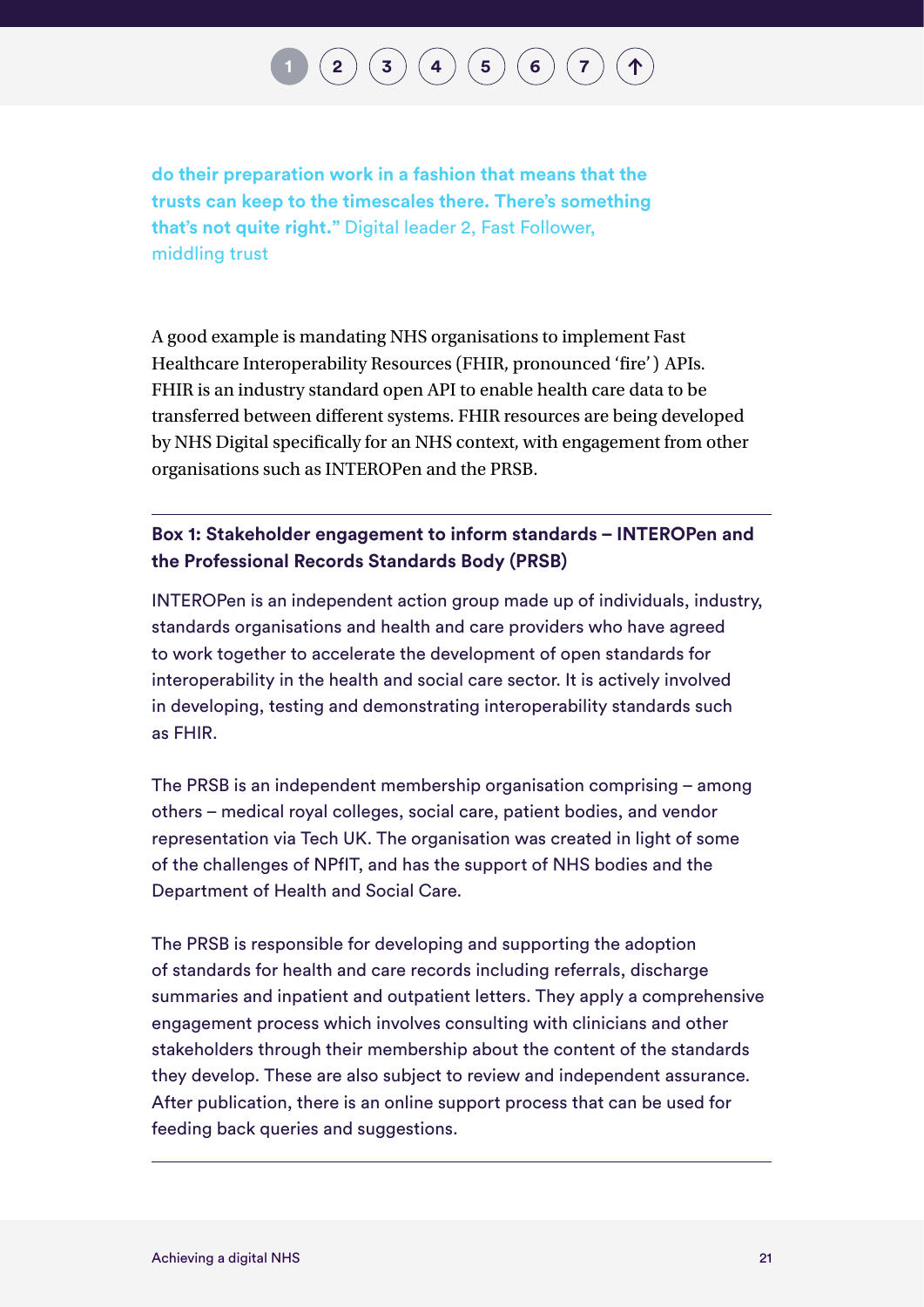## $\mathbf{2}\mathbf{2}\mathbf{3}\mathbf{4}$  $\mathbf{2}\mathbf{2}\mathbf{3}\mathbf{4}$  $\mathbf{2}\mathbf{2}\mathbf{3}\mathbf{4}$  $\mathbf{2}\mathbf{2}\mathbf{3}\mathbf{4}$  $\mathbf{2}\mathbf{2}\mathbf{3}\mathbf{4}$  $\mathbf{2}\mathbf{2}\mathbf{3}\mathbf{4}$  $\mathbf{2}\mathbf{2}\mathbf{3}\mathbf{4}$   $\mathbf{4}\mathbf{5}\mathbf{5}$  $\mathbf{4}\mathbf{5}\mathbf{5}$  $\mathbf{4}\mathbf{5}\mathbf{5}$   $\mathbf{5}\mathbf{6}\mathbf{6}$  $\mathbf{5}\mathbf{6}\mathbf{6}$  $\mathbf{5}\mathbf{6}\mathbf{6}$   $\mathbf{7}\mathbf{7}\mathbf{7}$  $\mathbf{7}\mathbf{7}\mathbf{7}$  $\mathbf{7}\mathbf{7}\mathbf{7}$

The vast majority of the people we spoke to felt that the FHIR standard was necessary and that producing FHIR resources was exactly the sort of thing NHS Digital (along with others) should focus on to enable data sharing at scale. Initiatives such as INTEROPen demonstrate the crosssector commitment to interoperability and the PRSB also fielded a team of expert clinicians, professionals and patients to ensure that FHIR message specifications were developed with clinical and professional usability in mind.

However, positivity for the standard itself was offset by concerns that all acute trusts had originally been mandated to comply with FHIR standards by 31 December 2018. For many, this reflected a poor understanding of the system for several reasons.

First, GP systems were not equipped to receive FHIR-structured data, so mandating acute trusts to implement FHIR standards in that timeframe was of limited use.

**"NHS England are pushing a whole bunch of standards saying that NHS trusts must have APIs in place by 31st December this year [2018] and yet why? Because there is no one to connect to them, it's a completely pointless exercise…if they talked to NHS Digital they know full well that December next year [2019] would be a much more sensible target because at the moment nobody in the country can comply with that requirement"** CIO, GDE 1

Second, suppliers were unlikely to be able to make the necessary changes to systems in such a short timeframe. Third, the EPR standard is still in beta development, and asking suppliers to integrate an unfinished standard was considered wasteful and unrealistic.

**"If you are a vendor, whether you are a big, big vendor like Cerner or Epic or a small start-up, you cannot invest all the time to start developing something that NHS England hasn't got round to finalising…they just need to finish some of it instead of talking about…it."** CCIO, GDE 1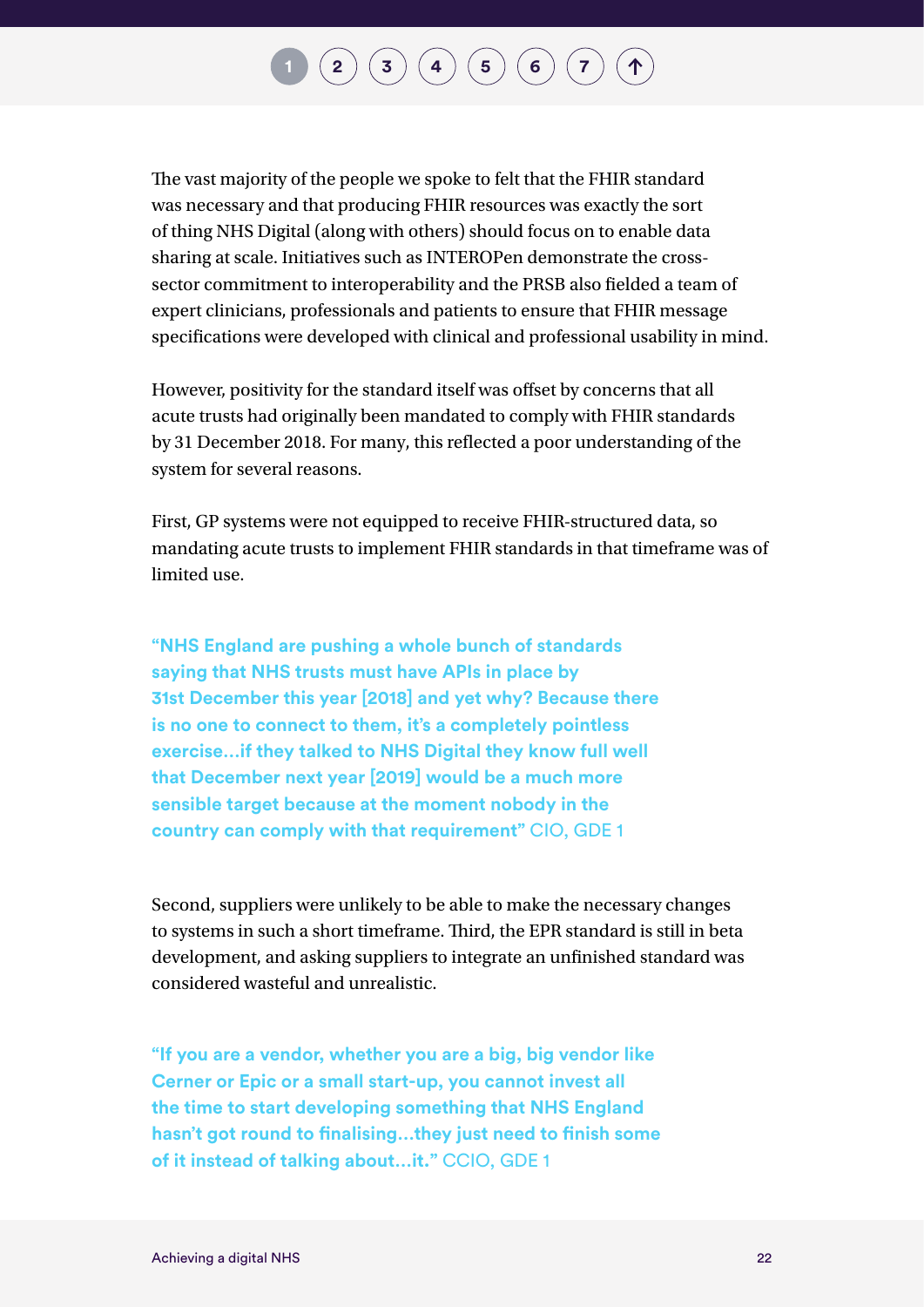## $\mathbf{2}\mathbf{2}\mathbf{3}\mathbf{4}$  $\mathbf{2}\mathbf{2}\mathbf{3}\mathbf{4}$  $\mathbf{2}\mathbf{2}\mathbf{3}\mathbf{4}$  $\mathbf{2}\mathbf{2}\mathbf{3}\mathbf{4}$  $\mathbf{2}\mathbf{2}\mathbf{3}\mathbf{4}$  $\mathbf{2}\mathbf{2}\mathbf{3}\mathbf{4}$  $\mathbf{2}\mathbf{2}\mathbf{3}\mathbf{4}$   $\mathbf{4}\mathbf{5}\mathbf{5}$  $\mathbf{4}\mathbf{5}\mathbf{5}$  $\mathbf{4}\mathbf{5}\mathbf{5}$   $\mathbf{5}\mathbf{6}\mathbf{6}$  $\mathbf{5}\mathbf{6}\mathbf{6}$  $\mathbf{5}\mathbf{6}\mathbf{6}$   $\mathbf{7}\mathbf{7}\mathbf{7}$  $\mathbf{7}\mathbf{7}\mathbf{7}$  $\mathbf{7}\mathbf{7}\mathbf{7}$

And fourth, it does not take into account individual levels of digital maturity: some trusts do not have a functional EHR in place, so mandating an open API for data sharing is unachievable.

Overall, there were concerns that the policy had been driven by the technical solution itself, rather than starting with (and clearly articulating) the problem it was trying to address. The problem was not with the FHIR resources themselves – which have been carefully devised with a range of stakeholders – but rather expectations around implementation.

We heard similar concerns in relation to PRSB standards. The PRSB has developed standards for the way electronic discharge summaries should be structured. These have been mandatory since December 2016, when they were included in the NHS Standard Contract.

PRSB standards define the detailed structure and content of the information needed in digital records for different situations (known as 'use cases'). While interviewees generally acknowledged that a standard structure can be useful, most felt that the PRSB standards made discharge summaries too long and subsequently too unwieldy for both GPs and hospital staff.

**"I think [PRSB standards] are overly prescriptive and too complicated; I think they are focused upon the document and producing documents and not actually on the information… you can end up with a very long document where you can't see the wood for the trees and they don't necessarily want all those standards in there."** CCIO, GDE 1

 **"If you spoke to the GPs, GPs actually in the short and medium term just aren't interested…in receiving it [PRSB structured discharge summaries]…for us it's a diversion."**  Digital leader 1, Fast Follower, middling trust

Despite a rigorous process of clinical and patient engagement in developing these standards, they still presented problems in practice. It is clear that comprehensive piloting is necessary before full national roll-out is attempted.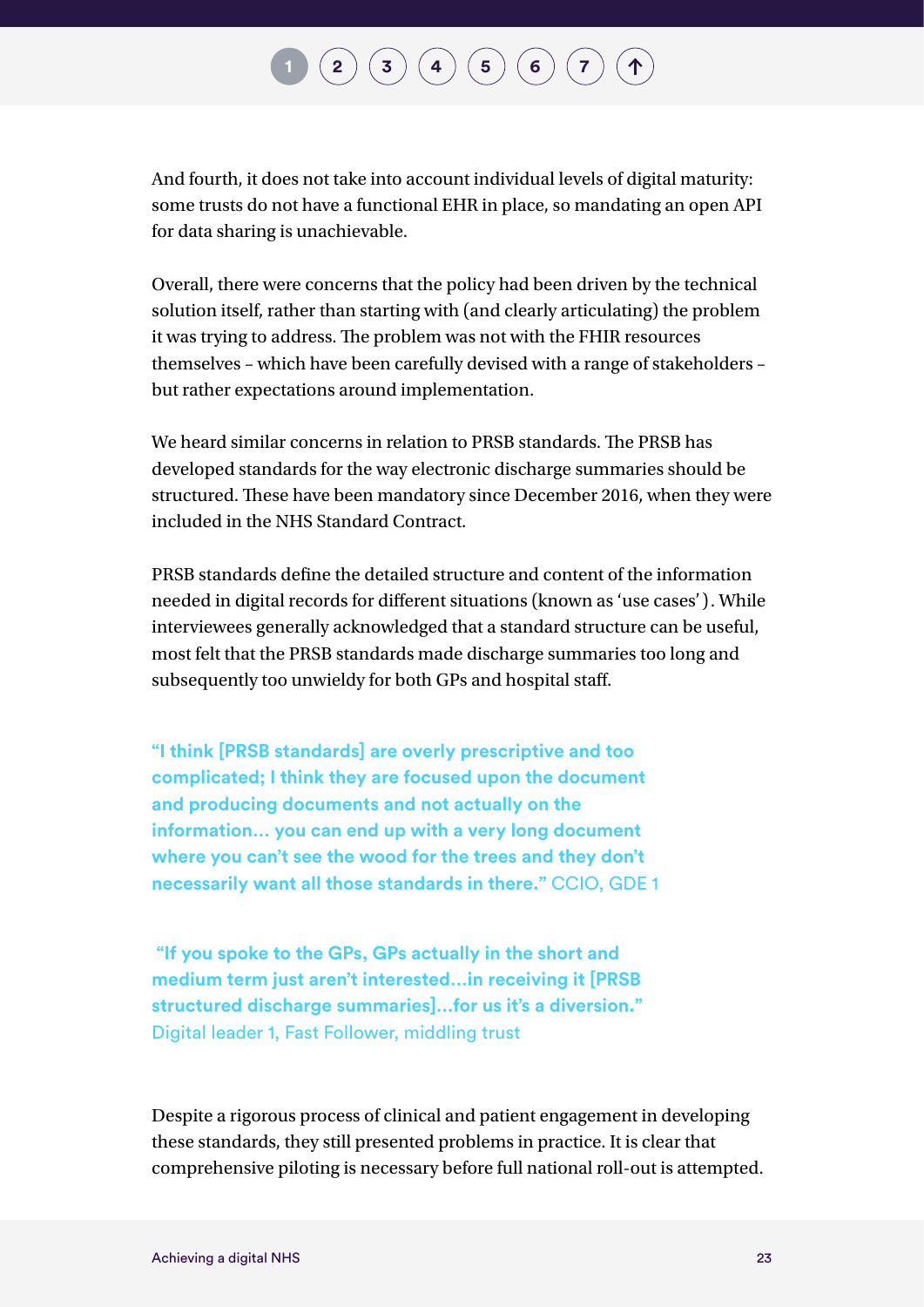In actual fact, a relatively small number of the standards are mandatory, and those have been identified through extensive engagement with clinicians. Our research shows, however, that more needs to be done to effectively communicate this process to trusts, alongside the online process of feeding back comments and suggestions to PRSB (see Box 1).

Ultimately, both the FHIR and PRSB standards examples show that the significant collaborative engagement and investment put into developing these standards can be undone at the implementation stage – either by unrealistic timeframes, poor local testing and piloting or misinterpretation of the requirements. This echoes research carried out by the PRSB themselves about the discharge standards (PRSB, 2018), which found that implementation can present a host of challenges for trusts distinct from the standards themselves. The way particular standards are implemented can also be subject to interpretation, either by large vendors or local informatics teams.

The PRSB report set out a series of recommendations to address some of these issues, such as clearer implementation guidance (given some found implementation guidance for individual standards was lengthy and complex); better education about why the standards are important; and more comprehensive local testing, as there was wide variation in how the PRSB standards were tested due to lack of time, resources and tools (PRSB, 2018).

The need for better support to implement standards was also raised in relation to SNOMED-CT – a standard terminology developed for sharing information across an electronic health record. All acute trusts in England are required to use SNOMED-CT in their patient care systems by April 2020.

While many interviewees saw the benefits of SNOMED-CT, it is a highly technical standard, and trusts were having difficulty finding the right skills to support the transition.

**"Within this organisation there isn't really anybody who understands SNOMED so what support is there out there that can help with that?"** Deputy CIO, GDE 2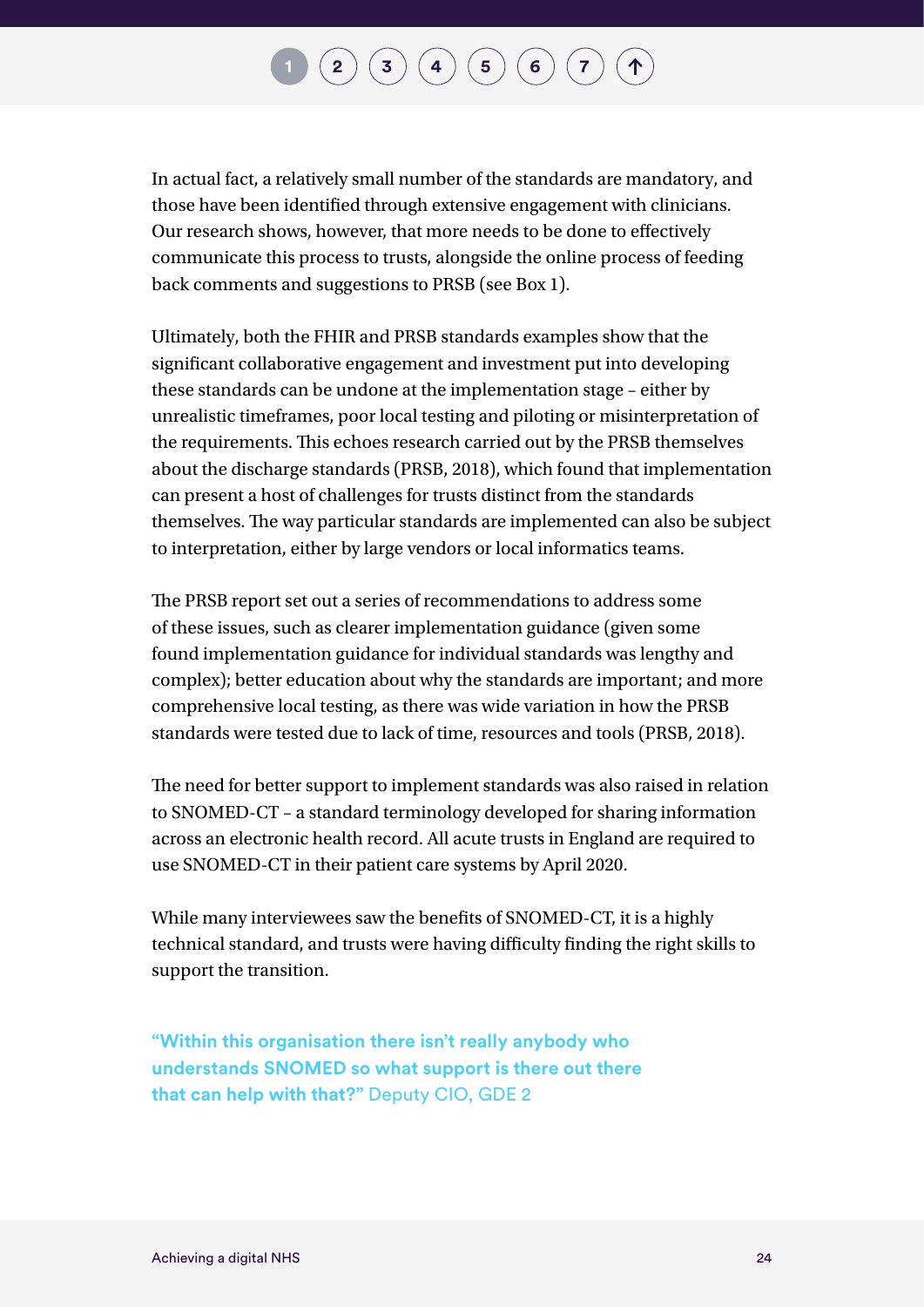Given the challenges of recruiting and retaining a technical workforce in the NHS (see Chapter 2), the need for support when implementing and interpreting technical standards is even more pronounced.

As with digital change more generally, implementing standards is an adaptive change as well as a technical one (see Heifetz and others, 2009; Department of Health, 2016). The significant cultural shift required cannot be underestimated. It usually requires clinical and non-clinical staff changing the way they work – often in significant ways. This will always take time, and staff engagement at all levels is essential to the process.

The need to better support implementation and to move from viewing standards technically was acknowledged by policy-makers at our workshop. We heard that responsibility for implementing standards often falls to a technical expert in the organisation, and central bodies agreed they did not do enough to explain the importance of standards in non-technical language, to ensure buy-in from the wider organisation. Some felt that this issue was exacerbated by tribalism (and the associated technical jargon) within local and national organisations, which can hinder communication.

### **Balancing national standardisation with local variation**

Deciding what requires national standardisation, and the associated deadlines for achieving that standardisation, is not straightforward. While national standards are being developed, local organisations have to carry on as normal.

We heard one example of a trust that had developed its own electronic discharge summaries before the PRSB standards were mandated, and felt that some of their good local work was undone when they came into force. It should be noted, though, that given PRSB's extensive consultation process, attendees at our workshop felt that it was also the responsibility of the trust to feed in how their approach was currently working.

There is a significant timing point here. Trusts either have the option of developing their own solutions where national infrastructure is lacking (and risking those local efforts being undone later on) or waiting for national infrastructure and stalling their digital progress (see Chapter 6 on Global Digital Exemplars for an example of the latter).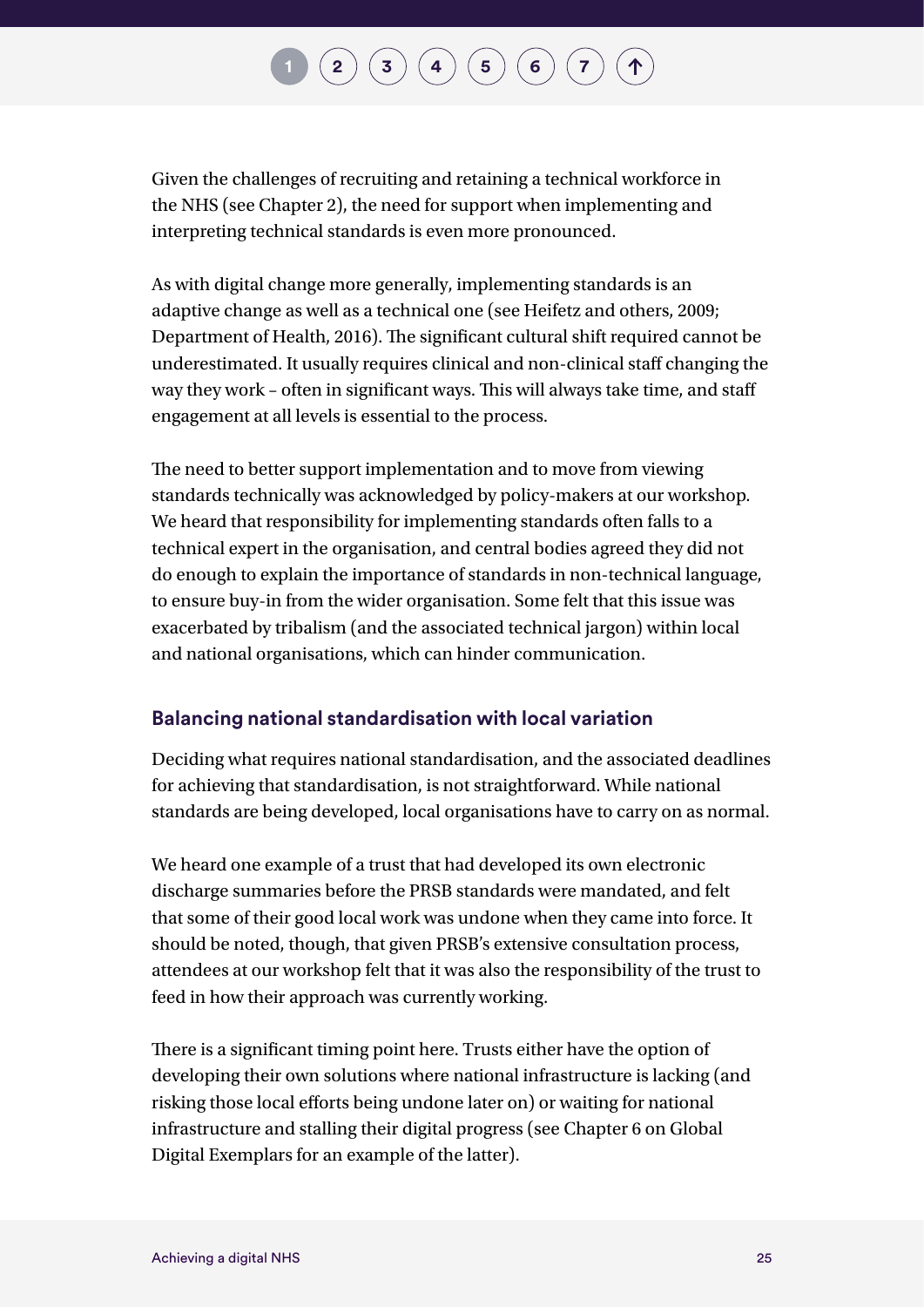An example of the former is NHS Digital's delayed development of the e-referral service, which requires consultants to log in to a new system to triage patients, rather than working in their existing EPR system. We heard that while waiting for this, trusts were forced to develop their own solution, creating local variation, and that when the national solution finally arrived it was not fit for purpose since it is unfeasible to expect consultants to log in to a new system.

**"I have been waiting for more years than I've been in this trust or the previous trust for a simple, straightforward, industry standard, electronic feed of referrals so that suppliers…can say, 'We will get this feed.'… You would create a workflow and a process to support [triage]…. The net result of not doing that is that trusts, in the meantime, have to carry on. I'll put money on the fact that all the Cerner sites are, actually, doing something different. So the Centre says, 'Do it the same way': NHS Digital's behaviour means everybody does it a different way.'"**  Digital leader 1, Fast Follower, middling trust

Where trusts are forced to develop their own solutions, national mandates often undo their work later on. This was also an issue with the implementation of NPfIT and must be carefully managed. It suggests a need to take account of existing local solutions and start with the problem that the standard is trying to address, rather than the technical solution. If some organisations already have appropriate local solutions that address the problem at hand, blanket mandating of particular standards within a short timeframe may not be appropriate. In those instances, a softer, more iterative transition may work just as well. Where complete standardisation across the NHS is required (for example to enable interoperability) the reasons for implementing the national solution over local variations need to be clearly articulated and communicated.

None of this is simple and the tension between national and local responsibility runs throughout this report.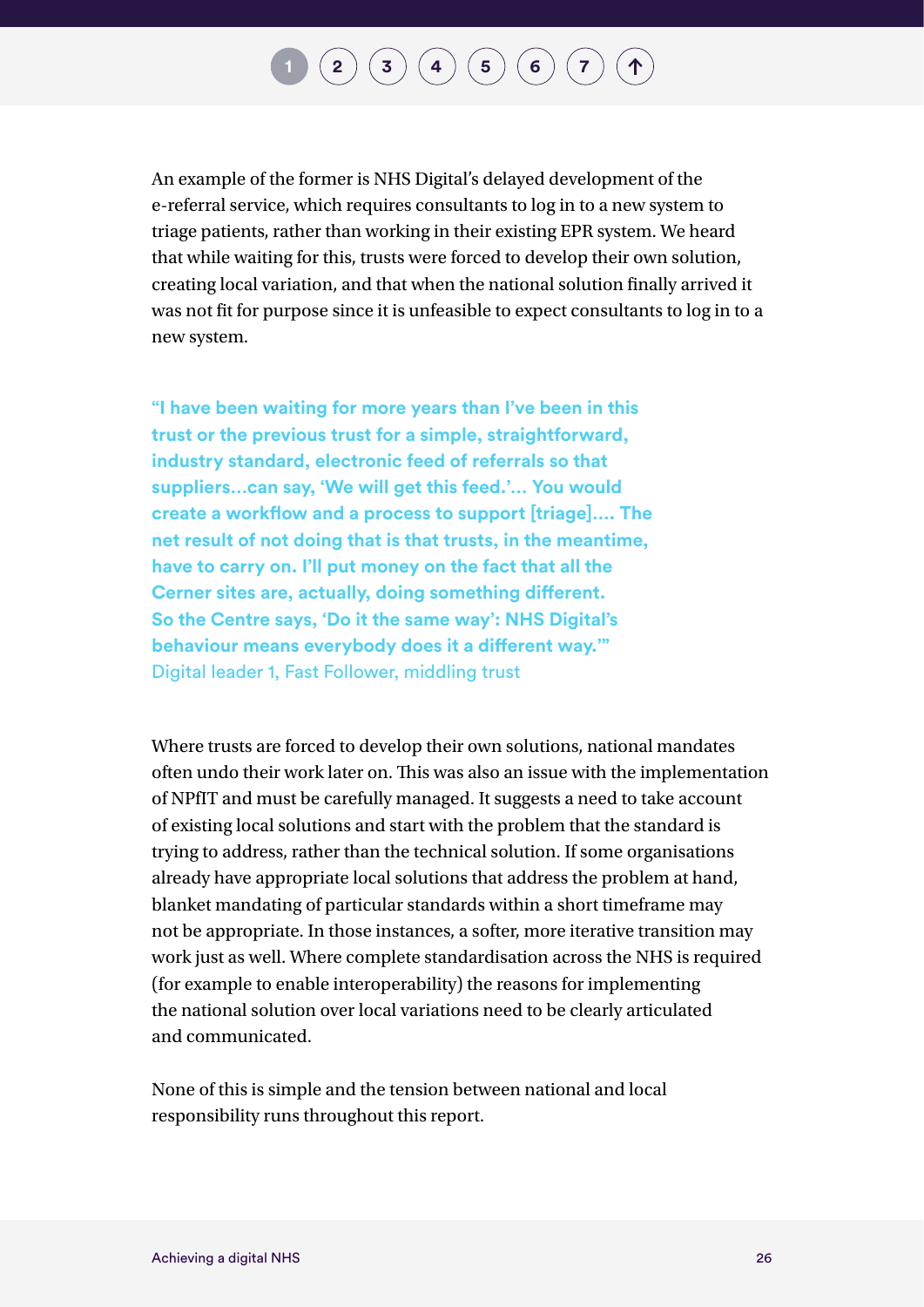### **Micro policy solutions: 'It depends whether you achieve them with tactics or strategy'**

Feelings about micro policy initiatives, which tend to be prescriptive, were mixed. Where there was a clear rationale (supported by robust evidence) for mandating the digitisation of a particular capability, such as e-prescribing for chemotherapy, interviewees generally felt the policies were useful and enabled digitisation in 'bite-size chunks'. This was particularly the case where the mandate related to specialist areas that required their own digital solution anyway.

In general, though, many interviewees expressed concern about particular technologies or capabilities being mandated – particularly in the light of perceived challenges with regard to FHIR and PRSB standards, as noted above.

**"It depends whether you go over the line by achieving that with tactics or strategy. If it's partly your strategic approach, and you're able to deliver it because that's part of your overall holistic system development, then that can work. If you get over it just by some tactical… that can actually create more problems…Is..[it] scalable and sustainable…and truly future-proofed?"** CCIO 1, GDE 2

When mandating technology for a particular clinical area, good evidence is needed as well as a keen awareness of potential unintended consequences. Financial incentives, rather than mandates, for example, may be more appropriate in some cases depending on the evidence for uptake to improve care.

### **Conflicting messages from national bodies**

We heard several examples of trusts receiving conflicting messages from different central initiatives as well as different national policy bodies – particularly NHS England, NHS Digital and NHS Improvement. These most frequently related to cyber security and funding guidance – including where efficiency initiatives such as the Model Hospital (a tool to support trusts to monitor their efficiency) interfered with organisational board-level support for large IT investment.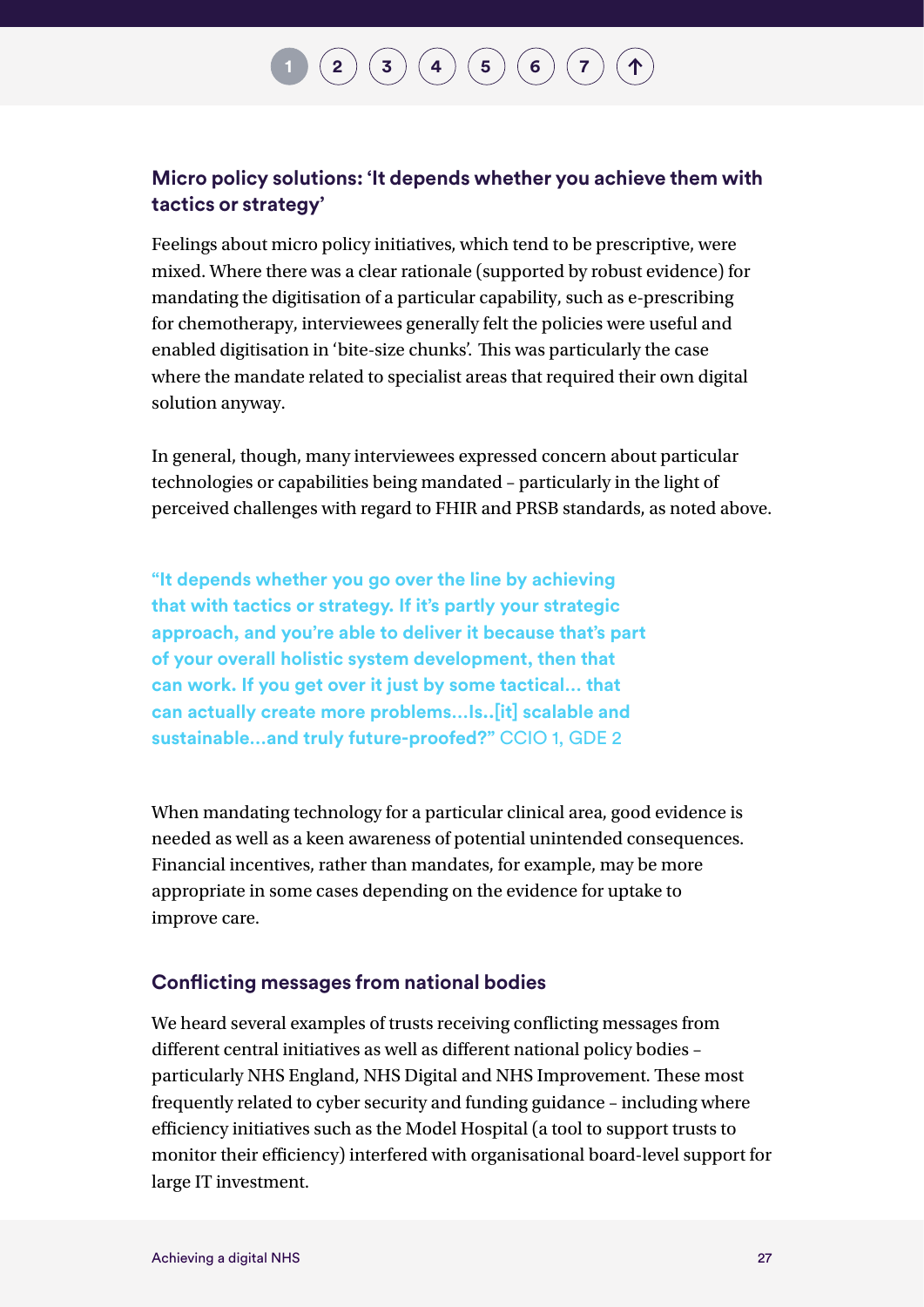$\mathbf{2}\mathbf{2}\mathbf{3}\mathbf{4}$  $\mathbf{2}\mathbf{2}\mathbf{3}\mathbf{4}$  $\mathbf{2}\mathbf{2}\mathbf{3}\mathbf{4}$  $\mathbf{2}\mathbf{2}\mathbf{3}\mathbf{4}$  $\mathbf{2}\mathbf{2}\mathbf{3}\mathbf{4}$  $\mathbf{2}\mathbf{2}\mathbf{3}\mathbf{4}$  $\mathbf{2}\mathbf{2}\mathbf{3}\mathbf{4}$   $\mathbf{4}\mathbf{5}\mathbf{5}$  $\mathbf{4}\mathbf{5}\mathbf{5}$  $\mathbf{4}\mathbf{5}\mathbf{5}$   $\mathbf{5}\mathbf{6}\mathbf{6}$  $\mathbf{5}\mathbf{6}\mathbf{6}$  $\mathbf{5}\mathbf{6}\mathbf{6}$   $\mathbf{7}\mathbf{7}\mathbf{7}$  $\mathbf{7}\mathbf{7}\mathbf{7}$  $\mathbf{7}\mathbf{7}\mathbf{7}$ 

**"[I]n June…NHS England wrote to everybody saying about Cyber Essentials Plus and wanting to know…where we were in terms of compliance. That was NHS England, then NHS Digital became involved – fair enough – you see why they would need to be involved. Then NHSI started getting involved, then the DH started to get involved, and then we had this situation where you were sending a set of returns to one organisation, to, say, NHS England or NHSI, and then the others were saying 'Well we don't have these.'"**  CIO, Fast Follower, weaker trust

 **"[I]f you took all the advice and guidance in terms of the percentage of money that should be spent on different attributes of the service, unfortunately it comes to more than 100%. So the Centre…in itself isn't joined up."**  Digital leader 4, GDE 3

**"The other thing that's causing us all grief is blooming Model Hospital and them trying to drive down IT costs at a time when we're trying to do the biggest change in IT that the NHS has ever had…being the lowest cost IT trust isn't necessarily the place where everybody wants to be at the moment…"** Digital leader 2, Fast Follower, middling trust

### **Lessons for national policy**

**Support the implementation of standards by setting appropriate deadlines, providing clear guidance for local organisations on interpreting and delivering the standard and ensuring comprehensive piloting and testing prior to national roll-out**

Many of the issues highlighted above relate to the implementation of standards, rather than the standards themselves. While a lot of good work has been done to collaboratively develop standards to ensure they meet user need, there is a risk this will be undermined if there is little support or guidance on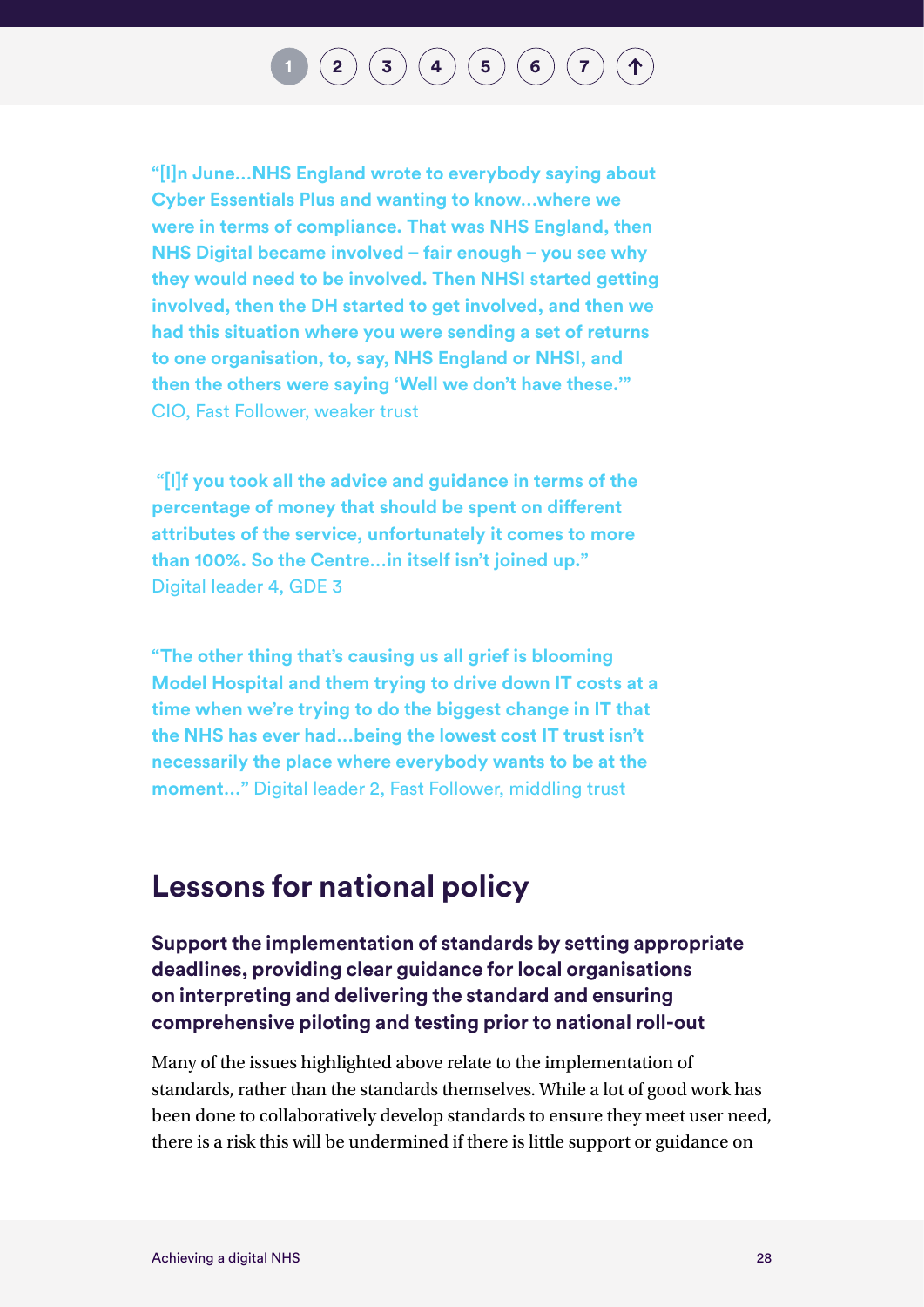how to implement these standards effectively. Key to this – as with all digital transformation – is acknowledging that the development and implementation of standards requires a cultural change, rather than simply a technical one.

There are several components of this. First, central bodies need to articulate the benefits of particular standards and secure buy-in from local provider organisations in order that standards are implemented appropriately. Clinical and digital leaders need to understand what the standard is trying to achieve and what impact it will have on their current way of working. The PRSB has already had some success in working with royal colleges to build standards into college curricula, which is one route to articulating the benefits of standards and embedding them in routine care. Better supporting implementation also includes providing clearer guidance about how standards should be interpreted and applied at a practical level – as this is often open to debate.

Second (and perhaps most simply), central bodies need to set deadlines for standards and mandates with a good understanding of what suppliers and the system can realistically achieve. Where this is not done, there is a risk that NHS providers and system suppliers will not be able to appropriately prioritise them.

Third, despite significant collaborative effort in developing standards, the same level of attention is not always paid to piloting and testing standards in a real-world setting. This is essential for ensuring they are fit for purpose and aligned with system needs.

By paying greater attention to implementation, central bodies will be able to apply standards and mandates more effectively, and make better use of one of their most important levers.

### **Coordinate efforts to support digitisation and data collection across national bodies**

The lack of coordination between central bodies has a range of consequences, from duplication and wasted effort caused by responding to multiple overlapping reporting requirements, to struggling to achieve board-level buy-in to digital investment due to conflicting funding messages. Given the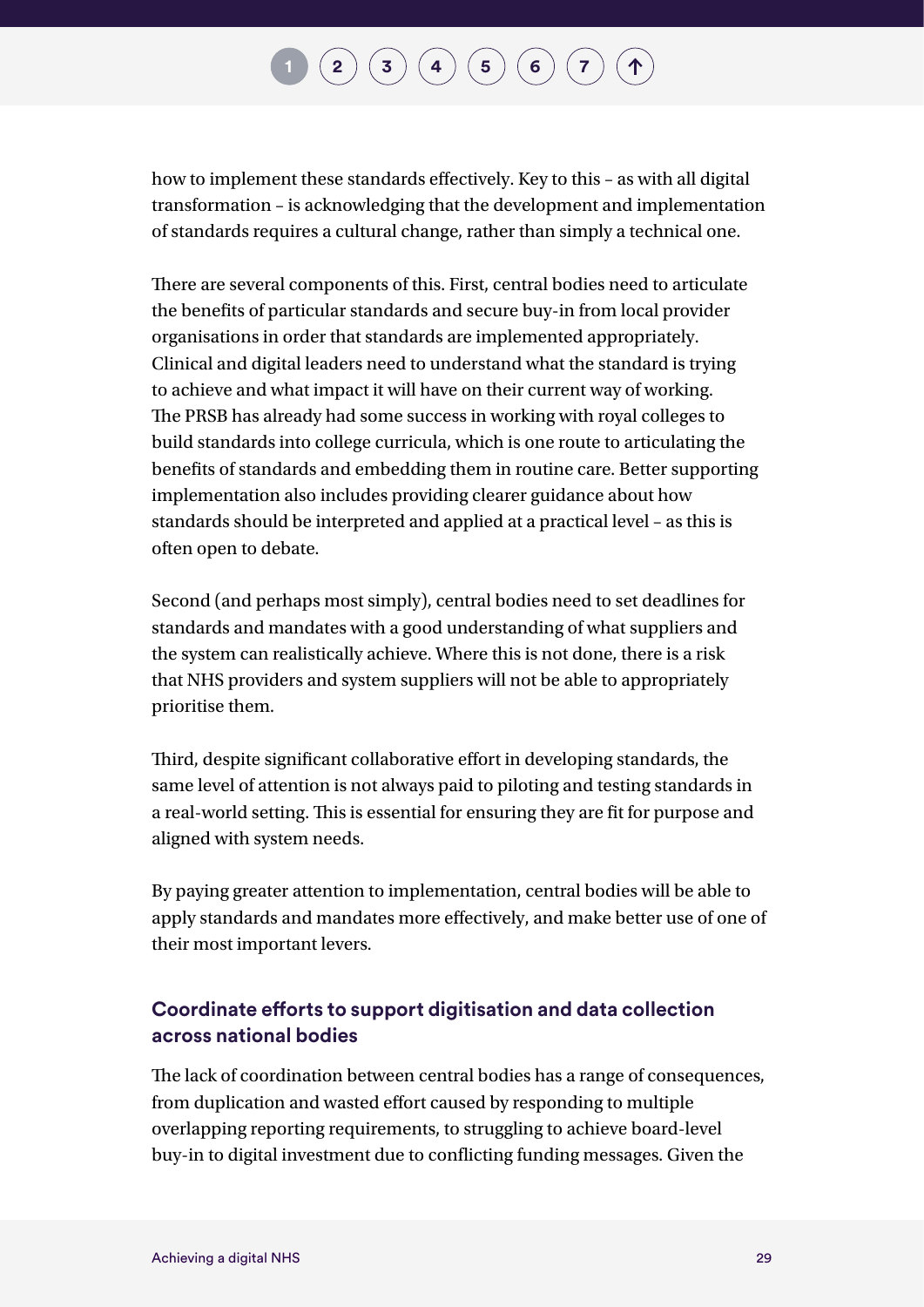### $\binom{2}{\phantom{1}}\binom{3}{\phantom{1}}\binom{4}{\phantom{1}}\binom{5}{\phantom{1}}\binom{6}{\phantom{1}}\binom{7}{\phantom{1}}$  $\binom{2}{\phantom{1}}\binom{3}{\phantom{1}}\binom{4}{\phantom{1}}\binom{5}{\phantom{1}}\binom{6}{\phantom{1}}\binom{7}{\phantom{1}}$  $\binom{2}{\phantom{1}}\binom{3}{\phantom{1}}\binom{4}{\phantom{1}}\binom{5}{\phantom{1}}\binom{6}{\phantom{1}}\binom{7}{\phantom{1}}$  $\binom{2}{\phantom{1}}\binom{3}{\phantom{1}}\binom{4}{\phantom{1}}\binom{5}{\phantom{1}}\binom{6}{\phantom{1}}\binom{7}{\phantom{1}}$  $\binom{2}{\phantom{1}}\binom{3}{\phantom{1}}\binom{4}{\phantom{1}}\binom{5}{\phantom{1}}\binom{6}{\phantom{1}}\binom{7}{\phantom{1}}$  $\binom{2}{\phantom{1}}\binom{3}{\phantom{1}}\binom{4}{\phantom{1}}\binom{5}{\phantom{1}}\binom{6}{\phantom{1}}\binom{7}{\phantom{1}}$  $\binom{2}{\phantom{1}}\binom{3}{\phantom{1}}\binom{4}{\phantom{1}}\binom{5}{\phantom{1}}\binom{6}{\phantom{1}}\binom{7}{\phantom{1}}$  $\binom{2}{\phantom{1}}\binom{3}{\phantom{1}}\binom{4}{\phantom{1}}\binom{5}{\phantom{1}}\binom{6}{\phantom{1}}\binom{7}{\phantom{1}}$  $\binom{2}{\phantom{1}}\binom{3}{\phantom{1}}\binom{4}{\phantom{1}}\binom{5}{\phantom{1}}\binom{6}{\phantom{1}}\binom{7}{\phantom{1}}$  $\binom{2}{\phantom{1}}\binom{3}{\phantom{1}}\binom{4}{\phantom{1}}\binom{5}{\phantom{1}}\binom{6}{\phantom{1}}\binom{7}{\phantom{1}}$  $\binom{2}{\phantom{1}}\binom{3}{\phantom{1}}\binom{4}{\phantom{1}}\binom{5}{\phantom{1}}\binom{6}{\phantom{1}}\binom{7}{\phantom{1}}$  $\binom{2}{\phantom{1}}\binom{3}{\phantom{1}}\binom{4}{\phantom{1}}\binom{5}{\phantom{1}}\binom{6}{\phantom{1}}\binom{7}{\phantom{1}}$  $\binom{2}{\phantom{1}}\binom{3}{\phantom{1}}\binom{4}{\phantom{1}}\binom{5}{\phantom{1}}\binom{6}{\phantom{1}}\binom{7}{\phantom{1}}$ 个

significant effort required to implement digital systems as well as the need for sustained board engagement, the importance of a coordinated approach to digitisation cannot be overstated.

Bringing those responsible for digital leadership together under NHSX may help with this, but it will still be important to ensure digital policies are in complete alignment with other areas such as quality improvement and realising efficiencies. Reports of the Model Hospital initiative undermining board-level buy-in to digital investment serve as a good reminder as to why a cohesive policy approach is needed. Ensuring digital policies are co-ordinated with the development of ICSs is also essential.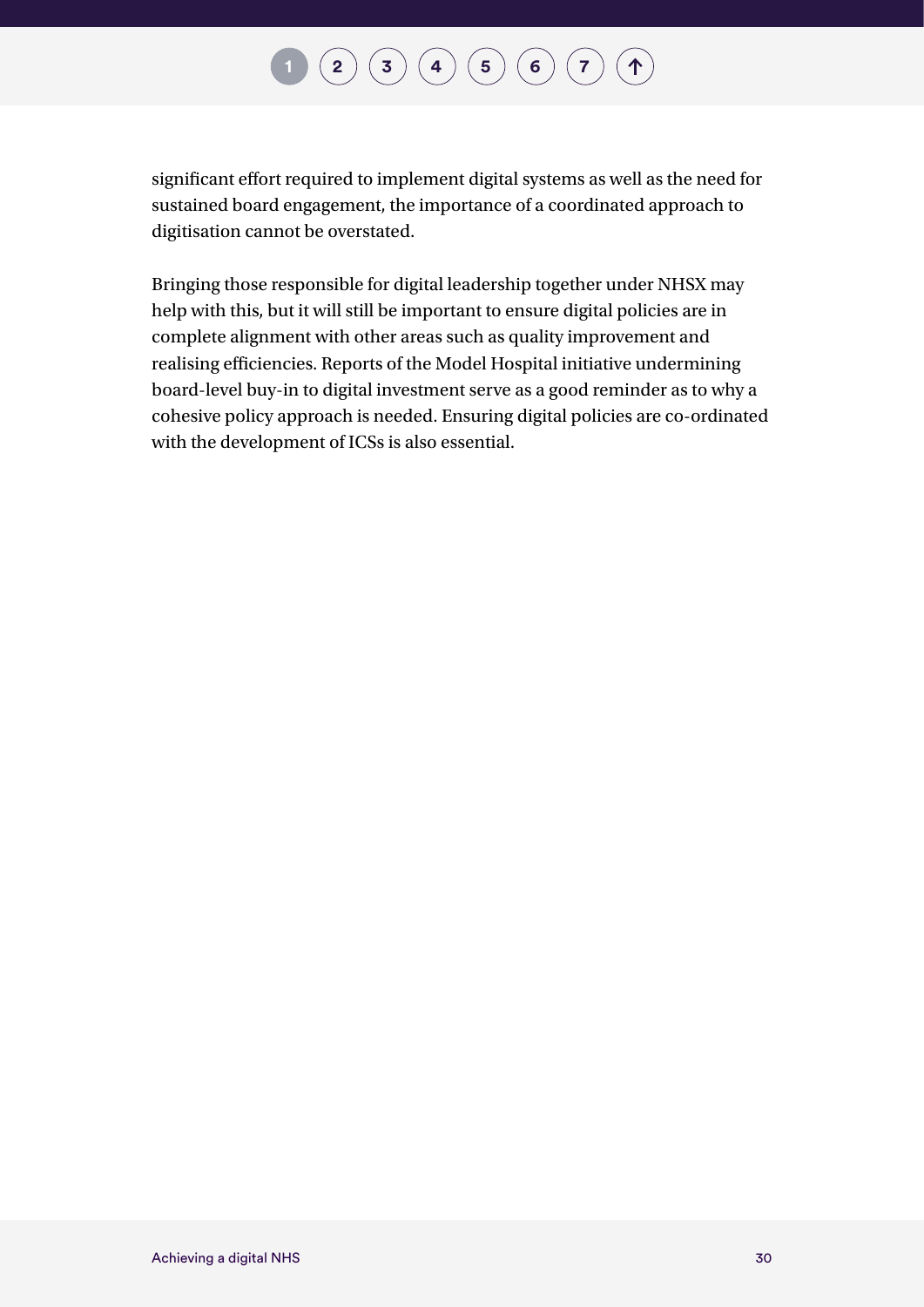## $\binom{3}{4}\binom{4}{5}\binom{5}{6}\binom{7}{7}$  $\binom{3}{4}\binom{4}{5}\binom{5}{6}\binom{7}{7}$  $\binom{3}{4}\binom{4}{5}\binom{5}{6}\binom{7}{7}$  $\binom{3}{4}\binom{4}{5}\binom{5}{6}\binom{7}{7}$  $\binom{3}{4}\binom{4}{5}\binom{5}{6}\binom{7}{7}$  $\binom{3}{4}\binom{4}{5}\binom{5}{6}\binom{7}{7}$  $\binom{3}{4}\binom{4}{5}\binom{5}{6}\binom{7}{7}$  $\binom{3}{4}\binom{4}{5}\binom{5}{6}\binom{7}{7}$  $\binom{3}{4}\binom{4}{5}\binom{5}{6}\binom{7}{7}$  $\binom{3}{4}\binom{4}{5}\binom{5}{6}\binom{7}{7}$  $\binom{3}{4}\binom{4}{5}\binom{5}{6}\binom{7}{7}$

## <span id="page-32-0"></span>**Configuring a digital workforce 2**

**"You need an organisation that understands innovation and opportunity that could be delivered by a digital agenda… but of course you also need a workforce to deliver this."**  Digital leader 4, GDE 3

### **Policy context**

Developing a workforce capable of delivering wholesale digital transformation, as well as making the most of digital tools and services, has been a policy priority since 2016, when the Wachter review (Department of Health, 2016) set out a series of recommendations for roles in clinical informatics. These are set out in more detail on page 42.

The Building a Digital Ready Workforce programme soon followed. Led by Health Education England, the programme comprises a series of workstreams focusing on leadership and culture, professionalisation, the Digital Academy (which provides specialist training to CIOs and CCIOs), and digital literacy. The programme also funds and supports the Faculty of Clinical Informatics, the professional body for health and social care professionals working in informatics. It is also working on campaigns to attract people with digital skills to the NHS.

Fostering the right skills and the culture needed for them to develop is also one of the priorities of The Future of Healthcare. The document sets out the vision not only to equip existing staff with the expertise they need to incorporate digital into their work, but to recruit more people with these skills into the NHS. It also acknowledges the importance of strong leadership, and states that improving digital maturity should be seen as the same level of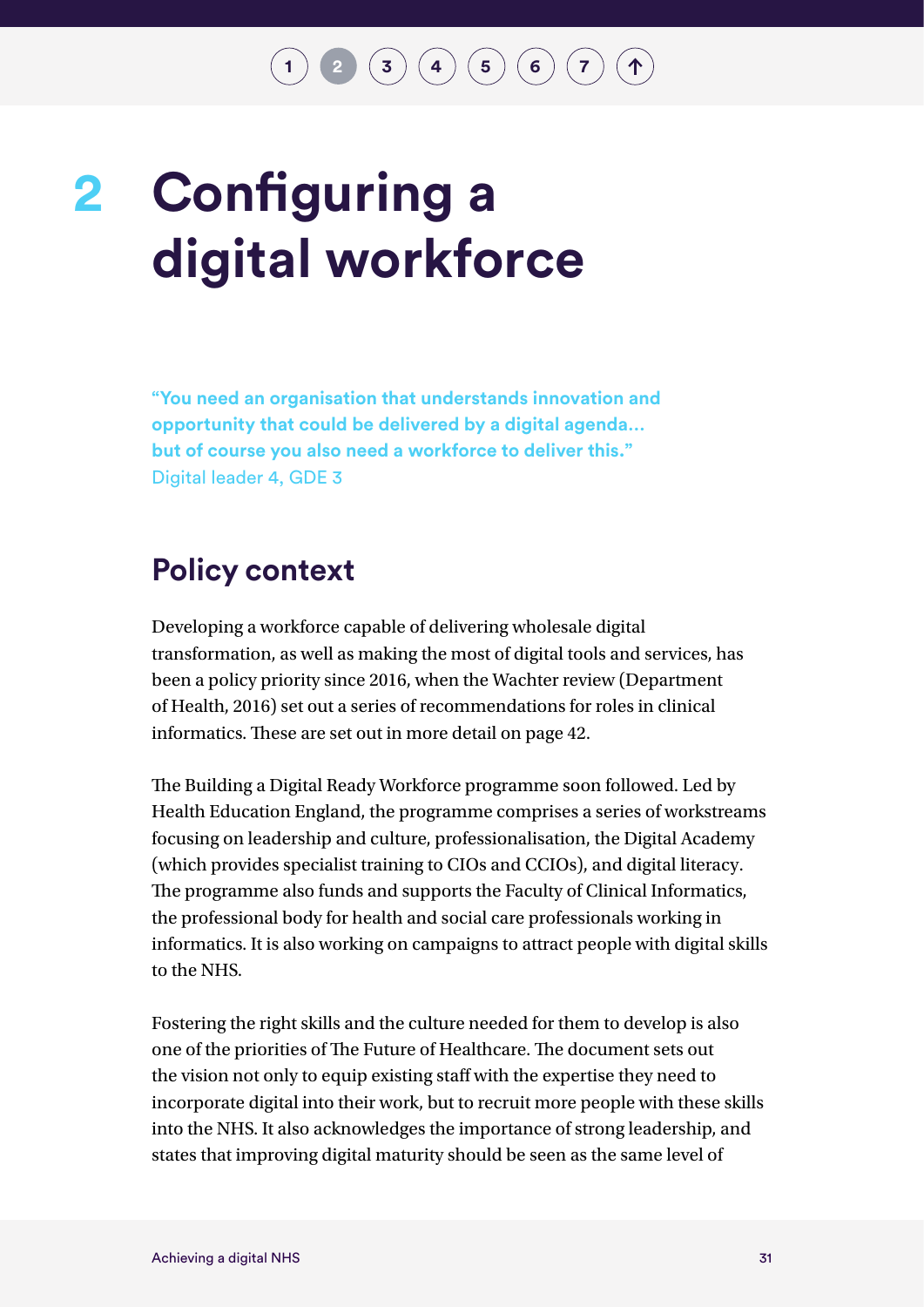## $\mathbf{a} \cdot \mathbf{b} \cdot \mathbf{c} \cdot \mathbf{c} \cdot \mathbf{c} \cdot \mathbf{c} \cdot \mathbf{c} \cdot \mathbf{c} \cdot \mathbf{c} \cdot \mathbf{c} \cdot \mathbf{c} \cdot \mathbf{c} \cdot \mathbf{c} \cdot \mathbf{c} \cdot \mathbf{c} \cdot \mathbf{c} \cdot \mathbf{c} \cdot \mathbf{c} \cdot \mathbf{c} \cdot \mathbf{c} \cdot \mathbf{c} \cdot \mathbf{c} \cdot \mathbf{c} \cdot \mathbf{c} \cdot \mathbf{c} \cdot \mathbf{c} \cdot \mathbf{c} \cdot \mathbf{$

significance within a trust as managing finances and the quality of health care. This vision has been reflected in the NHS Long Term Plan (see Box 2), which echoes the importance of digital leadership and preparing the workforce for the future.

### **Box 2: NHS Long Term Plan 2019: recommendations on the digital workforce**

- We will also invest in enhancing the digital leadership of the NHS by further expanding the successful NHS Digital Academy programme.
- We will expect informatics leadership representation on the board of every NHS organisation, with chief executives capable of driving the transformation of their organisations and non-executive directors able to support and demand increasing digital maturity over the next five years.
- We will increase training in digital capabilities for the health and care workforce and focus on attracting excellent technical expertise and skills, particularly in 'newer' digital fields so that our workforce can continue to deliver our technology strategy.

The Topol Review (published in February 2019) was commissioned specifically to explore how to prepare the clinical workforce for the digital future, including how to enable NHS staff to make the best use of new technologies such as genomics, digital medicine and artificial intelligence (AI). The report advises on areas where technology will change or adapt clinical roles, and how to prepare the workforce for those changes. This includes the implications for educating and training new health care staff, workforce development and the importance of leadership. In response to the report, Health Education England launched the Topol Programme for Digital Fellowships, which will support clinicians to improve their knowledge and expertise in using digital health.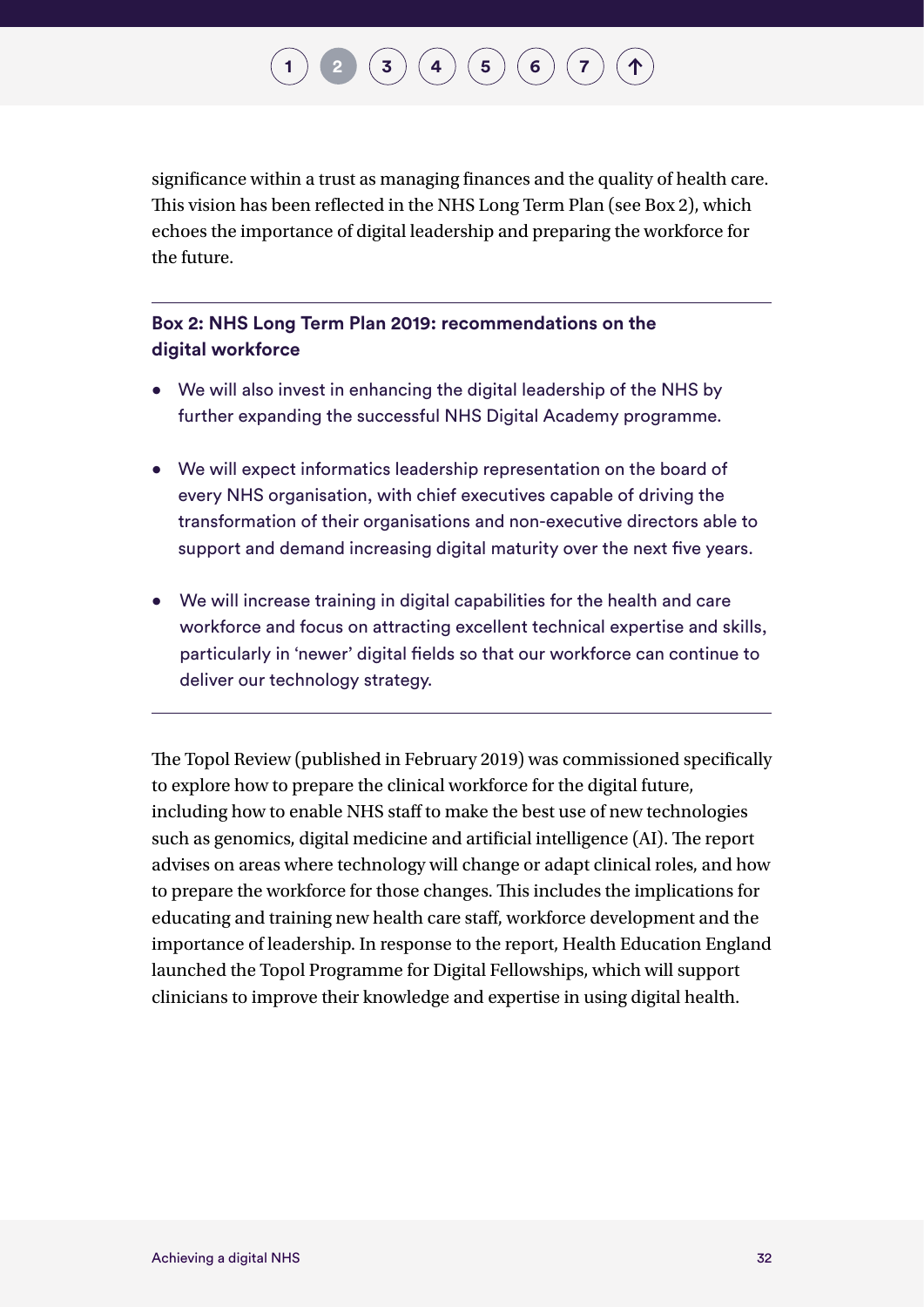### **Getting the basics right**

In order to deliver on a digital strategy, the right people with the right skills need to be in place to develop, deploy and embed digital projects. Many trusts we visited had made significant changes to their workforce in order to deliver their digital strategy, including recruiting new roles. These ranged from project and programme managers to a new multi-disciplinary team of CCIOs. This was particularly true of some of the GDEs and Fast Followers, who had decided to use a significant amount of their funding to invest in the workforce and therefore develop the internal capability required to deliver change at the scale and pace they needed.

We heard that workforce requirements within trusts are changing as digital becomes 'business as usual'. There is increasing focus on optimising existing solutions and using analysts to interpret data. There was an acknowledgement that analysts need to be more embedded within operational clinical divisions to support them to make decisions informed by organisational data (see Chapter 4).

Trusts also recognised that clinicians should be involved in ongoing digital development, and some had initiated systems that allowed for this feedback loop. As the digital programme of the trust grows, so too does the need for technical support staff and project management functions to ensure that the programme runs effectively and any issues can be addressed quickly. Developing this workforce is also important for cultivating organisational knowledge and capability that could support the sustainability of the digital programme beyond initial deployment.

Although this was important for all trusts, where the trust had a home-grown digital system, this organisational knowledge and skill was one of their key attributes. Not only did it support with the technical development, but also with getting buy-in from the wider workforce for the digital programme.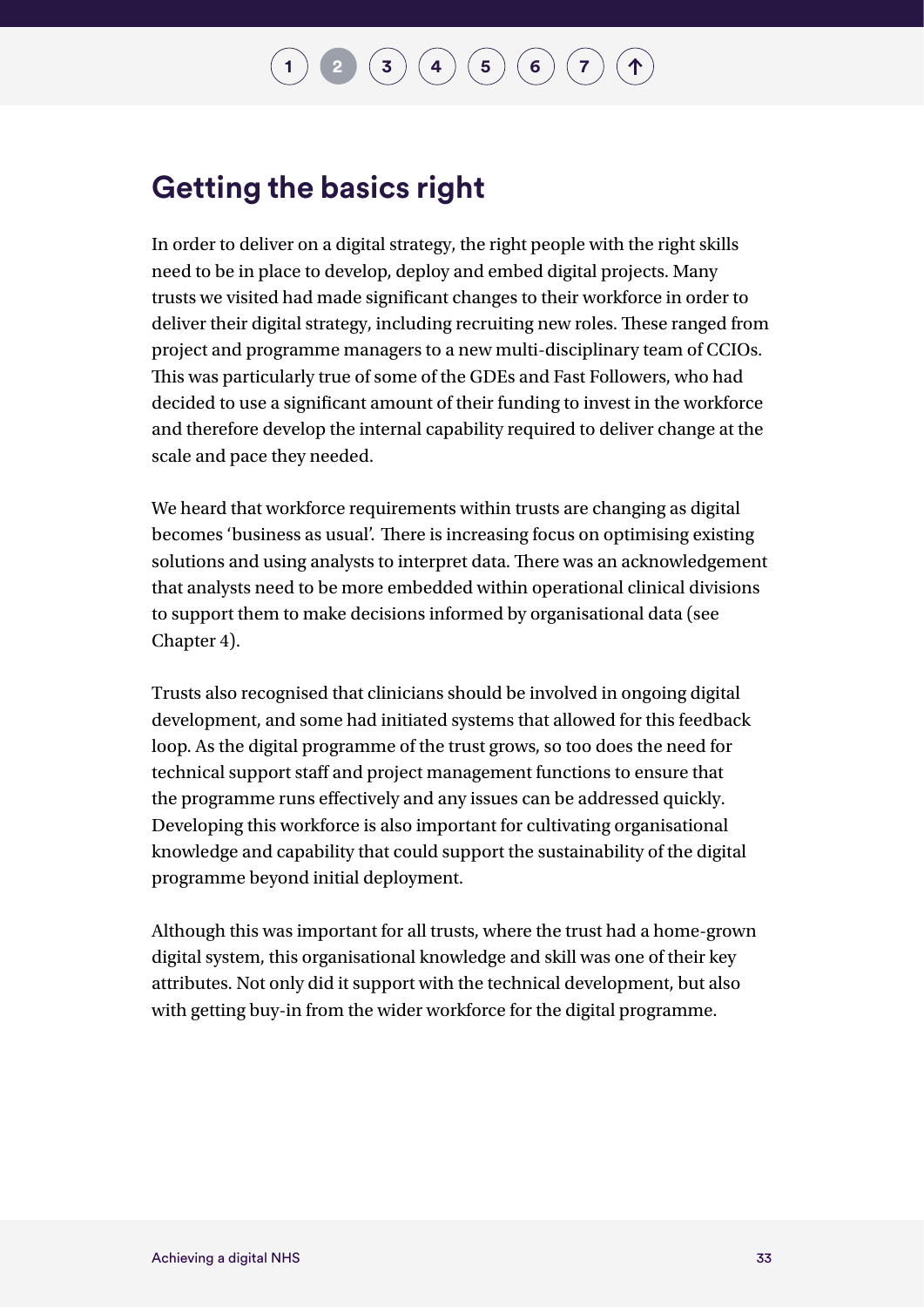**"We are an organisation that has grasped the in-house development approach, and that's reflected in terms of the size, the scale of the department and the skills that we've got in here."** Digital leader 4, GDE 3

As noted in Chapter 1, trusts may struggle if they do not have staff with specialist technical knowledge in, for example, standards such as SNOMED-CT. It is also becoming apparent that leaders in trusts need a working knowledge of such standards so they understand the importance of them and the potential benefits they offer. Increasingly, there is a pressing need for staff with both clinical and specialist technical knowledge – combined skill-sets in very short supply.

Every trust felt that the digital strategy should be embedded within the wider trust strategy. They also noted the need for board support and engagement, and the importance of leadership in driving digital change forward. However, almost universally, they did not believe that this necessarily required a senior digital member of staff such as a CIO to have a seat on the board, which is stated as a future ambition in the NHS Long Term Plan. While the intent of that policy is to ensure genuine board-level oversight and input into informatics issues, some expressed concern that mandating specific governance arrangements may not be the best way to achieve this.

 **"As long as you have a board who is fully engaged with the digital agenda and are standing together, then the CIO is in a much freer position if they can work in a trustful relationship with the executive directors but don't have to attend every board meeting."** CCIO, Fast Follower, weaker trust

**"Similarly, if you just say 'You've got to put a CIO on the board', will that really... what's the demonstrable change going to be in the short term? Similarly, if you said to CEOs, 'You've got to have the CIO reporting direct to you', what is the intended outcome from that? Say, for instance, there might be chief execs who aren't particularly**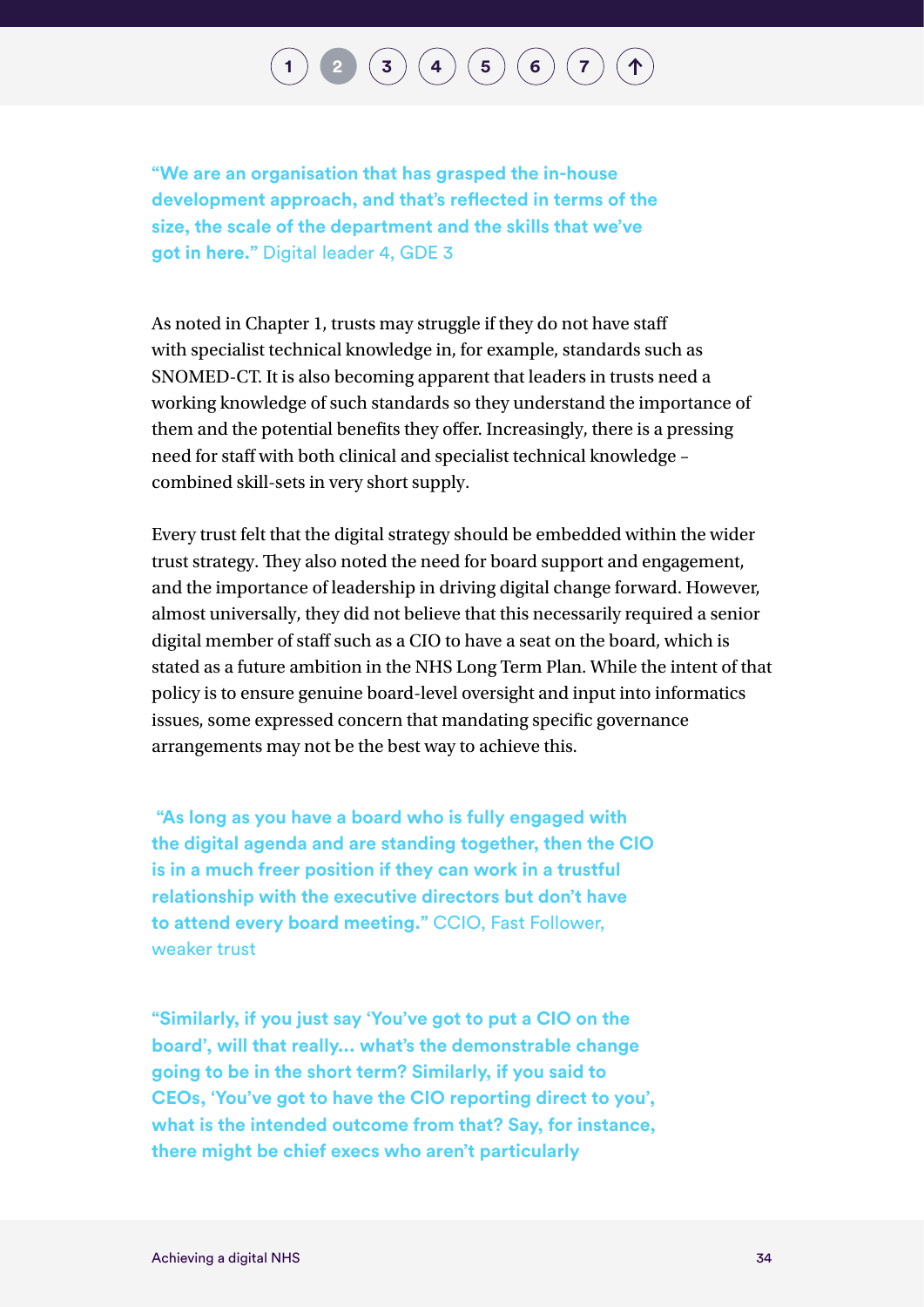## **[1](#page-14-0) [2](#page-32-0) [3](#page-50-0) [4](#page-57-0) [5](#page-66-0) [6](#page-75-0) [7](#page-87-0)**

**interested in IT, are they suddenly going to become interested in it because the CIOs are reporting directly to them, because I guess the intended consequence…is that IT and digital is such an integral part of our business, the way it would be seen in other businesses where IT is seen as an integral part, that, given the importance it deserves, it's given the forum and it's given the influence."** CIO, Fast Follower, weaker trust

### **Recruiting and retaining a digital workforce**

Identifying the skills that are required is just the first step: recruiting and retaining the people with those skills is also a significant challenge. Cyber security in particular was an area that multiple trusts had struggled to recruit to, where demand across all sectors (although made worse in the NHS since Wannacry) is outweighing supply. Other specialist and technical skills such as integration and data analytics are particularly hard to attract to the NHS.

**"Integration – that's a particular area which requires a particular set of knowledge, which not a lot of people have, you have to understand the technology and the information itself, and there are very few people who understand it."** Digital leader, weaker trust (no GDE/FF involvement)

Challenges with recruitment and retention were not limited to individuals with technical skills. Most trusts also noted difficulties in recruiting project and programme managers with experience in transformational change as well as experienced senior digital leaders, who are particularly vulnerable to more lucrative offers from the private sector.

**"I'm lucky here because the [senior digital leaders] are loyal to the organisation and want to see it through; they could have gone for £30,000 or £40,000 more with the**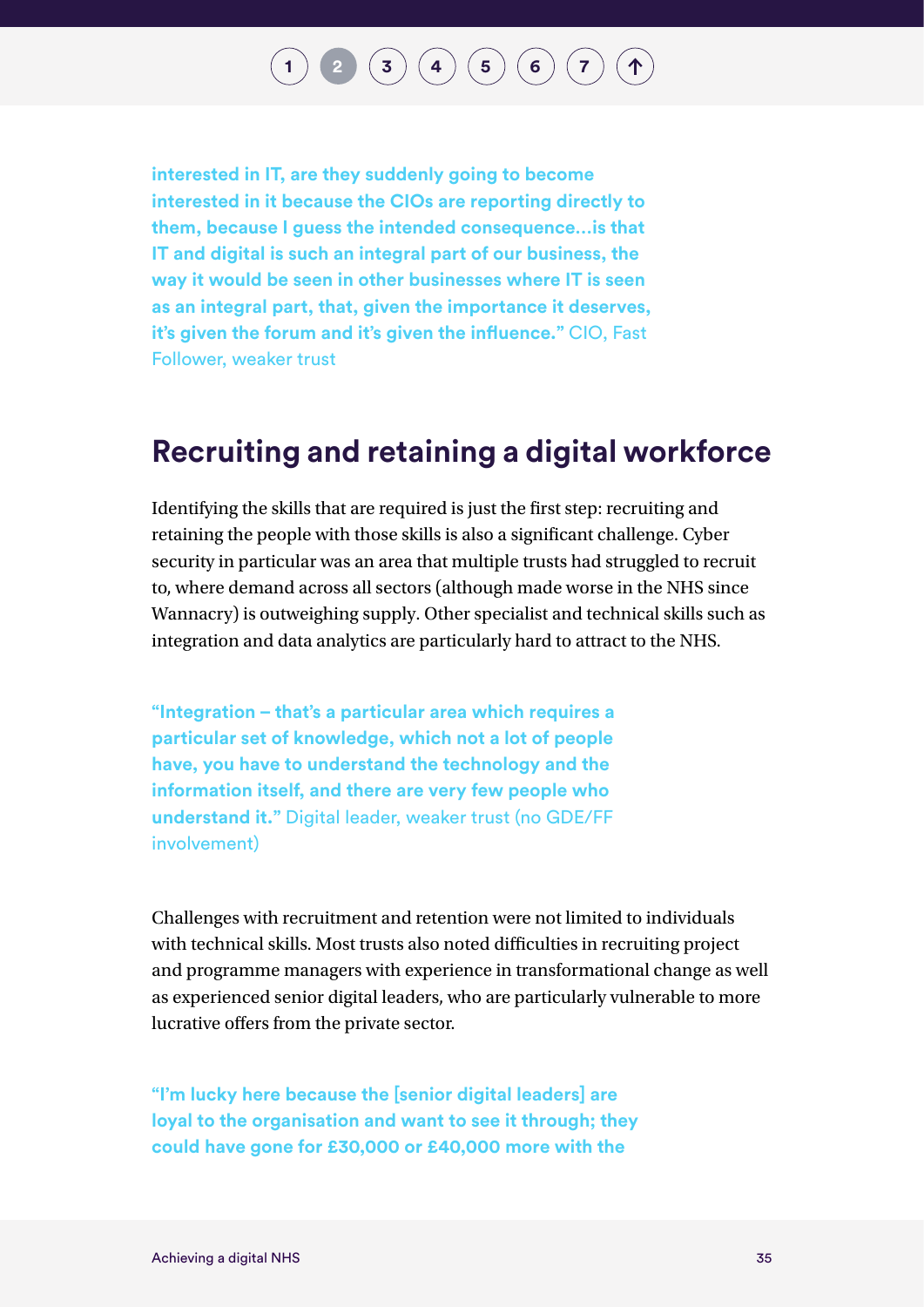**offers they got. [They are] inundated with offers of jobs… the private companies are onto him all the time and I can't compete with those salaries."** COO, weaker trust (no GDE/ FF involvement)

An already-limited skills market was being exacerbated by Agenda for Change (AfC), which all trusts noted as a significant limitation. This was primarily because of the restrictions imposed on pay. Many felt that AfC was inappropriate for corporate and technical roles, and had been constructed with clinical careers in mind. Higher AfC bands often require academic qualifications such as Master's degrees, which many technical staff do not have – despite possessing desirable skills for both the NHS and beyond. Most felt that the structure imposed by AfC was severely hindering the ability of the NHS to compete with the private sector.

#### **Box 3: Agenda for Change (AfC)**

AfC is the grading and pay system for NHS staff (excluding doctors, dentists, apprentices and some senior managers). The purpose is to harmonise pay scales and career progression arrangements. There are currently nine numbered pay bands, and a set of national job profiles has been agreed to support matching posts to pay bands. The aim of AfC is to ensure equity between similar posts in different areas.

**"Agenda for Change was built for nursing, not for other things, and also part of the problem is that whilst there has to be some sort of grading structure, in the outside world if you're in industry there is a parallel stream, so you could earn a lot of money as a very skilled technician – up to £70,000, £80,000 a year, but you can't do that in the NHS: there are no technicians that are on bands 8A, B and C, not outside London. The NHS is not structured to do that. So yes, the Agenda for Change is quite a problem."** CIO, GDE 1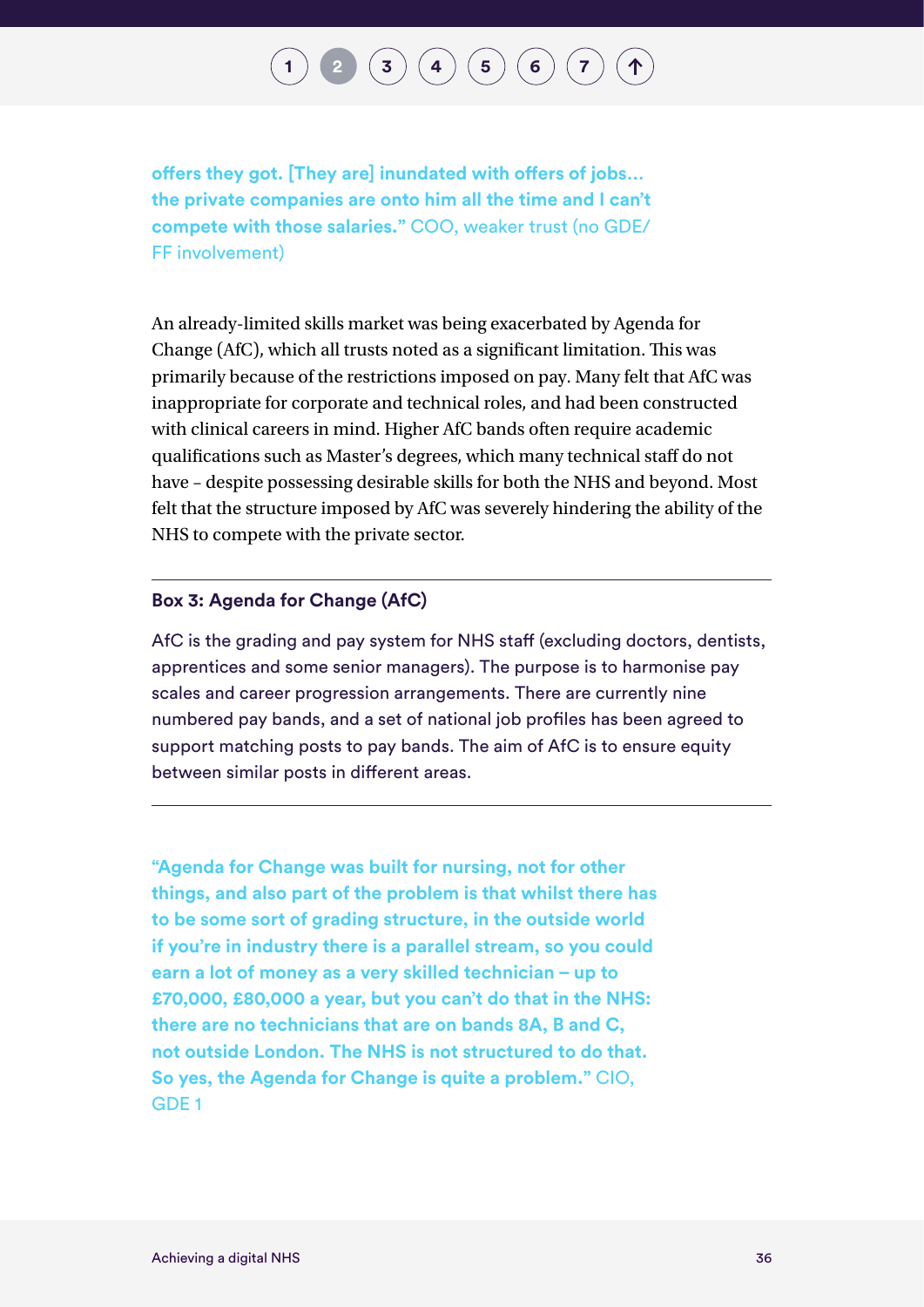**"…Agenda for Change kind of left what I call corporate services at the back of the queue, as a consequence of that we recognise that we may not be sufficiently competitive to attract the appropriate talent into the NHS..."** Digital leader 4, GDE 3

Some trusts we spoke to were attempting to circumvent the barriers imposed by AfC, but these are neither sustainable across the organisation or the NHS as a whole. For example, spot salaries were used in one trust for senior members of the leadership team, but there was a clear acknowledgement that this would not work for all roles and risked creating an internal market, which is what AfC was designed to avoid. What's more, it requires a significant amount of effort across provider organisations to negotiate these salaries with internal human resources departments who are following national guidance.

**"All [of our digital leaders] are on spot salaries; we're not on Agenda for Change because you wouldn't be able to pay us on Agenda for Change, it doesn't work, but that's kind of okay with managers but for ordinary staff it's much more difficult because then you get into the what band would they be if they were banded, oh well, 8A, so if that 8A person over there compares themselves to you, how can you justify you're paying this person £20,000 a year more."**  Digital leader 1, Fast Follower, middling trust

Other trusts had used contractors, but this was also not wholly satisfactory as these contracts were short term, and therefore unsustainable, and did not support the need to develop organisational capability and knowledge. Also, given NHS Improvement's caps on contractor spend, several trusts reported difficulties in hiring appropriate contractors with specialist knowledge in their EPR. Some tried to circumvent the rules by purchasing a 'managed service' which included contractor support, although this is a more costly solution.

Others were examining the possibility of sharing employees across organisations, not only to address the issue of the limited market, but also to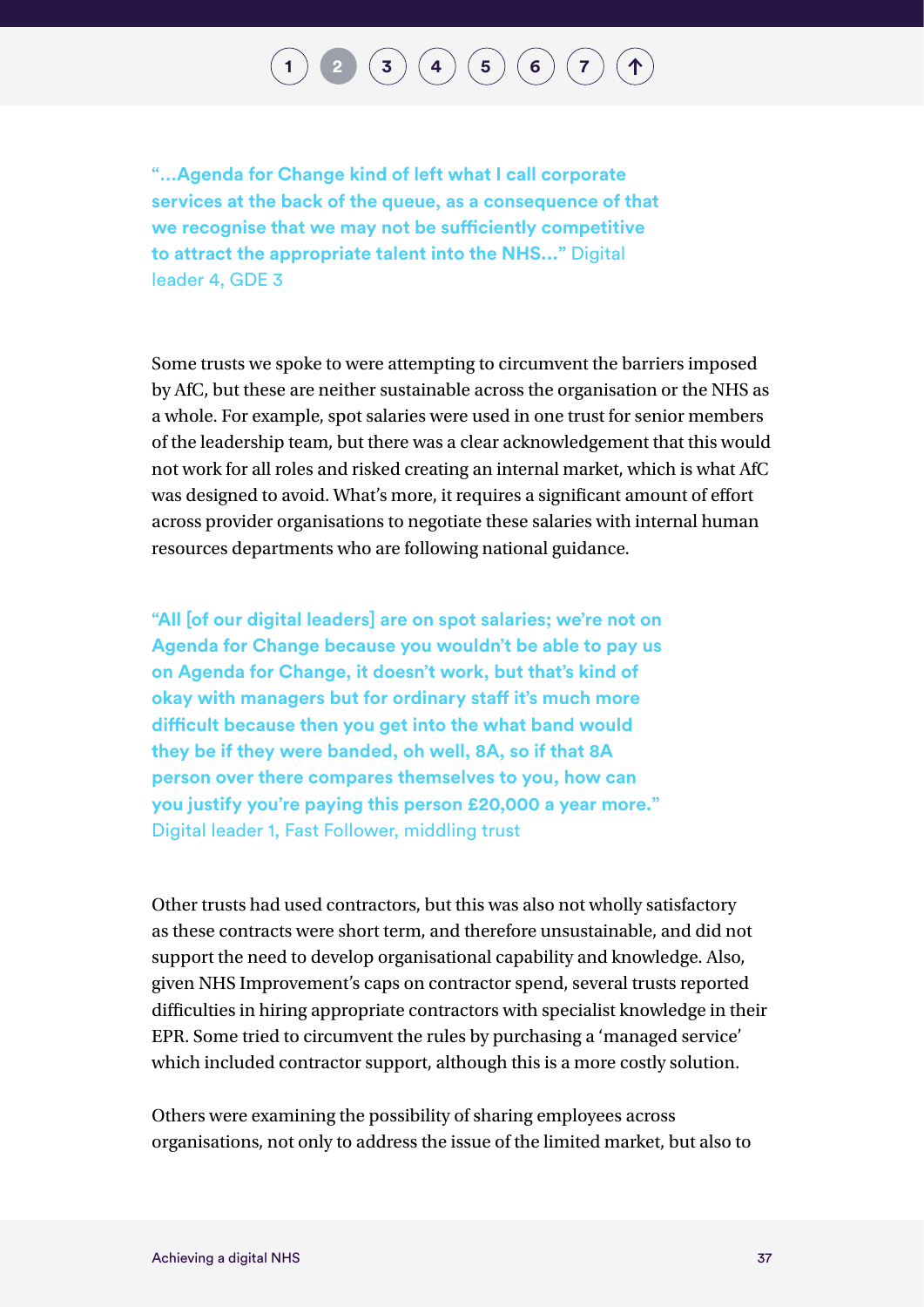encourage closer working between organisations using the same data and information. Notably, workshop participants also proposed sharing roles across the infrastructures provided by the STPs or ICSs. Participants felt that this would not only help to relieve some of the pressures caused by the limited skills market, but it could also foster greater collaboration and integration across organisations (also see 'Pooling resources', Chapter 5).

## **An NHS career in digital**

It was clear from our interviews that pay was not the only factor limiting the ability of trusts to recruit the necessary workforce. A lack of professionalisation and a clear career pathway with accompanying qualifications for digital roles within the NHS also played a role.

People felt that, unlike other areas, informatics as a field has not been professionalised, meaning there is a lack of coherence around job descriptions and the skills and qualifications required – leading to significant variation across the NHS. This lack of a clear career pathway is accompanied by limited opportunities for learning and development, which people we spoke to felt exacerbated the existing recruitment challenges. In the case of data analysts, for example, there is an over-emphasis on routine reporting and performance management, at the expense of more sophisticated analytical projects which are often outsourced (see Chapter 4). Stakeholders at our policy workshop also felt that professionalisation of the informatics field is essential, and drew comparisons with financial and clinical roles, which are necessarily highly professionalised.

**"What often happens in IT, and of course this is the IT industry everywhere, not just the NHS, traditionally it hasn't been as professionalised… no one kind of ever went out and said 'I want to become a CIO or an IT Director and this is the path to do this and these are the qualifications I need to do'. So I think in the NHS it's more about saying 'How do we actually professionalise that to make sure that we've got the right staff at the right skills?"** CIO, Fast Follower, weaker trust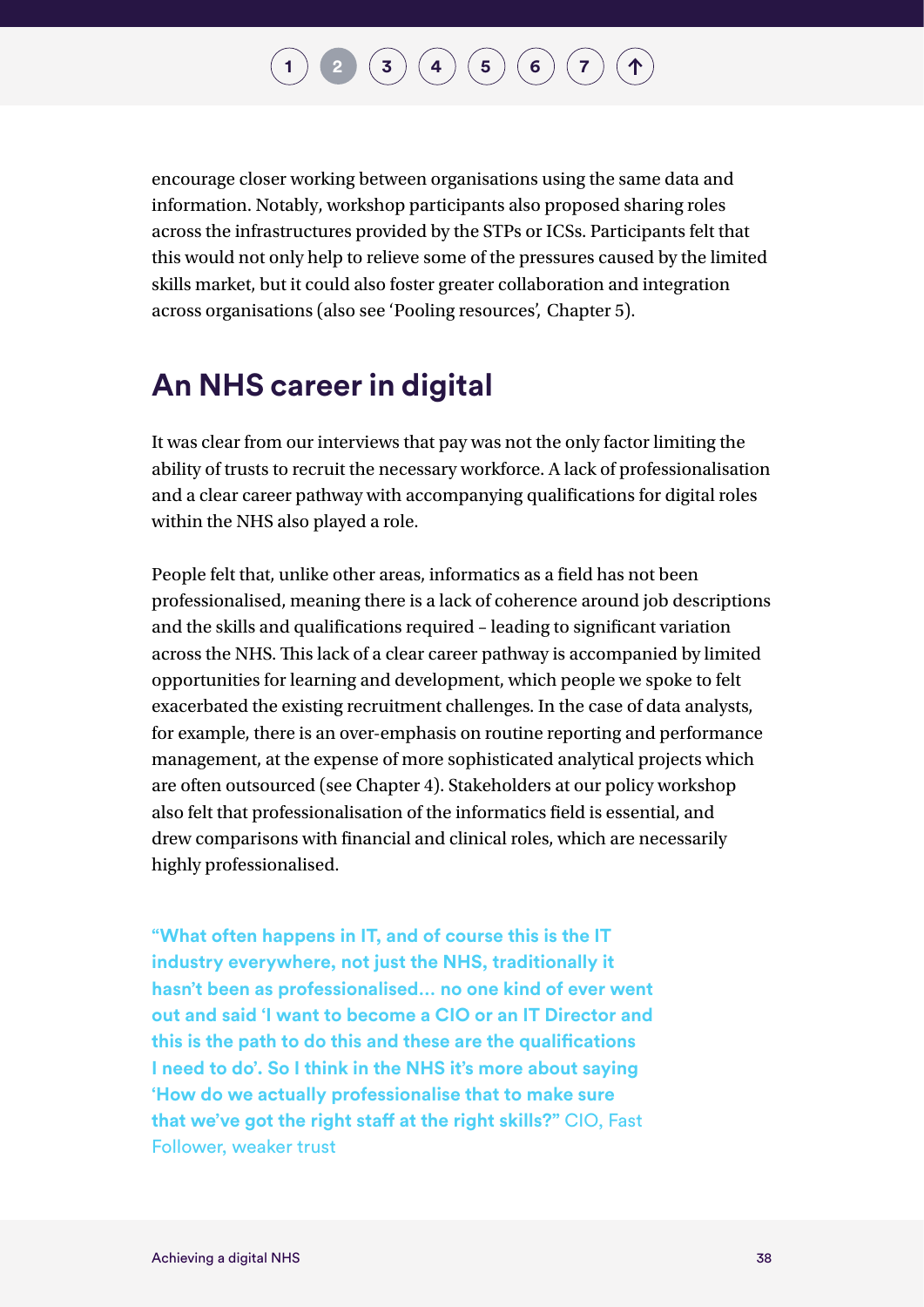# **[1](#page-14-0) [2](#page-32-0) [3](#page-50-0) [4](#page-57-0) [5](#page-66-0) [6](#page-75-0) [7](#page-87-0)**

**"We certainly experience situations where it has taken us nearly a year to go through a process of recruiting staff of the right level and competency you need to support some of the activities that we're engaged it, and that's become a problem. Will money partly fix that? Yes. I think the bit that will improve that more so is to provide sort of career development and opportunities in terms of further enhancement of their ability, yes."** Digital Leader 4, GDE 3

Some believed this was partly because, in comparison to other areas, clinical informatics in particular is a relatively new profession. People we spoke to consistently recognised this as an area for central bodies to play a more active role, particularly as digital becomes a greater priority for the NHS.

**"I think there is something that the Centre can consider, which is, as the whole NHS becomes more digitally mature, as we deploy more and more functionality in organisations, varying levels of digital maturity now, if we start connecting systems up through population health management and capability and analytical skills that are needed to draw the data out from our systems, then we're going to need a digitally adept workforce, particularly also within the technical side of IT."** CEO, Fast Follower, middling trust

**"Our problem historically has been: it's an NHS job description, where does it get advertised? In NHS Jobs, you know, outside of the NHS who looks in NHS Jobs?... So we're trying to break that mould, to say 'Look, we need to get outside of that', and we actually need to make sure that if we're going outside of those parameters that we are providing something that is translatable to somebody who could work in, say, the manufacturing industry or utilities or banking…"** Digital leader 4, GDE 3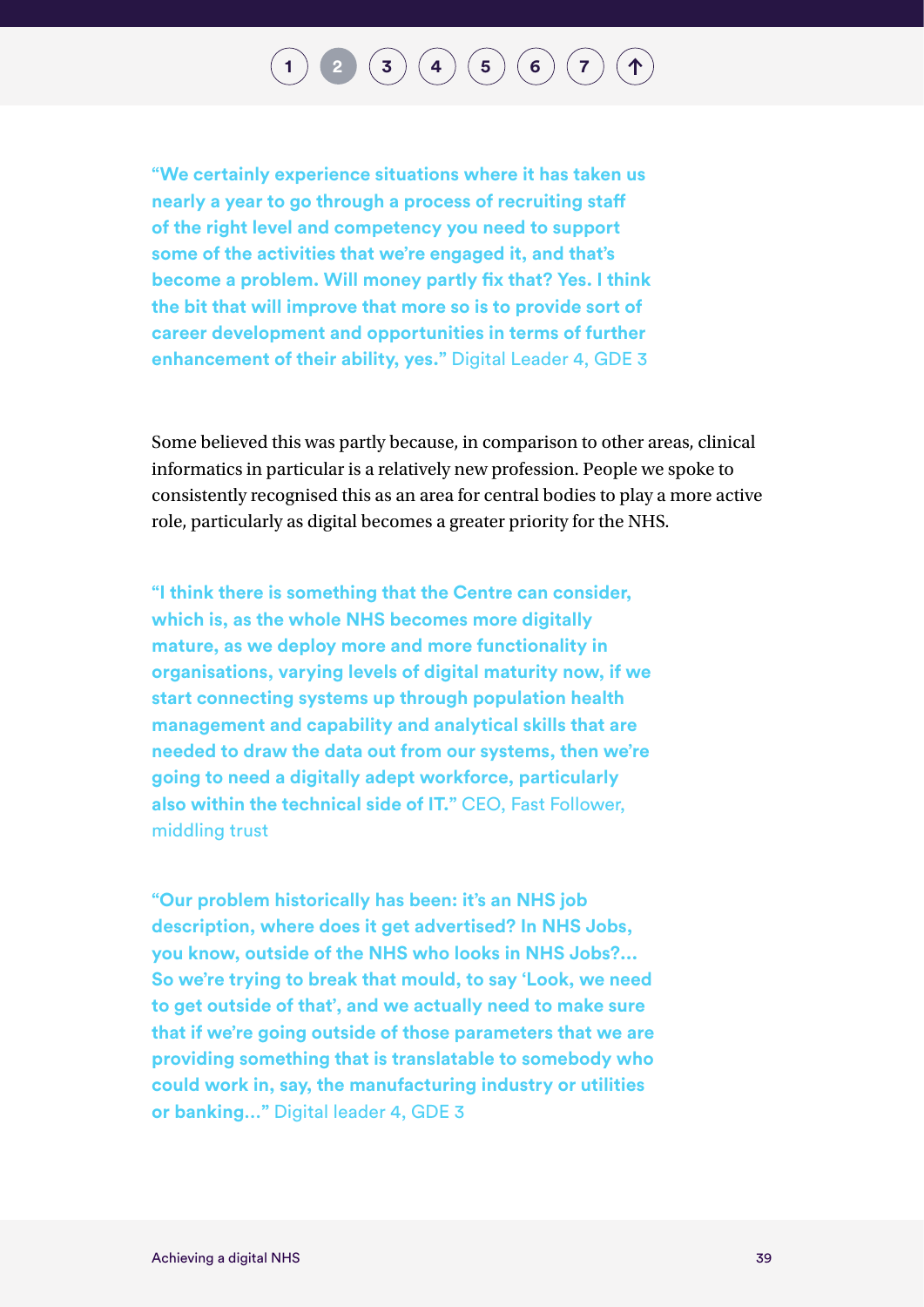There are already initiatives that attempt to address some of these issues. Interviewees and workshop participants felt it was essential that the NHS draw on existing digital skills frameworks, such as the Skills Framework for the Information Age (SFIA) to provide greater alignment with other sectors. Targeted recruitment campaigns such as the recent 'We are IT, We are Support' advert are also being promoted to encourage people to apply to digital NHS roles.**4**

#### **Box 4: Skills Framework for the Information Age (SFIA)**

The SFIA is a model for describing and managing competencies for information technology professionals for the 21st century, and is intended to help match the skills of the workforce to the needs of the business. It was created by a consortium of 30 organisations from business, education and government over 22 years, spearheaded by the British Computer Society. The Framework is designed to articulate the skills and the level of responsibility needed for organisations using digital technology in the 21st century, but is not limited to a particular sector or profession. The Framework is continuously refreshed to keep up to date with developments in technology.

Many people felt that a career development pathway, supported by a clear process of accreditation would help to legitimise the roles and also attract more people to them, thereby helping to address the recruitment challenges. However, workshop participants felt it was essential to ensure that this process was agile, and could be flexible to account for the rapidity of digital development. It also needs to be tailored for different types of roles and to recognise the various skills required, such as project management, clinical informatics and data analytics. There are already pockets of good practice here, but they are not widespread across the country.

4 [www.youtube.com/watch?v=hpyDLMS1QNE](http://www.youtube.com/watch?v=hpyDLMS1QNE)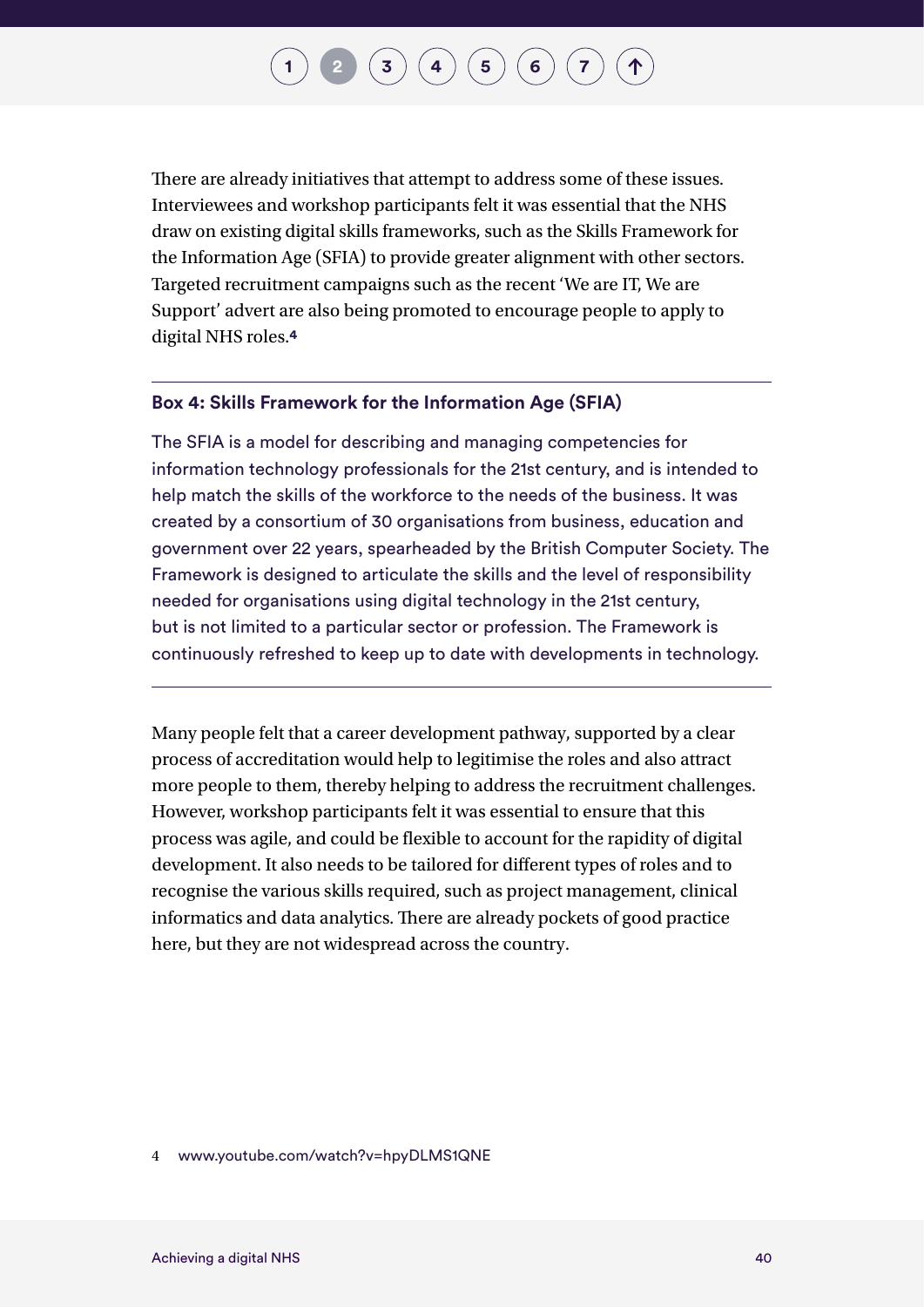#### **Box 5: Initiatives to support digital learning and development**

- The Faculty of Clinical Informatics (FCI) is the professional membership body for health and social care professionals working as informaticians in the UK. The aim is to support the establishment of clinical informatics as a recognised and respected profession through providing professional standards, accreditation, learning and development and recruitment.
- The North West Informatics Skills Development Network (NWISDN) was launched in 2011 and is part of the larger Skills Development Network which supports NHS staff. The NWISDN is a membership organisation, funded through contributions from members. The purpose is to support the learning and development of the informatics workforce through training, sharing best practice events and fostering professional networks. The NWISDN does not just focus on leadership, but covers the whole workforce. While other similar networks are emerging across the country, access to training and development programmes is not equitable across the country.

Creating a clear career pathway requires a continuous approach to learning and development. Ensuring that everyone is able to access the same training, networking and learning and development opportunities will help to develop informatics within the NHS as a desirable and sustainable career choice.

## **The role of the CCIO**

The Wachter review (Department of Health, 2016) contained detailed recommendations on the role of the CCIO, and the clinical informatics workforce more widely.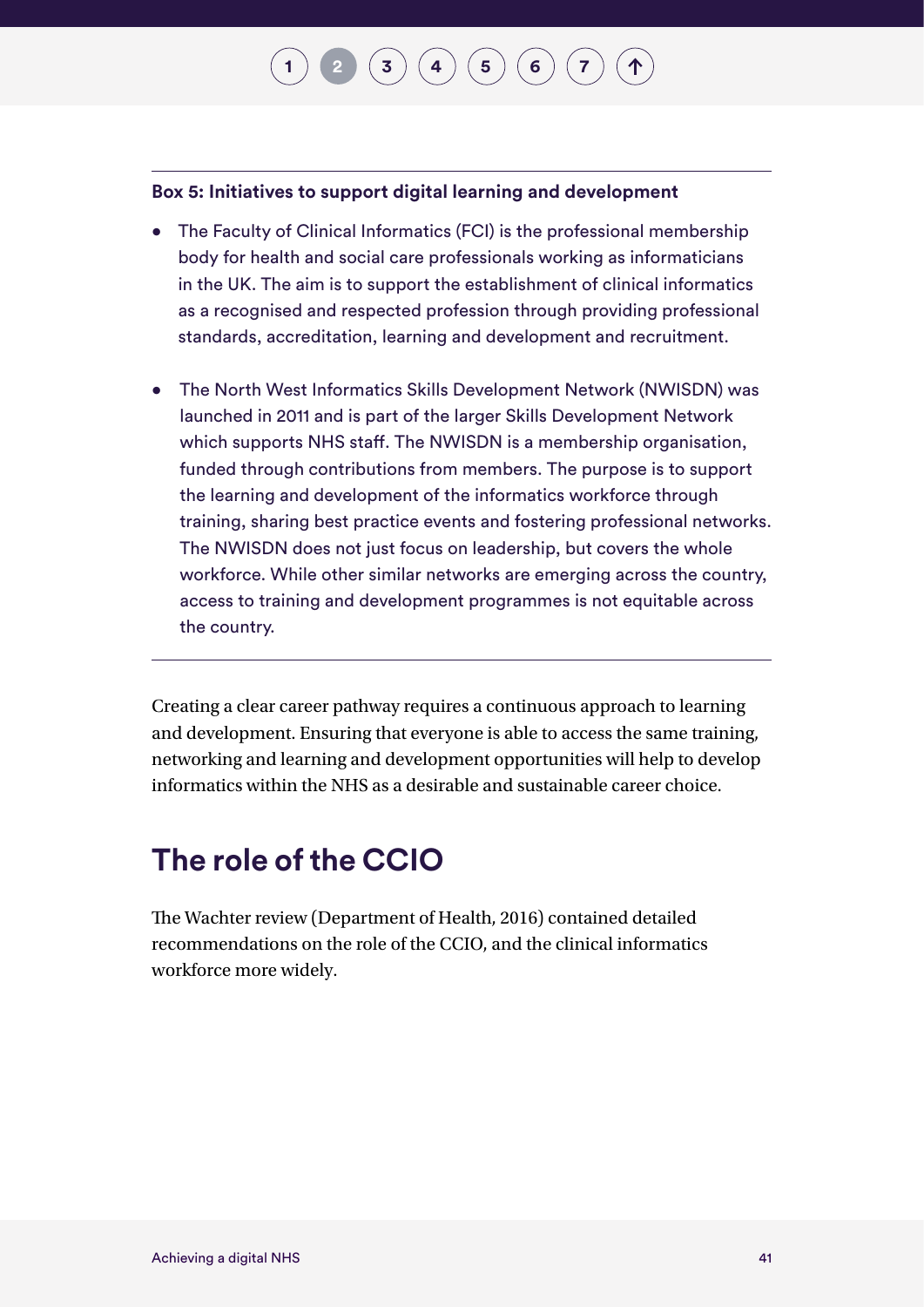#### **Box 6: Wachter review recommendations on clinical informaticians**

- There must be a major effort to place well-qualified clinicians with advanced informatics training in every trust. For a large trust, there must be a senior clinician-informatician (chief clinical information officer, or CCIO), reporting at the level of the board or the CEO, whose primary job (>75% time) is to lead and manage the purchase, implementation, and evolution of the clinical information system. These individuals needed to be supported with the appropriate staff, budget and authority to be able to successfully deliver on digital transformation.
- Reporting to this person must be a cadre of clinician-informaticians (whose clinical background may be medicine, nursing, or pharmacy, depending on the needs of the unit). To implement and optimise an EPR effectively, trusts must make such individuals available to major clinical and service areas (such as medical, nursing and pharmacy).
- The Advisory Group estimates that an average-sized trust needs at least five such individuals on staff.

Several trusts felt that the CCIO held the key to their success, and that the role was a bridge between the technological aspects of going digital, and needing to make that work in practice.

**"I think that has been the single biggest success of the work done here … I think that's been instrumental in what we're trying to do which is turn it round to digitisation, IT enabled model."** Organisational leader, GDE 2

#### **A dynamic and ever-changing role**

Many of the trusts we spoke to had a CCIO role in place prior to the Wachter review, but all now acknowledged that the CCIO role was essential for developing a digital hospital, and had since developed the role into something much more formal. One trust, for example, had decided to use some of its Fast Follower funding specifically to expand their CCIO-body.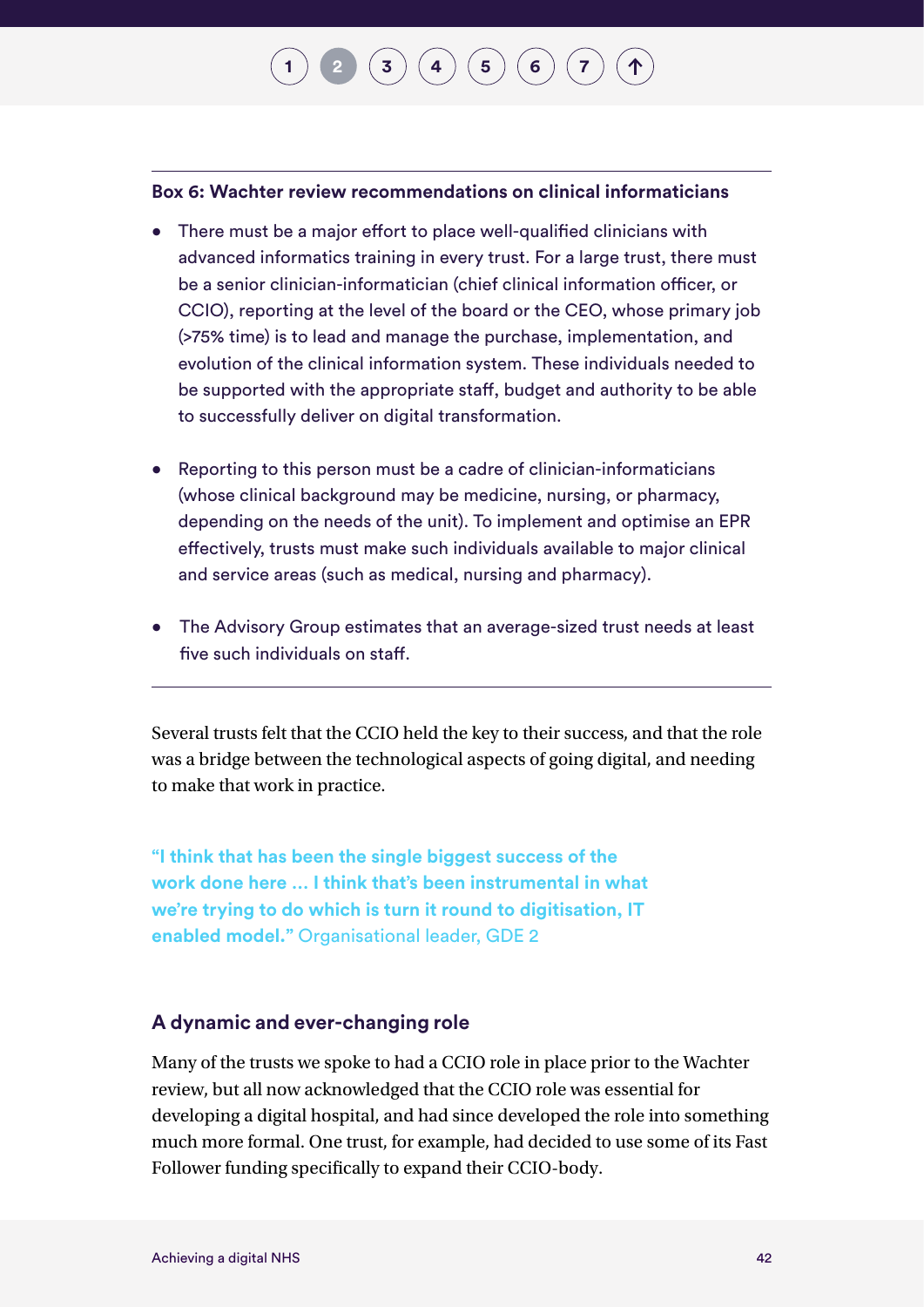# $\binom{3}{4}\binom{4}{5}\binom{5}{6}\binom{7}{7}$  $\binom{3}{4}\binom{4}{5}\binom{5}{6}\binom{7}{7}$  $\binom{3}{4}\binom{4}{5}\binom{5}{6}\binom{7}{7}$  $\binom{3}{4}\binom{4}{5}\binom{5}{6}\binom{7}{7}$  $\binom{3}{4}\binom{4}{5}\binom{5}{6}\binom{7}{7}$  $\binom{3}{4}\binom{4}{5}\binom{5}{6}\binom{7}{7}$  $\binom{3}{4}\binom{4}{5}\binom{5}{6}\binom{7}{7}$  $\binom{3}{4}\binom{4}{5}\binom{5}{6}\binom{7}{7}$  $\binom{3}{4}\binom{4}{5}\binom{5}{6}\binom{7}{7}$  $\binom{3}{4}\binom{4}{5}\binom{5}{6}\binom{7}{7}$  $\binom{3}{4}\binom{4}{5}\binom{5}{6}\binom{7}{7}$

Although all trusts we spoke to had a CCIO role, there were differences in the way this role was construed. It was accepted that what the role required very much depended on where the trust was in its digital journey, moving from a 'digital cheerleader' and clinical digital lead in a digitally immature trust, to making best use of a wide range of data in a more advanced trust.The number of people required to perform the role will likely change too.

 **"So what was right for us at the start of my project? Effectively two roles in the CCIO. Effectively some form of digital cheerleader and the clinical lead for an implementation project… Once you have got to a more digitally mature place like we are now, the things that are needed from people like me is a whole lot more, so do we reap the benefits of digitisation? The optimisation I talked about, the utilising the data to improve the quality of care and reporting and informatics side of it and I don't think … one person either would have the time or the…skill set to do that."** CCIO, GDE 1

Many trusts had also adopted a multi-disciplinary approach to the CCIO role, which ensured representation for nursing, pharmacy, surgery and allied health professional roles. Having multiple CCIOs also helped to address some of the concerns that individuals had around the time that was required to do the role successfully. People we spoke to said they would like to devote more time to the CCIO role, but getting the time to do this while maintaining their clinical responsibilities was a challenge. Importantly, some people felt that the amount of time they were able to spend on the role relied on other colleagues seeing the work as important.

**"One of the things you find as the CCIO is everyone battles to be released from clinical duties to spend time in informatics. This is an essential role and I think a little bit of national guidance on what the expectation is in terms of the priority that that role is given, the time it's given."**  CCIO, weaker trust (no GDE/FF involvement)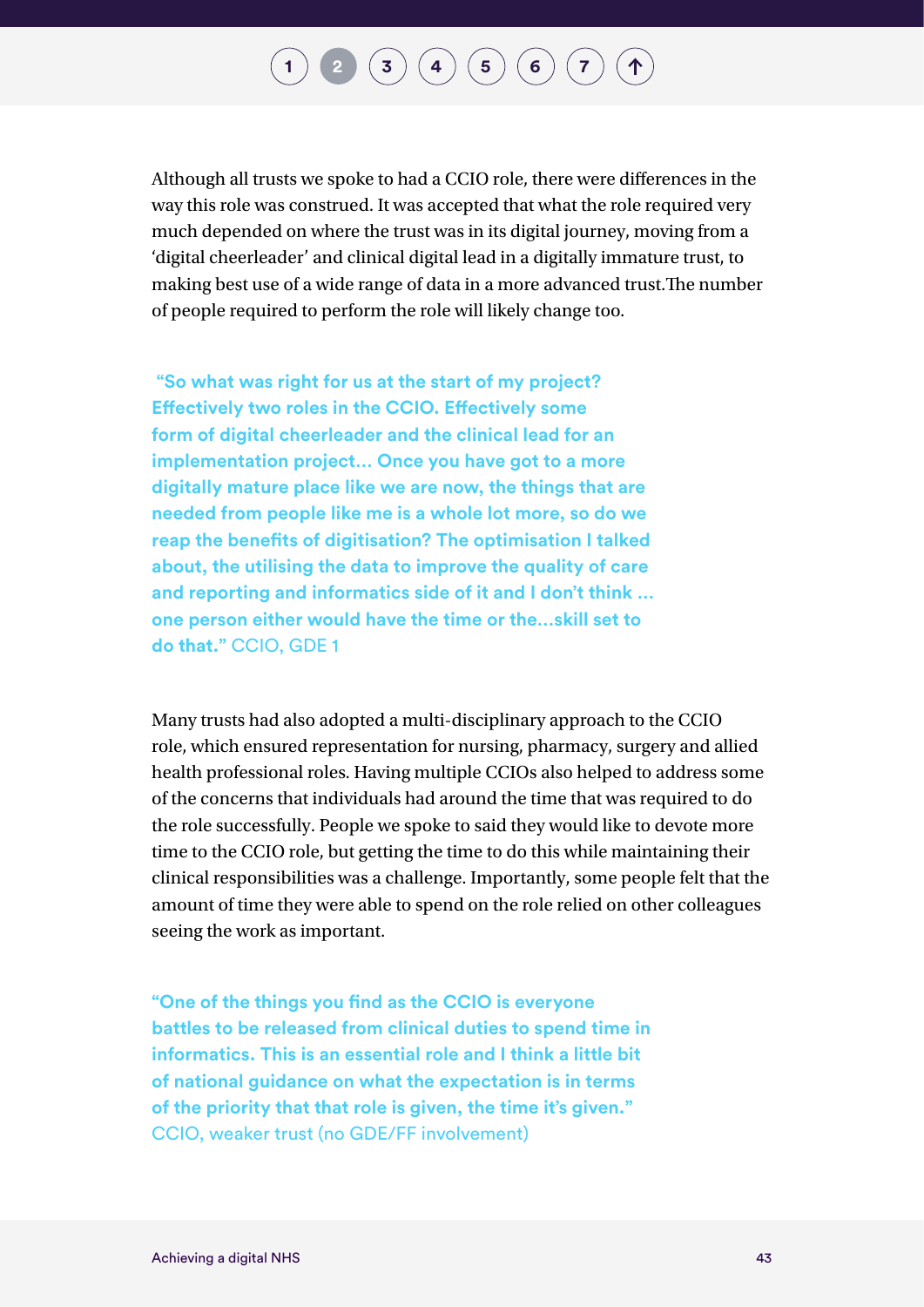#### **Getting the influence right**

The influence that the CCIO had across the wider trust, both with senior leadership such as the board and across the clinician body, was understood to be essential for successful digital change. This was especially true for nursing, with most of the trusts recognising the need for senior nurse involvement in their digital programme to ensure buy-in. Ensuring that the CCIOs were seen as embedded in the clinician body rather than within IT was also important for getting this level of engagement – which also has implications for the desirable amount of time that should be devoted to the informatics role.

**"I think that's really, really important because I know, in other trusts, other nurses in the CNIO role don't feel as connected to the wider workforce and to nursing in general. They still feel quite … just within informatics and IT. And, actually, that isn't what we're trying to achieve: it's about bringing the two together."** CNIO, weaker trust (no GDE/FF involvement)

Although CCIOs agreed that it was essential for the board to be engaged and supportive of the digital project, as with other digital leaders in the trust, the majority did not feel that it should be a requirement for CCIOs to have a seat on the board. This view was reflected by people at the policy workshop, who were concerned that mandating a board seat could lead to a 'tick-box' exercise, and was not enough for guaranteeing strong leadership and support for the digital project.

In trusts where the board was less engaged, some CCIOs felt that board membership could ensure their role had greater legitimacy. People at the policy workshop also emphasised the strengths of joint working not only between the CCIO and the CIO, but with others such as the Chief Operating Officer too. But there is a risk that the more the role becomes one of management and strategy, the less CCIOs will be able to maintain their clinical role.

Where CCIOs felt that they did have influence, this tended to be a result of having clear avenues of communication with senior leadership, as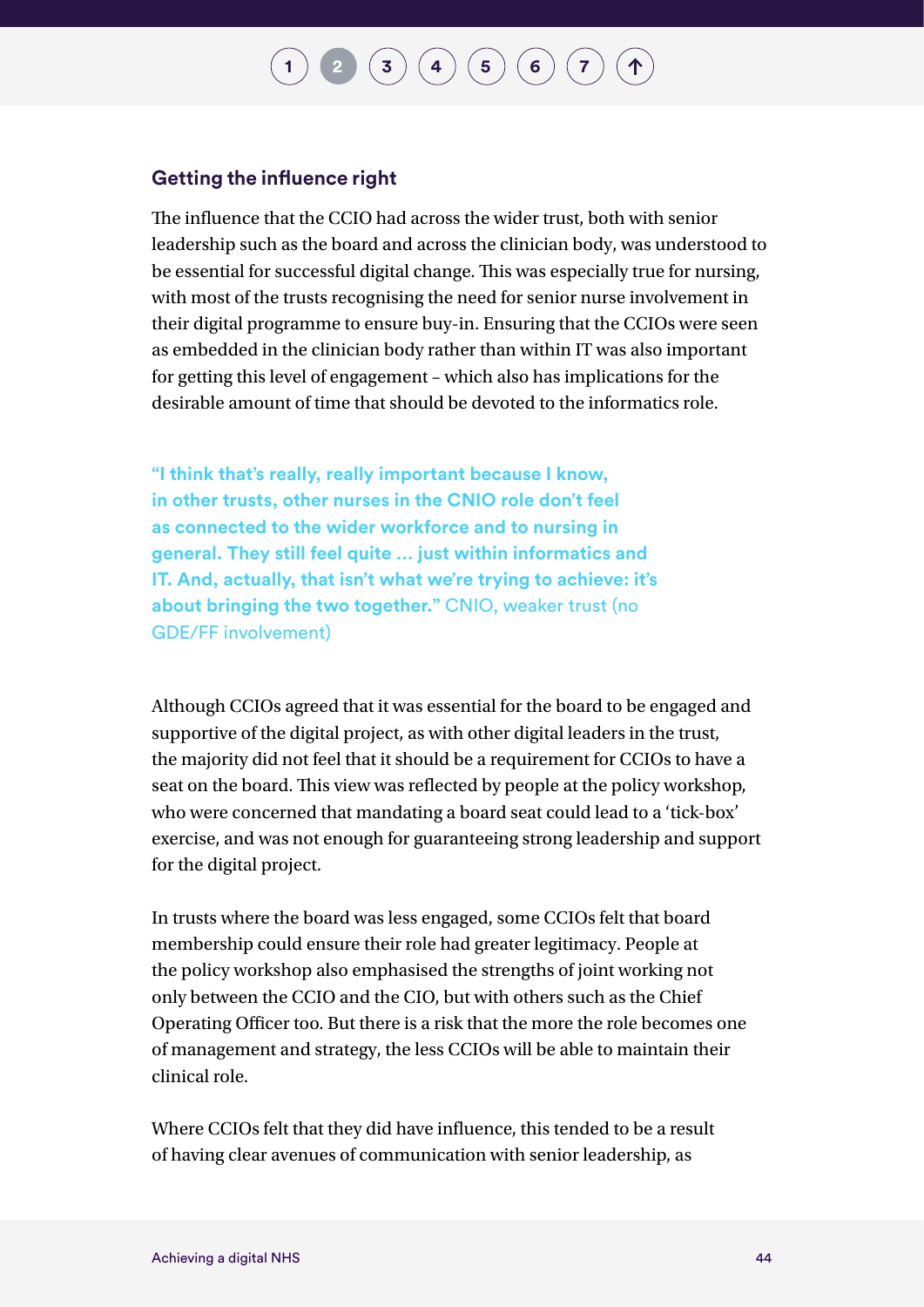## **[1](#page-14-0) [2](#page-32-0) ([3](#page-50-0) [4](#page-57-0) (4 ) ([5](#page-66-0) ) [6](#page-75-0) [7](#page-87-0) 1**

well as strong relationships. For many, the role of the Medical Director in understanding and representing the role of clinicians within the digital project at a senior level was also key. Two of the CCIOs we spoke to had previously held this role, and felt that this was a significant factor in ensuring they were able to influence the senior leadership as well as the wider clinician community. It also helped them to understand, and communicate to others, the value of digital in improving patient care.

**"I feel that I have the ear of the senior leadership, whether it's the CEO or the Finance Director, I have ways to influence without necessarily requiring me to be sitting through endless board meetings… you probably might have to bear in mind you can spend your life going to board meetings and that's time you are not actually doing something else, you are either not doing clinical work or not actually doing the CCIO. I don't think it can actually be mandated exactly how that works but you do need to end up with a situation where the CCIO has the ability to influence the organisation both up and down."** CCIO, GDE 1

**"I think the way we've got representation and the way we have with divisional board meetings, professional group meetings, to present updates, take their concerns, have a presence around when it's roll-out time during the projects that we're present on in the clinical areas is really, really important, actually. You get to know people; they get to recognise you and they feel confident to raise any issues. They don't just feel that IT and informatics is abstract from clinical: we're actually working to really bring the two together."** CCIO, weaker trust (no GDE/FF involvement)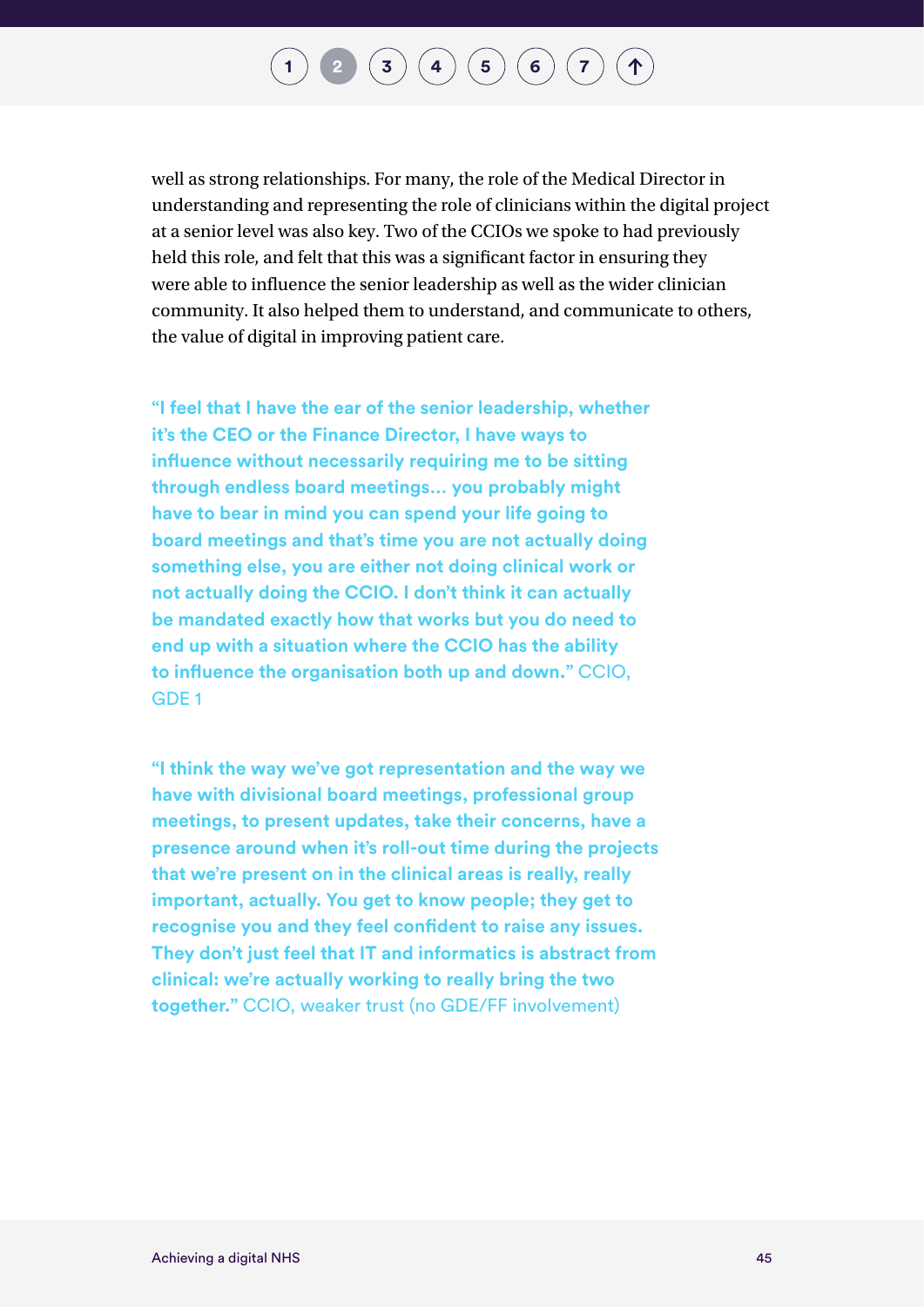#### **Legitimising the role**

Many interviewees were concerned with the need to legitimise the CCIO role. This extended beyond engagement with senior leadership and other clinicians, and included the need for a clearer career pathway, an accreditation and dedicating significant time to the role. Some CCIOs we spoke to were members of the Digital Academy and felt this was a really positive initiative for helping them develop in the role and convey this learning back to colleagues. Networks were seen as a really strong element of this too, and people valued the opportunity to be able to speak to others working in the area across the system to share learning and best practice. It was felt that these were much more visible than a few years ago, and helped to strengthen the CCIO community.

**"I think things like the Digital Academy are fantastic, and I think that gives the professional qualification and I think that that's probably something again with the CCIO roles, what are the essential qualifications that you need in the role so maybe, a bit of guidance nationally again on things like you should have a project management qualification, you should be aiming to get on the Digital Academy, it's the professionalisation of the role – a lot of people come into this just like I did; right place, right time, but what we actually need to do is develop that role as an essential role."** CCIO, weaker trust (no GDE/FF involvement)

The recommendations put forward by the Wachter review are evidently consistent with what is required by people working on the frontline. As discussed previously in the context of the wider workforce, a more comprehensive approach is required from the Centre to ensure this becomes the norm, and so that more people are able to benefit from initiatives such as the Digital Academy. People felt that this would be achieved most effectively through a framework for skills development, networking and sharing best practice.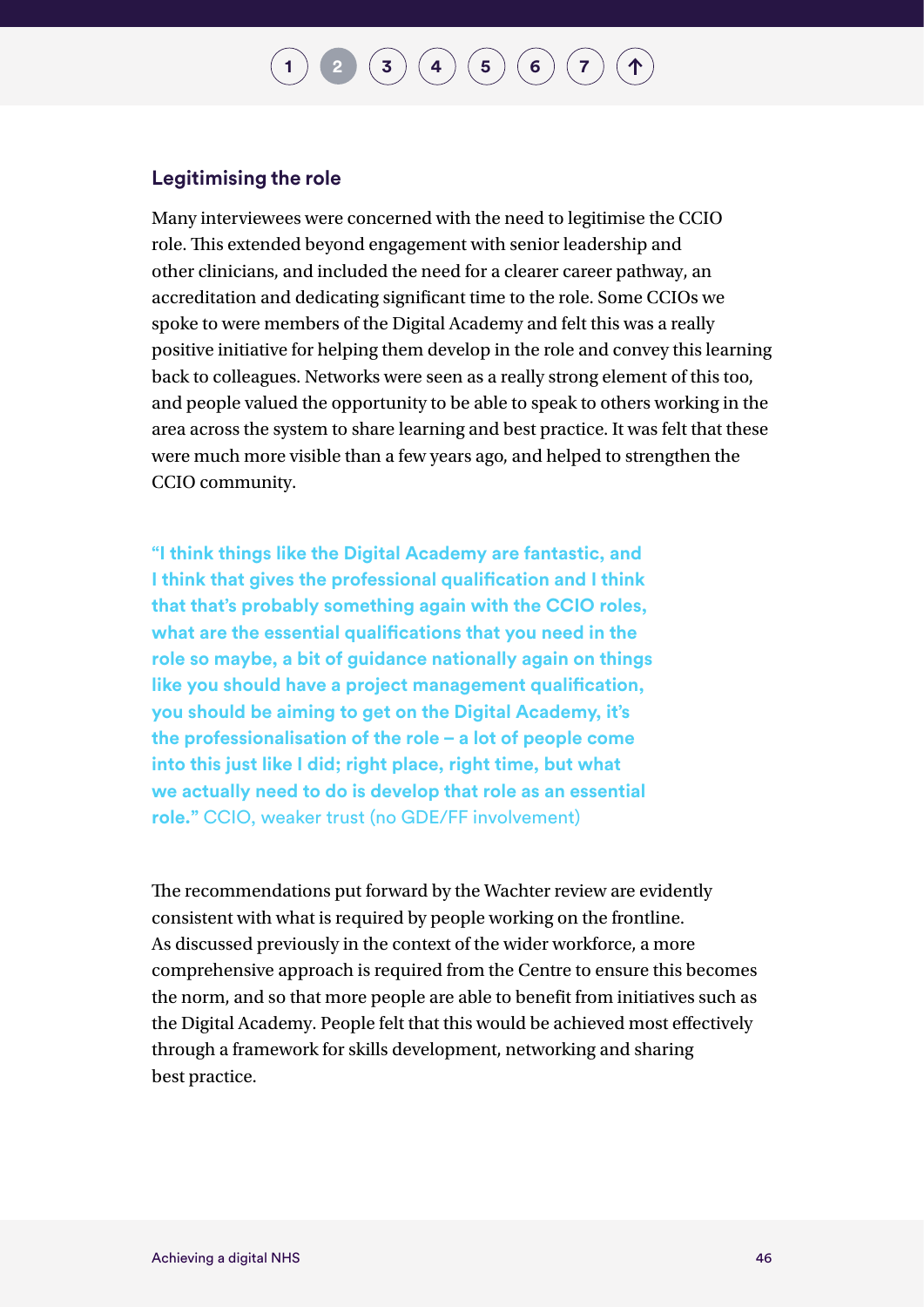## **Lessons for national policy**

### **Professionalise digital health roles**

Non-clinical digital roles have historically been undervalued by the NHS and overlooked by national policy (a point highlighted by the fact that the recent Topol review only focused on clinical staff). Professionalisation of the entire digital workforce (not just leadership or digial clinical roles) is required. This should be achieved through a unified approach to training for all digital roles, clear career pathways supported by learning and development opportunities, and accreditation where appropriate. Although positive and useful work is already happening, a more concerted effort is needed to make sure that these initiatives are co-ordinated so that, regardless of region, people working in the digital health sector have access to the same training, learning and development opportunities. Building on existing informatics skills frameworks such as the SFIA could help here.

In relation to CCIOs, a mandatory accreditation may give more weight and status to the role, supporting legitimacy, recruitment and individual skills development.

#### **Develop appropriate pay frameworks for the technical workforce**

Once the roles are professionalised, they need to be aligned with an appropriate pay structure recognising the skills and wider career development required to perform those roles effectively. Actions that trusts are currently taking to attempt to address the limitations within the existing pay structure (such as using spot salaries) are unsustainable, risk increasing variation within the digital health sector, and require significant effort to negotiate locally. Although there may be some individuals willing to work in the NHS at reduced rates compared to the private sector, providing a more coherent career pathway with appropriate financial recognition of those roles is essential for sustainable recruitment and retention of digital health roles in the NHS.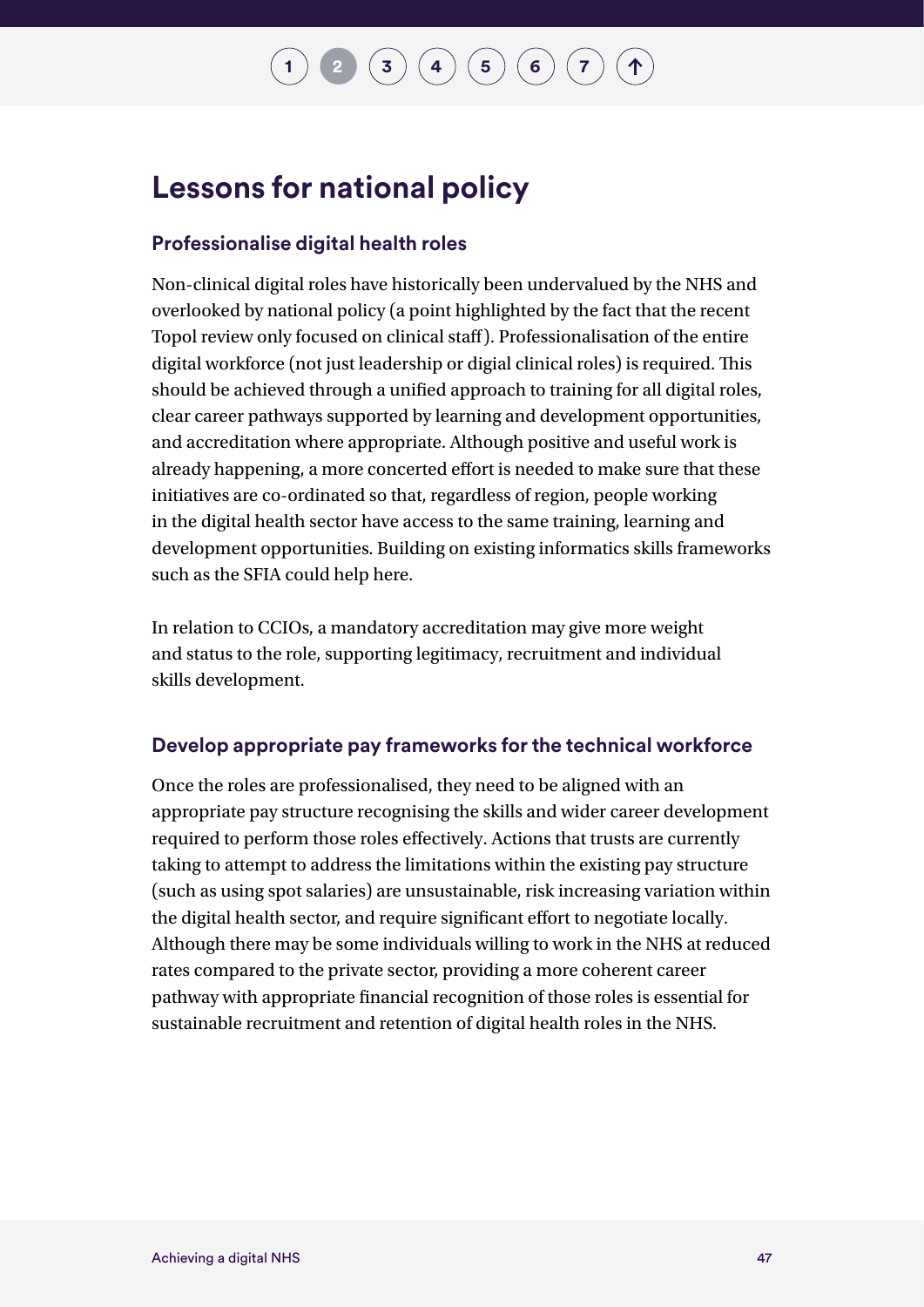### **Allow flexibility for local organisations to determine appropriate governance arrangements for digital programmes, rather than simply mandating board membership**

The NHS Long Term Plan calls for informatics leadership representation on the board of every NHS organisation. There is no doubt that buy-in to the digital programme at a senior level is essential. Senior organisational leaders, including the CEO, COO and Medical Director, need to understand the importance of digital change.

While informatics board membership might be one way to achieve this, it is important to take on the lessons set out in Chapter 1 and ensure good local practice is not lost to a mandate that does not reflect local needs. Much of this is already being achieved by implementing a governance model that ensures digital work is seen as a fundamental part of the wider hospital strategy; digital leaders and the wider workforce are supported with the time and resources to build digital into their day-to-day roles; and there is a clear system of accountability.

#### **Provide best practice guidance on clinical informatics workforce configuration, including time allocation**

The Wachter review has already provided recommendations on the clinical informatics workforce (for example the configuration of the team and the amount of time required). However, our research demonstrates that people are still struggling to get enough time to do their role effectively. Although people felt that prescriptive requirements on what trusts need for the CCIO role were neither necessary nor desirable (as what is required depends very much on the trust's level of digital maturity), they did feel they would benefit from further guidance on how much time should be allocated for the role, based on the size and level of digital maturity of the trust. Further understanding the current variation in CCIO roles across the NHS and how they are working would be a good starting point.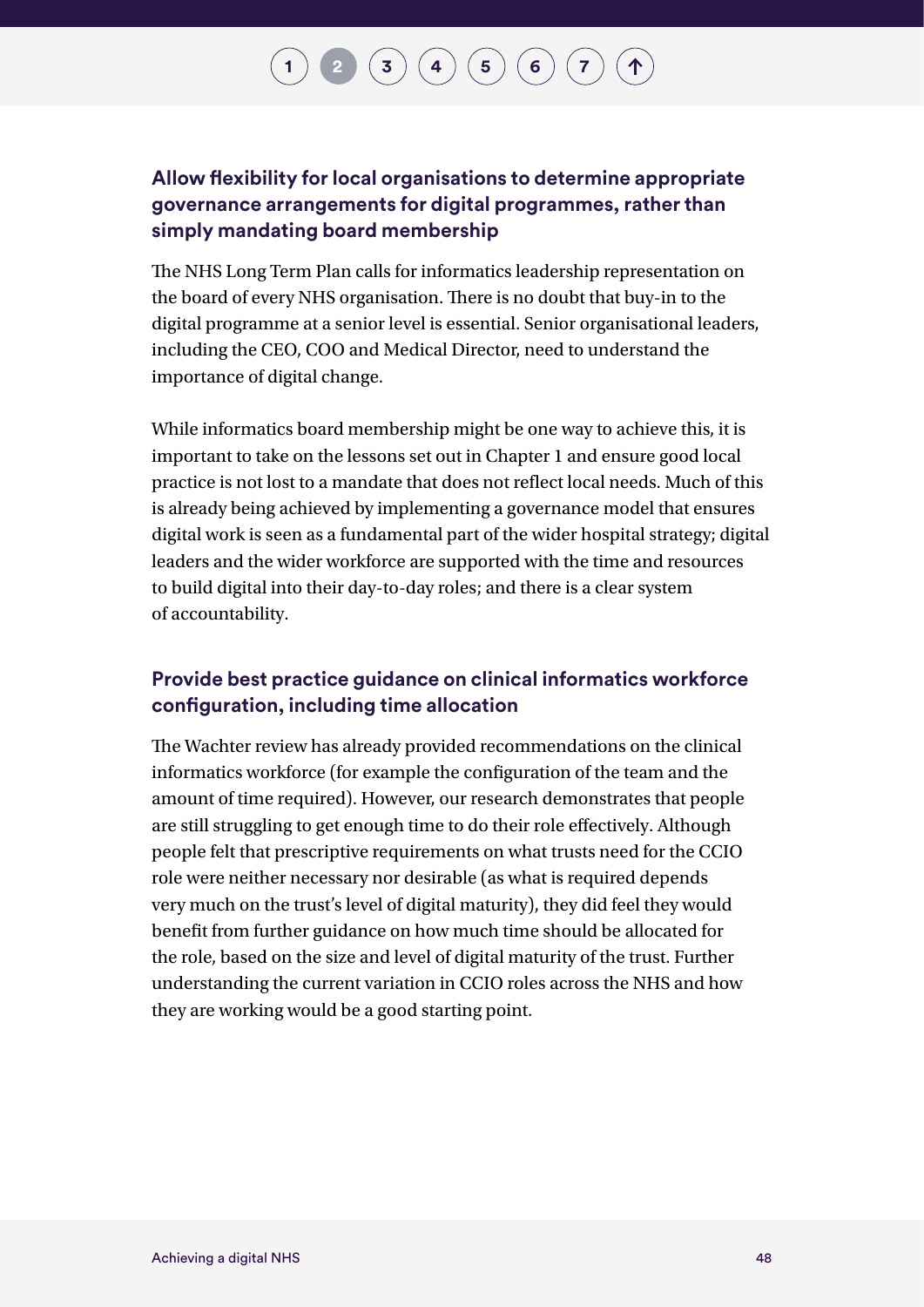$\mathbf{2} \left( \begin{array}{c} 2 \end{array} \right) \left( \begin{array}{c} 3 \end{array} \right) \left( \begin{array}{c} 4 \end{array} \right) \left( \begin{array}{c} 5 \end{array} \right) \left( \begin{array}{c} 6 \end{array} \right) \left( \begin{array}{c} 7 \end{array} \right)$  $\mathbf{2} \left( \begin{array}{c} 2 \end{array} \right) \left( \begin{array}{c} 3 \end{array} \right) \left( \begin{array}{c} 4 \end{array} \right) \left( \begin{array}{c} 5 \end{array} \right) \left( \begin{array}{c} 6 \end{array} \right) \left( \begin{array}{c} 7 \end{array} \right)$  $\mathbf{2} \left( \begin{array}{c} 2 \end{array} \right) \left( \begin{array}{c} 3 \end{array} \right) \left( \begin{array}{c} 4 \end{array} \right) \left( \begin{array}{c} 5 \end{array} \right) \left( \begin{array}{c} 6 \end{array} \right) \left( \begin{array}{c} 7 \end{array} \right)$  $\mathbf{2} \left( \begin{array}{c} 2 \end{array} \right) \left( \begin{array}{c} 3 \end{array} \right) \left( \begin{array}{c} 4 \end{array} \right) \left( \begin{array}{c} 5 \end{array} \right) \left( \begin{array}{c} 6 \end{array} \right) \left( \begin{array}{c} 7 \end{array} \right)$  $\mathbf{2} \left( \begin{array}{c} 2 \end{array} \right) \left( \begin{array}{c} 3 \end{array} \right) \left( \begin{array}{c} 4 \end{array} \right) \left( \begin{array}{c} 5 \end{array} \right) \left( \begin{array}{c} 6 \end{array} \right) \left( \begin{array}{c} 7 \end{array} \right)$  $\mathbf{2} \left( \begin{array}{c} 2 \end{array} \right) \left( \begin{array}{c} 3 \end{array} \right) \left( \begin{array}{c} 4 \end{array} \right) \left( \begin{array}{c} 5 \end{array} \right) \left( \begin{array}{c} 6 \end{array} \right) \left( \begin{array}{c} 7 \end{array} \right)$  $\mathbf{2} \left( \begin{array}{c} 2 \end{array} \right) \left( \begin{array}{c} 3 \end{array} \right) \left( \begin{array}{c} 4 \end{array} \right) \left( \begin{array}{c} 5 \end{array} \right) \left( \begin{array}{c} 6 \end{array} \right) \left( \begin{array}{c} 7 \end{array} \right)$  $\mathbf{2} \left( \begin{array}{c} 2 \end{array} \right) \left( \begin{array}{c} 3 \end{array} \right) \left( \begin{array}{c} 4 \end{array} \right) \left( \begin{array}{c} 5 \end{array} \right) \left( \begin{array}{c} 6 \end{array} \right) \left( \begin{array}{c} 7 \end{array} \right)$  $\mathbf{2} \left( \begin{array}{c} 2 \end{array} \right) \left( \begin{array}{c} 3 \end{array} \right) \left( \begin{array}{c} 4 \end{array} \right) \left( \begin{array}{c} 5 \end{array} \right) \left( \begin{array}{c} 6 \end{array} \right) \left( \begin{array}{c} 7 \end{array} \right)$  $\mathbf{2} \left( \begin{array}{c} 2 \end{array} \right) \left( \begin{array}{c} 3 \end{array} \right) \left( \begin{array}{c} 4 \end{array} \right) \left( \begin{array}{c} 5 \end{array} \right) \left( \begin{array}{c} 6 \end{array} \right) \left( \begin{array}{c} 7 \end{array} \right)$  $\mathbf{2} \left( \begin{array}{c} 2 \end{array} \right) \left( \begin{array}{c} 3 \end{array} \right) \left( \begin{array}{c} 4 \end{array} \right) \left( \begin{array}{c} 5 \end{array} \right) \left( \begin{array}{c} 6 \end{array} \right) \left( \begin{array}{c} 7 \end{array} \right)$ 

# <span id="page-50-0"></span>**Working with digital suppliers 3**

## **Policy context**

It is well established that a strong relationship with a supplier is an important factor in achieving successful digital change in the NHS (see, for example, Boonstra and Broekhuis, 2010). This is not only important in health care; it is a enabler for digital transformation across other sectors as well (see, for example Daub and Wiesinger, 2015). Infrastructure is one of the four priorities in The Future of Healthcare, and enabling the NHS to buy and make use of the best technology available on the market is key to delivering this.The document sets out a vision which provides a framework that suppliers should operate in to meet the needs of the NHS.

## **Managing the relationship**

We sampled trusts who had an integrated EPR (and therefore one main digital supplier with a handful of additional specialist systems) and trusts who had taken a best-of-breed approach and therefore had different systems for each specialty which were (to a greater or lesser extent) integrated with each other. These trusts had many more relationships, usually with smaller companies. Whether trusts had one main supplier or lots of individual systems, managing these relationships could be challenging.

**"My personal feeling about the supplier IT market is that it's a broken market… If you don't have levers, you can't say 'If you don't provide that, we can go to someone else' because it's absolutely impossible: it's such a big piece of work to move from one provider of functionality to another provider of functionality. So you don't have many levers.**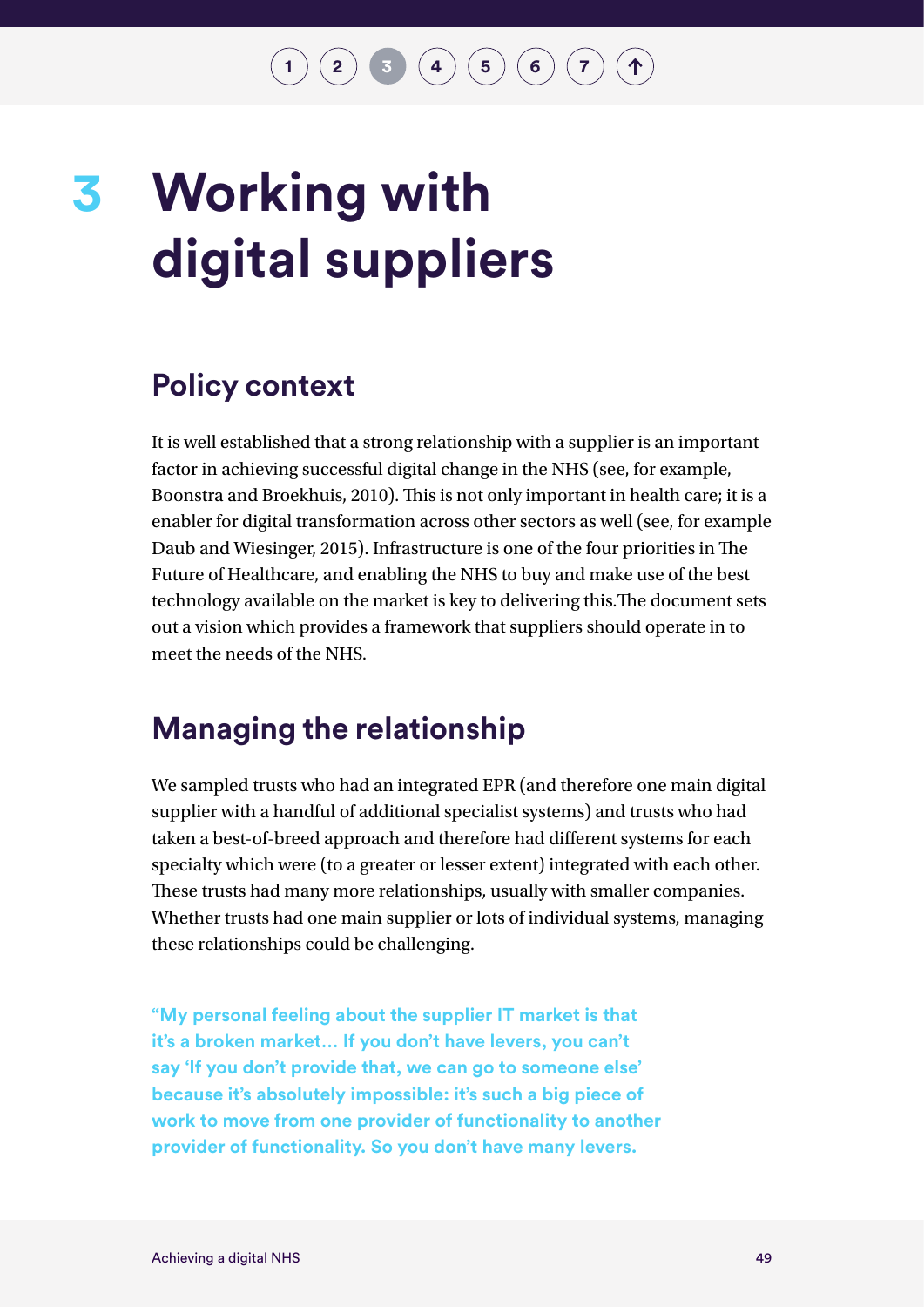# $\binom{2}{\frac{3}{2}}$  $\binom{2}{\frac{3}{2}}$  $\binom{2}{\frac{3}{2}}$  $\binom{2}{\frac{3}{2}}$  $\binom{2}{\frac{3}{2}}$   $\binom{3}{4}$  $\binom{3}{4}$  $\binom{3}{4}$   $\binom{5}{5}$  $\binom{5}{5}$  $\binom{5}{5}$   $\binom{6}{7}$  $\binom{6}{7}$  $\binom{6}{7}$  $\binom{6}{7}$  $\binom{6}{7}$

**And, if you had the national paymaster – because all the funding comes centrally, obviously, ultimately – saying that 'This needs to be achieved' and waving the appropriate sticks, that seems to be a little bit that we're not using."**  CCIO, GDE 1

Some trusts had engaged in development contracts**5** with suppliers in order to enable innovation. As there were no specific products or services they were contracted to deliver, trusts weren't paying for these services. This was intended to enable the co-development and testing of new solutions, but the fact that trusts were not paying the supplier meant they were particularly vulnerable if the supplier did not deliver. That said, even where trusts were paying for products and services, we heard numerous examples of change requests not being delivered or long delays to suppliers engaging with the trust.

Sometimes it seemed that these challenges were the result of the supplier having limited resources: if the solution used is a global product, the UK forms only a small amount of their market. For example, only 11% of Cerner's market sits outsite the United States, and for Allscripts this drops to 2%.**<sup>6</sup>** Conversely, smaller companies have limited resources and agility when meeting deadlines.

 **"They're a big, American company and, at the bottom line, it's about money. So you've always got to know that you're dealing with a corporate entity: that there's a bigger picture and you're just a very small part of that cog."**  Clinical digital leader, Fast Follower, middling trust

- 5 Development contracts are put in place when a provider and a supplier are developing and testing a product together, rather than a provider simply buying an existing solution.
- 6 Figures supplied to the research team by NHS England.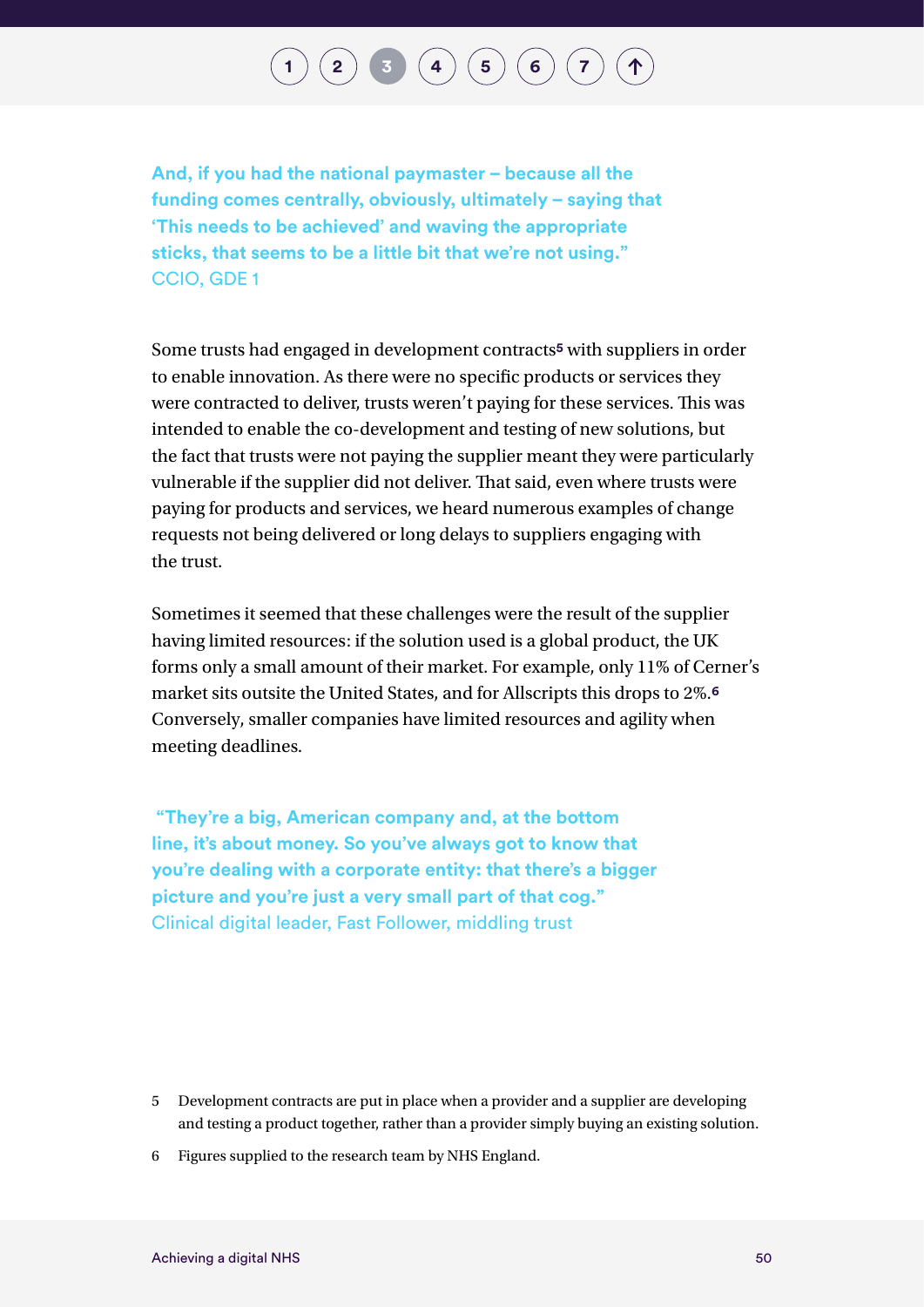# $\binom{2}{\phantom{1}}$  $\binom{2}{\phantom{1}}$  $\binom{2}{\phantom{1}}$  **[3](#page-50-0)**  $\binom{4}{\phantom{1}}$  $\binom{4}{\phantom{1}}$  $\binom{4}{\phantom{1}}$  **[6](#page-75-0)**  $\binom{6}{\phantom{1}}$  **[7](#page-87-0)**

**"We're working with generally a number of companies that are towards the smaller end of the market and that gives us a challenge in terms of working at the pace that we need to and also the scale that we need to so in global IT terms they are a small organisation which means that they can struggle to leverage their results sometimes."**  Organisational leader, GDE 2

Fast Followers that we spoke to told us that they needed to rely more heavily on the support of their GDE partner when implementing projects as a result of this limited resource.

These problems were experienced across all trusts, and people felt that central bodies could play a greater role in leveraging the supplier relationship across the whole NHS by providing a stronger system of accountability when trust expectations were not met.

Against this background, trusts felt that some form of central involvement – for example, through a supplier framework – was helpful. While acknowledging the need to avoid the overly restrictive GP Systems of Choice (GPSoC) framework, which has effectively resulted in a duopoly of suppliers in primary care, they felt that some standards would help to provide a more level playing field when working with suppliers.**7** Ensuring that all systems meet basic standards on functionality and interoperability would not only help trusts with their existing supplier relationships, but would also help trusts to procure new solutions as well, and limit the possibility of local organisations needing to reinvent the wheel.

These issues are acknowledged in The Future of Healthcare and there is ongoing work to try and address these concerns. The EPR 'lot' of the Health Systems Support Framework (HSSF) looks to adopt this approach, by providing a minimum level of standards in which suppliers must operate, while providing more flexibility for others to enter the market.

<sup>7</sup> This approach is also being revisited in primary care, with work progressing around replacing the GP Systems of Choice (GPSoC) contract.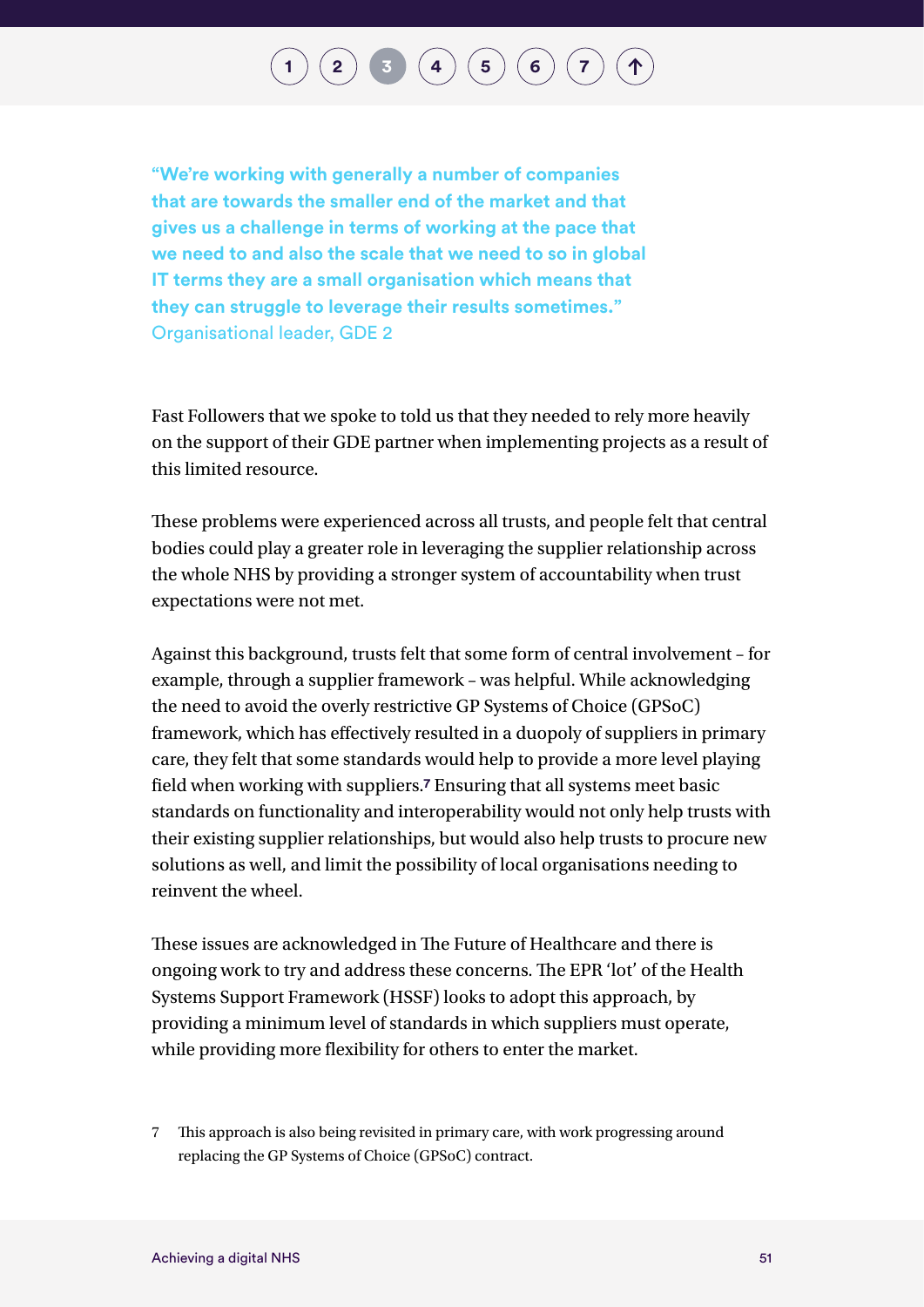# **[2](#page-32-0)**  $\binom{1}{3}$  $\binom{1}{3}$  $\binom{1}{3}$  $\binom{1}{3}$  $\binom{1}{3}$   $\binom{4}{4}$  $\binom{4}{4}$  $\binom{4}{4}$   $\binom{5}{6}$  $\binom{5}{6}$  $\binom{5}{6}$  $\binom{5}{6}$  $\binom{5}{6}$

Determining the most appropriate way to address ongoing complicance, in particular to ensure suppliers are able to respond in a timely way, will be an important area to consider as the Framework continues to be developed and refreshed.

#### **Box 7: The Health Systems Support Framework (HSSF)**

The HSSF has been developed by NHS England to provide support to local organisations when procuring digital solutions, with a particular focus on supporting integrated care. The Framework provides a mechanism for holding suppliers to account by accrediting suppliers to ensure their products are high quality and meet certain standards of functionality. The HSSF includes numerous 'lots' focusing on different areas such as population health, patient activation and solutions that support the Local Health and Care Record programme.

The draft scope for a lot focusing specifically on EPR solutions has been developed, with a view to being finalised in summer 2019. Suppliers will be required to demonstrate a particular level of functionality, as well as a commitment to the latest standards on interoperability. Their accreditation will relate to either the acute, mental health or dual settings. The HSSF also provides a route for the Centre to engage with suppliers through communicating future policy direction, including any upcoming standards.

Suppliers failing to engage with trust requests caused particular challenges where the implementation of a standard or mandate was at stake (see Chapter 1). Health and social care organisations are required to conform to Information Standard Notices (ISNs) but people told us that issues with their supplier often limited their ability to implement the standard in the required timeframe, rather than their own unwillingness or inability.

#### **Box 8: Information Standard Notices (ISNs)**

ISNs are published under the Health and Social Care Act 2012 by NHS Digital to announce new information standards and data collections. When they are received, organisations must ensure that they and their contracts are able to comply.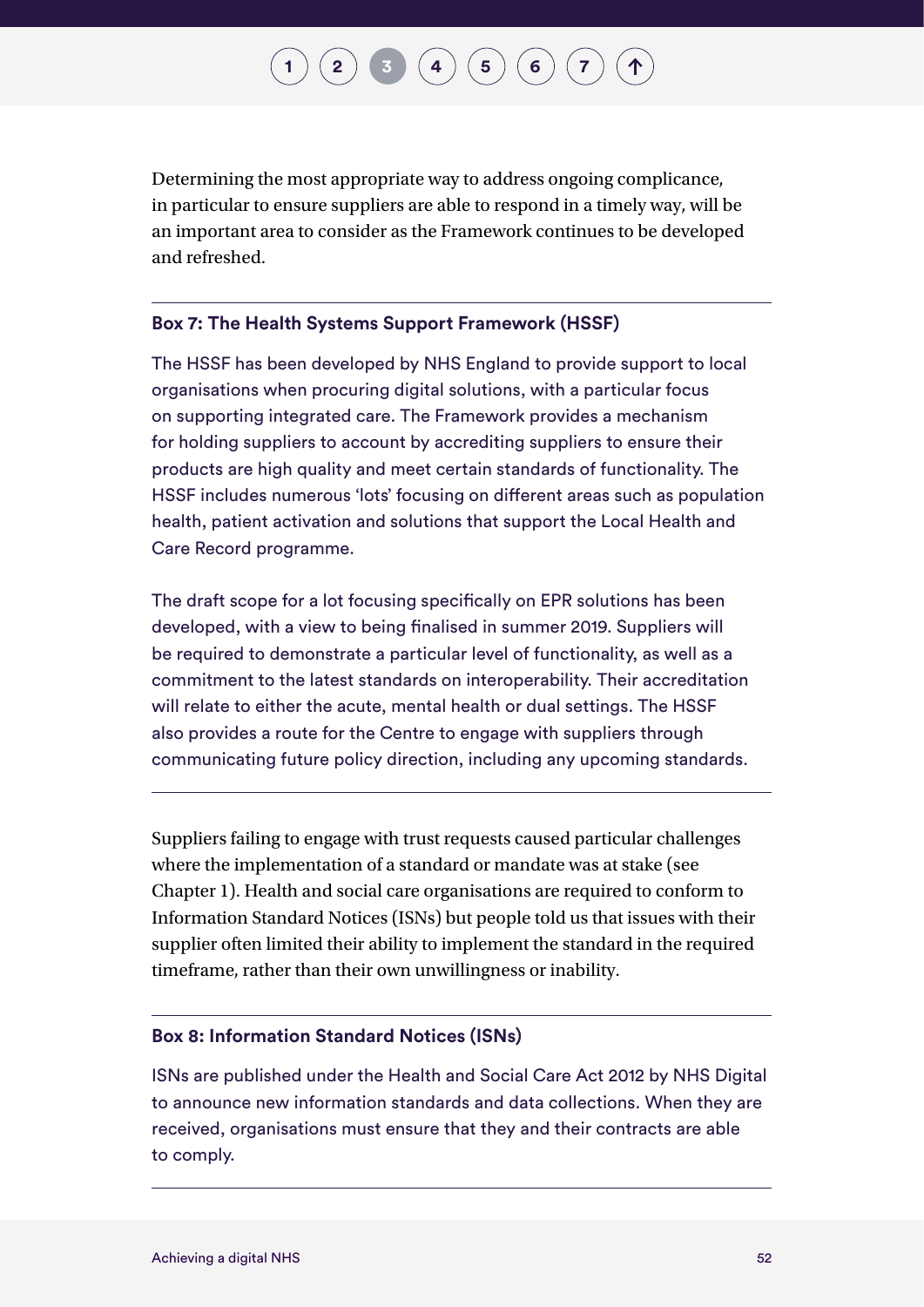# $\binom{2}{3}$  $\binom{2}{3}$  $\binom{2}{3}$  $\binom{2}{3}$  $\binom{2}{3}$  **[4](#page-57-0) [6](#page-75-0) 6 [7](#page-87-0)**

As noted in Chapter 1, the implementation of standards is often open to interpretation by different suppliers, and attendees at our policy workshop emphasised the need for suppliers to be part of a consultation process on standards.

 **"Setting the standards is really dependent on what the suppliers in the market can deliver, and not all are able to run at that pace."** Deputy CIO, weaker trust (no GDE/FF involvement)

**"The mandate goes down to the trust to deliver this by October. It was supposed to be by October '18. But, from a supplier perspective – and we're beholden to them delivering the functionality – for them, it's not on their road map, certainly, for this year and we're struggling for it next year both from an acute system provider, but also, from a primary care provider."** CCIO, GDE 1

## **A role for national procurement?**

Following the failure of NPfIT, central bodies made a conscious decision to move away from procuring national digital solutions. The need for a balanced approach between enabling local procurement and relationship management and national support is clear.

That said, there were areas where trusts felt that there would be some value in centralised procurement for particular solutions. People we spoke to felt that losing NHS-wide procurement of widespread digital products such as Microsoft licences was a negative consequence of disbanding the national programme. The Wachter review also noted that it is important not to 'overlearn the lessons of NPfIT', stating that 'centralisation sometimes makes sense, particularly in the context of a national health system' (Department of Health, 2016, p. 3).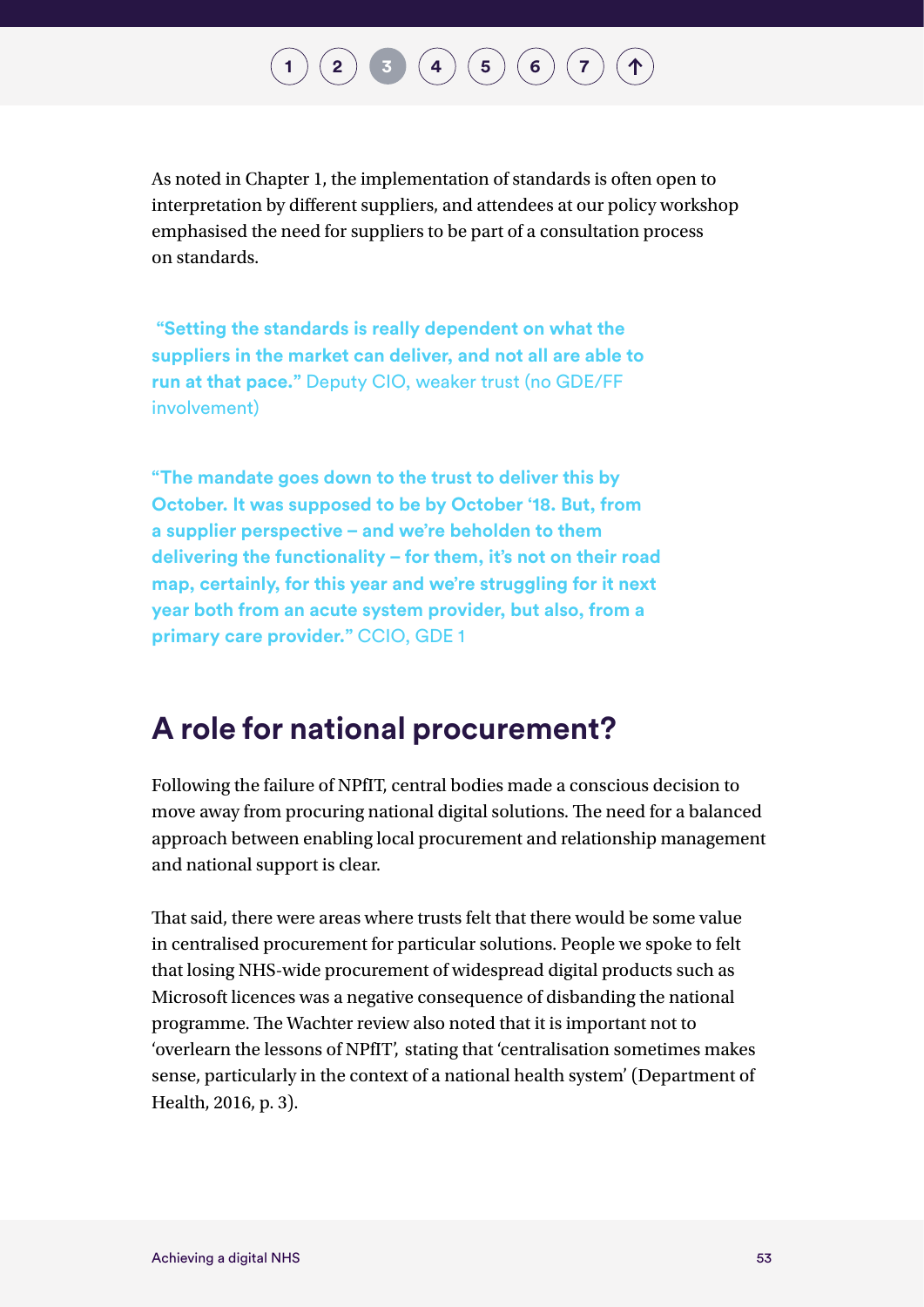# $\binom{2}{\frac{3}{2}}$  $\binom{2}{\frac{3}{2}}$  $\binom{2}{\frac{3}{2}}$  $\binom{2}{\frac{3}{2}}$  $\binom{2}{\frac{3}{2}}$  **[4](#page-57-0)**  $\binom{4}{\frac{5}{2}}$  $\binom{4}{\frac{5}{2}}$  $\binom{4}{\frac{5}{2}}$  **[6](#page-75-0)**  $\binom{6}{\frac{7}{2}}$  $\binom{6}{\frac{7}{2}}$  $\binom{6}{\frac{7}{2}}$

Completely abandoning centralised procurement could risk the NHS missing out on things that practically and financially make sense to come from the Centre.

**"I think the benefit would be in potentially moving back to a number of national contracts like the Microsoft licencing, those kind of things that are universal across the NHS and also give a level of protection and assurance."**  Organisational leader, GDE 2

### **Lessons for national policy**

#### **Proactively engage suppliers in developing and supporting the implementation of standards**

There is a clear link here with the lessons outlined in Chapter 1 regarding the implementation of standards. Making sure that technical standards set by the Centre (such as those articulated through ISNs) – and the associated deadlines to deliver them – are more aligned with a realistic view of supplier resource and capability would help to address some of the challenges encountered by trusts.

There is already good work taking place to engage with a range of stakeholders – including suppliers – when developing standards, and this should continue. However, there is also a wider need to provide an overarching, forwardlooking roadmap to suppliers about the upcoming standards (and deadlines) they should expect so that they can allocate resource most efficiently – particularly given the challenges outlined in Chapter 1 regarding mandated standards in beta development. Suppliers also need some reassurance that trusts' requirements will have longevity. Providing clear communication on policy direction through tools such as the HSSF in order to support suppliers to take a longer-term approach will help to support this.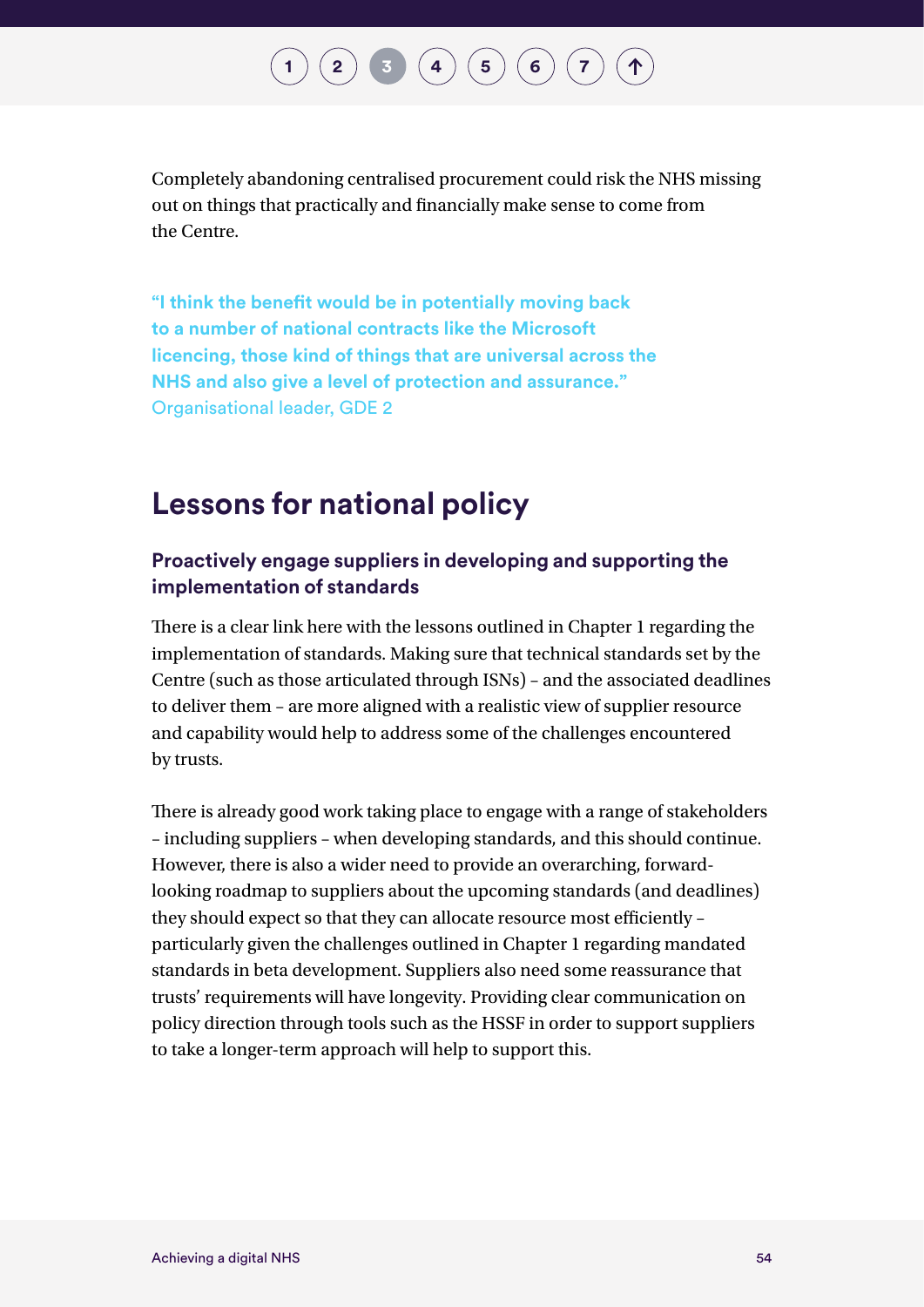# $\binom{2}{\frac{3}{2}}$  $\binom{2}{\frac{3}{2}}$  $\binom{2}{\frac{3}{2}}$  $\binom{2}{\frac{3}{2}}$  $\binom{2}{\frac{3}{2}}$  **[4](#page-57-0)**  $\binom{4}{\frac{5}{2}}$  $\binom{4}{\frac{5}{2}}$  $\binom{4}{\frac{5}{2}}$  **[6](#page-75-0)**  $\binom{7}{\frac{7}{2}}$  $\binom{7}{\frac{7}{2}}$  $\binom{7}{\frac{7}{2}}$

### **Provide trusts with a clear avenue to report any issues back to the Centre and hold suppliers to account where necessary**

The Centre needs to have an effective means of ensuring that suppliers comply with any standards that are set and meet the needs of NHS providers at the desired pace. Where there are issues with suppliers, trusts need to have a clear understanding of the recourse they can take to address this, as well as reassurance that suppliers will be held to account by a national authority if concerns are not addressed. Plans within the HSSF to ensure suppliers comply with the standards set may address some of these issues. This is important not only for trusts who hold existing relationships with suppliers, but for others who are considering going out to procurement for particular digital solutions.

### **Consider national procurement of standard, widespread IT systems such as Microsoft software**

The Centre should consider areas where national procurement would be beneficial. Although it is important to balance the requirements of the system with avoiding market lock-in, where leveraging the buying power of the NHS makes sense, there is clear appetite to do so.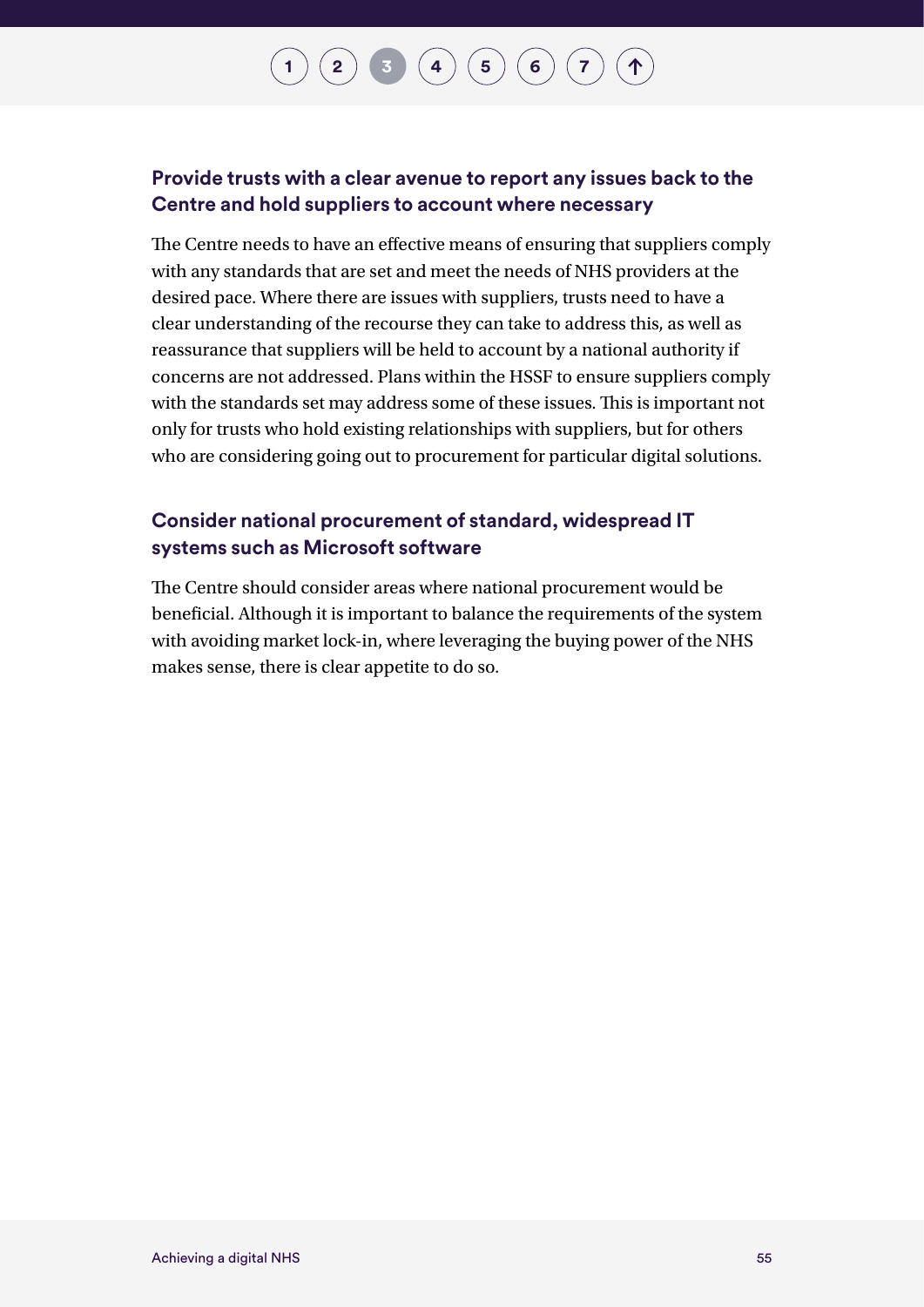$\binom{2}{3}$  $\binom{2}{3}$  $\binom{2}{3}$  $\binom{2}{3}$  $\binom{2}{3}$  **4 [6](#page-75-0) 6 [7](#page-87-0)** 

## <span id="page-57-0"></span>**Making use of data across the system 4**

## **Policy context**

Enabling data sharing across health and social care is a national policy priority. As noted in Chapter 1, The Future of Healthcare emphasises the importance of national bodies enabling interoperability between different regions and systems. Similarly, the NHS Long Term Plan states:

**The NHS is made up of hundreds of separate but linked organisations, and the burden of managing complex interactions and data flows between trusts, systems and individuals too often falls on patients and clinicians. Digital services and data interoperability give us the opportunity to free up time and resources to focus on clinical care and staying healthy.** The NHS Long Term Plan, 2019 p. 92.

The NHS Long Term Plan also set out ambitions for NHS health organisations to move to ICSs, with a particular focus on population health. The idea is that ICSs will develop out of the current network of STPs and by 2021 will cover the whole country. They will work with local authorities at 'place level', and through ICSs commissioners will make shared decisions with providers on how to use resources, design services and improve population health (NHS Long Term Plan, 2019, p. 29).

Sharing clinical and non-clinical data across different health settings – enabled via digital systems – is absolutely fundamental to achieving this vision. Chapter 1 set out some of the technical policy initiatives to enable data sharing such as FHIR standards, as well as how the process of setting them could be improved. Our work also revealed a number of other lessons with regard to data sharing.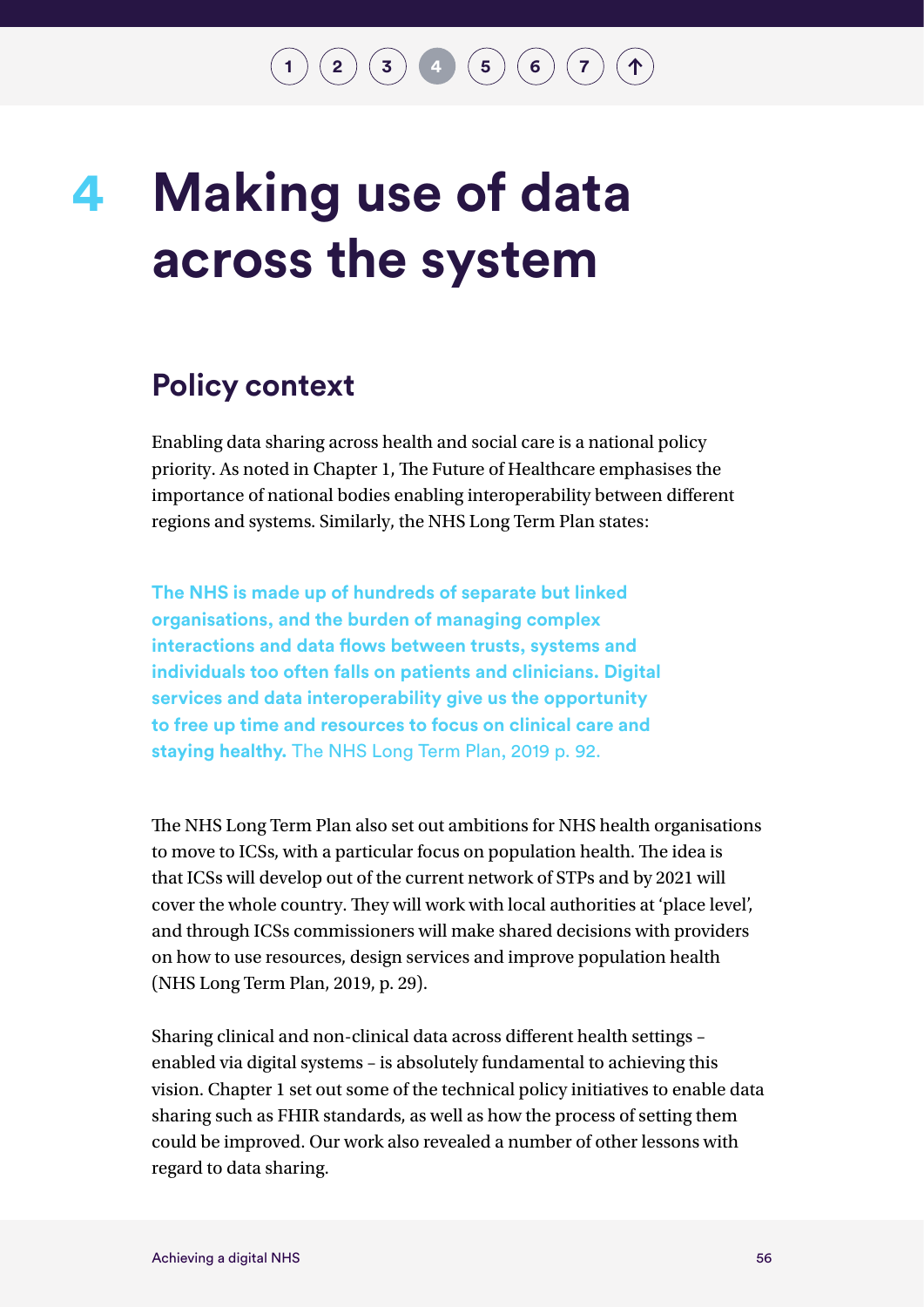### **Engaging the whole system**

In Chapter 1 we set out the risks of not taking a system-wide approach to digitisation, given that GP systems are not ready to receive FHIR-structured data. This was not only an issue in relation to FHIR, but also in terms of local data sharing initiatives and achieving digital maturity more generally.

This point was particularly salient given that one GDE we visited had been unsuccessful in its LHCR bid due to the lack of digital capacity in its neighbouring health care organisations. This underlines the need to strike a balance between taking an organisational and sector-specific approach to digitisation while simultaneously aspiring to enable data sharing across the system.

That said, most of the sites we visited already had a local data sharing initiative in place with other acute and primary care providers in their area. Some had also recently become part of the Local Health and Care Record (LHCR) programme, although at the time of the site visits, the LHCR initiative had yet to get off the ground in most areas and very few people were sighted on what the initiative would involve and how it might fit into their existing joint records or data sharing initiatives. While everyone could see the benefits of data sharing in particular contexts, some had reservations about the LHCR initiative. They felt that the specific use cases of sharing data within the programme had yet to be defined and articulated. They felt this was crucial for achieving appropriate buy-in and organisational representation.

**"I worry that the LHCR Programme may have suffered from a…lack of involvement…from the community, and therefore may under-deliver because it's not being as well represented as it could be… if there are not enough people that have got time dedicated in their week to really think about this and make sure we do a good job of it, well who else is going to do it?"** CCIO, weaker trust (no GDE/FF involvement)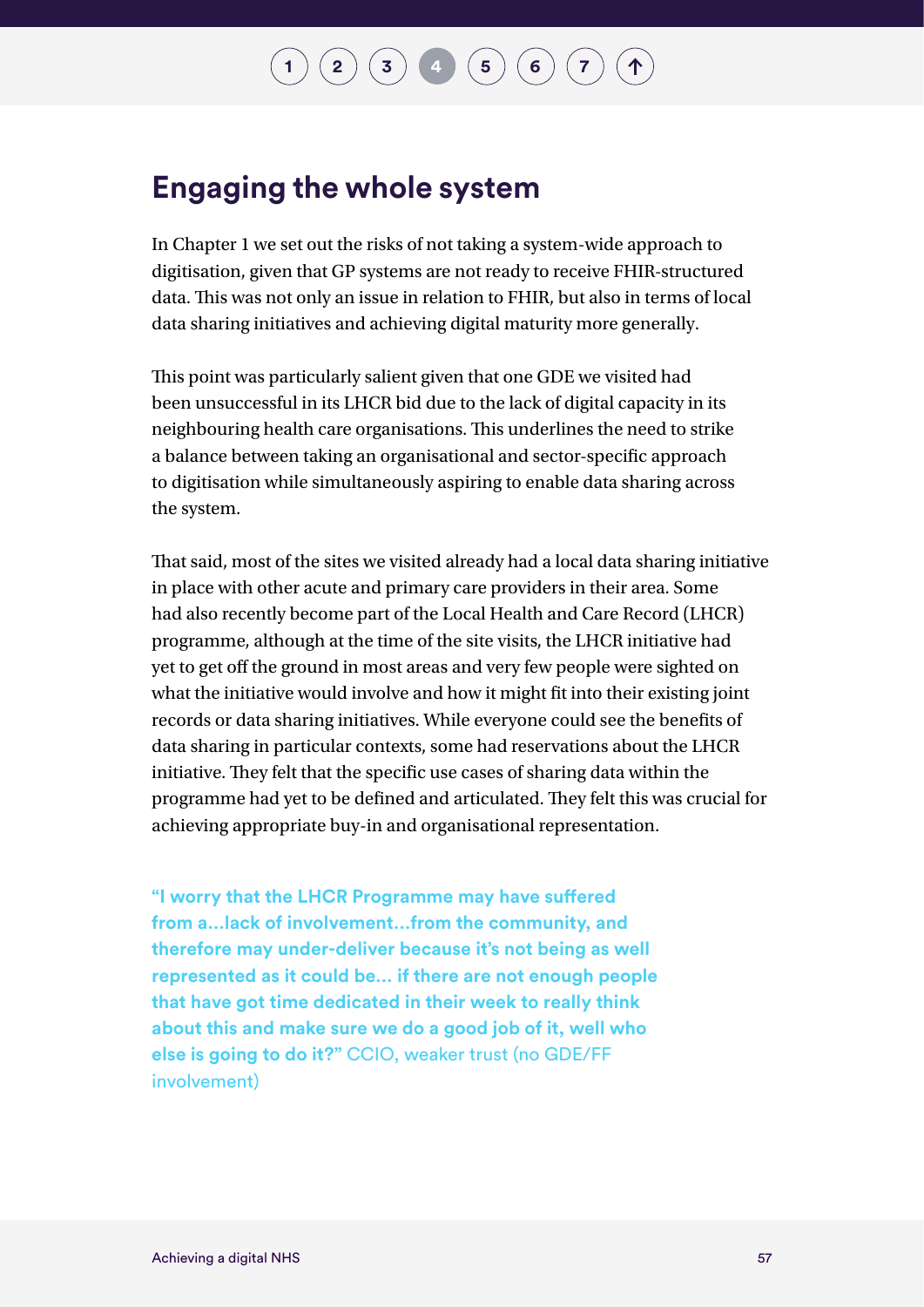## $\binom{2}{3}$  $\binom{2}{3}$  $\binom{2}{3}$  $\binom{2}{3}$  $\binom{2}{3}$  **[4](#page-57-0) [6](#page-75-0) 6 [7](#page-87-0)**

**"And I guess for us, it's where it sits in the priority, isn't it? We've got what we need to deliver here and we've got [our local joint record] that we're a bit closer to, and then LHCR sits almost outside of that."** CCIO 1, GDE 2

In reality, use cases will vary according to local transformation priorities, so much of the work to develop them needs to be done at a local level. However, national LHCR leaders need to be aware that while most agree on the need to share data more effectively, buy-in to the LHCR programme should not be considered a foregone conclusion.

Several sites reported difficulties in setting up local data sharing initiatives. This was usually caused by one or two GPs in the area refusing to join the initiative due to information governance (IG) concerns – but also due to a lack of shared vision more generally. They also talked about the challenges of working with other parts of the system, including local government and social services, two areas where The Future of Healthcare acknowledges the need for further work and engagement.

**"We are trying to get pathology data shared between primary care and secondary care, [and it] has been tortuous because…just the odd one or two… had an issue with it but we don't really know what the issue was and it has put the whole thing on hold. We are aware of different arrangements around the country around what is acceptable and what is not acceptable to be viewed so I think that's absolutely fundamental to making this work because otherwise we'll end up with a care record that is incomplete at best and possibly dangerous."** Organisational leader, GDE 2

**"I went to one of the launch events for how we integrate all this stuff and… it fell apart within three hours because not everybody was on the same page in terms of 'Should we be sharing health information with the police operation services, with other partners?' It very quickly fell apart**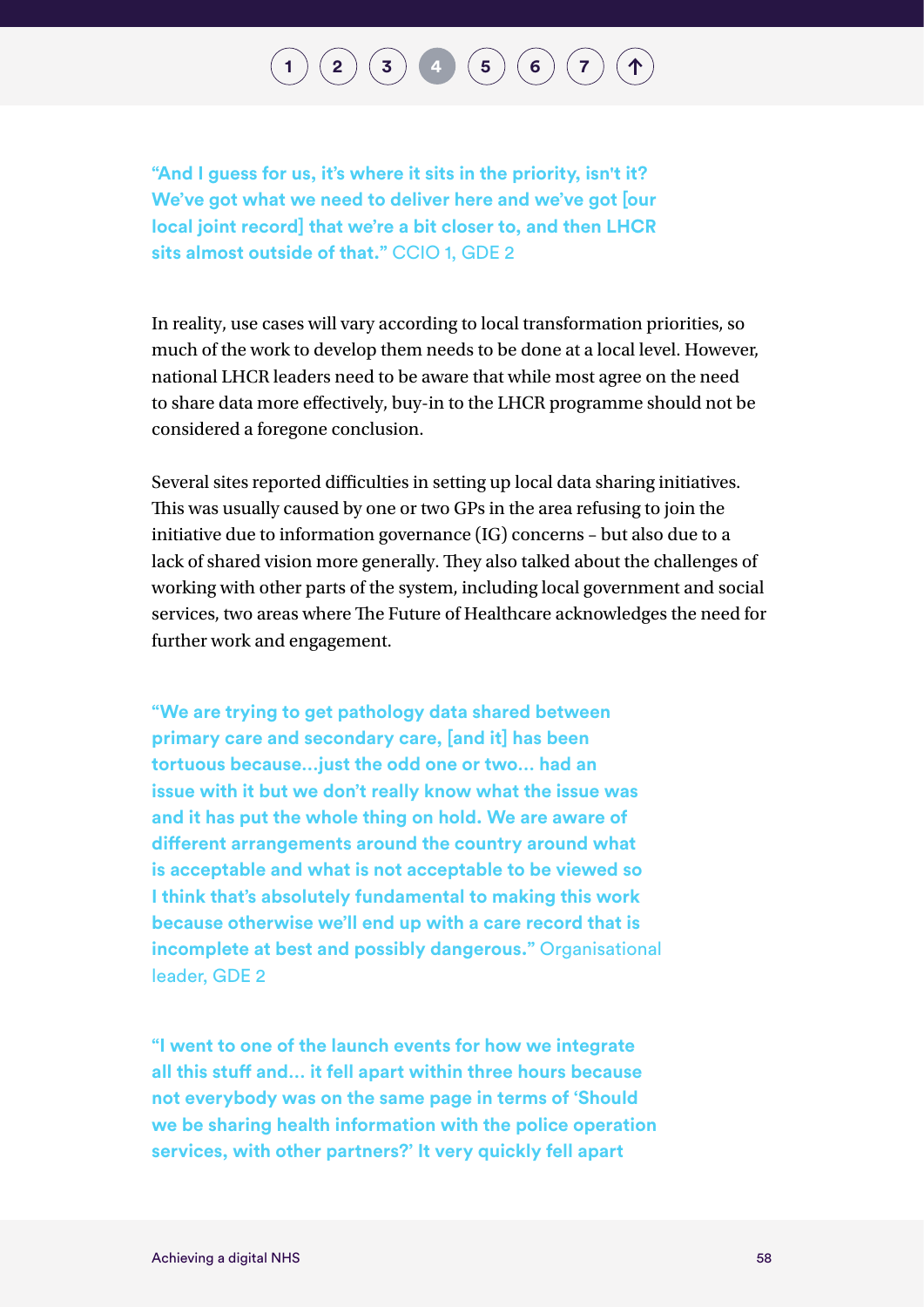## $\binom{2}{\frac{3}{4}}$  $\binom{2}{\frac{3}{4}}$  $\binom{2}{\frac{3}{4}}$  $\binom{2}{\frac{3}{4}}$  $\binom{2}{\frac{3}{4}}$  $\binom{2}{\frac{3}{4}}$  $\binom{2}{\frac{3}{4}}$   $\binom{4}{5}\binom{6}{6}\binom{7}{7}$  $\binom{4}{5}\binom{6}{6}\binom{7}{7}$  $\binom{4}{5}\binom{6}{6}\binom{7}{7}$  $\binom{4}{5}\binom{6}{6}\binom{7}{7}$  $\binom{4}{5}\binom{6}{6}\binom{7}{7}$  $\binom{4}{5}\binom{6}{6}\binom{7}{7}$  $\binom{4}{5}\binom{6}{6}\binom{7}{7}$

**because nobody could agree, and that's it, it's not thought through the information sharing at the outset."** Digital leader, weaker trust (no GDE/FF involvement)

These are not new problems. Again, they particularly highlight the tension between local and national responsibility. However, several attendees at our policy workshop in central and regional leadership positions were surprised at these problems and could point to examples of local data sharing initiatives working well. For them, these issues were consigned to the past – far removed from the latest wave of data sharing programmes across the country.

This is important because we know these issues can and have been solved, and yet best practice has not been spread consistently across the country. Much of this is down to local leadership and engagement – particularly in realising the culture change required (see Maguire and others, 2018 for examples of how local organisations have overcome the barriers). However, it is not something that central bodies should lose sight of. Finding out what GPs are worried about – particularly with regard to their indemnity for example – and engaging with the whole community could help here, rather than relying on local efforts across the country.

Several people thought it would be useful for a national data sharing agreement to be put in place to avoid variation in local interpretation of IG legislation and to provide clarity on what could and could not be shared in various contexts. NHS England is developing an Information Governance Framework for Integrated Health and Care, for organisations involved in the LHCR programme, which could allay some of these concerns. Following an extensive consultation process, the aim is to move to a more consistent view of IG, and reduce levels of variation.

It will provide a structured approach for LHCR participants to legally plan, prepare and deliver data sharing, and outline the IG considerations and requirements for the five purposes of information. Through the LHCR programme the Framework will contribute to the development of ICSs in which patient data is protected as it flows through the system. Existing initiatives such as the Information Sharing Gateway may also help here.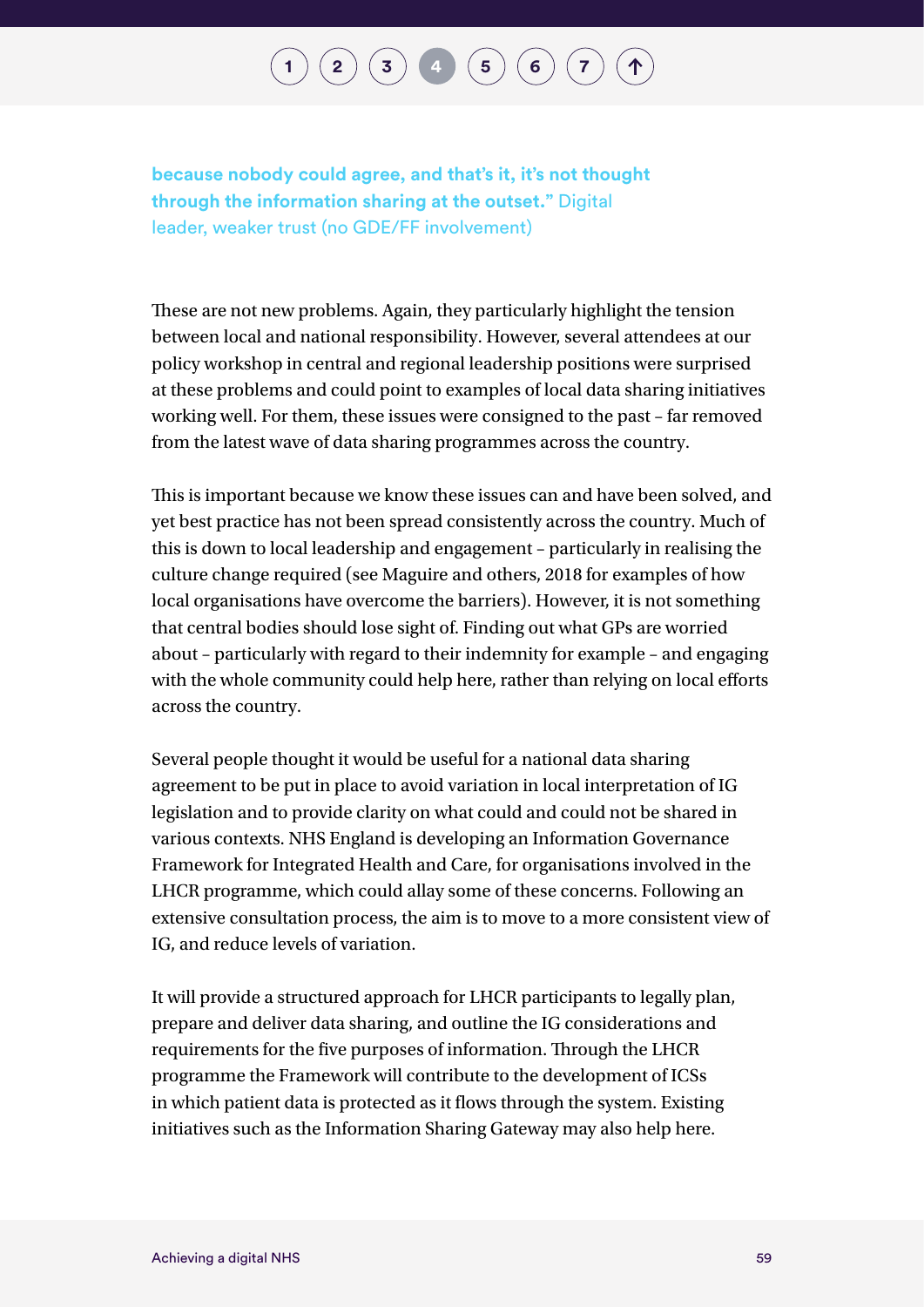# **[2](#page-32-0)**  $(\mathbf{3})$  $(\mathbf{3})$  $(\mathbf{3})$  **[4](#page-57-0)**  $(\mathbf{5})$  $(\mathbf{5})$  $(\mathbf{5})$   $(\mathbf{6})$  $(\mathbf{6})$  $(\mathbf{6})$

**Box 9: Existing support to enable data sharing: The Information Sharing Gateway**

- The Information Sharing Gateway has been developed to improve the administration and risk assessment of information sharing in the public sector. Originally developed by a sub-group of organisations in the Lancashire and Cumbria IG Group, it is now in use by over 1,000 public sector organisations across the country.
- When organisations sign up to the gateway, they sign a memorandum of understanding which means they must abide by 10 IG principles to ensure data is transferred and handled safely and securely. The purpose is to provide assurance that information sharing, managing and processing is Data Protection Act 2018 (DPA) and General Data Protection Regulation (GDPR) compliant.
- The gateway enables organisations to manage data sharing agreements and sign off new data flows, without the need for new agreements each time. Given that NHS trusts may have more than 100 agreements, this is a necessary solution to support data sharing at scale.
- Read more about the Information Sharing Gateway here: [http://atlas.](http://atlas.ahsnnetwork.com/information-sharing-gateway-sharing-made-simple) [ahsnnetwork.com/information-sharing-gateway-sharing-made-simple](http://atlas.ahsnnetwork.com/information-sharing-gateway-sharing-made-simple)

## **Supporting data analytics**

Making better use of data provided by digitisation supports better planning, quality improvement and population health. It is fundamental to the NHS becoming a learning health system (see Scobie and Castle-Clarke, 2019). Some of the trusts we visited described clinicians viewing their own performance data, as well as placing analysts in operational teams to monitor trends. This helps individual departments, and the hospital more widely, to reduce clinical variation and improve operational planning.

However, as outlined in Chapter 2, good data analysts are in short supply. Our recent report on Learning Health Systems (Scobie and Castle-Clarke,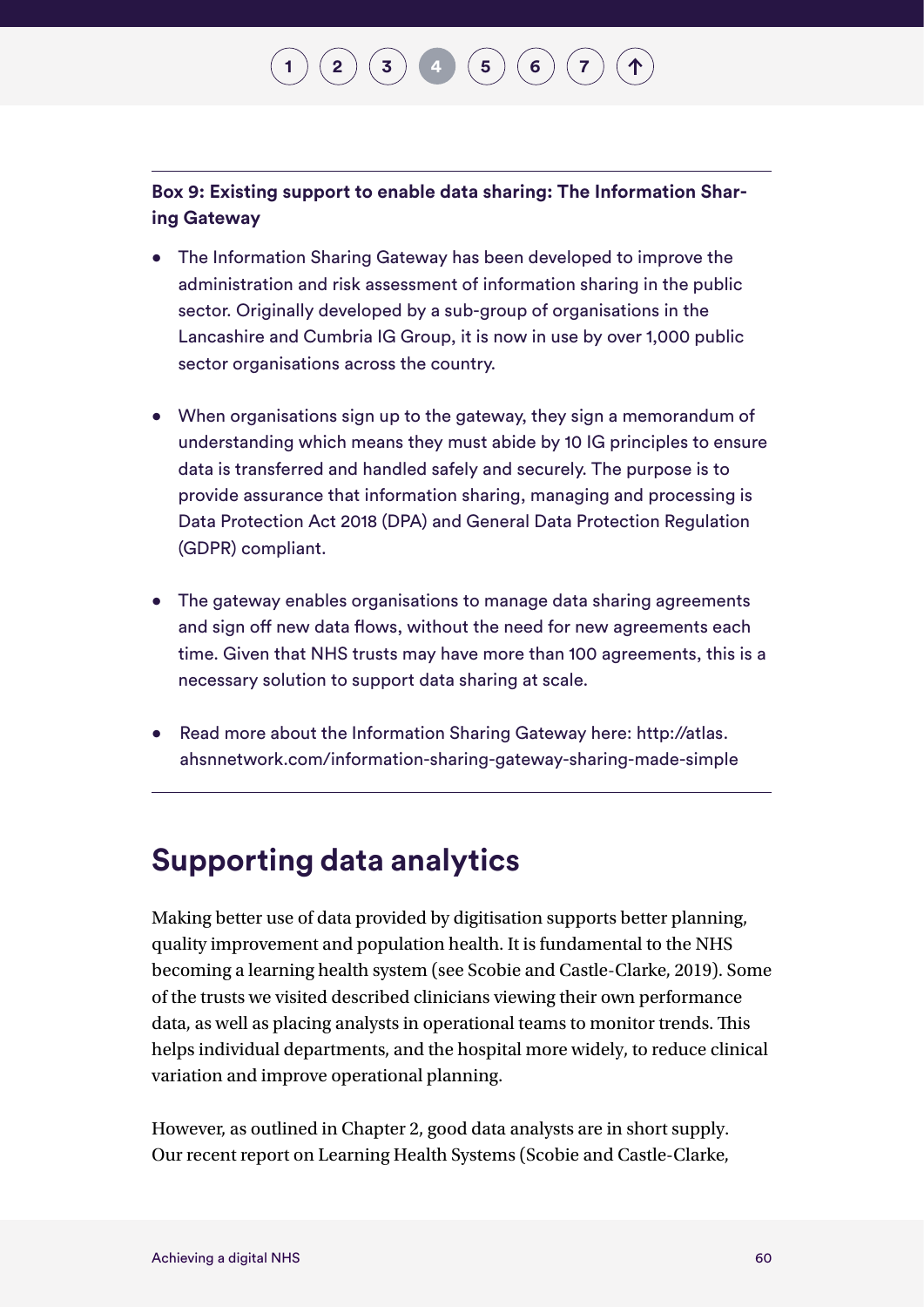## $\binom{2}{3}$  $\binom{2}{3}$  $\binom{2}{3}$  $\binom{2}{3}$  $\binom{2}{3}$  **[4](#page-57-0) [6](#page-75-0) 6 [7](#page-87-0)**

2019) highlighted that analytical and informatics roles are often seen as low status. They are part of the clerical and administrative workforce, rather than members of scientific grades such as lab technicians. Analytics projects are often outsourced, meaning that analytics capacity is never properly developed. The lack of professionalisation and barriers caused by Agenda for Change (see Chapter 2) also cause major barriers to recruitment and retention.

**"It just needs somebody to process the data and then give me the analysts who say 'have you seen this trend, it looks like we're going to have a problem this week', 'have you seen a rise in this', referral selective or not, it's screaming for analysis and there are very few good analysts in my experience."** COO, weaker trust (no GDE/FF involvement)

Trusts we visited talked about prioritising data analytics as they become more digitally mature, and the need for the NHS as a whole to do the same. As we argued in our recent report, ensuring there is effective analytics leadership in national NHS organisations – for example through appointing a national Chief Analyst, as well as regional analytics roles to support local service transformation could help here (Scobie and Castle-Clarke, 2019). Ensuring analytics requirements are built into local digital plans will also be important.

In some cases, the GDE/Fast Follower relationships form a comprehensive grounding for focusing on local populations, and for working together to develop solutions that address population health. Some trusts we spoke to were integrating population health into their own internal strategy and employing people with expertise in public health to support this vision.

**"Ultimately, if we want to get to population health, if we want to get to AI, we need to have all of that data in a structured format, so that we can actually use that data, to improve patient care."** CIO, Fast Follower, weaker trust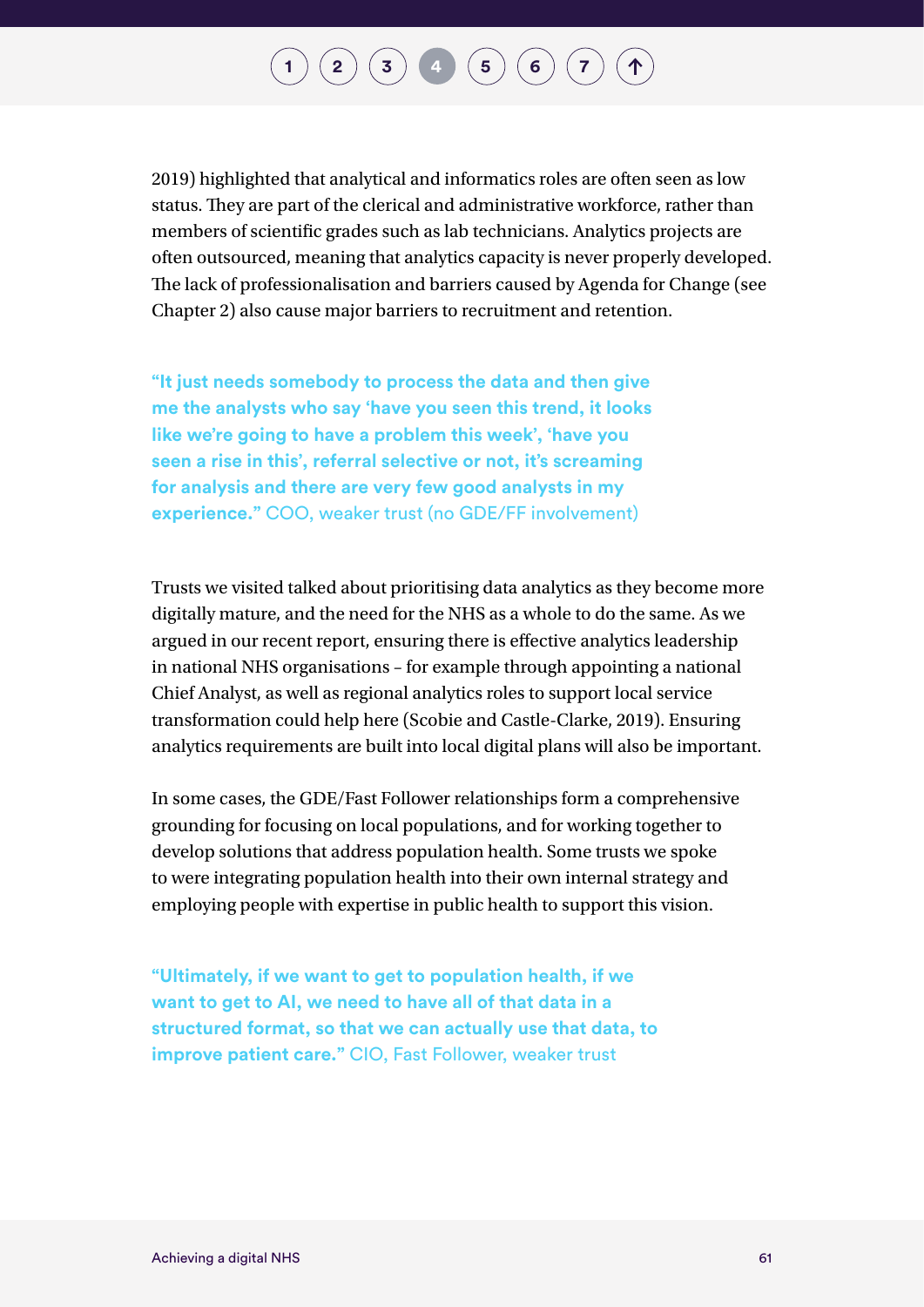## **[2](#page-32-0)**  $(\mathbf{3}) (\mathbf{4}) (\mathbf{5}) (\mathbf{6}) (\mathbf{7})$  $(\mathbf{3}) (\mathbf{4}) (\mathbf{5}) (\mathbf{6}) (\mathbf{7})$  $(\mathbf{3}) (\mathbf{4}) (\mathbf{5}) (\mathbf{6}) (\mathbf{7})$  $(\mathbf{3}) (\mathbf{4}) (\mathbf{5}) (\mathbf{6}) (\mathbf{7})$  $(\mathbf{3}) (\mathbf{4}) (\mathbf{5}) (\mathbf{6}) (\mathbf{7})$  $(\mathbf{3}) (\mathbf{4}) (\mathbf{5}) (\mathbf{6}) (\mathbf{7})$  $(\mathbf{3}) (\mathbf{4}) (\mathbf{5}) (\mathbf{6}) (\mathbf{7})$  $(\mathbf{3}) (\mathbf{4}) (\mathbf{5}) (\mathbf{6}) (\mathbf{7})$  $(\mathbf{3}) (\mathbf{4}) (\mathbf{5}) (\mathbf{6}) (\mathbf{7})$  $(\mathbf{3}) (\mathbf{4}) (\mathbf{5}) (\mathbf{6}) (\mathbf{7})$  $(\mathbf{3}) (\mathbf{4}) (\mathbf{5}) (\mathbf{6}) (\mathbf{7})$

The move to ICSs via STPs as set out in the NHS Long Term Plan provides further opportunities to analyse data across a whole population to improve health and care.

## **Engaging with the public**

While interviewees within NHS organisations particularly focused on gaining buy-in to data sharing from the GP community, some participants at the policy workshop pointed out the need for greater engagement with the public. One participant commented that the national policy narrative around data sharing is that it is a foregone conclusion. The NHS Long Term Plan, for example, hardly mentions securing public buy-in to data sharing – only briefly outlining that the NHS app will enable patients to update their data sharing preferences (see Box 10). One workshop attendee was concerned that this had the potential to undermine efforts to engage with patients about data sharing at a local level.

#### **Box 10: Initiatives to better support public engagement**

- The NHS app will allow patients to check their symptoms using the health A-Z on the NHS website and provide a triage function via NHS 111 online. If a patient's GP practice is connected, patients will also be able to book and manage GP appointments, order repeat prescriptions, view their medical record, register as an organ donor and update their data sharing preferences. The app is available to the public on app stores now. All functions of the app should be fully available across England by 1 July 2019, after all GP practices are connected.
- At the workshop we also heard other examples of apps that enable patients to update their data sharing preferences in real time, such as the Orca consent app, which is still in beta development, and the SystmOnline patient health management app – an offshoot of the Systm One GP record developed by TPP. However, participants expressed concern over enabling patients to turn their preferences on and off so easily given safeguarding requirements. As a result, a 'break glass' option has been built to enable clinicians to override patient preferences where there is cause for concern.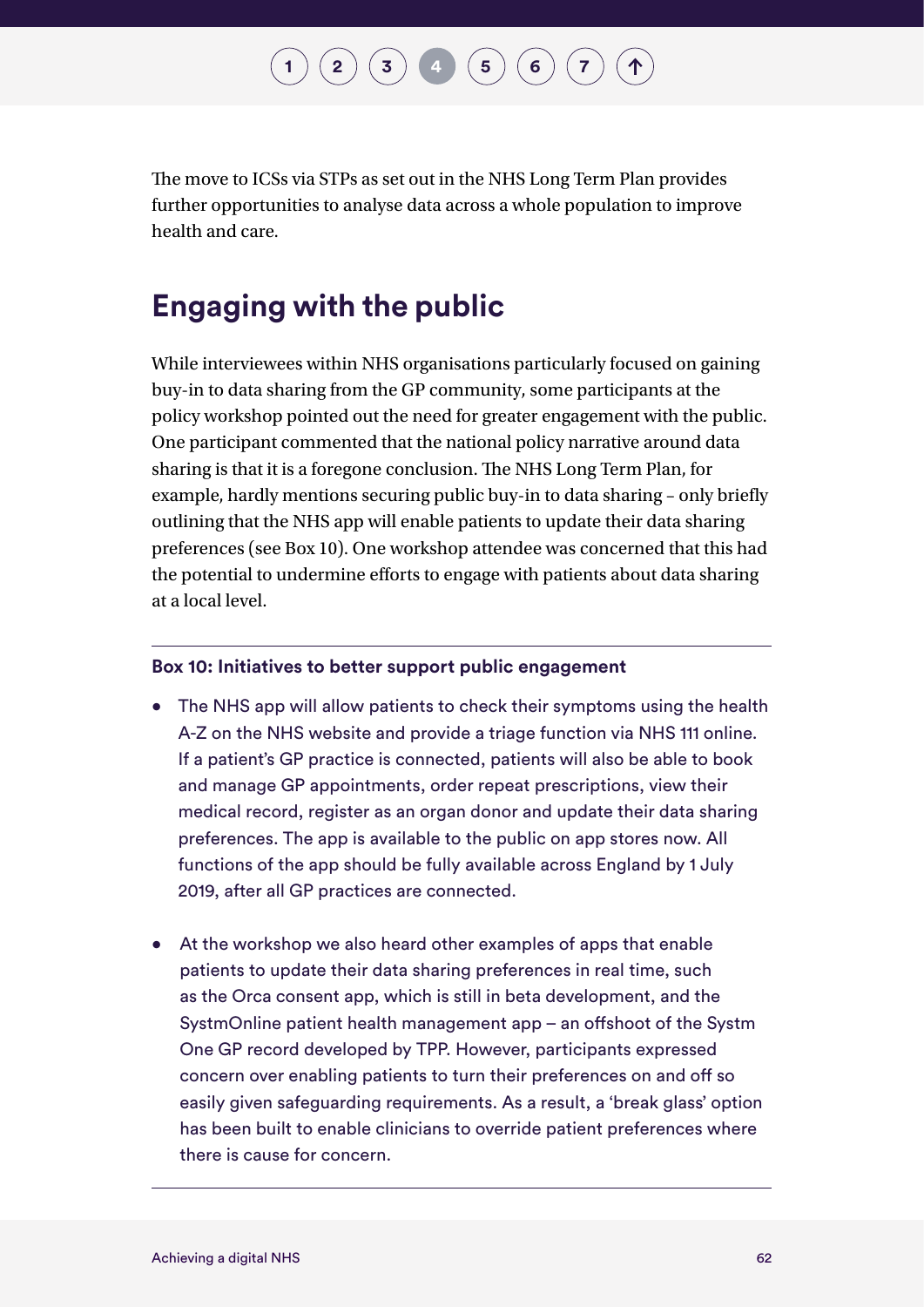### **Lessons for national policy**

### **Actively engage with patients and the public around digital, in particular data sharing**

Many interviewees and people at the workshop highlighted the importance of engaging with the public over the issue of data sharing. While some felt that public acceptance of data sharing was a given, others felt that there was still some scepticism among the public about how their data would be used in a health care context. While recent evidence shows that people are generally happy for their data to be shared between professionals who are caring for them – and indeed many assume that this is already the case – views about sharing data for other purposes tend to be mixed (National Data Guardian, 2016). Although the NHS App has been noted as a tool to support patients to share their data sharing preferences, a wider commitment from central bodies to continually engage the public around the benefits of data sharing, not only to improve their own care but the quality of the system as a whole, would be beneficial. Engaging patients and the public about particular use cases for sharing data (as per the recommendation above) would be one way of doing this. Organisations like the PRSB have already set a precedent of including a patient lead on every project, providing learning for other national bodies such as NHSX to build on.

### **Develop analytics capacity by ensuring there is appropriate national and regional leadership and reducing the number of projects that are outsourced**

In addition to professionalising digital roles and ensuring appropriate pay (see Chapter 2), national bodies could better support the development of analytical capacity by ensuring there is effective national and regional analytical leadership to support service transformation, provide appropriate methodological tools and spread best practice. Ensuring that every effort has been made to use internal NHS capacity before outsourcing analytical projects would also help.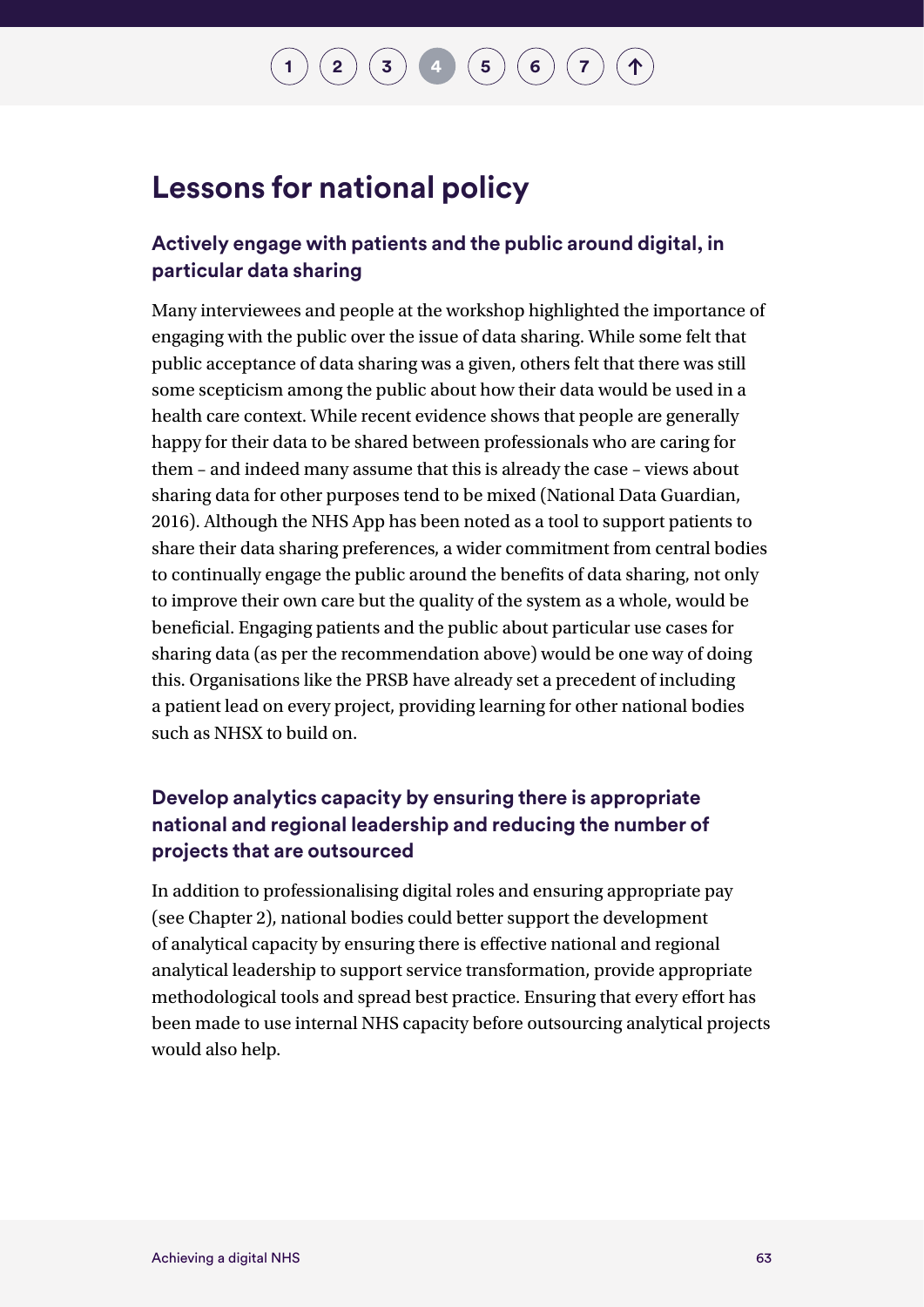#### **[1](#page-14-0)**  $(2)(3)(4)(5)(6)(7)$  $(2)(3)(4)(5)(6)(7)$  $(2)(3)(4)(5)(6)(7)$  $(2)(3)(4)(5)(6)(7)$  $(2)(3)(4)(5)(6)(7)$  $(2)(3)(4)(5)(6)(7)$  $(2)(3)(4)(5)(6)(7)$  $(2)(3)(4)(5)(6)(7)$  $(2)(3)(4)(5)(6)(7)$  $(2)(3)(4)(5)(6)(7)$  $(2)(3)(4)(5)(6)(7)$  $(2)(3)(4)(5)(6)(7)$  $(2)(3)(4)(5)(6)(7)$ 个

#### **Provide use cases and national guidance on priority areas**

We heard from several interviewees that while data sharing can be beneficial, sometimes initiatives are started without clear use cases identifying what data will be shared and why. It is crucial that organisations work closely with their local population and wider health economy to develop appropriate use cases. However, central bodies could also support this by giving clear guidance about the benefits and drawbacks of sharing particular data in certain circumstances based on learning from across the country as well as identifying key priority areas for sharing data. Ensuring all parties interpret IG legisltation in the same way is also important and the forthcoming IG Framework for Intergated Health and Care is likely to be particularly important here.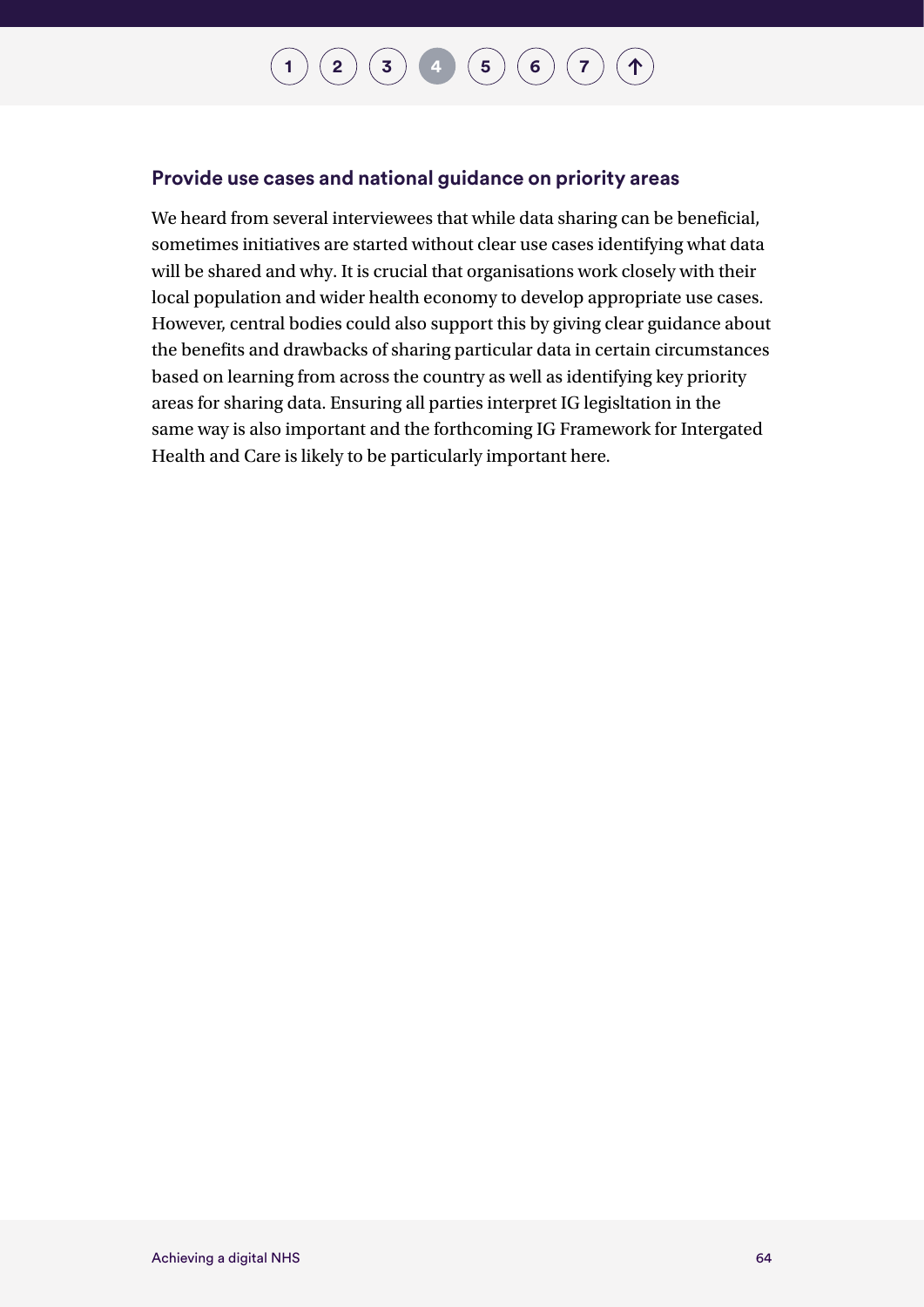$\binom{2}{3}\binom{3}{4}\binom{4}{5}\binom{5}{6}\binom{7}{7}$  $\binom{2}{3}\binom{3}{4}\binom{4}{5}\binom{5}{6}\binom{7}{7}$  $\binom{2}{3}\binom{3}{4}\binom{4}{5}\binom{5}{6}\binom{7}{7}$  $\binom{2}{3}\binom{3}{4}\binom{4}{5}\binom{5}{6}\binom{7}{7}$  $\binom{2}{3}\binom{3}{4}\binom{4}{5}\binom{5}{6}\binom{7}{7}$  $\binom{2}{3}\binom{3}{4}\binom{4}{5}\binom{5}{6}\binom{7}{7}$  $\binom{2}{3}\binom{3}{4}\binom{4}{5}\binom{5}{6}\binom{7}{7}$  $\binom{2}{3}\binom{3}{4}\binom{4}{5}\binom{5}{6}\binom{7}{7}$  $\binom{2}{3}\binom{3}{4}\binom{4}{5}\binom{5}{6}\binom{7}{7}$  $\binom{2}{3}\binom{3}{4}\binom{4}{5}\binom{5}{6}\binom{7}{7}$  $\binom{2}{3}\binom{3}{4}\binom{4}{5}\binom{5}{6}\binom{7}{7}$ 

# <span id="page-66-0"></span>**Funding and sustainability 5**

## **Policy context**

There are various funding initiatives in place to support the digitisation of the NHS. The most significant is perhaps the GDE and Fast Follower programme. In September 2018, a further £200 million was announced to fund a second wave of GDEs and Fast Followers. There is also STP-wide funding in the form of the £412 million Health System Led Investment programme and the £100 million Local Health Care Record Exemplar programme. Separately, the Estates and Technology Transformation Fund is a multi-million pound investment in revenue and capital funding in general practice facilities and technology across England, running between 2015/16 and 2019/20.

However, despite central investment in digitisation, lack of (and poor use of) funding (along with an under-developed digital workforce) is one of the biggest limits to successful digitisation. The importance of appropriate funding for digitisation was highlighted in all of the trusts we visited. This related not only to the amount of funding that should be invested in digital, but also the implications of using capital rather than revenue funds; sustainability post-GDE and Fast Follower funding and ensuring that all central funding initiatives are joined up to avoid duplication and waste.

## **Current levels of digital investment are not enough**

There was consensus across the trusts that the current amount of money invested in digital is not sufficient to create and sustain a digitally mature NHS. Several people acknowledged that the NHS falls far short of digital investment in other industries, although they recognised the financial difficulties that the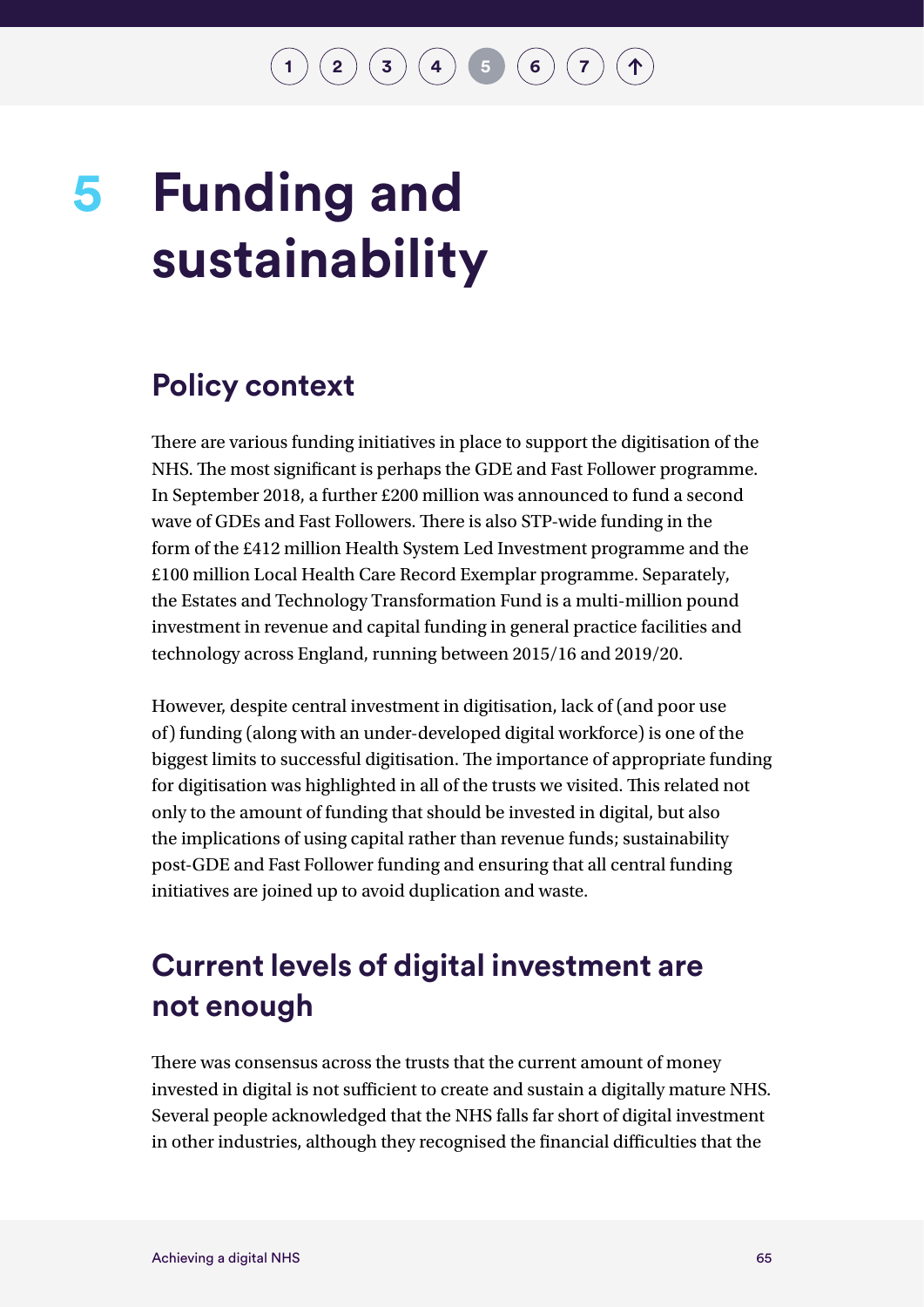## $\binom{2}{3}\binom{3}{4}$  $\binom{2}{3}\binom{3}{4}$  $\binom{2}{3}\binom{3}{4}$  $\binom{2}{3}\binom{3}{4}$  $\binom{2}{3}\binom{3}{4}$  $\binom{2}{3}\binom{3}{4}$  $\binom{2}{3}\binom{3}{4}$  **[5](#page-66-0) [6](#page-75-0)**  $\binom{7}{4}$  $\binom{7}{4}$  $\binom{7}{4}$

NHS is facing. A recent Health Foundation report highlighted that IT makes up a very small proportion of the total value of NHS capital, at less than 5%. It concludes that "[i]t is unrealistic to expect the NHS to be a world leader in health technology when its capital spending on health care is much lower than in comparable countries, only a very small proportion of this is spent on IT, and spending on plant and machinery is declining" (Kraindler and others, 2019).

**"Virtually none of us invest anywhere near what the target would be if you benchmarked it against the rest, you know, wider industry."** CIO, Fast Follower, weaker trust

**"Part of the problem that the NHS suffers from; if you look at the best performing organisations in the world they spend between 3.5% and 4% turnover on IT – the NHS spends about 1%, so we are never going to close the digital gap in health care until we address that issue."** CIO, GDE 1

In order to address this, some people thought it would be beneficial to have central guidance on how much individual trusts should invest in their IT programmes, to secure local board-level buy-in.

**"I think it's really interesting there's no set turnover or capital as part of the GDE programme, as far as I'm aware, that says 'You need to spend this much money on this much IT infrastructure', and so, when you look at the corporate world, like banking spends, what, 15% of its turnover on IT, we would spend, what, 1%, 2%, it's not set. That is because we're in a financial difficulty as the NHS, but if you want to have a digitally enabled NHS then you need to spend the money on it."** CNIO, Fast Follower, middling trust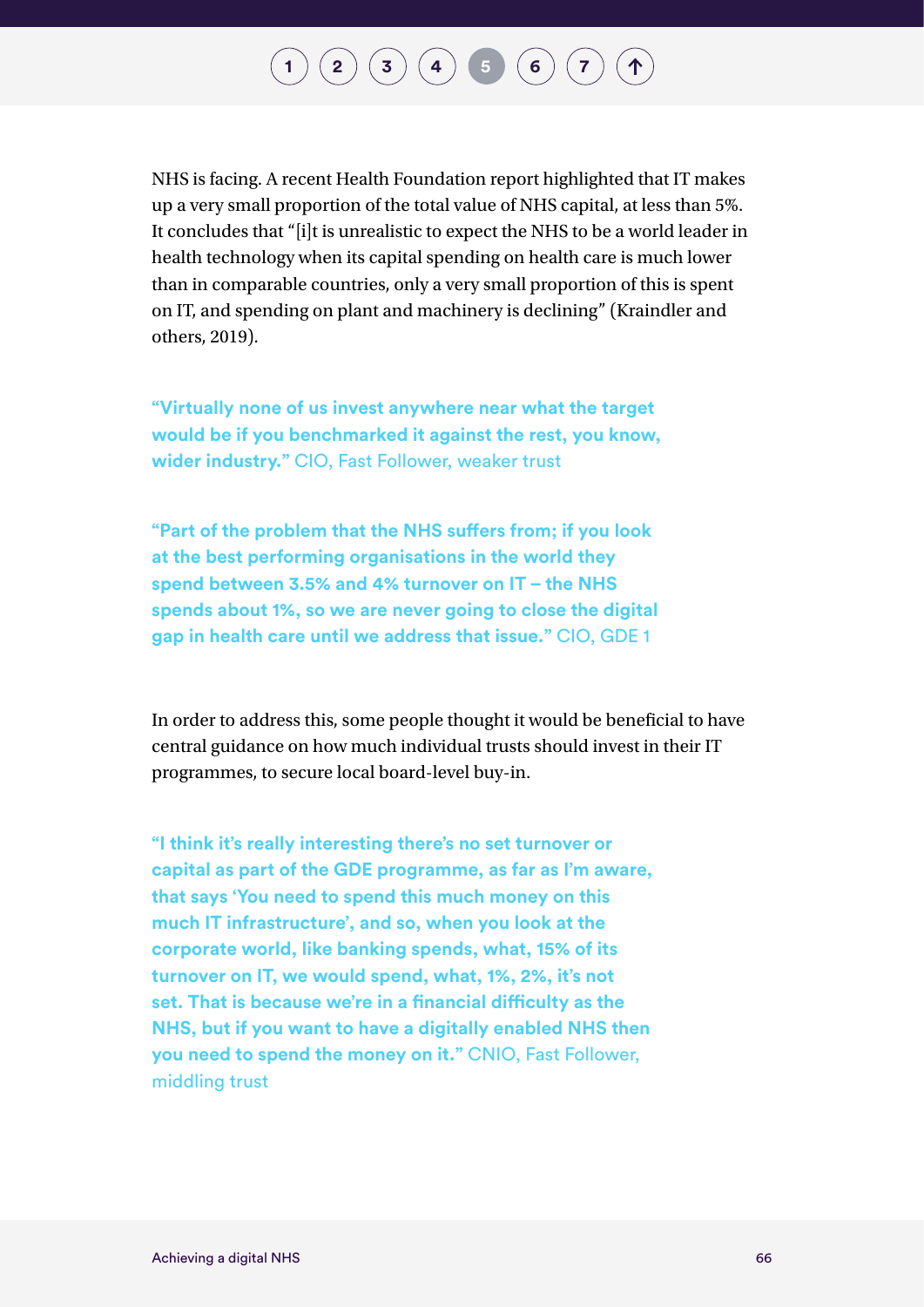$\binom{2}{3}\binom{3}{4}\binom{5}{6}\binom{7}{7}$  $\binom{2}{3}\binom{3}{4}\binom{5}{6}\binom{7}{7}$  $\binom{2}{3}\binom{3}{4}\binom{5}{6}\binom{7}{7}$  $\binom{2}{3}\binom{3}{4}\binom{5}{6}\binom{7}{7}$  $\binom{2}{3}\binom{3}{4}\binom{5}{6}\binom{7}{7}$  $\binom{2}{3}\binom{3}{4}\binom{5}{6}\binom{7}{7}$  $\binom{2}{3}\binom{3}{4}\binom{5}{6}\binom{7}{7}$  $\binom{2}{3}\binom{3}{4}\binom{5}{6}\binom{7}{7}$  $\binom{2}{3}\binom{3}{4}\binom{5}{6}\binom{7}{7}$  $\binom{2}{3}\binom{3}{4}\binom{5}{6}\binom{7}{7}$  $\binom{2}{3}\binom{3}{4}\binom{5}{6}\binom{7}{7}$  $\binom{2}{3}\binom{3}{4}\binom{5}{6}\binom{7}{7}$  $\binom{2}{3}\binom{3}{4}\binom{5}{6}\binom{7}{7}$ 

However, others felt that the problem was more about overall availability of funds and that setting a percentage of funding on digital would probably conflict with other guidance and organisational priorities, and may exacerbate the challenges caused by separating digital from other objectives. The fact that initiatives such as the Model Hospital have already affected board buy-in to digital investment in some cases suggests that they are probably right.

## **Sustaining digital maturity: From capital to revenue**

**"[I]f we're going to use technology to facilitate all the improvements that we know are possible within health care… [then] we [need to] find a way to fund it. Because capital funding is such a short sighted way of doing it."**  CIO, GDE 1

The issue of sustainability post-GDE or Fast Follower funding was raised at numerous sites. People were concerned about being able to maintain all the work they have done and also resource spreading their learning and best practice to other trusts around the country.

**"Ultimately, when the GDE stops we will have to cut back our resource … I've been keen that we continue to share our learning … So I think there's an element at which we'll be able to continue that, whether we'll be able to continue it at the level and pace that we've been able to do so far… probably not I would suspect."** Organisational leader, GDE 2

Funding digital transformation through revenue rather than capital funds was consistently suggested at every site we visited. Interviewees felt that shifting to revenue funding would mean digital maintenance is factored into business as usual, making it more sustainable in the long term. The pressing need to move to a revenue funding stream was felt strongly by all trusts, although it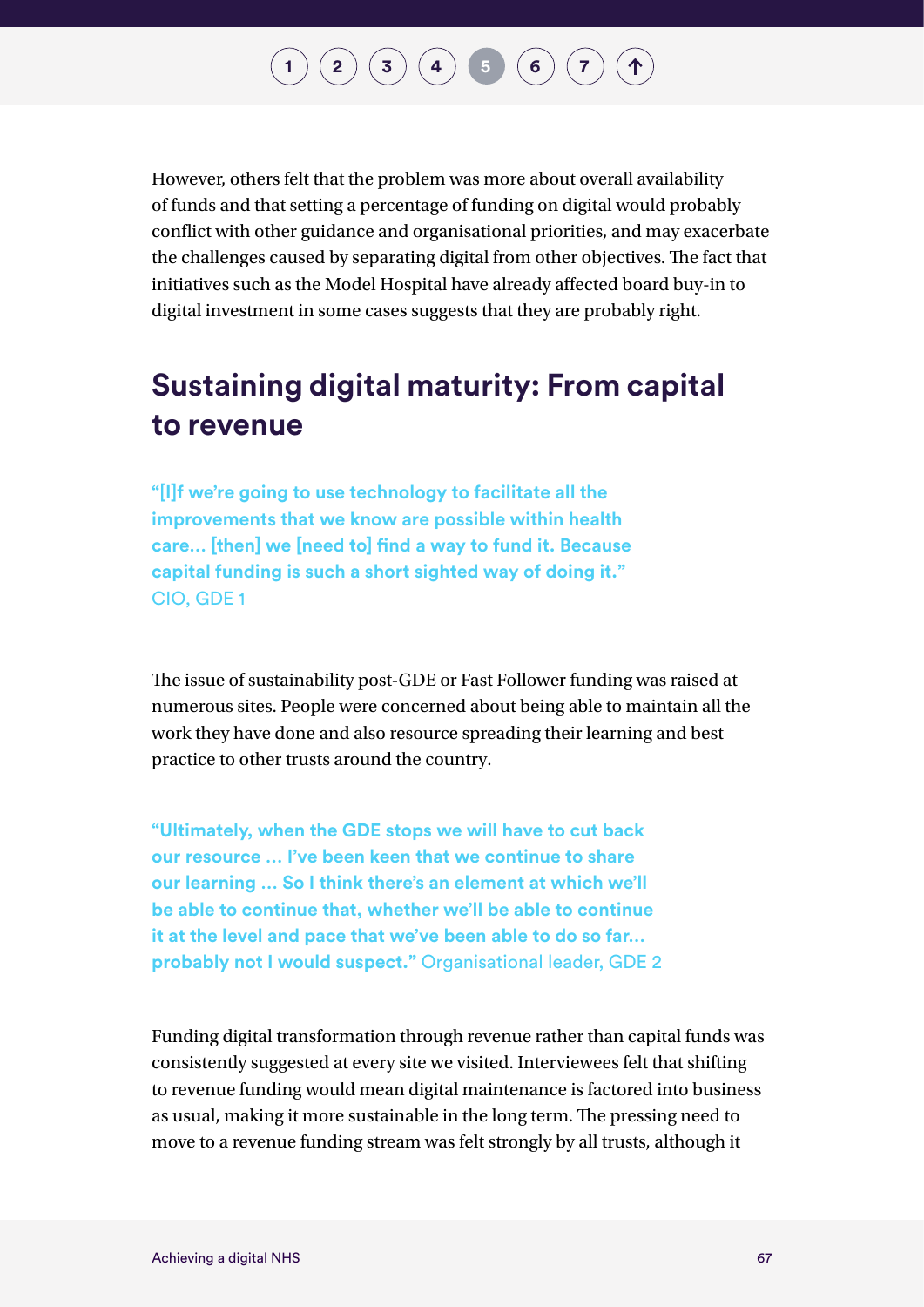## $\binom{2}{3}\binom{3}{4}\binom{5}{5}\binom{6}{7}$  $\binom{2}{3}\binom{3}{4}\binom{5}{5}\binom{6}{7}$  $\binom{2}{3}\binom{3}{4}\binom{5}{5}\binom{6}{7}$  $\binom{2}{3}\binom{3}{4}\binom{5}{5}\binom{6}{7}$  $\binom{2}{3}\binom{3}{4}\binom{5}{5}\binom{6}{7}$  $\binom{2}{3}\binom{3}{4}\binom{5}{5}\binom{6}{7}$  $\binom{2}{3}\binom{3}{4}\binom{5}{5}\binom{6}{7}$  $\binom{2}{3}\binom{3}{4}\binom{5}{5}\binom{6}{7}$  $\binom{2}{3}\binom{3}{4}\binom{5}{5}\binom{6}{7}$  $\binom{2}{3}\binom{3}{4}\binom{5}{5}\binom{6}{7}$  $\binom{2}{3}\binom{3}{4}\binom{5}{5}\binom{6}{7}$  $\binom{2}{3}\binom{3}{4}\binom{5}{5}\binom{6}{7}$  $\binom{2}{3}\binom{3}{4}\binom{5}{5}\binom{6}{7}$

was particularly emphasised where capital funding was supporting digital workforces. As noted in Chapter 2, many GDEs invested their GDE capital into workforces to support digital advancement. This often meant employing teams on fixed-term contracts, which caused challenges with recruitment and exacerbated concerns about sustainability post-GDE.

**"The money is going to run out at the end of this financial year. Now we are looking to other opportunities to continue to fund the work that we're doing, but if we don't, then at that point a lot of the good work that we've done will come to a halt and we'll not be able to afford to continue to employ a hundred people to work on just this project…. Quite often you get capital but no revenue, and that again is about the longevity and about the sustainment, as business as usual."** CIO, GDE 1

Timing is also very important here. Digital transformation – both to embed new technologies in routine care and to successfully use the subsequent data to reduce clinical variation and improve performance – can take a very long time. It involves redesigning pathways, developing new roles, engaging staff and patients and re-skilling existing members of the workforce, among other things. Implementation is not a one-off event – it is a continuous cycle of adoption, testing and improvement. That means that not only is ongoing investment needed to fund this cycle (underscoring why one-off capital injections of funds are not overly helpful), ongoing investment is also needed to keep up with new technologies that will become available in the meantime. This needs to be factored in to both ongoing funding allocations and measurements of digital maturity. Crucially, the more capital that is invested in digital systems, the more funding will be required for maintenance and upgrades in the future.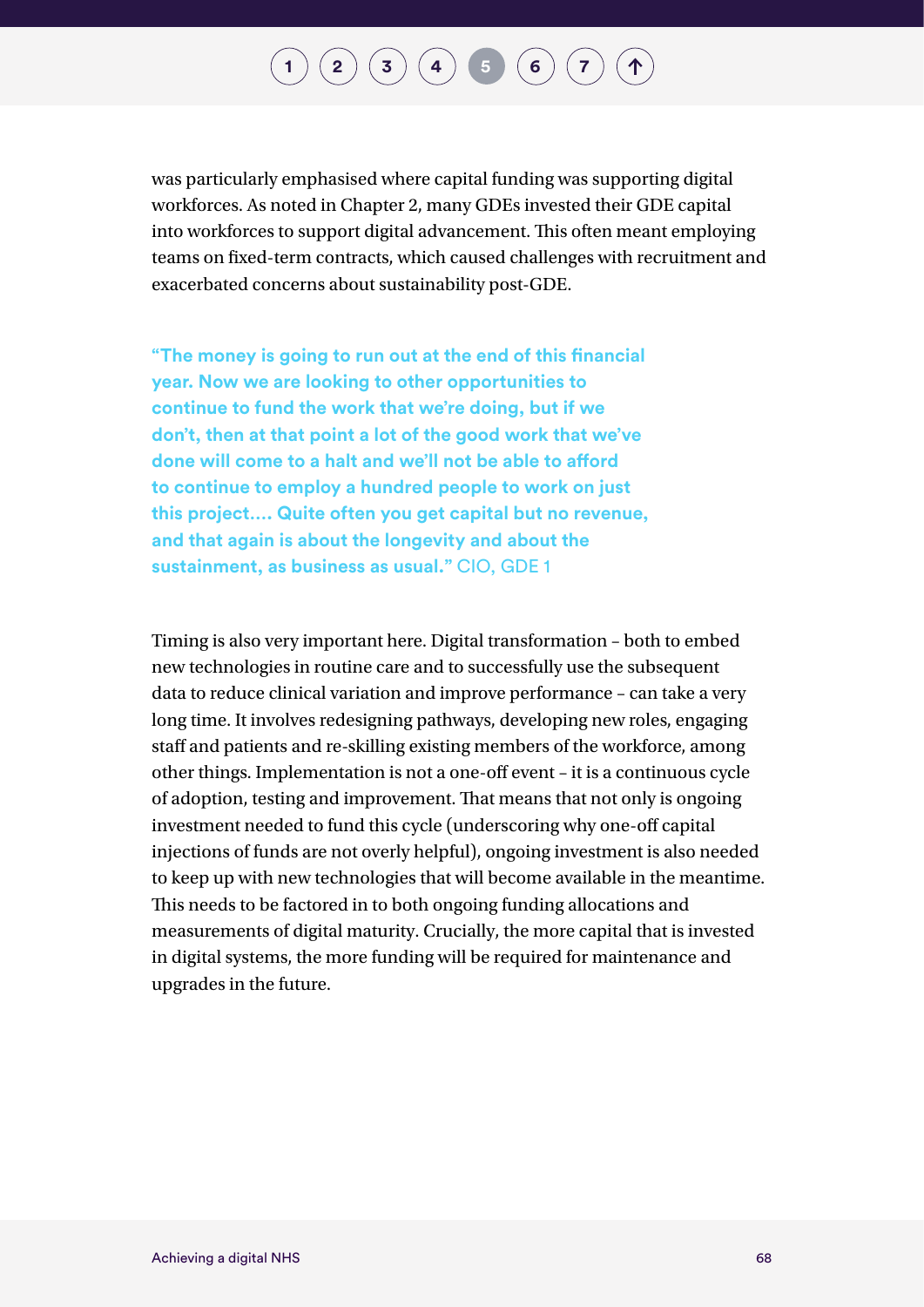## $\binom{2}{3}\binom{3}{4}\binom{5}{6}\binom{7}{7}$  $\binom{2}{3}\binom{3}{4}\binom{5}{6}\binom{7}{7}$  $\binom{2}{3}\binom{3}{4}\binom{5}{6}\binom{7}{7}$  $\binom{2}{3}\binom{3}{4}\binom{5}{6}\binom{7}{7}$  $\binom{2}{3}\binom{3}{4}\binom{5}{6}\binom{7}{7}$  $\binom{2}{3}\binom{3}{4}\binom{5}{6}\binom{7}{7}$  $\binom{2}{3}\binom{3}{4}\binom{5}{6}\binom{7}{7}$  $\binom{2}{3}\binom{3}{4}\binom{5}{6}\binom{7}{7}$  $\binom{2}{3}\binom{3}{4}\binom{5}{6}\binom{7}{7}$  $\binom{2}{3}\binom{3}{4}\binom{5}{6}\binom{7}{7}$  $\binom{2}{3}\binom{3}{4}\binom{5}{6}\binom{7}{7}$  $\binom{2}{3}\binom{3}{4}\binom{5}{6}\binom{7}{7}$  $\binom{2}{3}\binom{3}{4}\binom{5}{6}\binom{7}{7}$

 **"One of the conundrums that we have found with the recent spate of central monies that have been provided… they're largely capital based, I think for us the big problem is the sustainability model. So it's nice to take the capital to some extent, but actually it's time limited."** Digital leader 4, GDE 3

The cap on capital spending also inhibited digital advancement in some cases. It meant that trusts had to compete against other hospital requirements for capital spending such as buying new theatre beds and maintaining the wider hospital estate and infrastructure. As a result, some trusts felt unable to bid for capital technology funds they were eligible for. So even where significant capital funds are made available for digital transformation, they are not always available to all trusts.

It should be noted, however, that some representatives at our workshop felt that an over-reliance on national funds may signal that digital transformation is not being prioritised locally. They felt it was up to local organisations to build appropriate digital and informatics resource into their run rates and to ensure they had a solid sustainability plan before embarking on large-scale digital projects.

In practice, creating a digital NHS will need financial commitment both locally and nationally. Where programmes require a national approach, or where local funding is not available, national funding has a role to play in initiating or accelerating strategic investments that support the system as a whole.

At the same time, it's essential that local organisations also understand the level of investment required for maintaining and advancing their own digital maturity. Directors of Finance must have a thorough understanding of how funding for digital projects works, and the need for revenue funding during and beyond implementation to maximise optimisation.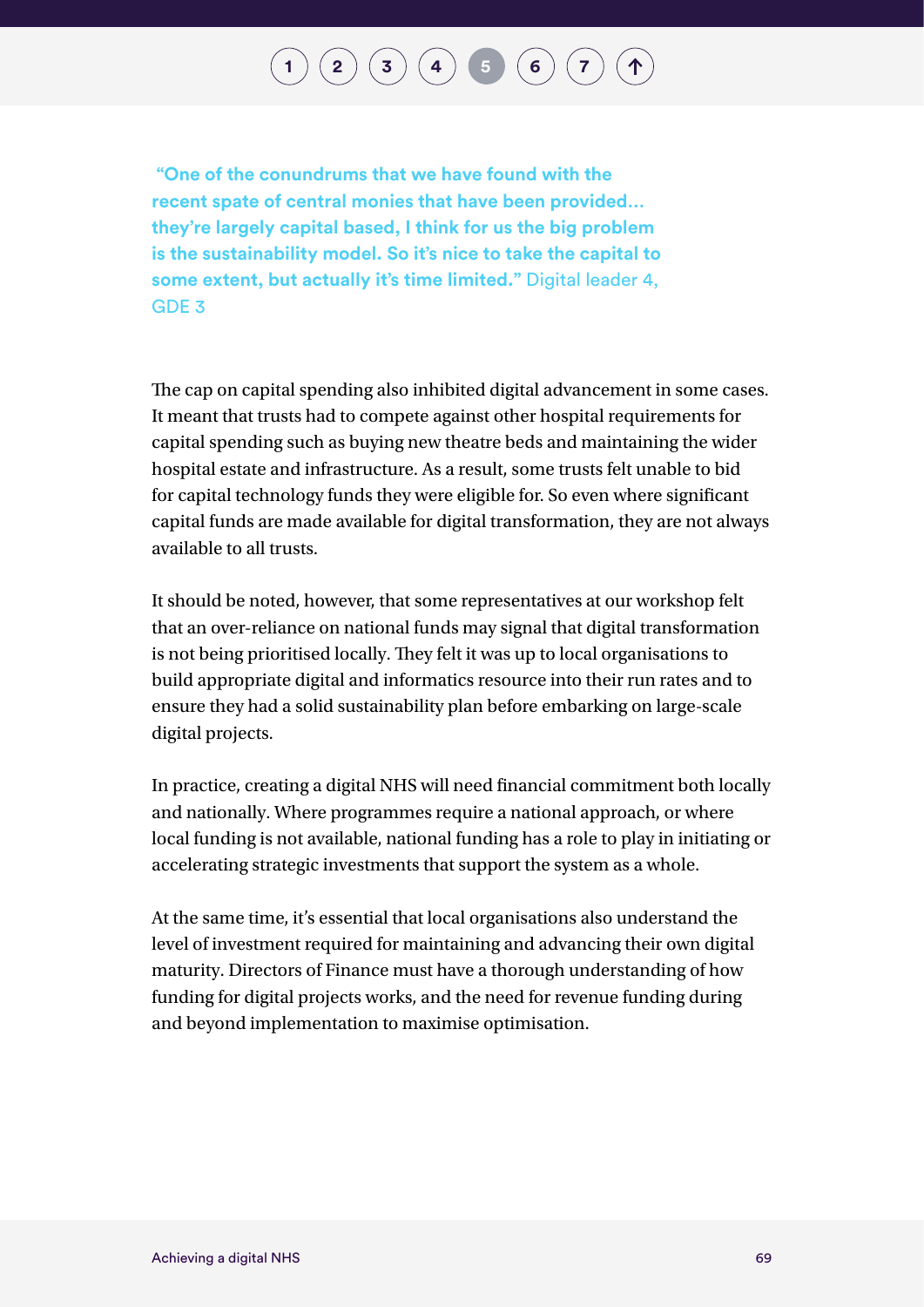$\binom{2}{3}\binom{3}{4}\binom{5}{6}\binom{7}{7}$  $\binom{2}{3}\binom{3}{4}\binom{5}{6}\binom{7}{7}$  $\binom{2}{3}\binom{3}{4}\binom{5}{6}\binom{7}{7}$  $\binom{2}{3}\binom{3}{4}\binom{5}{6}\binom{7}{7}$  $\binom{2}{3}\binom{3}{4}\binom{5}{6}\binom{7}{7}$  $\binom{2}{3}\binom{3}{4}\binom{5}{6}\binom{7}{7}$  $\binom{2}{3}\binom{3}{4}\binom{5}{6}\binom{7}{7}$  $\binom{2}{3}\binom{3}{4}\binom{5}{6}\binom{7}{7}$  $\binom{2}{3}\binom{3}{4}\binom{5}{6}\binom{7}{7}$  $\binom{2}{3}\binom{3}{4}\binom{5}{6}\binom{7}{7}$  $\binom{2}{3}\binom{3}{4}\binom{5}{6}\binom{7}{7}$  $\binom{2}{3}\binom{3}{4}\binom{5}{6}\binom{7}{7}$  $\binom{2}{3}\binom{3}{4}\binom{5}{6}\binom{7}{7}$ 

### **Pooling resources**

One way of managing costs (and the workforce challenges outlined in Chapter 2), is for organisations to collaborate and pool resources for digital services and transformation. One trust we visited had recently started sharing its informatics function with its clinical commissioning group (CCG), so the lead for informatics was a dual appointment across both organisations. The trust also saw potential benefits to merging that function with local authority business intelligence in the future as well, to better support place-based planning.

Workshop participants felt that opportunities such as this should be explored more widely, and look to implement digital solutions at a larger scale beyond individual organisations. This could apply to sharing digital workforces across ICSs or STPs, and sharing digital functions or services. Examples might include shared service desk functions, data warehouse infrastructure or even a full EPR, which can be expensive to set up. Sharing services has the potential to drive standardisation across an area, which should also make interoperability cheaper and quicker to deliver.

Sharing services across existing infrastructures such as ICSs or STPs may help to foster an overall environment for greater collaboration, further supporting organisations to identify useful areas for sharing resource based on capacity, skills and technical infrastructure in the organisations.

One trust argued for a more collaborative procurement process more generally (though not necessarily locality based) to help spread best practice, speed up both procurement and implementation and reduce implementation costs. NHS organisations would approach a more digitally advanced trust and implement all of their systems and pathways.

**"If you have an [NHS trust deploying our plan], then suddenly you have got people using the same system, then the pathways become so much easier. So make it worth their while because it saves the NHS a fortune. To be brutally honest it saves the vendors money because**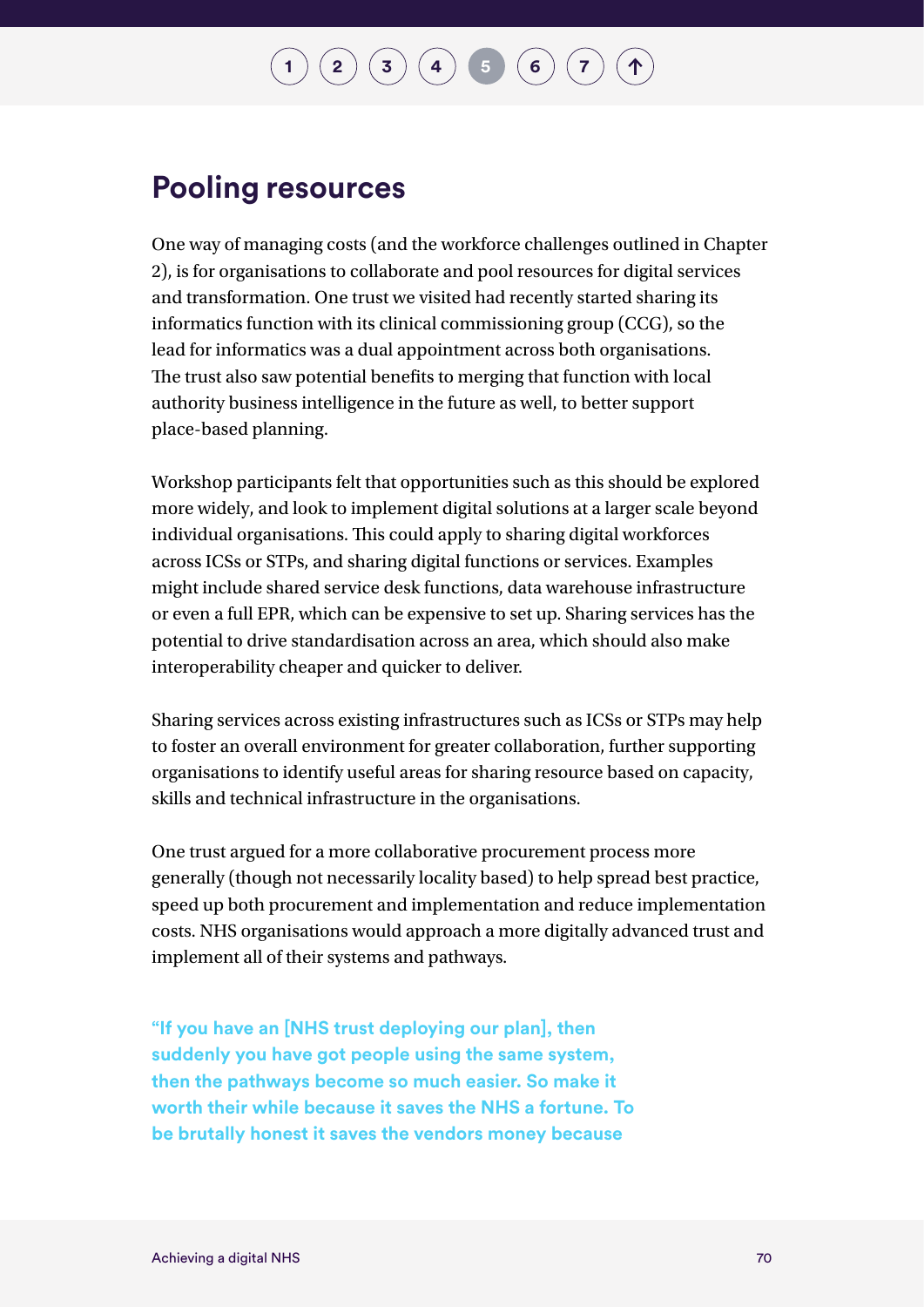## $\binom{2}{3}\binom{3}{4}$  $\binom{2}{3}\binom{3}{4}$  $\binom{2}{3}\binom{3}{4}$  $\binom{2}{3}\binom{3}{4}$  $\binom{2}{3}\binom{3}{4}$  $\binom{2}{3}\binom{3}{4}$  $\binom{2}{3}\binom{3}{4}$  **[5](#page-66-0) [6](#page-75-0)**  $\binom{7}{4}$  $\binom{7}{4}$  $\binom{7}{4}$

**what costs them money is their people having to rebuild an implementation from scratch…they can use the same data centre, the same domain …don't go out to the market yourself, go to a GDE…and say can we share in your domain, share it, do the same things, localise it for what you need and make it work….It's not the blueprinting…"**  CCIO, GDE 1

In order for this approach to be adopted at scale, nationally set incentives for both the approaching and the approached trust would probably be needed.

There are also several examples of collaborative working as a result of the GDE and Fast Follower programme (see Chapter 6).

### **Investing in robust evaluation**

Large amounts of money have been invested in digital transformation, both locally and nationally. But this has largely been done without formal evaluation. Local organisations have forged ahead with large-scale transformations without a clear idea of what works and in what contexts. The GDE programme is being independently evaluated, and all GDEs are required to produce blueprints in order to share the learning from their implementation efforts (see 'Sharing the learning' in Chapter 6).

However, there is an urgent need for embedding both process and impact evaluation in all large-scale change efforts. We need a better understanding of how technologies have been implemented, the underpinning skills and workforce required for each element, the necessary capacity and resource, and the impact – including how that impact might change according to all of those factors. There should be an evaluation element of all large digital funding initiatives.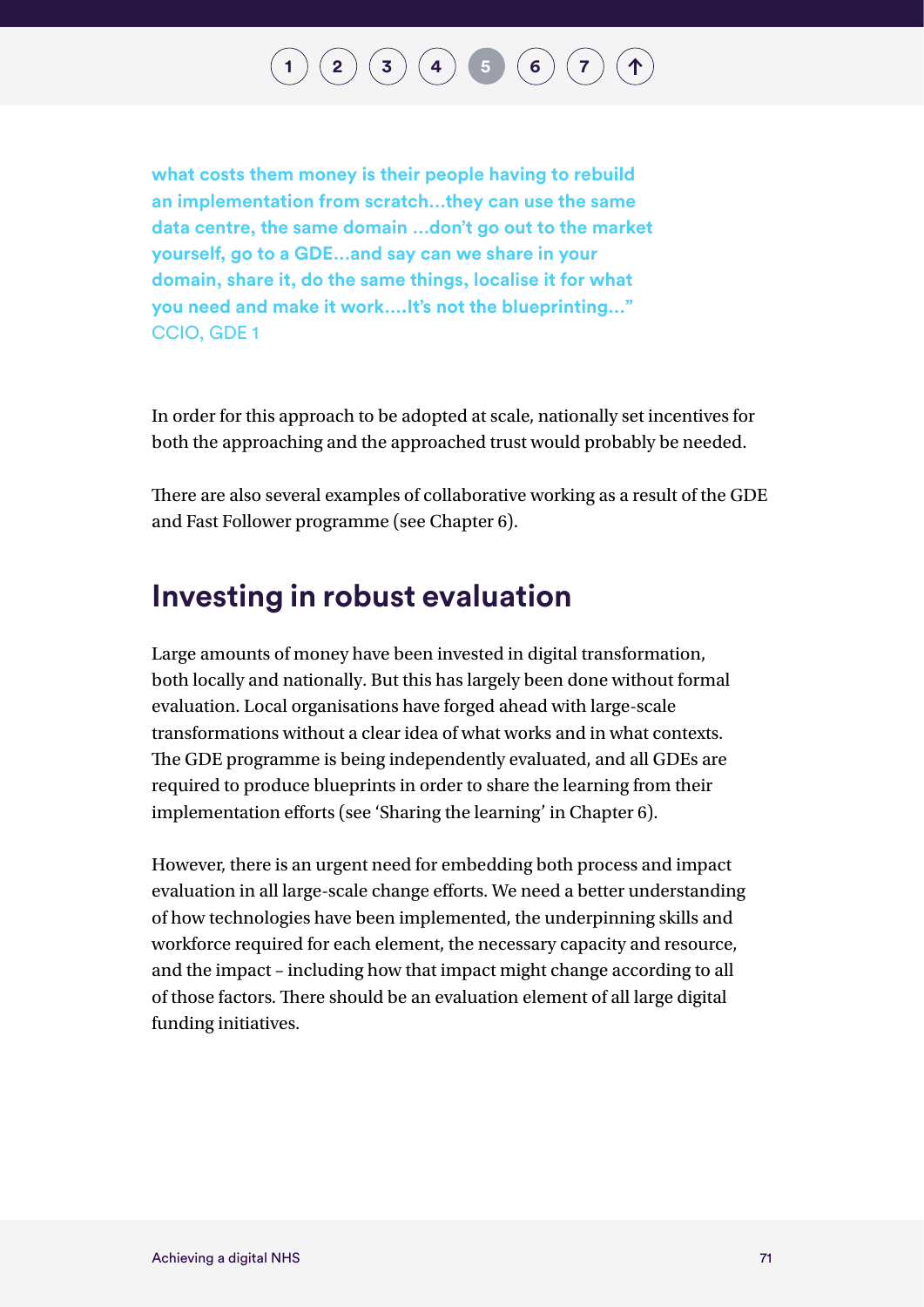## $\mathbf{2} \left( \mathbf{2} \right) \left( \mathbf{3} \right) \left( \mathbf{4} \right) \left( \mathbf{5} \right) \left( \mathbf{6} \right) \left( \mathbf{7} \right)$  $\mathbf{2} \left( \mathbf{2} \right) \left( \mathbf{3} \right) \left( \mathbf{4} \right) \left( \mathbf{5} \right) \left( \mathbf{6} \right) \left( \mathbf{7} \right)$  $\mathbf{2} \left( \mathbf{2} \right) \left( \mathbf{3} \right) \left( \mathbf{4} \right) \left( \mathbf{5} \right) \left( \mathbf{6} \right) \left( \mathbf{7} \right)$  $\mathbf{2} \left( \mathbf{2} \right) \left( \mathbf{3} \right) \left( \mathbf{4} \right) \left( \mathbf{5} \right) \left( \mathbf{6} \right) \left( \mathbf{7} \right)$  $\mathbf{2} \left( \mathbf{2} \right) \left( \mathbf{3} \right) \left( \mathbf{4} \right) \left( \mathbf{5} \right) \left( \mathbf{6} \right) \left( \mathbf{7} \right)$  $\mathbf{2} \left( \mathbf{2} \right) \left( \mathbf{3} \right) \left( \mathbf{4} \right) \left( \mathbf{5} \right) \left( \mathbf{6} \right) \left( \mathbf{7} \right)$  $\mathbf{2} \left( \mathbf{2} \right) \left( \mathbf{3} \right) \left( \mathbf{4} \right) \left( \mathbf{5} \right) \left( \mathbf{6} \right) \left( \mathbf{7} \right)$  $\mathbf{2} \left( \mathbf{2} \right) \left( \mathbf{3} \right) \left( \mathbf{4} \right) \left( \mathbf{5} \right) \left( \mathbf{6} \right) \left( \mathbf{7} \right)$  $\mathbf{2} \left( \mathbf{2} \right) \left( \mathbf{3} \right) \left( \mathbf{4} \right) \left( \mathbf{5} \right) \left( \mathbf{6} \right) \left( \mathbf{7} \right)$  $\mathbf{2} \left( \mathbf{2} \right) \left( \mathbf{3} \right) \left( \mathbf{4} \right) \left( \mathbf{5} \right) \left( \mathbf{6} \right) \left( \mathbf{7} \right)$  $\mathbf{2} \left( \mathbf{2} \right) \left( \mathbf{3} \right) \left( \mathbf{4} \right) \left( \mathbf{5} \right) \left( \mathbf{6} \right) \left( \mathbf{7} \right)$  $\mathbf{2} \left( \mathbf{2} \right) \left( \mathbf{3} \right) \left( \mathbf{4} \right) \left( \mathbf{5} \right) \left( \mathbf{6} \right) \left( \mathbf{7} \right)$  $\mathbf{2} \left( \mathbf{2} \right) \left( \mathbf{3} \right) \left( \mathbf{4} \right) \left( \mathbf{5} \right) \left( \mathbf{6} \right) \left( \mathbf{7} \right)$

### **Lessons for national policy**

#### **Be realistic about likely funding requirements and accommodate a switch from capital to revenue funding**

All of the sites we visited raised concerns about funding their digital endeavours. Importantly, those who had received most funding to date (that is, the GDEs) were perhaps most concerned about required funding and how they would support their digital programme once the funding ran out. This is not surprising given that the more digital capacity a trust has, the more money is required to maintain and update it. Most trusts are unlikely to see sufficient productivity gains to support their significant digital investment in the short term. The Centre needs to be realistic about the likely funding needed to maintain and support GDEs to spread best practice; digitise middling and weaker trusts; and join up digital efforts across the country, even if resources are shared regionally – particularly given the commitment to digitise all acute, community and mental health trusts by 2024. It may also need to accommodate a move to, or shift in relative balance between, revenue and capital funding.

#### **Be clear about how different funding initiatives align to deliver digital priorities**

Interviewees expressed concern about organisational or sector-specific funding initiatives for digitisation – such as the GDE or Estates and Technology Transformation Fund, resulting in duplicated effort due to lack of alignment. With the NHS Long Term Plan bringing the focus of the future of the NHS back to system-wide integration, joining up these initiatives is essential. In future, a growing number of STP-wide funding initiatives such as the current HSLI funding will likely be needed, to ensure appropriate system-wide governance. In the longer term, as ICSs start to emerge, digital costs may need to be funded through the wider ICS funding settlement. This may also help to support the resource pooling that will be required to achieve advanced digital maturity at scale.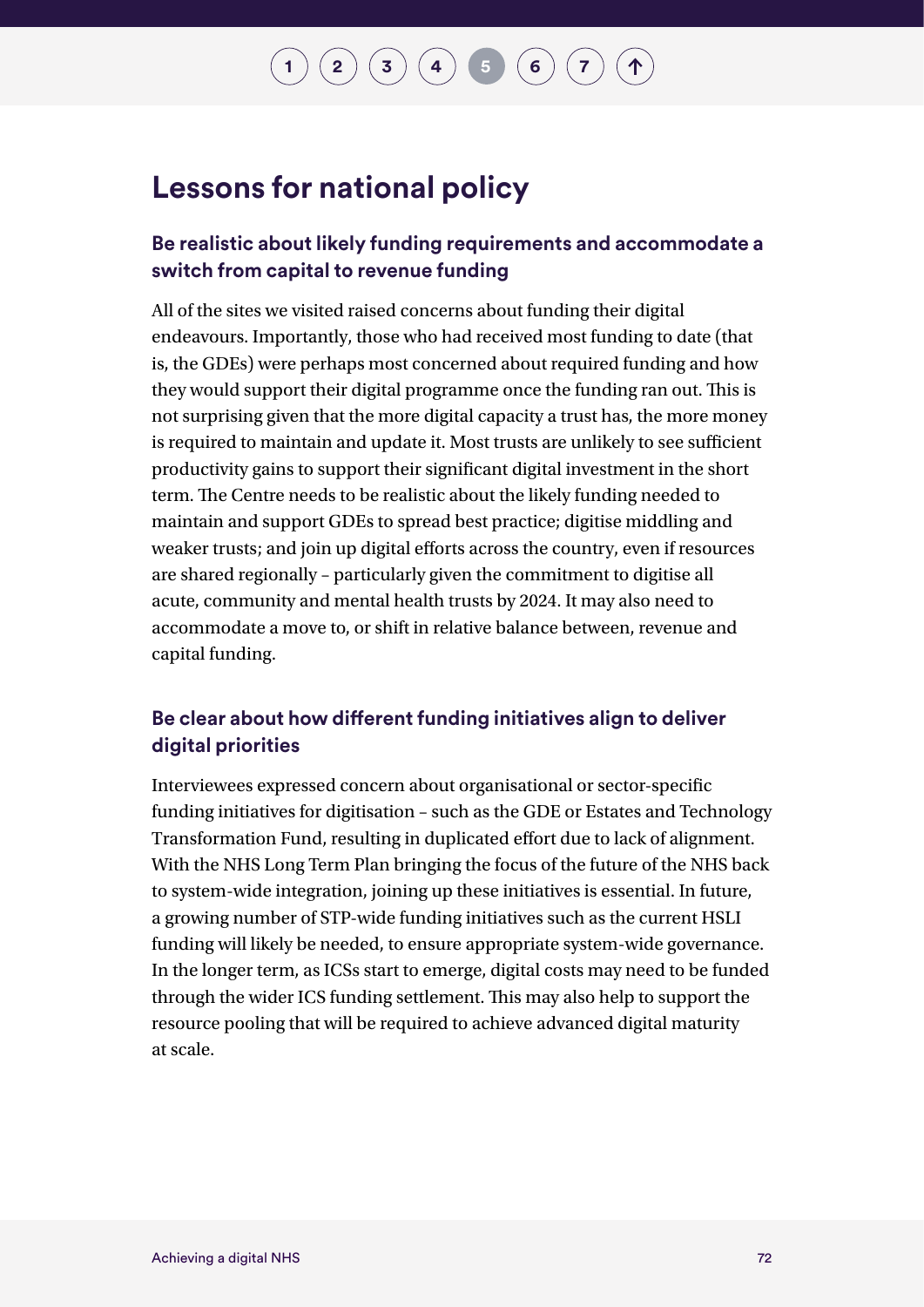#### **[1](#page-14-0)**  $\left( \begin{matrix} 2 \end{matrix} \right) \left( \begin{matrix} 3 \end{matrix} \right) \left( \begin{matrix} 4 \end{matrix} \right) \left( \begin{matrix} 5 \end{matrix} \right) \left( \begin{matrix} 6 \end{matrix} \right) \left( \begin{matrix} 7 \end{matrix} \right)$  $\left( \begin{matrix} 2 \end{matrix} \right) \left( \begin{matrix} 3 \end{matrix} \right) \left( \begin{matrix} 4 \end{matrix} \right) \left( \begin{matrix} 5 \end{matrix} \right) \left( \begin{matrix} 6 \end{matrix} \right) \left( \begin{matrix} 7 \end{matrix} \right)$  $\left( \begin{matrix} 2 \end{matrix} \right) \left( \begin{matrix} 3 \end{matrix} \right) \left( \begin{matrix} 4 \end{matrix} \right) \left( \begin{matrix} 5 \end{matrix} \right) \left( \begin{matrix} 6 \end{matrix} \right) \left( \begin{matrix} 7 \end{matrix} \right)$  $\left( \begin{matrix} 2 \end{matrix} \right) \left( \begin{matrix} 3 \end{matrix} \right) \left( \begin{matrix} 4 \end{matrix} \right) \left( \begin{matrix} 5 \end{matrix} \right) \left( \begin{matrix} 6 \end{matrix} \right) \left( \begin{matrix} 7 \end{matrix} \right)$  $\left( \begin{matrix} 2 \end{matrix} \right) \left( \begin{matrix} 3 \end{matrix} \right) \left( \begin{matrix} 4 \end{matrix} \right) \left( \begin{matrix} 5 \end{matrix} \right) \left( \begin{matrix} 6 \end{matrix} \right) \left( \begin{matrix} 7 \end{matrix} \right)$  $\left( \begin{matrix} 2 \end{matrix} \right) \left( \begin{matrix} 3 \end{matrix} \right) \left( \begin{matrix} 4 \end{matrix} \right) \left( \begin{matrix} 5 \end{matrix} \right) \left( \begin{matrix} 6 \end{matrix} \right) \left( \begin{matrix} 7 \end{matrix} \right)$  $\left( \begin{matrix} 2 \end{matrix} \right) \left( \begin{matrix} 3 \end{matrix} \right) \left( \begin{matrix} 4 \end{matrix} \right) \left( \begin{matrix} 5 \end{matrix} \right) \left( \begin{matrix} 6 \end{matrix} \right) \left( \begin{matrix} 7 \end{matrix} \right)$  $\left( \begin{matrix} 2 \end{matrix} \right) \left( \begin{matrix} 3 \end{matrix} \right) \left( \begin{matrix} 4 \end{matrix} \right) \left( \begin{matrix} 5 \end{matrix} \right) \left( \begin{matrix} 6 \end{matrix} \right) \left( \begin{matrix} 7 \end{matrix} \right)$  $\left( \begin{matrix} 2 \end{matrix} \right) \left( \begin{matrix} 3 \end{matrix} \right) \left( \begin{matrix} 4 \end{matrix} \right) \left( \begin{matrix} 5 \end{matrix} \right) \left( \begin{matrix} 6 \end{matrix} \right) \left( \begin{matrix} 7 \end{matrix} \right)$  $\left( \begin{matrix} 2 \end{matrix} \right) \left( \begin{matrix} 3 \end{matrix} \right) \left( \begin{matrix} 4 \end{matrix} \right) \left( \begin{matrix} 5 \end{matrix} \right) \left( \begin{matrix} 6 \end{matrix} \right) \left( \begin{matrix} 7 \end{matrix} \right)$  $\left( \begin{matrix} 2 \end{matrix} \right) \left( \begin{matrix} 3 \end{matrix} \right) \left( \begin{matrix} 4 \end{matrix} \right) \left( \begin{matrix} 5 \end{matrix} \right) \left( \begin{matrix} 6 \end{matrix} \right) \left( \begin{matrix} 7 \end{matrix} \right)$  $\left( \begin{matrix} 2 \end{matrix} \right) \left( \begin{matrix} 3 \end{matrix} \right) \left( \begin{matrix} 4 \end{matrix} \right) \left( \begin{matrix} 5 \end{matrix} \right) \left( \begin{matrix} 6 \end{matrix} \right) \left( \begin{matrix} 7 \end{matrix} \right)$  $\left( \begin{matrix} 2 \end{matrix} \right) \left( \begin{matrix} 3 \end{matrix} \right) \left( \begin{matrix} 4 \end{matrix} \right) \left( \begin{matrix} 5 \end{matrix} \right) \left( \begin{matrix} 6 \end{matrix} \right) \left( \begin{matrix} 7 \end{matrix} \right)$  $\Lambda$

#### **Ensure evaluation is built into funding initiatives for digital transformation**

Evaluations of digital change efforts in the NHS have been sorely lacking. While there is an ongoing independent evaluation of the GDE and Fast Follower programme, and LHCR includes a 'learning from local' workstream to address this, significant investment and transformation has happened locally across the NHS, and the ensuing lessons from these projects have not been disseminated. This risks other organisations making similar mistakes or beginning a project with sub-optimal processes. An evaluation component should be built into all digital transformation funds. Determining what the evaluation looks like in terms of resource and methods should be in line with the initial amount dedicated to implementation and the extent of transformational change.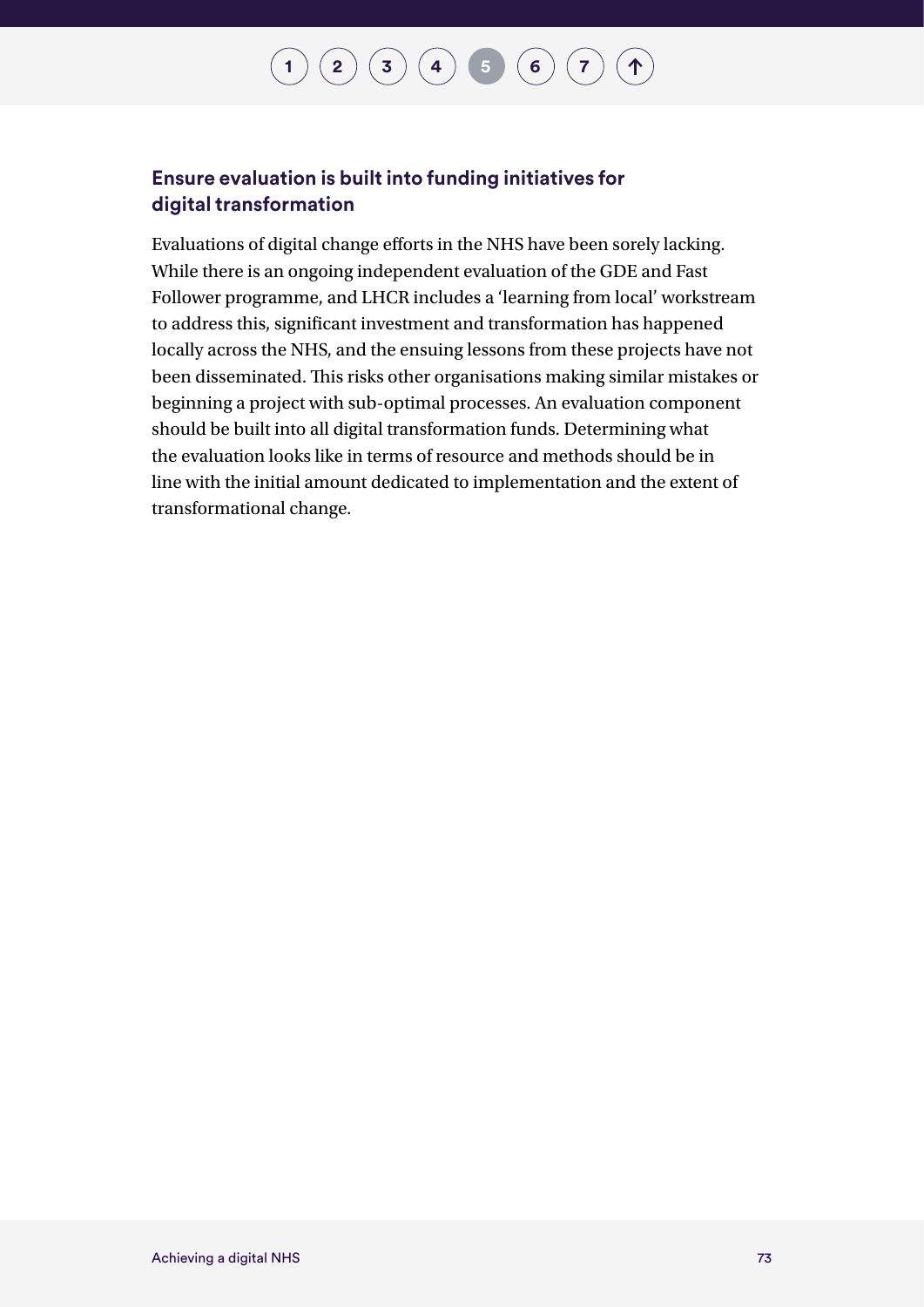$\mathbf{2} \begin{pmatrix} 2 \end{pmatrix} \mathbf{3} \begin{pmatrix} 3 \end{pmatrix} \mathbf{4} \mathbf{) \mathbf{5} \mathbf{) \mathbf{6} \mathbf{0} \mathbf{7}$  $\mathbf{2} \begin{pmatrix} 2 \end{pmatrix} \mathbf{3} \begin{pmatrix} 3 \end{pmatrix} \mathbf{4} \mathbf{) \mathbf{5} \mathbf{) \mathbf{6} \mathbf{0} \mathbf{7}$  $\mathbf{2} \begin{pmatrix} 2 \end{pmatrix} \mathbf{3} \begin{pmatrix} 3 \end{pmatrix} \mathbf{4} \mathbf{) \mathbf{5} \mathbf{) \mathbf{6} \mathbf{0} \mathbf{7}$  $\mathbf{2} \begin{pmatrix} 2 \end{pmatrix} \mathbf{3} \begin{pmatrix} 3 \end{pmatrix} \mathbf{4} \mathbf{) \mathbf{5} \mathbf{) \mathbf{6} \mathbf{0} \mathbf{7}$  $\mathbf{2} \begin{pmatrix} 2 \end{pmatrix} \mathbf{3} \begin{pmatrix} 3 \end{pmatrix} \mathbf{4} \mathbf{) \mathbf{5} \mathbf{) \mathbf{6} \mathbf{0} \mathbf{7}$  $\mathbf{2} \begin{pmatrix} 2 \end{pmatrix} \mathbf{3} \begin{pmatrix} 3 \end{pmatrix} \mathbf{4} \mathbf{) \mathbf{5} \mathbf{) \mathbf{6} \mathbf{0} \mathbf{7}$  $\mathbf{2} \begin{pmatrix} 2 \end{pmatrix} \mathbf{3} \begin{pmatrix} 3 \end{pmatrix} \mathbf{4} \mathbf{) \mathbf{5} \mathbf{) \mathbf{6} \mathbf{0} \mathbf{7}$  $\mathbf{2} \begin{pmatrix} 2 \end{pmatrix} \mathbf{3} \begin{pmatrix} 3 \end{pmatrix} \mathbf{4} \mathbf{) \mathbf{5} \mathbf{) \mathbf{6} \mathbf{0} \mathbf{7}$  $\mathbf{2} \begin{pmatrix} 2 \end{pmatrix} \mathbf{3} \begin{pmatrix} 3 \end{pmatrix} \mathbf{4} \mathbf{) \mathbf{5} \mathbf{) \mathbf{6} \mathbf{0} \mathbf{7}$  $\mathbf{2} \begin{pmatrix} 2 \end{pmatrix} \mathbf{3} \begin{pmatrix} 3 \end{pmatrix} \mathbf{4} \mathbf{) \mathbf{5} \mathbf{) \mathbf{6} \mathbf{0} \mathbf{7}$  $\mathbf{2} \begin{pmatrix} 2 \end{pmatrix} \mathbf{3} \begin{pmatrix} 3 \end{pmatrix} \mathbf{4} \mathbf{) \mathbf{5} \mathbf{) \mathbf{6} \mathbf{0} \mathbf{7}$ 

## <span id="page-75-0"></span>**Reflecting on the Global Digital Exemplar and Fast Follower programme 6**

### **Policy context**

As discussed in Chapter 1, the GDE programme adopted following the recommendations for staged digitisation in the Wachter review is currently the main policy tool being used for NHS digitisation. Supported by a proactive learning network, GDEs have the opportunity to share learning through webinars, events, online forums and developing blueprints.

In their funding agreements, GDEs were required to agree a series of milestones that they would deliver by the end of the programme, and are now working towards the 'Definition of Done' (see Box 11). The Definition of Done will support the wider work of the programme including the blueprints (the models for replicating the outcomes) and the learning network (the vehicle for disseminating experience and learning). The programme is being independently evaluated by Harvard Medical School and the University of Edinburgh.

#### **Box 11: Definition of Done**

The Definition of Done for Acute Trusts outlines the level of digitisation that GDEs are expected to achieve by the end of the programme, and provides a framework to support the planning and delivery of the deliverables which will support this. Broadly, it is split into two areas. The first is output and activity measures, which relate to core technical capabilities (such as transfers of care, decision support and medicines management), interoperability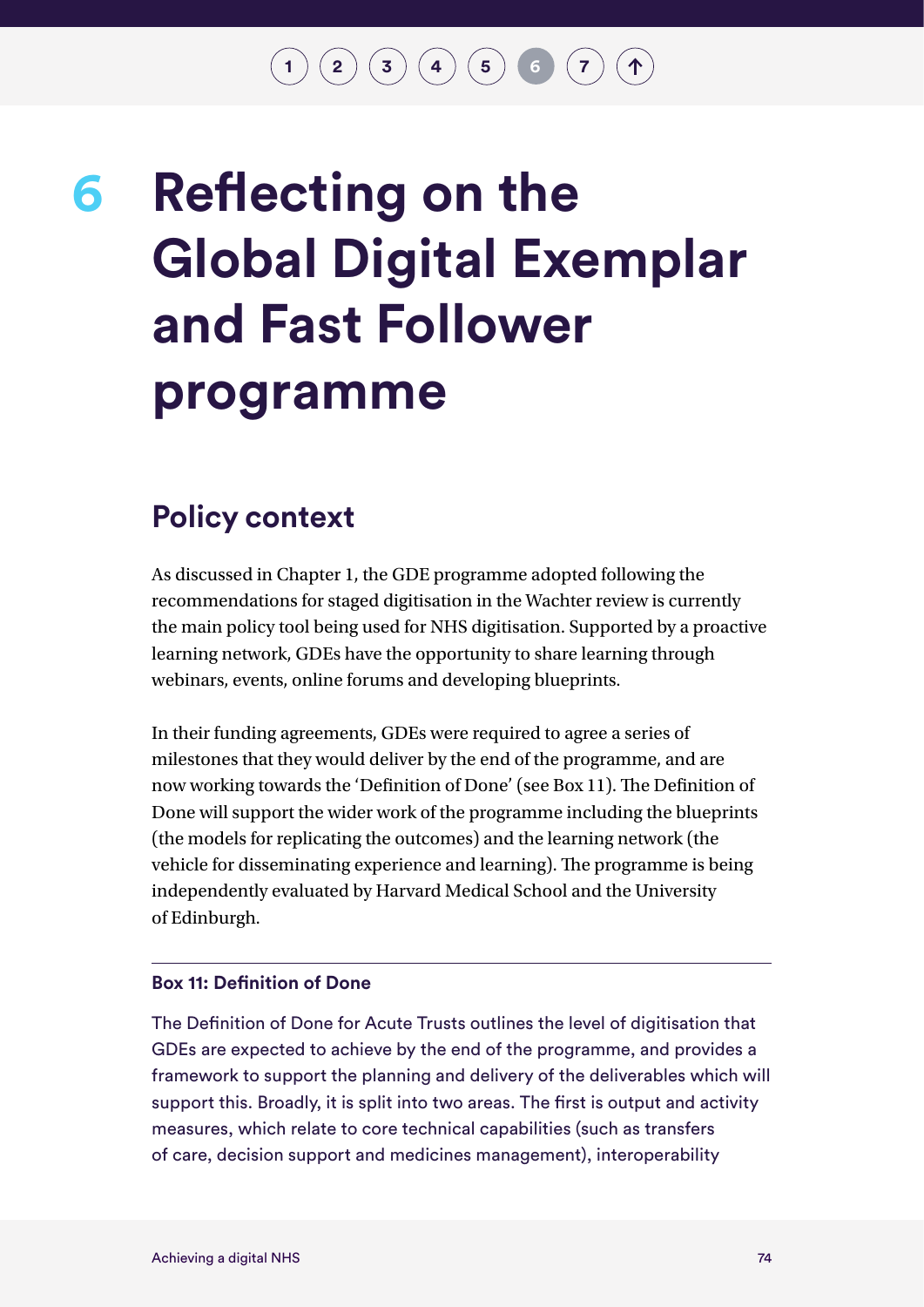(such as PRSB, FHIR, SNOMED) and system transformation (integrated care, population health management, patient activation and empowerment and reducing unwarranted variation). The second is outcome and value measures, which relate to improvements in safety and quality (such as reducing adverse events), clinical outcomes, staff and patient experience and resource sustainability.

### **Reflections on the GDE programme**

The people we interviewed were broadly positive about the GDE programme as a whole, particularly when compared with NPfIT. They were particularly positive about the fact that it fostered a more collaborative environment, focusing on sharing best practice and learning rather than individual trusts working in silos. People liked the networks and the fact that they were able to speak with other trusts about the issues they were having (not only within their own GDE–Fast Follower relationship), but more widely across the NHS community as a whole.

**"I think the whole sharing and awareness and openness and interest that each of the trusts have in each other was hugely enhanced with the GDE programme, I think not only are the aspirations of the programme exciting – everybody has gone into it quite warily initially, but it's developed into something that's a really strong network."**  Digital leader 2, Fast Follower, middling trust

Many felt that the funding enabled them to progress at a much faster pace than would otherwise have been possible. People also talked about how GDE status gave the digital agenda a better profile within the organisation (and in the wider NHS), which could support getting clinicians and other individuals on board with their plans.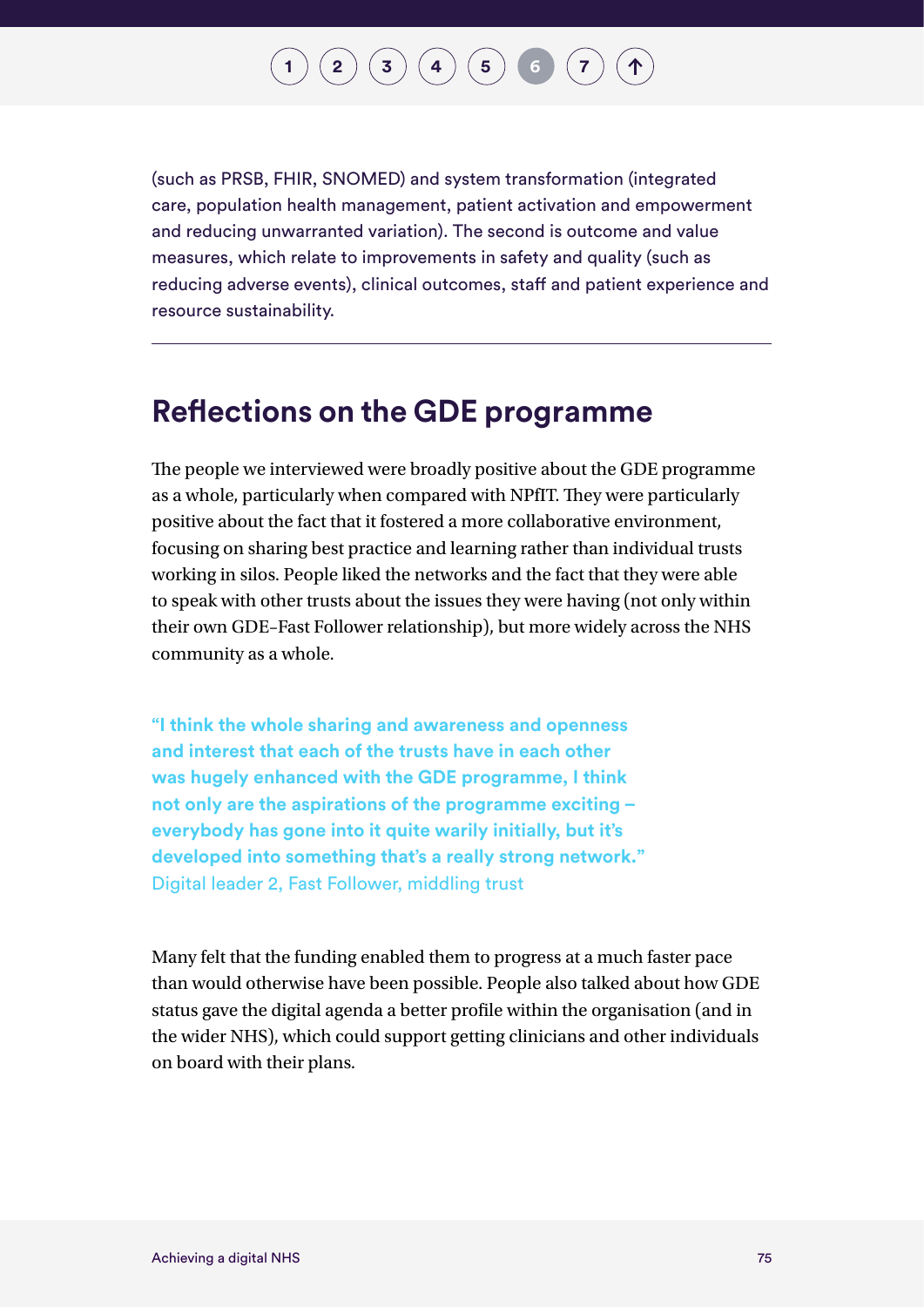**"We wouldn't be sat here, talking to you today if we hadn't been part of the GDE and it hadn't freed up the resource to have a proper, full-time CCIO role which is what – between us – we occupy. We wouldn't be on this accelerated journey to improve our digital maturity score without the milestones, the benchmarks and the timelines: we wouldn't be striving for such record development."**  CCIO 1, GDE 2

**"The opportunity that GDE gives in terms of the actual cash boost, the support in terms of being able to talk with peers, but also, if you like, in terms of the pump priming that it…[offers]to really do digital change."** CIO, Fast Follower, weaker trust

The main challenges that the GDE sites in our sample experienced related to reporting. Although people acknowledged that reporting was necessary when spending public money, the reporting requirements were demanding and required a lot of time. It was especially challenging when reporting requirements changed. There was a concern that too great a focus on reporting against the milestones limited the scope for testing new ideas or innovations and meant that some of the 'softer benefits' of their digital work could be missed.

**"The other difficulty I have is really about the reporting and the constant change of reporting. I suspect we'll get to the end of the GDE programme…without really being clear around what we're reporting against and clear definitions of benefits…We've hit the letter of the law on reporting benefits but we've missed a lot of the softer benefits that are actually probably the most important, which is what does this mean for the patient, what does this mean for the way our clinicians work and what does this mean for safety and some of those you can't actually have a metric against."** Organisational leader, GDE 2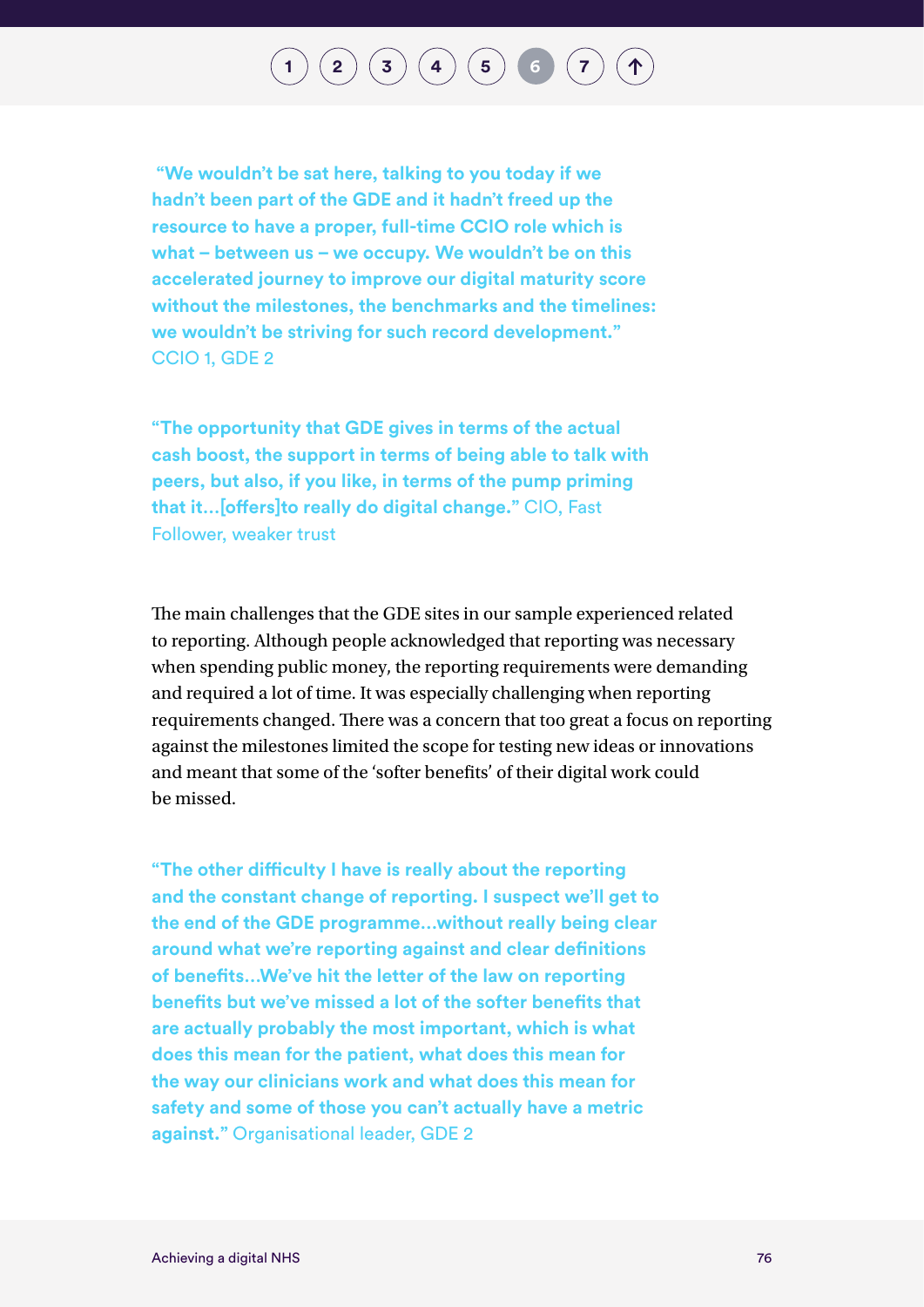**"We've got a number of things and they'll say we need this and we say isn't that in [the reporting tool], and they'll say no, you need to fill this in. So we've got the Definition of Done, we've got [the reporting tool], we've got something else, we've got the quarterly return and then they'll say the quarterly return isn't good enough, we want to come in and you need to do a site visit where you evidence."** Digital leader 2, GDE 3

It should be noted that some participants at the workshop challenged the idea that the milestone approach had limited flexibility as trusts are able to change their plans if they need to. However, they did acknowledge that the need for such strict accountability can lead to the reporting becoming overly bureaucratic, and that there needs to be close communication between NHS England and GDEs to ensure that they understand why particular reports and data items are required.

One of the original criticisms levelled at the programme was that it risked widening the divide between digitally mature and less digitally mature trusts, and this concern was reflected in our interviews. People also felt that there was good work happening in trusts that are not part of the programme, and there was a risk that this was going unnoticed because of the focus being placed on GDEs and Fast Followers.

**"So whilst I understand the need to sort of fund pilots, how sure are you, when you're funding these things, that you're getting spread, and I think there's a real risk in that… you need to be careful, centrally, on how you progress these, because it's like any other funding, if you progress the people who have got the capability, that's a good reason to do it, but you're leaving others further and further behind."**  CEO, weaker trust (no GDE/FF involvement)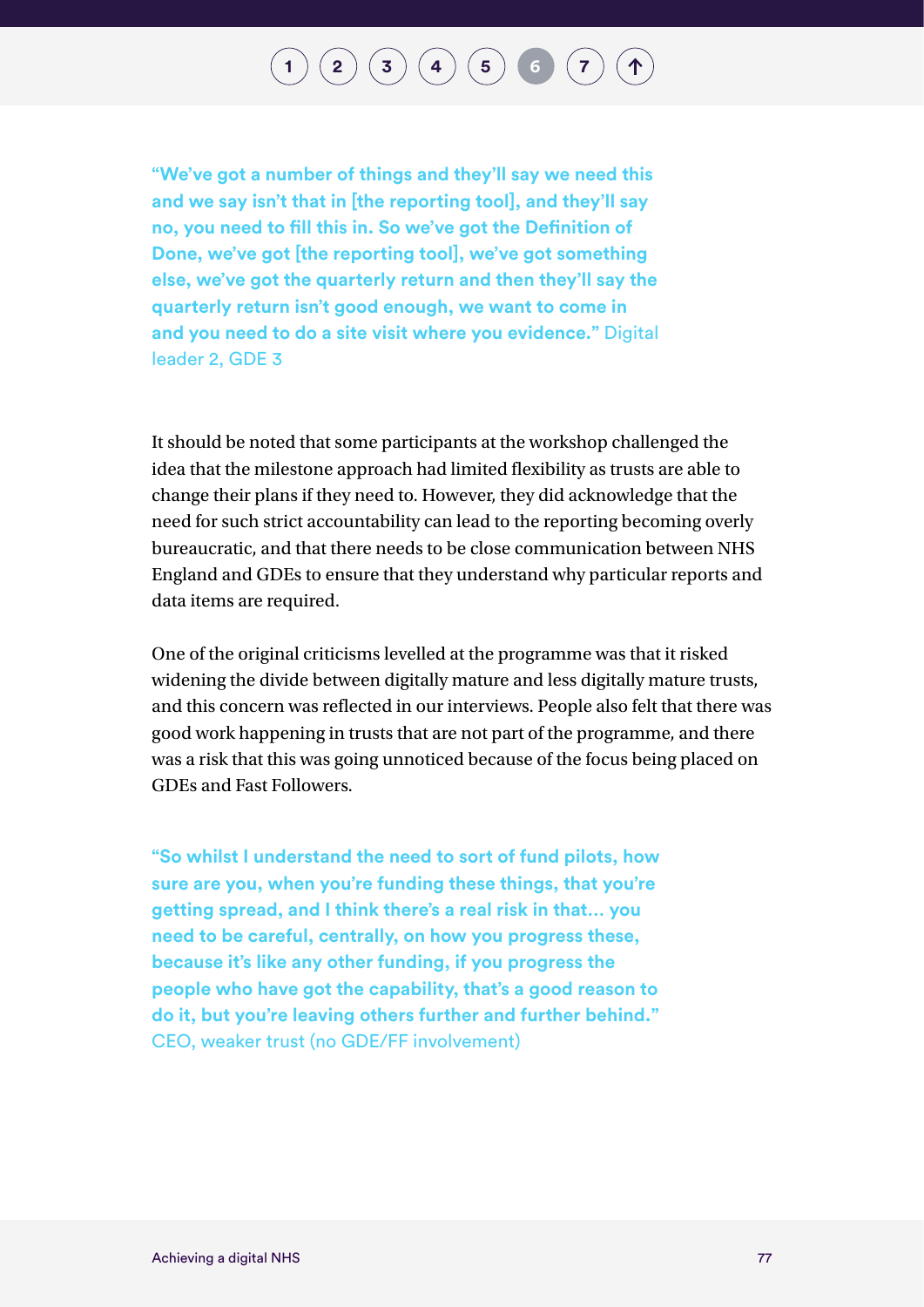$\binom{2}{3}\binom{3}{4}\binom{5}{5}\binom{6}{7}$  $\binom{2}{3}\binom{3}{4}\binom{5}{5}\binom{6}{7}$  $\binom{2}{3}\binom{3}{4}\binom{5}{5}\binom{6}{7}$  $\binom{2}{3}\binom{3}{4}\binom{5}{5}\binom{6}{7}$  $\binom{2}{3}\binom{3}{4}\binom{5}{5}\binom{6}{7}$  $\binom{2}{3}\binom{3}{4}\binom{5}{5}\binom{6}{7}$  $\binom{2}{3}\binom{3}{4}\binom{5}{5}\binom{6}{7}$  $\binom{2}{3}\binom{3}{4}\binom{5}{5}\binom{6}{7}$  $\binom{2}{3}\binom{3}{4}\binom{5}{5}\binom{6}{7}$  $\binom{2}{3}\binom{3}{4}\binom{5}{5}\binom{6}{7}$  $\binom{2}{3}\binom{3}{4}\binom{5}{5}\binom{6}{7}$  $\binom{2}{3}\binom{3}{4}\binom{5}{5}\binom{6}{7}$  $\binom{2}{3}\binom{3}{4}\binom{5}{5}\binom{6}{7}$ 

**"With all the trusts, there is a real risk of a digital divide emerging but you don't want everyone to be the lowest common denominator either. You want to show what's possible and you want to bring people to a certain level."**  CEO, GDE 1

### **Expecting too much? The challenges of achieving HIMSS level 7**

Achieving the milestones is just one part of GDE deliverables. Interviewees did not always feel the expectations of GDEs were clear. While that may not be surprising given the evolving nature of the programme, it did mean there was space for confusion. Trusts were aware that they are expected to achieve HIMSS level 7 status – which reflects the Centre's desire for the NHS to achieve 'world class standards' for digitisation (see Box 12). However, according to NHS England, this is just an international metric to measure the 'Definition of Done', rather than an end in itself.

#### **Box 12: HIMSS**

- The Healthcare Information Management Systems Society (HIMSS) is an international not-for-profit organisation originating in the United States which works to improve health care through the use of information technology and management systems. HIMSS Analytics® has created the EMR Adoption Model (EMRAM), an eight-stage model that allows organisations to track their progress against others in Europe and the rest of the world.
- This eight-stage  $(0 7)$  maturity model measures the adoption and use of functions required for digitisation to support patient care including security, electronic documentation, data analytics and clinical decision support. One issue of particular importance is ensuring closed-loop medicines administration – a fully electronic process from ordering medication to dispensing it which is designed to eliminate medication errors and improve patient safety. A fully electronic process requires electronic identifiers for the patient and the provider (such as a nurse) and a system such as barcoding for drugs.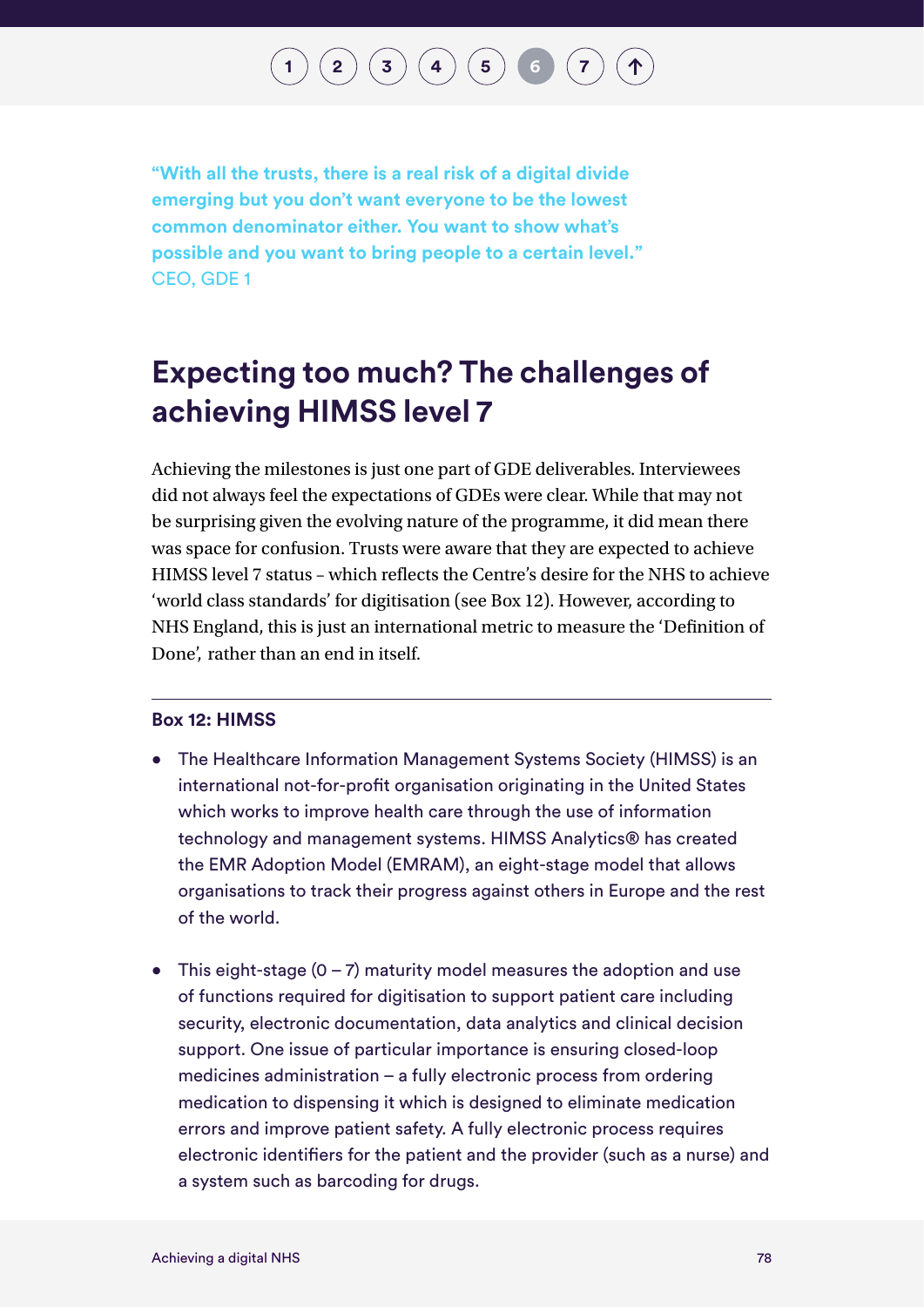#### • Stage 6 of HIMSS requires this process to be in operation in 50% of the hospital (excluding ED) and Stage 7 requires 95% coverage (excluding ED). Only three hospitals in Europe are currently at Stage 7.

 $\mathbf{2} \begin{pmatrix} 2 \end{pmatrix} \mathbf{3} \begin{pmatrix} 3 \end{pmatrix} \mathbf{4} \mathbf{)} \mathbf{6} \mathbf{5} \mathbf{7}$  $\mathbf{2} \begin{pmatrix} 2 \end{pmatrix} \mathbf{3} \begin{pmatrix} 3 \end{pmatrix} \mathbf{4} \mathbf{)} \mathbf{6} \mathbf{5} \mathbf{7}$  $\mathbf{2} \begin{pmatrix} 2 \end{pmatrix} \mathbf{3} \begin{pmatrix} 3 \end{pmatrix} \mathbf{4} \mathbf{)} \mathbf{6} \mathbf{5} \mathbf{7}$  $\mathbf{2} \begin{pmatrix} 2 \end{pmatrix} \mathbf{3} \begin{pmatrix} 3 \end{pmatrix} \mathbf{4} \mathbf{)} \mathbf{6} \mathbf{5} \mathbf{7}$  $\mathbf{2} \begin{pmatrix} 2 \end{pmatrix} \mathbf{3} \begin{pmatrix} 3 \end{pmatrix} \mathbf{4} \mathbf{)} \mathbf{6} \mathbf{5} \mathbf{7}$  $\mathbf{2} \begin{pmatrix} 2 \end{pmatrix} \mathbf{3} \begin{pmatrix} 3 \end{pmatrix} \mathbf{4} \mathbf{)} \mathbf{6} \mathbf{5} \mathbf{7}$  $\mathbf{2} \begin{pmatrix} 2 \end{pmatrix} \mathbf{3} \begin{pmatrix} 3 \end{pmatrix} \mathbf{4} \mathbf{)} \mathbf{6} \mathbf{5} \mathbf{7}$  $\mathbf{2} \begin{pmatrix} 2 \end{pmatrix} \mathbf{3} \begin{pmatrix} 3 \end{pmatrix} \mathbf{4} \mathbf{)} \mathbf{6} \mathbf{5} \mathbf{7}$  $\mathbf{2} \begin{pmatrix} 2 \end{pmatrix} \mathbf{3} \begin{pmatrix} 3 \end{pmatrix} \mathbf{4} \mathbf{)} \mathbf{6} \mathbf{5} \mathbf{7}$  $\mathbf{2} \begin{pmatrix} 2 \end{pmatrix} \mathbf{3} \begin{pmatrix} 3 \end{pmatrix} \mathbf{4} \mathbf{)} \mathbf{6} \mathbf{5} \mathbf{7}$  $\mathbf{2} \begin{pmatrix} 2 \end{pmatrix} \mathbf{3} \begin{pmatrix} 3 \end{pmatrix} \mathbf{4} \mathbf{)} \mathbf{6} \mathbf{5} \mathbf{7}$ 

While interviewees generally felt that using the internationally recognised HIMSS framework in the NHS was a good thing, and that aiming to achieve HIMSS level 7 status was desirable, some were concerned that the over-focus on HIMSS level 7 in the short to medium term could detract from more important issues such as embedding digital tools and servies to improve patient care. In particular, trusts were concerned about the expected pace of change, and some commented that they would like time to 'bed in' the good work they had been doing rather than feeling pushed to reach HIMSS level 7 in the fastest time possible.

 **"Sometimes trying to achieve digital maturity and HIMSS levels etc. can detract away from what is the most important thing which is patient care… we're driven so quickly to achieve things like HIMSS 7 that actually it would be nice to spend a couple of years embedding what we have, making it work really well and then…HIMSS 7 would probably be a doddle but we are kind of doing it back to front at the moment."** CNIO, GDE 1

**"The HIMSS accreditation in terms of 'hotel four or five star' is not necessarily what we need. I would argue what we need is the right teams, constructs, precepts, professional expertise, to try and then give a really, really good – in a sense – 'service', just to continue that hotel analogy – so that, then, we're actually making the most of what we've got."** CCIO 1, GDE 2

Perhaps more pressing, though, was the fact that the people we spoke to did not think it was possible for any trust in the UK to reach HIMSS level 7 at the time of the interviews. This is because reaching HIMSS levels 6 and 7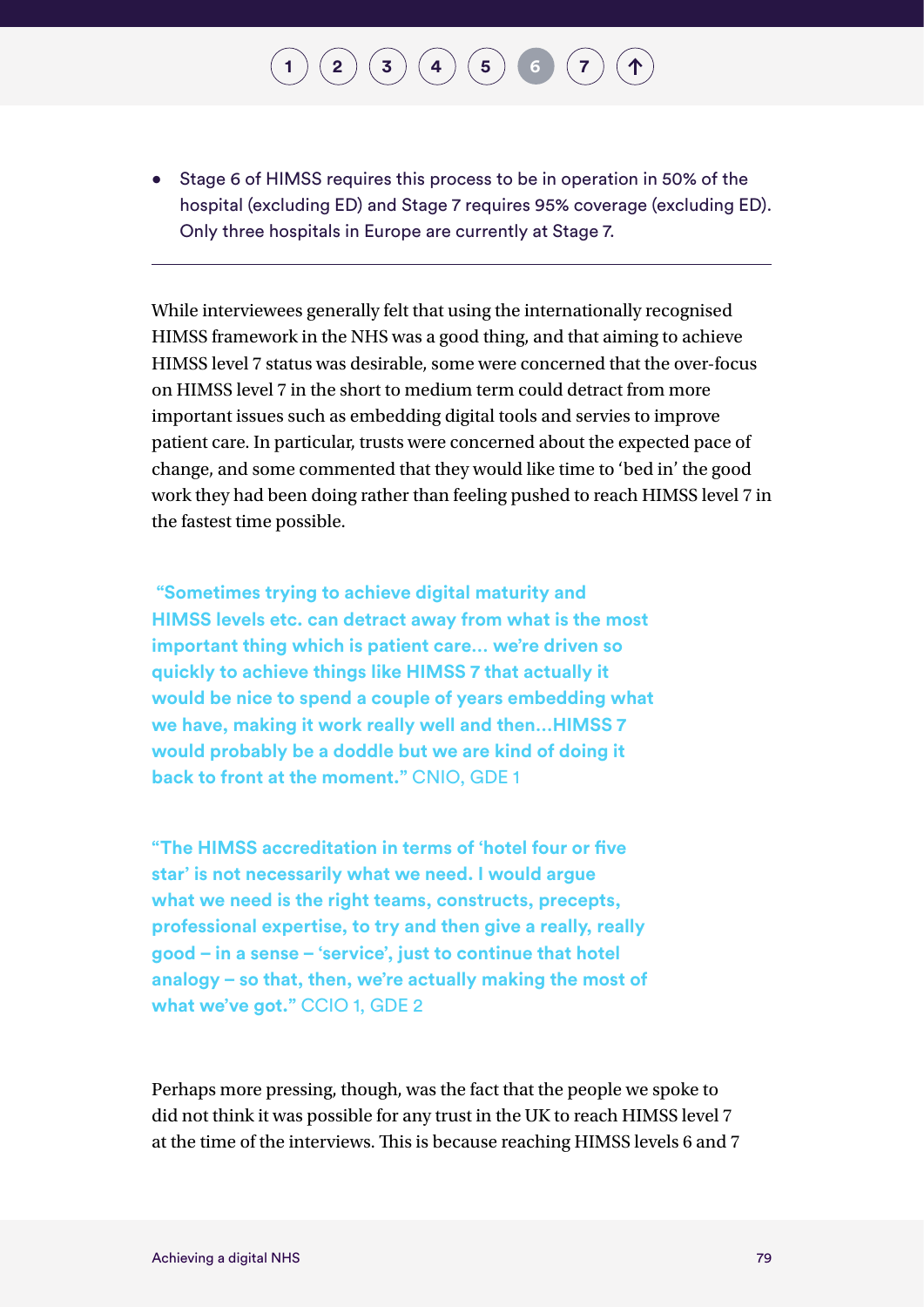requires closed-loop medication, which depends on a comprehensive drug dictionary that the medication barcodes are linked to (see Box 12). Trusts understood that the barcodes should also appear on the medication blister packs rather than the boxes (which does not currently happen in the UK), to avoid medication errors caused by tablets being in the wrong box. However, following national pressure, HIMSS has accredited organisations at levels 6 and 7 without this unit dose dispensing in the past.

**"The HIMSS level 7 in my view is something that the GDE is not going to reach. The closed meds requires action from the Centre which has been sorely missing… In most cases when they are faced with a problem they come and ask us what we should do rather than having any grip on it in the middle, and the need for a national drugs database which has been known for quite some time is just an example of that..."** CIO, GDE 1

In reality, it was technically possible at the time of the interviews for organisations to implement closed-loop medication, but it would have required them to develop their own comprehensive drug database. While there is a national Dictionary of Medicines and Devices (dm+d) (see Box 13), at the time barcodes were not yet linked to it in a complete manner – and people did not feel sighted on its progress.

#### **Box 13: Managing medicines**

The NHS Dictionary of Medicines and Devices (dm+d) is the current recognised NHS standard for identifying medicines and medical devices used in patient care. The aim is to ensure consistency in communicating and recording information. It is an interoperability standard and is designed to provide a common language through which different systems can talk to each other about medical information.

Asking every organsisation to develop its own database linking barcodes to medication – something that should ideally be standardised across the NHS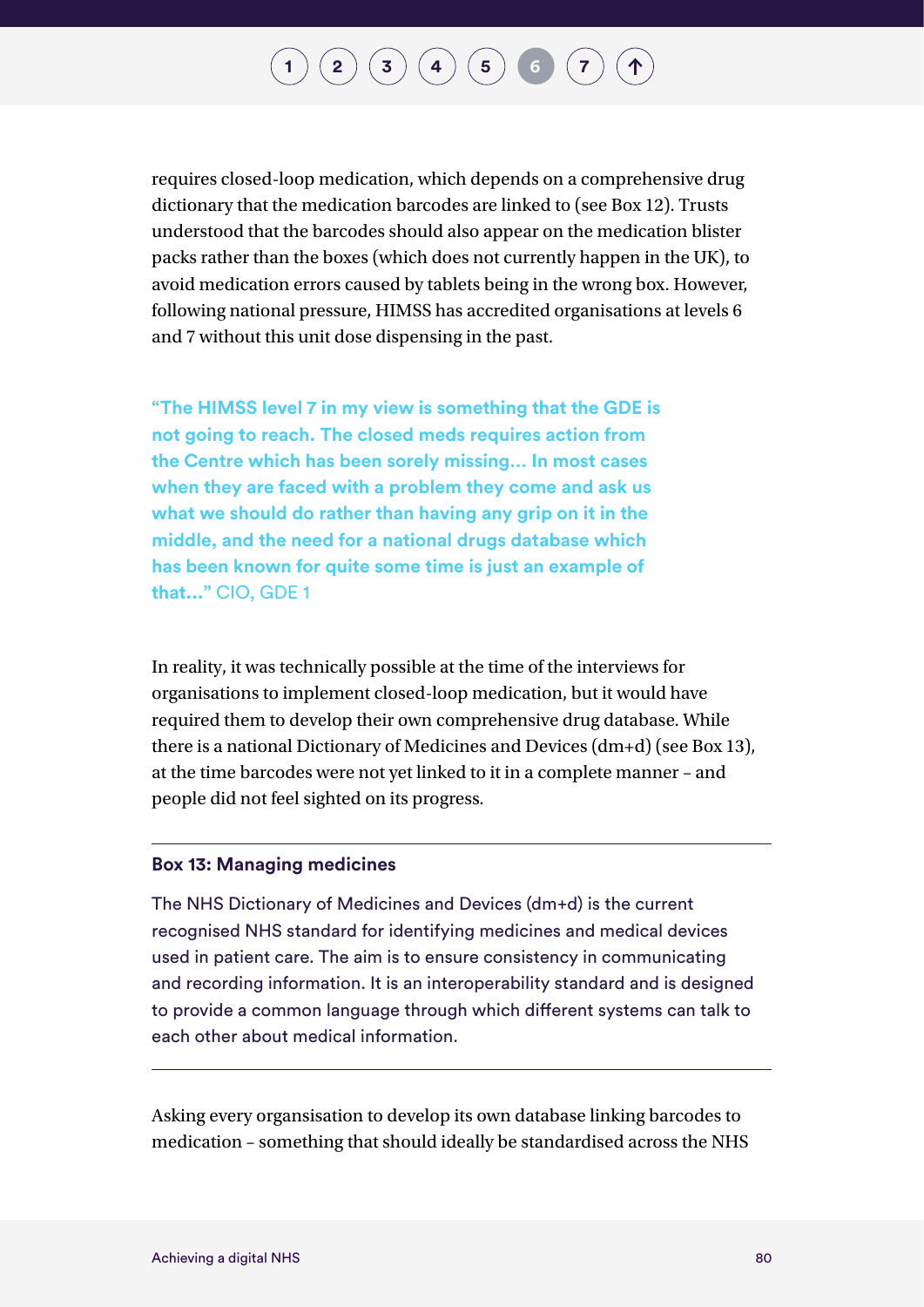– would have been a huge waste of resources. As of March 2019, a national solution mapping the majority of medication barcodes (although not all) to dm+d has been made available. However, despite significant progress in this area, trusts were not aware of the work that was being done or when they could expect a solution to be in place.

**"They have been working on the dm+d for at least five years, longer than that, and we're still no closer to getting that established as a national database than we were five years ago."** Digital nurse leader, GDE 1

Again, this issue highlights the tension between local and national action. It is another example of trusts waiting for national infrastructure, but in the meantime having to carry on with their digital programmes. The trusts we visted were very reluctant to create their own drugs database, and with good reason. But perceived inaction from the Centre and poor communication risks trusts developing their own solutions, which could lead to undesirable local variation and/or good local work being undone when the national solution arrives.

### **Sharing the learning**

**"We're all inventing the wheel, every single trust is inventing their wheel and some trusts have a slightly rounder wheel than others."** Manager, GDE 1

In order to create sustainable digital change, making best use of resources and spreading best practice across the country is essential. We heard several ideas of how this process could be improved.

Blueprinting is built into the GDE programme. The idea is that GDEs and Fast Followers will create detailed plans of their implementation efforts, in order that other organisations can learn from and replicate them. However, concerns about this process were raised from multiple sites – including those inside and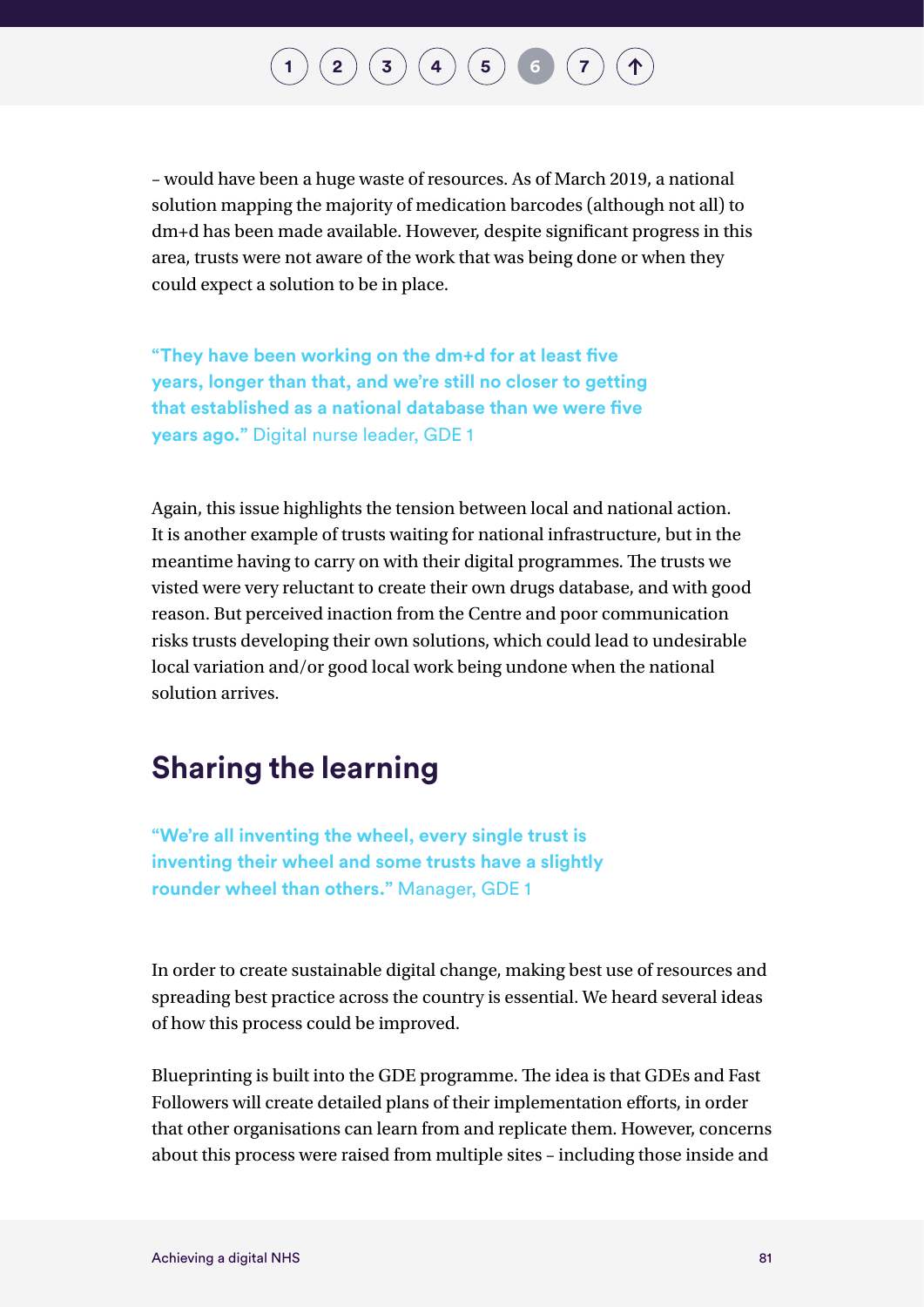## $\binom{2}{3}\binom{3}{4}\binom{5}{5}\binom{6}{7}$  $\binom{2}{3}\binom{3}{4}\binom{5}{5}\binom{6}{7}$  $\binom{2}{3}\binom{3}{4}\binom{5}{5}\binom{6}{7}$  $\binom{2}{3}\binom{3}{4}\binom{5}{5}\binom{6}{7}$  $\binom{2}{3}\binom{3}{4}\binom{5}{5}\binom{6}{7}$  $\binom{2}{3}\binom{3}{4}\binom{5}{5}\binom{6}{7}$  $\binom{2}{3}\binom{3}{4}\binom{5}{5}\binom{6}{7}$  $\binom{2}{3}\binom{3}{4}\binom{5}{5}\binom{6}{7}$  $\binom{2}{3}\binom{3}{4}\binom{5}{5}\binom{6}{7}$  $\binom{2}{3}\binom{3}{4}\binom{5}{5}\binom{6}{7}$  $\binom{2}{3}\binom{3}{4}\binom{5}{5}\binom{6}{7}$  $\binom{2}{3}\binom{3}{4}\binom{5}{5}\binom{6}{7}$  $\binom{2}{3}\binom{3}{4}\binom{5}{5}\binom{6}{7}$

outside of the GDE and Fast Follower programme. People felt unclear about how the blueprinting would work in practice and were anxious that blueprints should provide insight into things such as workforce configuration or strategic direction, as well as the technical capabilities.**8**

 **"My understanding is that we've been fairly heavily focused on blueprinting the technical solutions, so blueprinting the build of an EPA, electronic prescribing, blueprinting aspects of some of the digital workflows and things like that. Actually I think there's opportunity to blueprint some of the other benefits that come out of the digital programme, like where you start to look at that workforce transformation..."** CEO, Fast Follower, middling trust

**"Blueprinting to me is about something that will articulate for another organisation, what questions do we need to ask, what is the framework that we need to be working in and what does the journey look like that we need to go on, around strategy and implementation and all of that sort of thing, lessons learnt. But what they've tended to develop is things along clinical pathways and they've started to really get down in to the detail around micromanaging the sepsis pathway or the fractured neck of femur pathway, and I actually think that's too low level and that where people need the inspiration and need their direction is at a more strategic level."** Digital leader 1, GDE 3

<sup>8</sup> Note that site visits were undertaken at the end of 2018, before the first wave of blueprints were published.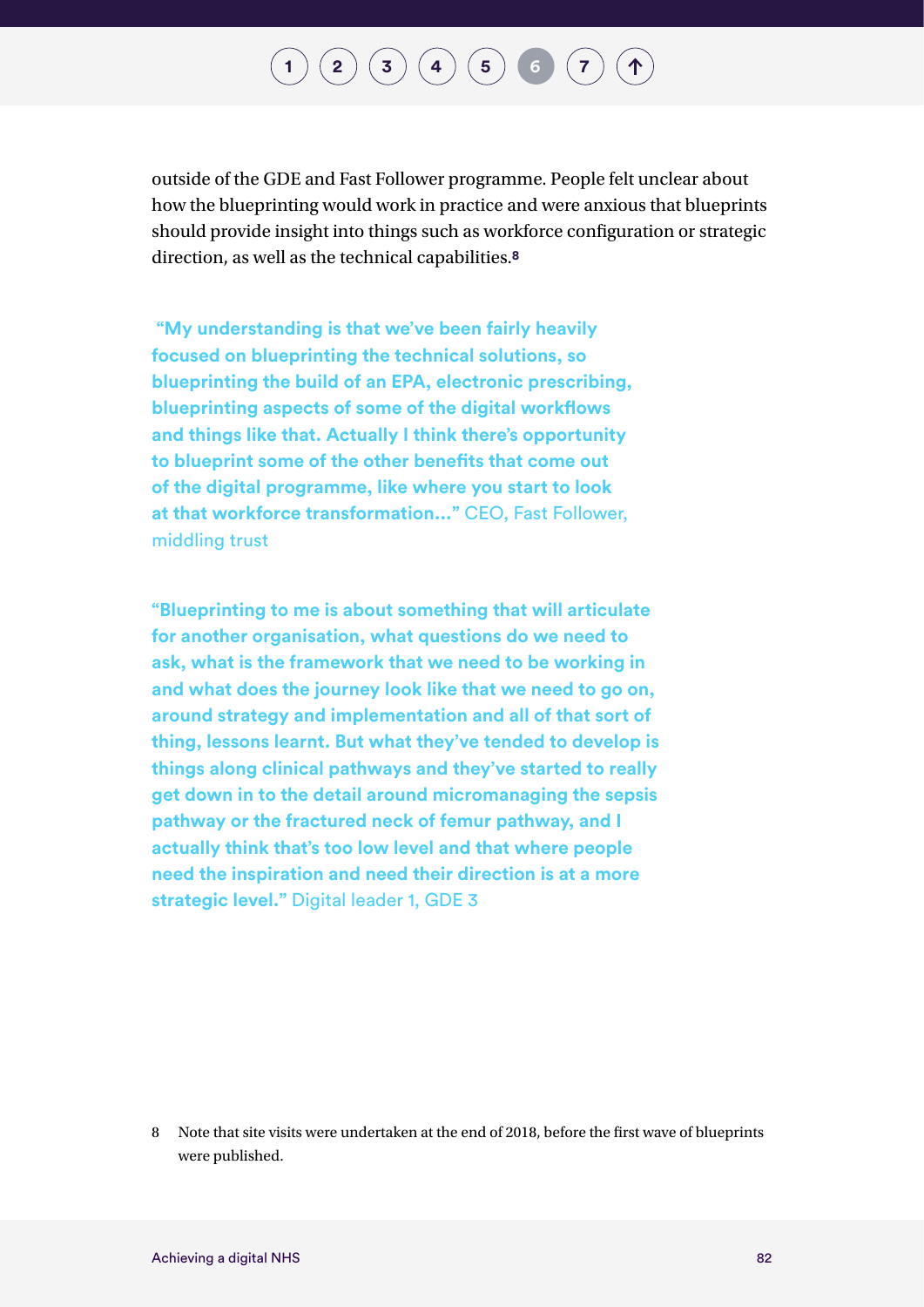## $\mathbf{2}\mathbf{2}\mathbf{3}\mathbf{4}$  $\mathbf{2}\mathbf{2}\mathbf{3}\mathbf{4}$  $\mathbf{2}\mathbf{2}\mathbf{3}\mathbf{4}$  $\mathbf{2}\mathbf{2}\mathbf{3}\mathbf{4}$  $\mathbf{2}\mathbf{2}\mathbf{3}\mathbf{4}$  $\mathbf{2}\mathbf{2}\mathbf{3}\mathbf{4}$  $\mathbf{2}\mathbf{2}\mathbf{3}\mathbf{4}$   $\mathbf{4}\mathbf{5}\mathbf{5}$  $\mathbf{4}\mathbf{5}\mathbf{5}$  $\mathbf{4}\mathbf{5}\mathbf{5}$   $\mathbf{5}\mathbf{6}\mathbf{7}$  $\mathbf{5}\mathbf{6}\mathbf{7}$  $\mathbf{5}\mathbf{6}\mathbf{7}$  $\mathbf{5}\mathbf{6}\mathbf{7}$  $\mathbf{5}\mathbf{6}\mathbf{7}$   $\mathbf{7}\mathbf{7}\mathbf{8}\mathbf{7}$

Weaker trusts in particular felt that they would benefit more from gaining an understanding of how to get the basic framework right before embarking on complex digital projects – and they felt the GDE blueprints could do more to help them to do that.

**"I think some frustrations are that…[GDEs are] doing some really great innovative things, and yes, it would be good to aspire to that, so you might be…[using] robotics…which is exciting…but actually how can you blueprint that to others when we haven't got an EPR? Then, by the time we've got our EPR and we're looking at robots... it will be something else."** CIO, weaker trust (no GDE/FF involvement)

There is also an issue of timing. People outside of the programme were frustrated that they had not learned anything from the GDE programme at the time of the visits and in the meantime had to carry on with implementation. They were concerned that by the time blueprints became available, it would be too late.

That said, those working on the blueprinting process at the policy workshop felt that there were adequate blueprints to address some of these issues. They felt the blueprints are designed to detail the important components needed for sustainable digital transformation such as organisational leadership and culture; technical and configuration guidance; clinical and staff engagement as well as the people and processes required to successfully deliver the benefits of technology. As noted above, we undertook the visits before the first wave of blueprints was published.

The GDE and Fast Follower programme should not be the only source of learning and spreading best practice, and some were concerned that an overemphasis on GDE blueprints may result in good practice in other parts of the system being lost. Innovative procurement models such as the collaborative procurement process outlined in Chapter 5 provide another example of how learning and best practice can be shared.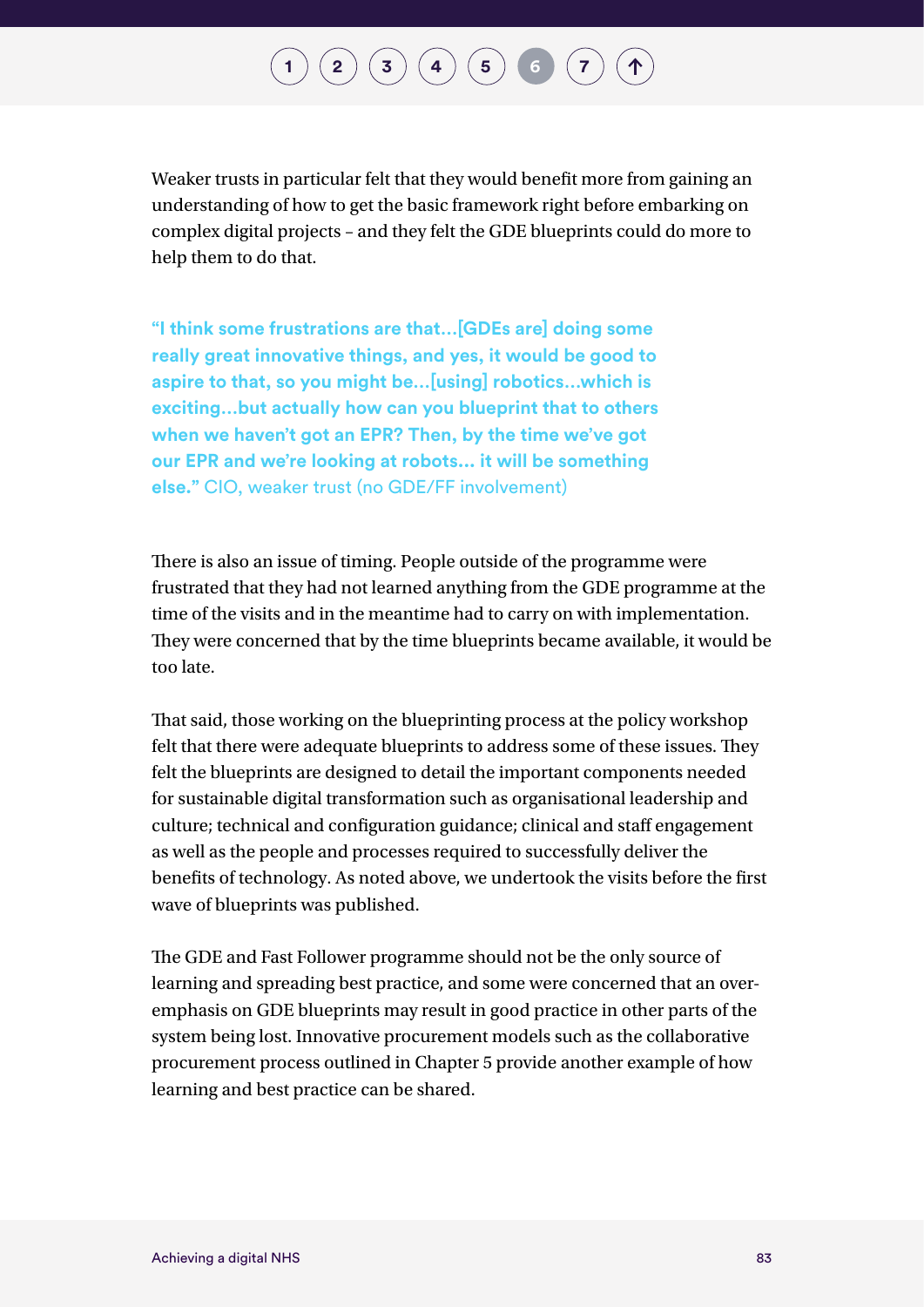## $\binom{2}{3}$  $\binom{2}{3}$  $\binom{2}{3}$  $\binom{2}{3}$  $\binom{2}{3}$   $\binom{3}{4}$  $\binom{3}{4}$  $\binom{3}{4}$   $\binom{5}{5}$  $\binom{5}{5}$  $\binom{5}{5}$   $\binom{6}{7}$  $\binom{6}{7}$  $\binom{6}{7}$  $\binom{6}{7}$  $\binom{6}{7}$

Ultimately, it is important not to rely on the blueprinting process as the sole vehicle to achieve scale and spread. There are other inputs and support mechanisms needed to ensure broader learning is captured and implementation efficiency is improved.

### **Lessons for national policy**

#### **Ensure reporting requirements clearly relate to the articulation of benefits**

Where trusts are required to report or submit data (whether as part of a funding initiative or for another standard), this must be accompanied by a clear explanation of the purpose, what the programme is trying to achieve and the intended benefits both for digital and for wider improvements in patient care. Our research has shown that demands from the Centre often do not align with the practical realities on the ground, nor the needs of the organisations attempting to achieve them. Where the purpose is clearly articulated, and the Centre works more closely with its users around what they require, the requirements are more easily understood and put into action. This also means that all of the data that is generated is being used for a clear purpose. Given the NHS Long Term Plan's ambitions for the digitation of all core competencies by 2024, it will be important to clarify how this will be measured in a way that captures service transformation and the associated benefits.

#### **Reconsider the focus on HIMSS level 7 and ensure ongoing work on national infrastructure is effectively communicated**

As outlined above, the purpose and expectations of programmes or standards must be effectively communicated. This includes the expectations that all GDEs reach HIMSS level 7, and to drive the move to the NHS reaching 'world class standards of digitisation'. Although using established standards is welcomed, our research has highlighted that too great an emphasis on things like HIMSS level 7 (at least in the short term) could risk a focus on the wrong things. Arguably, the issues around HIMSS level 7 and the concerns around closed-loop medicines administration in particular became a distraction from other important aspects of digitisation for the GDEs we visited. If improving patient care and safety are the main purposes, getting the basic infrastructure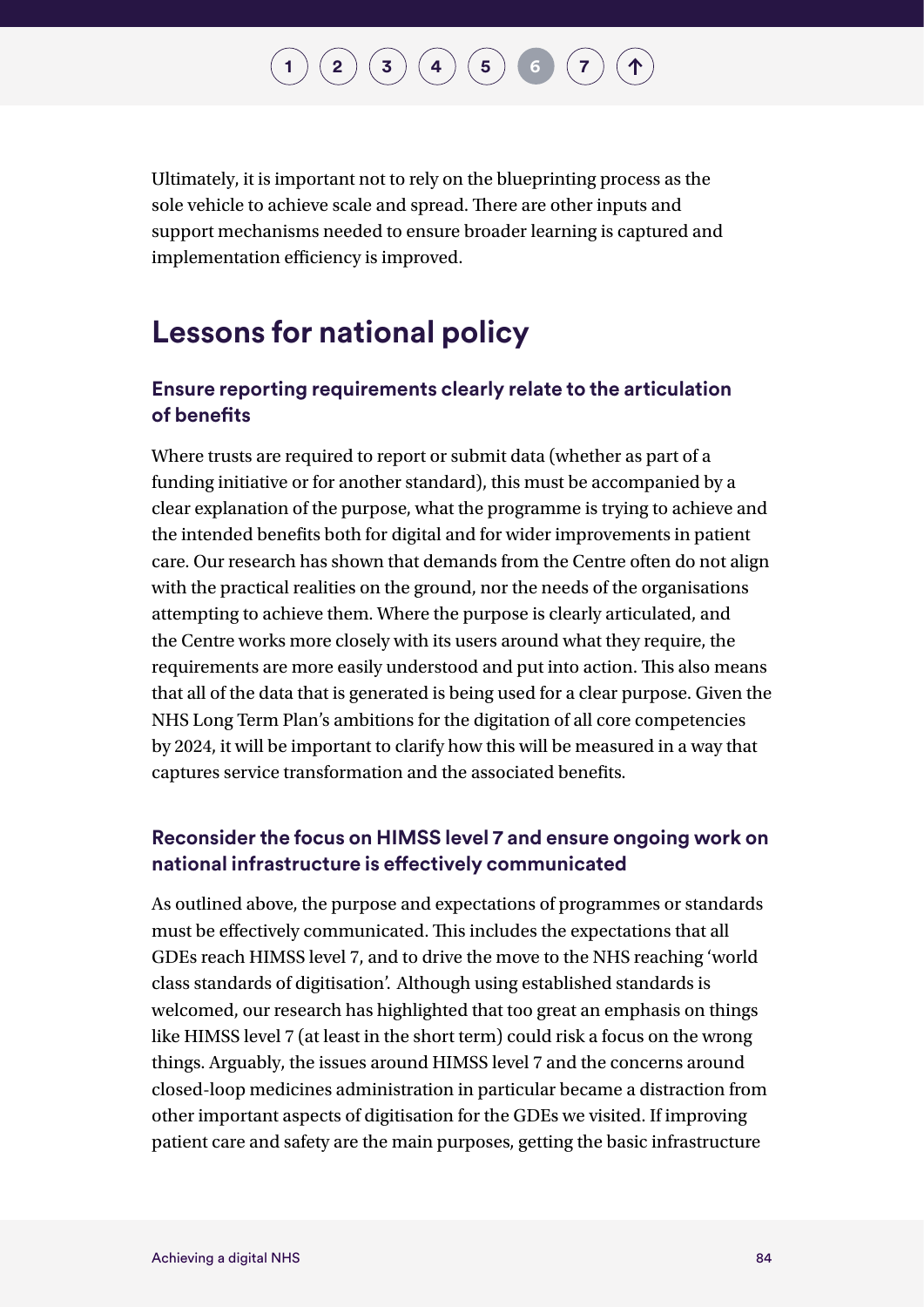and workforce in place, embedding and refining existing digital work and highlighting more localised innovation and best practice are perhaps more important.

Where good work is being done at the national level, this could be better communicated. While the Centre has now developed a barcoding solution covering most, but not all medications, many people we spoke to felt frustrated by the lack of information on how that process was progressing. Some interpreted that as a complete lack of progress and a barrier to their own ability to mature. A much greater focus on communication is needed both with regard to expectations of local organisations and the impact that ongoing work at the national level will have.

#### **Look beyond blueprints to share best practice**

Blueprints from the GDE programme will likely spread useful learning. However, there is only so much a blueprint document – focused on a particular aspect of digital change – can provide. Weaker trusts expressed interest in broader strategic support, released in a timeframe that is relevant to them. This is particularly important given the fast pace of technological change and the rate at which it becomes out of date. It is also important to look for ways to capture and disseminate best practice from outside of the GDE programme. Central bodies should think beyond blueprinting to achieve successful digitisation – perhaps through innovative procurement models as outlined in Chapter 5, enabling rapid implementation, testing and learning.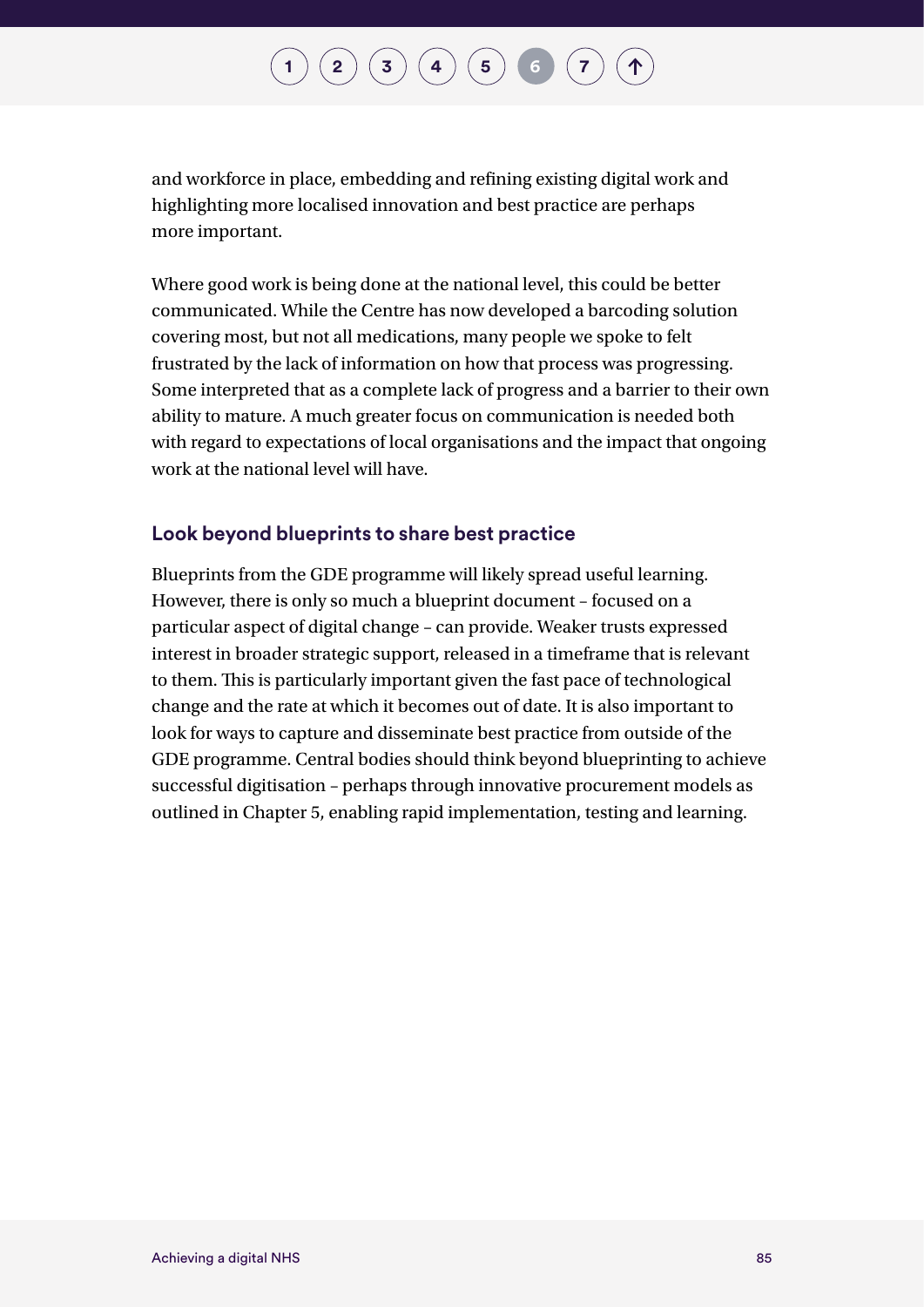## $\mathbf{2} \left( \mathbf{2} \right) \left( \mathbf{3} \right) \left( \mathbf{4} \right) \left( \mathbf{5} \right) \left( \mathbf{6} \right)$  $\mathbf{2} \left( \mathbf{2} \right) \left( \mathbf{3} \right) \left( \mathbf{4} \right) \left( \mathbf{5} \right) \left( \mathbf{6} \right)$  $\mathbf{2} \left( \mathbf{2} \right) \left( \mathbf{3} \right) \left( \mathbf{4} \right) \left( \mathbf{5} \right) \left( \mathbf{6} \right)$  $\mathbf{2} \left( \mathbf{2} \right) \left( \mathbf{3} \right) \left( \mathbf{4} \right) \left( \mathbf{5} \right) \left( \mathbf{6} \right)$  $\mathbf{2} \left( \mathbf{2} \right) \left( \mathbf{3} \right) \left( \mathbf{4} \right) \left( \mathbf{5} \right) \left( \mathbf{6} \right)$  $\mathbf{2} \left( \mathbf{2} \right) \left( \mathbf{3} \right) \left( \mathbf{4} \right) \left( \mathbf{5} \right) \left( \mathbf{6} \right)$  $\mathbf{2} \left( \mathbf{2} \right) \left( \mathbf{3} \right) \left( \mathbf{4} \right) \left( \mathbf{5} \right) \left( \mathbf{6} \right)$  $\mathbf{2} \left( \mathbf{2} \right) \left( \mathbf{3} \right) \left( \mathbf{4} \right) \left( \mathbf{5} \right) \left( \mathbf{6} \right)$  $\mathbf{2} \left( \mathbf{2} \right) \left( \mathbf{3} \right) \left( \mathbf{4} \right) \left( \mathbf{5} \right) \left( \mathbf{6} \right)$  $\mathbf{2} \left( \mathbf{2} \right) \left( \mathbf{3} \right) \left( \mathbf{4} \right) \left( \mathbf{5} \right) \left( \mathbf{6} \right)$  $\mathbf{2} \left( \mathbf{2} \right) \left( \mathbf{3} \right) \left( \mathbf{4} \right) \left( \mathbf{5} \right) \left( \mathbf{6} \right)$

### <span id="page-87-0"></span>**Concluding thoughts 7**

This report has set out some lessons for national policy in six distinct areas, which give insights into where greater policy attention is needed.

#### **Overall policy approach**

- Support the implementation of standards by setting appropriate deadlines, providing clear guidance for local organisations on interpreting and delivering the standard and ensuring comprehensive piloting and testing prior to national roll-out
- Coordinate efforts to support digitisation and data collection across national bodies

#### **Configuring a digital workforce**

- Professionalise digital health roles
- Develop appropriate pay frameworks for the technical workforce
- Allow flexibility for local organisations to determine appropriate governance arrangements for digital programmes, rather than simply mandating board membership
- Provide best practice guidance on clinical informatics workforce configuration, including time allocation

#### **Working with digital suppliers**

- Proactively engage suppliers about standards and mandates that require software reconfiguration
- Provide trusts with a clear avenue to report issues back to the Centre and hold suppliers to account where necessary
- Consider national procurement of standard, widespread IT systems such as Microsoft software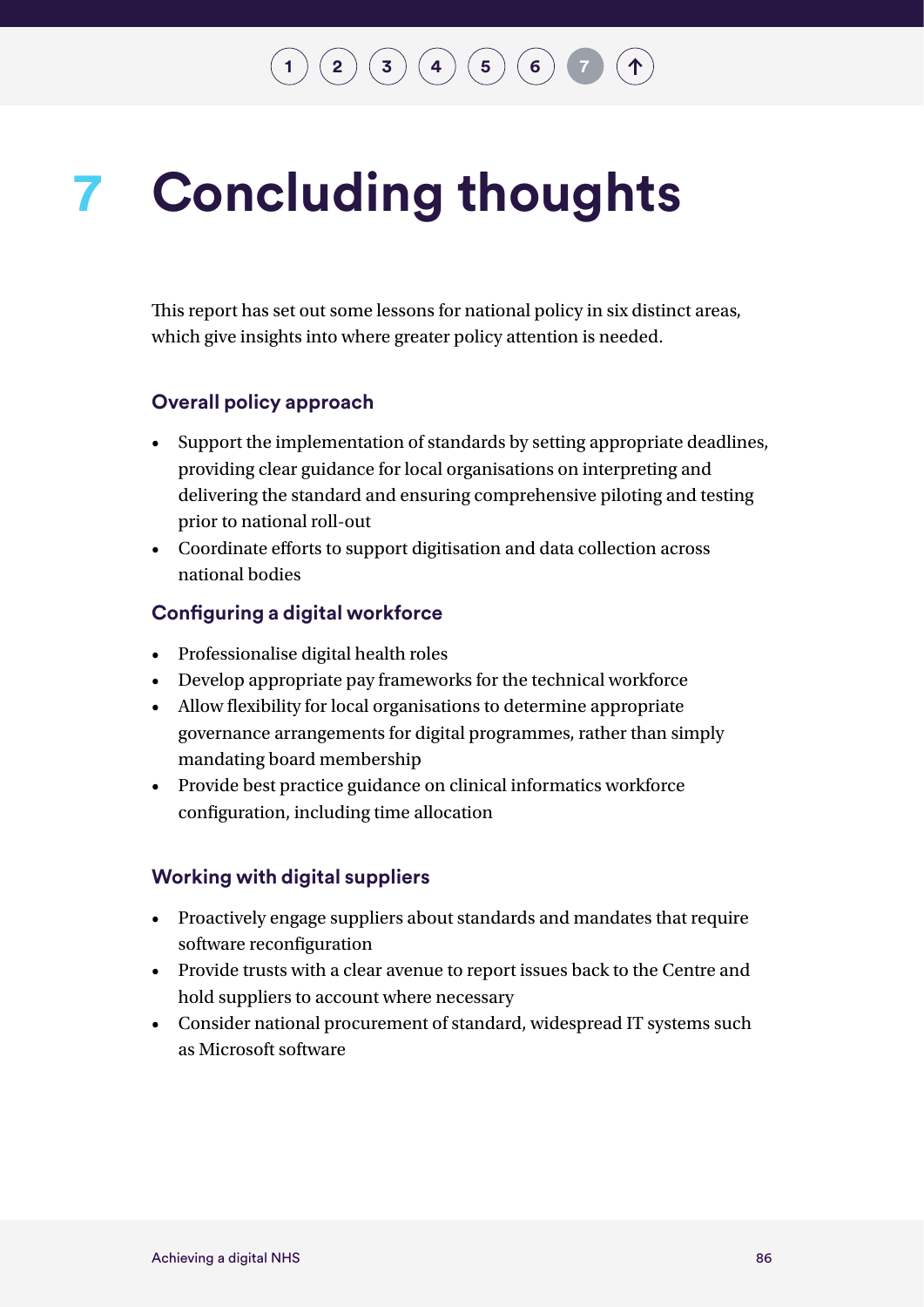## $\mathbf{2} \left( \mathbf{2} \right) \left( \mathbf{3} \right) \left( \mathbf{4} \right) \left( \mathbf{5} \right) \left( \mathbf{6} \right)$  $\mathbf{2} \left( \mathbf{2} \right) \left( \mathbf{3} \right) \left( \mathbf{4} \right) \left( \mathbf{5} \right) \left( \mathbf{6} \right)$  $\mathbf{2} \left( \mathbf{2} \right) \left( \mathbf{3} \right) \left( \mathbf{4} \right) \left( \mathbf{5} \right) \left( \mathbf{6} \right)$  $\mathbf{2} \left( \mathbf{2} \right) \left( \mathbf{3} \right) \left( \mathbf{4} \right) \left( \mathbf{5} \right) \left( \mathbf{6} \right)$  $\mathbf{2} \left( \mathbf{2} \right) \left( \mathbf{3} \right) \left( \mathbf{4} \right) \left( \mathbf{5} \right) \left( \mathbf{6} \right)$  $\mathbf{2} \left( \mathbf{2} \right) \left( \mathbf{3} \right) \left( \mathbf{4} \right) \left( \mathbf{5} \right) \left( \mathbf{6} \right)$  $\mathbf{2} \left( \mathbf{2} \right) \left( \mathbf{3} \right) \left( \mathbf{4} \right) \left( \mathbf{5} \right) \left( \mathbf{6} \right)$  $\mathbf{2} \left( \mathbf{2} \right) \left( \mathbf{3} \right) \left( \mathbf{4} \right) \left( \mathbf{5} \right) \left( \mathbf{6} \right)$  $\mathbf{2} \left( \mathbf{2} \right) \left( \mathbf{3} \right) \left( \mathbf{4} \right) \left( \mathbf{5} \right) \left( \mathbf{6} \right)$  $\mathbf{2} \left( \mathbf{2} \right) \left( \mathbf{3} \right) \left( \mathbf{4} \right) \left( \mathbf{5} \right) \left( \mathbf{6} \right)$  $\mathbf{2} \left( \mathbf{2} \right) \left( \mathbf{3} \right) \left( \mathbf{4} \right) \left( \mathbf{5} \right) \left( \mathbf{6} \right)$

#### **Data sharing**

- Actively engage with patients and the public around digital, in particular data sharing
- Develop analytics capacity by ensuring there is appropriate national and regional leadership and reducing the number of projects that are outsourced
- Provide use cases and national guidance on priority areas

#### **Funding and sustainability**

- Be realistic about likely funding requirements and accommodate a switch from capital to revenue funding
- Be clear about how different funding initiatives align to deliver digital priorities
- Ensure evaluation is built into funding initiatives for digital transformation

#### **Global Digital Exemplar and Fast Follower programme**

- Ensure reporting requirements clearly relate to the articulation of benefits
- Reconsider the focus on HIMSS level 7 and ensure ongoing work on national infrastructure is effectively communicated
- Look beyond blueprints to share best practice

A clear theme across all of the areas is the need for better communication and engagement between national policy makers and NHS providers.

We consistently heard examples of central bodies setting unrealistic timeframes for solutions to be implemented – which often reflected a poor understanding of the supplier market or NHS organisations themselves; reporting requirements which did not clearly articulate anticipated benefits; lack of communication about national work and how it may impact on local plans; and in all areas, poor communication of why a particular solution has been suggested, what benefits it will bring and how organisations can make best use of it.

Establishing clear avenues for two-way dialogue between all local organisations and central bodies is essential for ensuring that national policy is in line with local priorities and effectively supports digital advancement, rather than serving as a hindrance or distraction. That said, while this report has particularly focused on areas for improvement, it is important to recognise that there is a lot of very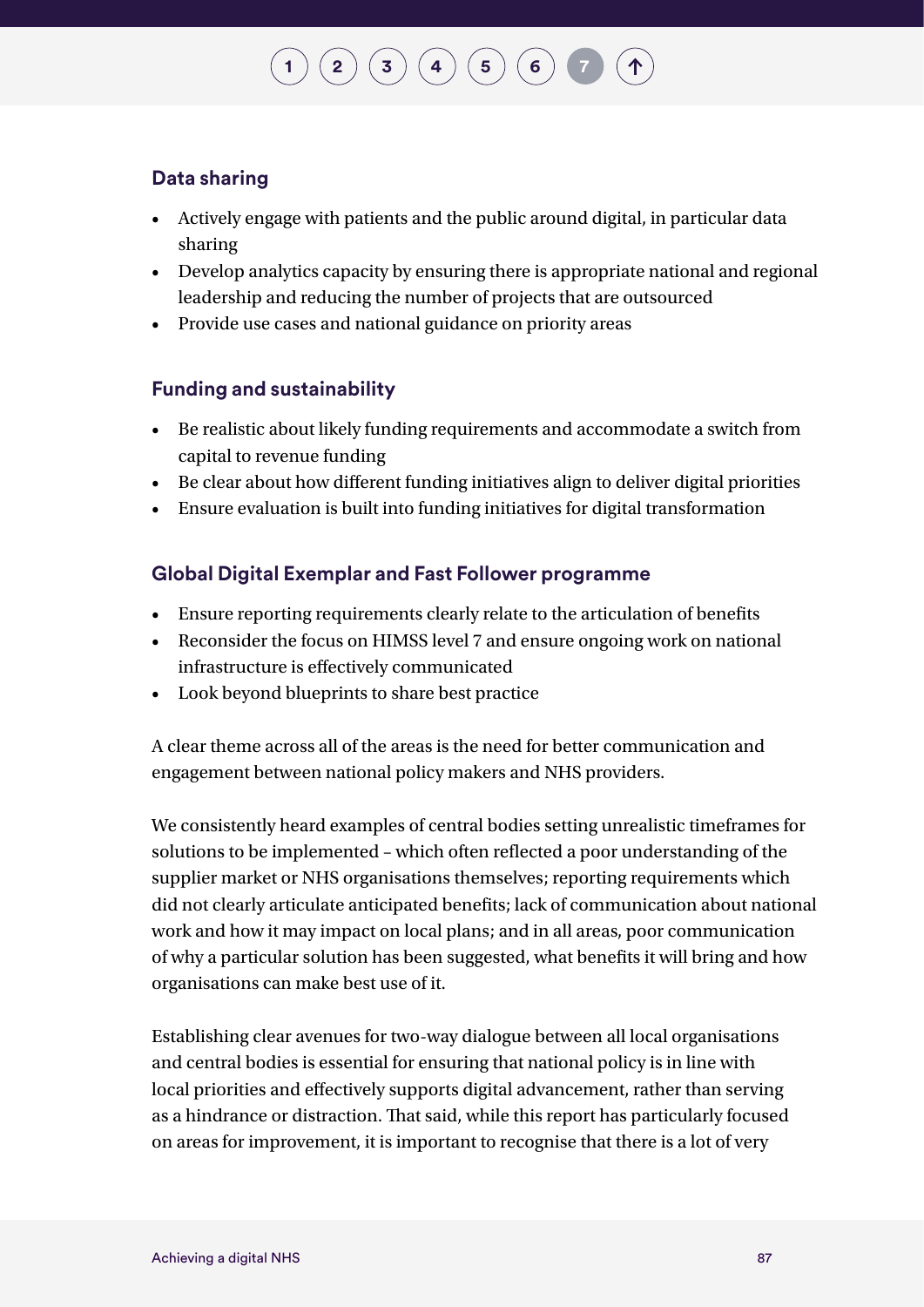## $\left( \begin{matrix} \textbf{2} \end{matrix} \right) \left( \begin{matrix} \textbf{3} \end{matrix} \right) \left( \begin{matrix} \textbf{4} \end{matrix} \right) \left( \begin{matrix} \textbf{5} \end{matrix} \right) \left( \begin{matrix} \textbf{6} \end{matrix} \right)$  $\left( \begin{matrix} \textbf{2} \end{matrix} \right) \left( \begin{matrix} \textbf{3} \end{matrix} \right) \left( \begin{matrix} \textbf{4} \end{matrix} \right) \left( \begin{matrix} \textbf{5} \end{matrix} \right) \left( \begin{matrix} \textbf{6} \end{matrix} \right)$  $\left( \begin{matrix} \textbf{2} \end{matrix} \right) \left( \begin{matrix} \textbf{3} \end{matrix} \right) \left( \begin{matrix} \textbf{4} \end{matrix} \right) \left( \begin{matrix} \textbf{5} \end{matrix} \right) \left( \begin{matrix} \textbf{6} \end{matrix} \right)$  $\left( \begin{matrix} \textbf{2} \end{matrix} \right) \left( \begin{matrix} \textbf{3} \end{matrix} \right) \left( \begin{matrix} \textbf{4} \end{matrix} \right) \left( \begin{matrix} \textbf{5} \end{matrix} \right) \left( \begin{matrix} \textbf{6} \end{matrix} \right)$  $\left( \begin{matrix} \textbf{2} \end{matrix} \right) \left( \begin{matrix} \textbf{3} \end{matrix} \right) \left( \begin{matrix} \textbf{4} \end{matrix} \right) \left( \begin{matrix} \textbf{5} \end{matrix} \right) \left( \begin{matrix} \textbf{6} \end{matrix} \right)$  $\left( \begin{matrix} \textbf{2} \end{matrix} \right) \left( \begin{matrix} \textbf{3} \end{matrix} \right) \left( \begin{matrix} \textbf{4} \end{matrix} \right) \left( \begin{matrix} \textbf{5} \end{matrix} \right) \left( \begin{matrix} \textbf{6} \end{matrix} \right)$  $\left( \begin{matrix} \textbf{2} \end{matrix} \right) \left( \begin{matrix} \textbf{3} \end{matrix} \right) \left( \begin{matrix} \textbf{4} \end{matrix} \right) \left( \begin{matrix} \textbf{5} \end{matrix} \right) \left( \begin{matrix} \textbf{6} \end{matrix} \right)$  $\left( \begin{matrix} \textbf{2} \end{matrix} \right) \left( \begin{matrix} \textbf{3} \end{matrix} \right) \left( \begin{matrix} \textbf{4} \end{matrix} \right) \left( \begin{matrix} \textbf{5} \end{matrix} \right) \left( \begin{matrix} \textbf{6} \end{matrix} \right)$  $\left( \begin{matrix} \textbf{2} \end{matrix} \right) \left( \begin{matrix} \textbf{3} \end{matrix} \right) \left( \begin{matrix} \textbf{4} \end{matrix} \right) \left( \begin{matrix} \textbf{5} \end{matrix} \right) \left( \begin{matrix} \textbf{6} \end{matrix} \right)$  $\left( \begin{matrix} \textbf{2} \end{matrix} \right) \left( \begin{matrix} \textbf{3} \end{matrix} \right) \left( \begin{matrix} \textbf{4} \end{matrix} \right) \left( \begin{matrix} \textbf{5} \end{matrix} \right) \left( \begin{matrix} \textbf{6} \end{matrix} \right)$  $\left( \begin{matrix} \textbf{2} \end{matrix} \right) \left( \begin{matrix} \textbf{3} \end{matrix} \right) \left( \begin{matrix} \textbf{4} \end{matrix} \right) \left( \begin{matrix} \textbf{5} \end{matrix} \right) \left( \begin{matrix} \textbf{6} \end{matrix} \right)$

positive work happening nationally to support digitisation. The NHS is experiencing the benefits of digital more than ever before, and improvements in communication and engagement between policy-makers, suppliers and providers could see digitisation flourish even more.

This report has highlighted the ongoing tension between national standardisation and local flexibility in several different areas. The National Programme for IT was overly prescriptive (which ultimately led to its demise) and the policy approach taken since its abandonment has been one of creating the environment for digitisation while consciously avoiding direct involvement in local change efforts. In general, this approach has been welcomed by NHS providers. But it is worth noting that all of the sites we visited could point to areas they would like more central support and involvement in. In turn, some national policy-makers involved in our research were frustrated with attitudes locally – particularly around national funding expectations – and felt that local organisations should be able to take more responsibility for their digital transformation.

Getting the balance between national standardisation and local flexibility right is fundamental to successful change. Despite some discordance about what that balance should be, our work has revealed clear priorities for national action. At a time when NHSX is establishing its organisational priorities, this report gives important insight into the areas national bodies should focus in order for a digital NHS to flourish.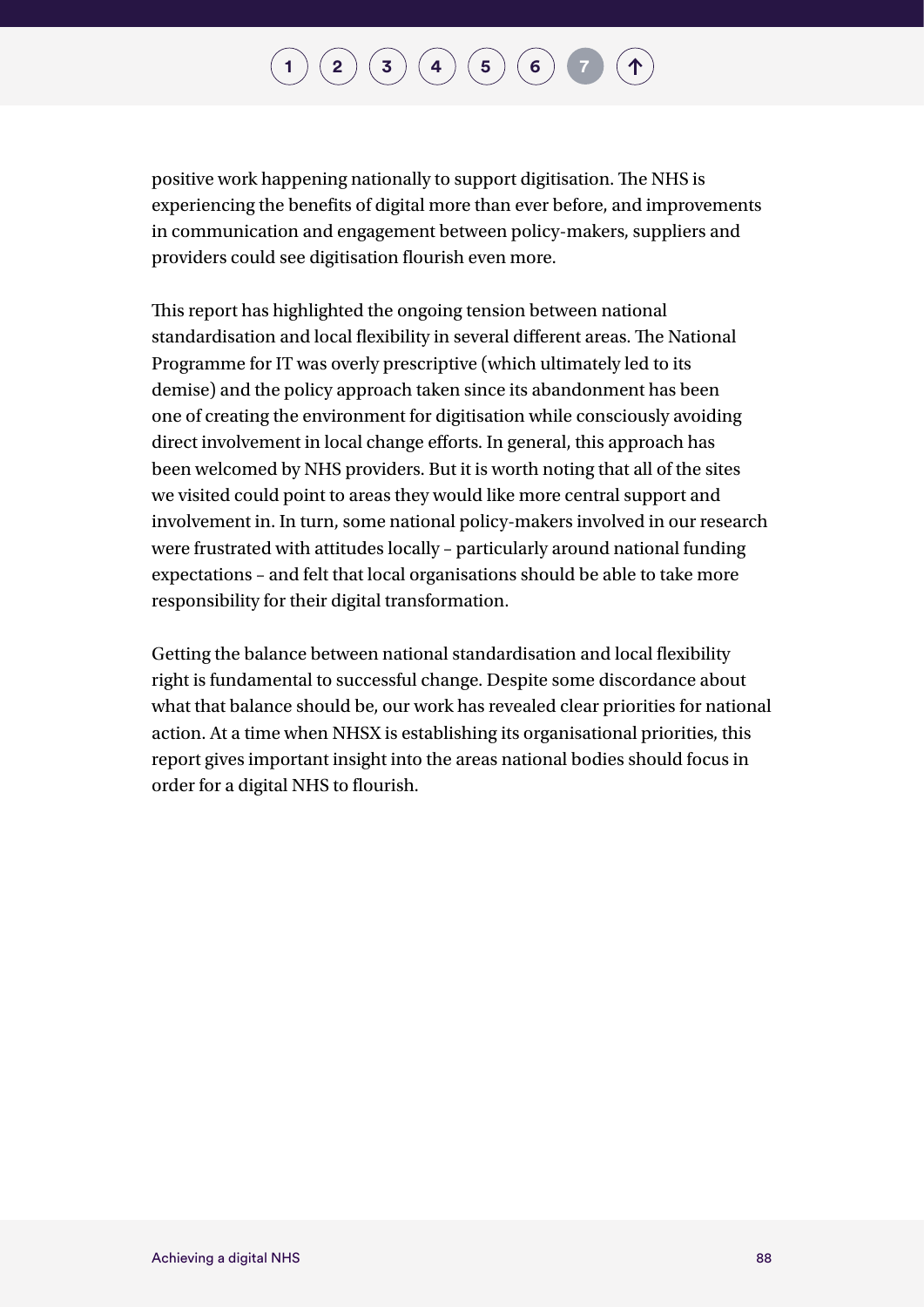# **Glossary**

| <b>Best of breed</b>                                                                                                        | This refers to separate digital systems for clinical areas, which link<br>together to form a cohesive electronic health record.                                                                                                                                                                                                                                                                                                                                                             |
|-----------------------------------------------------------------------------------------------------------------------------|---------------------------------------------------------------------------------------------------------------------------------------------------------------------------------------------------------------------------------------------------------------------------------------------------------------------------------------------------------------------------------------------------------------------------------------------------------------------------------------------|
| <b>Beta</b>                                                                                                                 | If a digital product is in 'beta' (or the beta stage) it is in its second<br>phase of testing. There is usually a private beta stage first, to refine<br>the product, and a public beta stage for public testing before the<br>product goes live.                                                                                                                                                                                                                                           |
| <b>Blueprinting</b>                                                                                                         | Blueprinting is a key deliverable which has been built into the GDE<br>programme. The idea is that GDEs and Fast Followers will create<br>detailed plans of their implementation efforts, in order that other<br>organisations can learn from them.                                                                                                                                                                                                                                         |
| <b>Chief Clinical</b><br><b>Information Officer</b><br>(CCIO) - also, Chief<br><b>Nursing Information</b><br>Officer (CNIO) | The CCIO role combines clinical knowledge and experience with<br>the IT knowledge of a CIO role. CCIOs work with the CIO and wider<br>IT teams on delivering technology products and programmes that<br>improve the overall patient journey and quality of care. The CCIO<br>brings a clinical perspective to the strategic use of technology in the<br>organisation. The CCIO is also involved in supporting wider clinical<br>engagement with the digital programme.                      |
| <b>Chief Information/</b><br><b>Informatics Officer</b><br>(CIO)                                                            | The CIO is a senior person within a organisation who leads the digital<br>and technology work programme. In healthcare, the CIO is usually<br>responsible for leading the IT department, planning how to use the<br>data for the overall running of the organisation and working on issues<br>such as interoperability. They are also involved in decisions about what<br>technology solutions to purchase and what resources are required for<br>successful deployment and sustainability. |
| Closed-loop<br>medication<br>administration                                                                                 | Closed-loop medication administration is a fully electronic process<br>from ordering medication to administration which is designed to<br>eliminate medication errors and improve patient safety. A fully<br>electronic process requires electronic identifiers for the patient<br>and the provider (such as a nurse) and a system such as barcoding<br>for drugs.                                                                                                                          |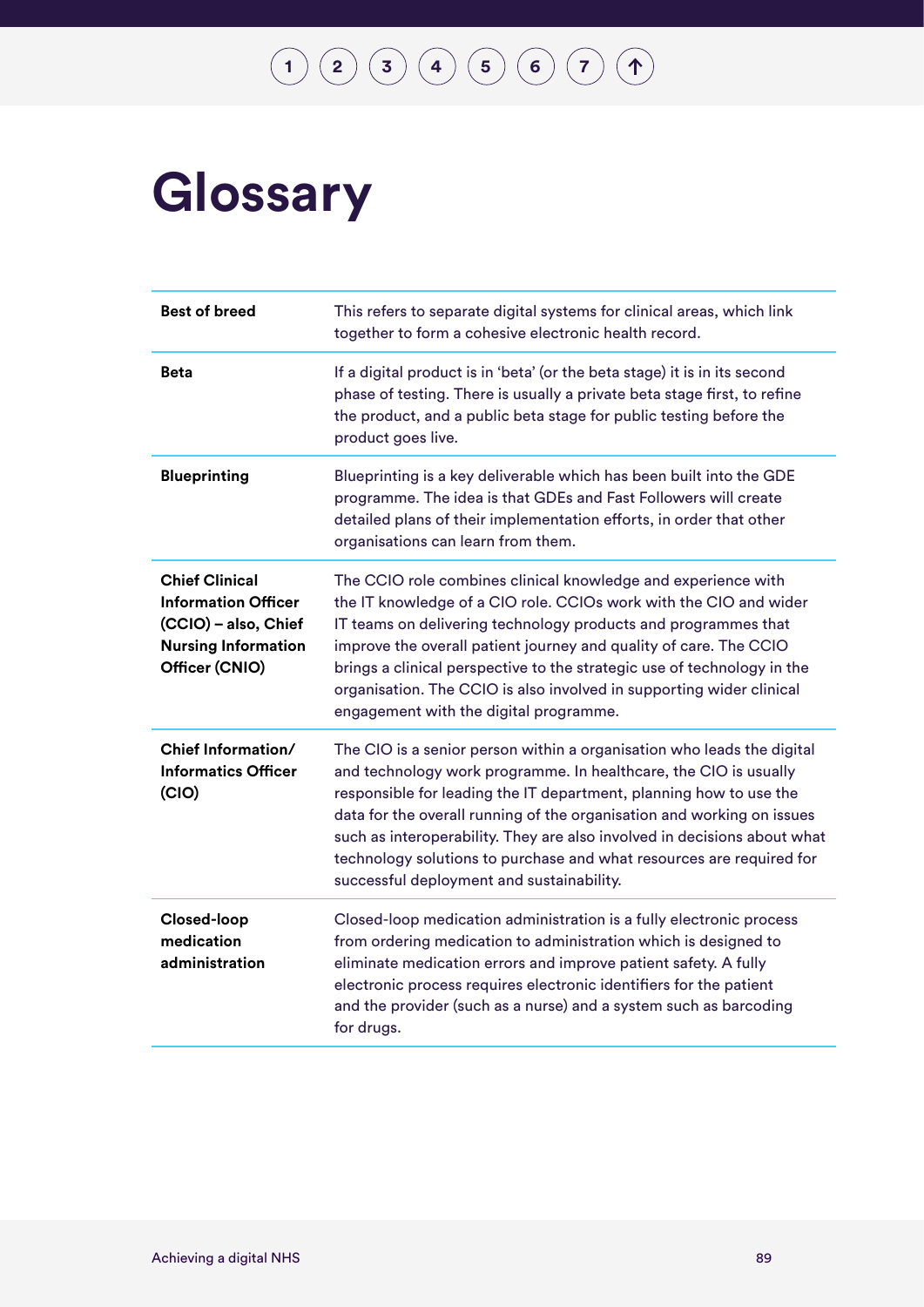| <b>Digital Maturity</b><br><b>Assessment (DMA)</b>                                     | The DMA is a self-assessment tool which measures how well<br>secondary care providers in England are making use of digital<br>technology. Maturity is measured in a range of areas including<br>readiness, capability and infrastructure. The DMA provides an<br>overview of progress across the healthcare system as a whole, as well<br>as support organisations to identify their own strengths and gaps.                                                                                                                                                                                                                                                                                                                                                                                                                                                                                                                                                                         |
|----------------------------------------------------------------------------------------|--------------------------------------------------------------------------------------------------------------------------------------------------------------------------------------------------------------------------------------------------------------------------------------------------------------------------------------------------------------------------------------------------------------------------------------------------------------------------------------------------------------------------------------------------------------------------------------------------------------------------------------------------------------------------------------------------------------------------------------------------------------------------------------------------------------------------------------------------------------------------------------------------------------------------------------------------------------------------------------|
| <b>Electronic Medical</b><br><b>Record Adoption</b><br>Model (EMRAM)                   | EMRAM was created by HIMSS Analytics®. It is an eight-stage model<br>that allows organisations to track their digital progress against others<br>around the world. This eight-stage $(0 - 7)$ maturity model measures<br>the adoption and utilisation of functions required for digitisation to<br>support patient care including security, electronic documentation,<br>data analytics and clinical decision support.                                                                                                                                                                                                                                                                                                                                                                                                                                                                                                                                                               |
| <b>Electronic Patient</b><br>Record (EPR)/<br><b>Electronic Health</b><br>Record (EHR) | An EPR or EHR is the collection of patient and population health<br>information which is stored digitally. It is the basis for advanced digital<br>health functions such as e-prescribing.                                                                                                                                                                                                                                                                                                                                                                                                                                                                                                                                                                                                                                                                                                                                                                                           |
| E-prescribing                                                                          | Connecting for Health described e-prescribing as the "utilisation of<br>electronic systems to facilitate and enhance the communication of a<br>prescription or medicine order, aiding the choice, administration and<br>supply of a medicine through information and decision support and<br>providing a robust audit trail for the entire medicines use process".<br>The main aim of e-prescribing is to improve patient safety by reducing<br>errors in drug administration and adverse events.                                                                                                                                                                                                                                                                                                                                                                                                                                                                                    |
| <b>Fast Healthcare</b><br>Interoperability<br><b>Resources (FHIR)</b>                  | FHIR is an industry standard open API which is being adapted to<br>create APIs suitable for sharing data in health and social care -<br>known as Care Connect FHIR APIs. FHIR builds on the previous<br>HL7 standards.                                                                                                                                                                                                                                                                                                                                                                                                                                                                                                                                                                                                                                                                                                                                                               |
| <b>Health Systems</b><br><b>Support Framework</b><br>(HSSF)                            | The HSSF is a procurement framework developed by NHS England<br>to support NHS organisations access third party suppliers. It focuses<br>particularly on services that support integrated care including digital<br>technology and innovation, and tools which enable population<br>health and risk stratification. Suppliers on the framework have been<br>accredited to ensure their products are high quality and their financial<br>position is stable. A Lot specifically focusing on EPR providers is<br>currently being finalised, with a view to being published in summer<br>2019. Suppliers will be required to demonstrate a particular level<br>of functionality, as well as commitment to the latest standards on<br>interoperability, and their accreditation will relate to either the acute,<br>mental health or both settings. The Framework also provides a way for<br>central bodies to communicate policy direction to suppliers, such as<br>upcoming standards. |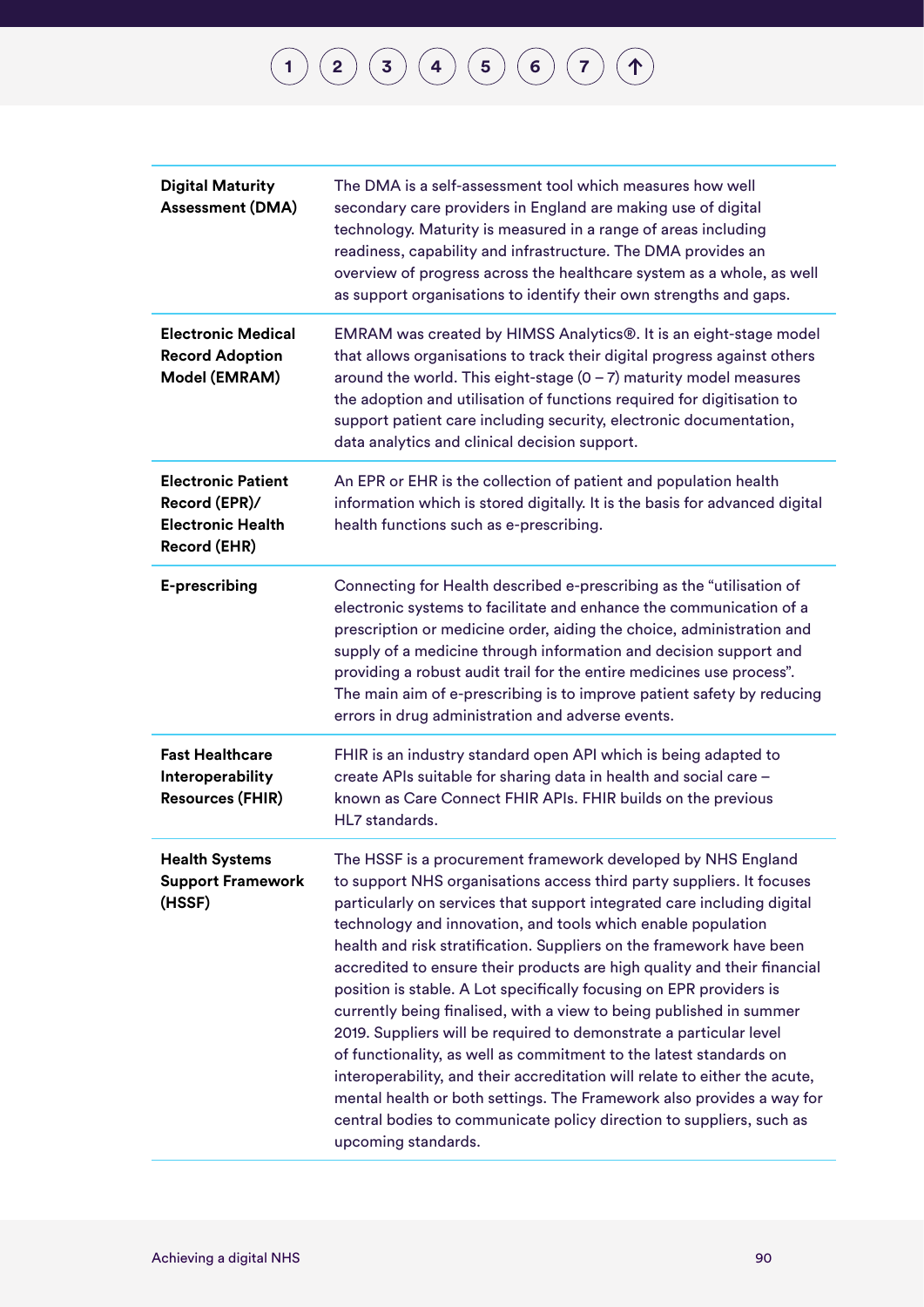| <b>Healthcare</b><br><b>Information</b><br>Management<br><b>Systems Society</b><br>(HIMSS) | The Healthcare Information Management Systems Society (HIMSS)<br>is an international not-for-profit organisation, originating in the USA,<br>which works to improve healthcare through the use of information<br>technology and management systems.                                                                                                                                                                                                               |
|--------------------------------------------------------------------------------------------|-------------------------------------------------------------------------------------------------------------------------------------------------------------------------------------------------------------------------------------------------------------------------------------------------------------------------------------------------------------------------------------------------------------------------------------------------------------------|
| <b>Health System Led</b><br>Investment (HSLI)                                              | The Health System Led Investment (HSLI) fund has seen £412.5 million<br>allocated to Sustainability and Transformation Partnerships (STPs) in<br>order to achieve a digital system. STPs are able to choose how the<br>money is allocated within their area, either further strengthening<br>advanced organisations or bringing weaker trusts up to speed.                                                                                                        |
| <b>Information Standard</b><br><b>Notices (ISN)</b>                                        | ISNs are published under the Health and Social Care Act 2012<br>by NHS Digital to announce new information standards and data<br>collections. When they are received, organisations must ensure that<br>they and their contracts are able to comply.                                                                                                                                                                                                              |
| <b>Integrated Care</b><br>Systems (ICS)                                                    | ICSs are an even closer working relationship than an STP. In an ICS,<br>NHS organisations, in partnership with local councils and others,<br>take collective responsibility for managing resources, delivering NHS<br>standards, and improving the health of the population they serve.<br>ICSs are crucial to the delivery of the NHS Long Term Plan, with<br>NHS England wanting the whole of the country to be covered by ICSs<br>by 2021.                     |
| Interoperability                                                                           | Interoperability refers to the ability of different IT systems to work<br>together without restrictions. Significantly, it requires systems to be<br>able to share information. Interoperability is key enabler to delivering<br>new models of integrated care.                                                                                                                                                                                                   |
| <b>Local Health</b><br>and Care Record<br>Programme (LHCR)                                 | The LHCR initiative was announced in June 2018 and brings together<br>multiple STPs to enable data sharing across an entire geography. Up<br>to £7.5 million has been awarded to each of the five first wave LHCRs,<br>which cover 40 per cent of the population in England. The NHS Long<br>Term Plan contains a target for LHCRs to cover the whole country by<br>2024 as part of achieving a core level of digitisation across the whole<br>healthcare system. |
| <b>The Model Hospital</b>                                                                  | The Model Hospital is a tool developed by NHS Improvement to<br>support Trusts improve their efficiency by enabling them to compare<br>their productivity and identify areas for improvement.                                                                                                                                                                                                                                                                     |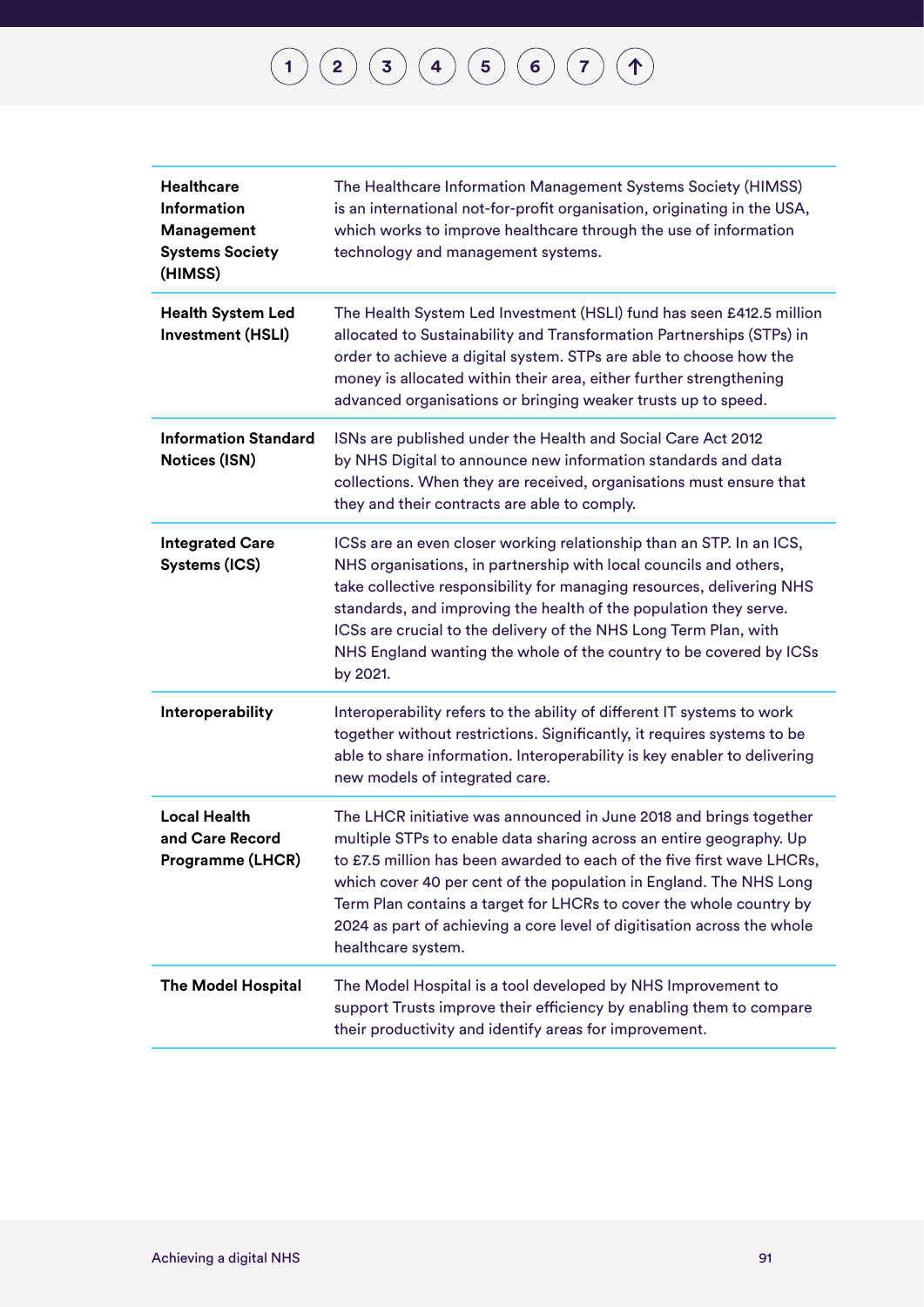| <b>National Programme</b><br>for IT (NPfIT)                                     | NPfIT began in 2002. It was the world's largest civil IT programme<br>and cost over £10 billion. It aimed to implement integrated electronic<br>patient record systems across the NHS - accessible to 30,000<br>general practitioners and authorised healthcare professionals in 300<br>hospitals. Despite some successes, NPfIT was officially dismantled in<br>September 2011.                                                                                                                                                                   |
|---------------------------------------------------------------------------------|----------------------------------------------------------------------------------------------------------------------------------------------------------------------------------------------------------------------------------------------------------------------------------------------------------------------------------------------------------------------------------------------------------------------------------------------------------------------------------------------------------------------------------------------------|
| <b>NHS dictionary</b><br>of medicines and<br>devices $(dm + d)$                 | The NHS dictionary of medicines and devices $(dm+d)$ is the current<br>recognised NHS Standard for identifying medicines and medical<br>devices used in patient care. The aim is to ensure consistency in<br>communicating and recording information. It is an interoperability<br>standard and is designed to provide a common language through<br>which different systems can talk to each other about medical<br>information.                                                                                                                   |
| <b>Open Application</b><br><b>Program Interface</b><br>(API)                    | An API is a set of requirements that govern how different applications<br>interact with each other. The purpose is to allow different parts of<br>software to communicate and work together.                                                                                                                                                                                                                                                                                                                                                       |
| <b>Professional Record</b><br><b>Standards Body</b><br>(PRSB)                   | The PRSB develops standards for healthcare records including the<br>way records and discharge summaries should be structured, and the<br>context of the longitudinal records for the LHCR Programme                                                                                                                                                                                                                                                                                                                                                |
| <b>SNOMED-CT</b>                                                                | SNOMED-CT is a standard terminology developed for sharing<br>information across an electronic health record. All acute trusts in<br>England are required to use SNOMED CT in their patient care systems<br>by April 2020.                                                                                                                                                                                                                                                                                                                          |
| <b>Sustainability and</b><br><b>Transformation</b><br><b>Partnerships (STP)</b> | In 2016, NHS organisations and local councils came together to form<br>44 sustainability and transformation partnerships covering the whole<br>of England. The purpose of the STPs was for areas to set out their<br>proposals to improve health and care for patients by providing more<br>integrated care.                                                                                                                                                                                                                                       |
| <b>Transfers of Care</b>                                                        | NHS Digital's 'Transfer of Care' initiative aims to support data<br>sharing across the NHS. The transfer of care specifications are part<br>of the NHS Standard Contract with the initial set of specifications<br>covering discharge from inpatient care; discharge from mental health;<br>discharge from A&E and outpatient clinic letters. Mandates to use<br>the Fast Healthcare Interoperability Resources (FHIR) standards and<br>Professional Record Standards Body (PRSB) headings for discharge<br>summaries are part of this initiative. |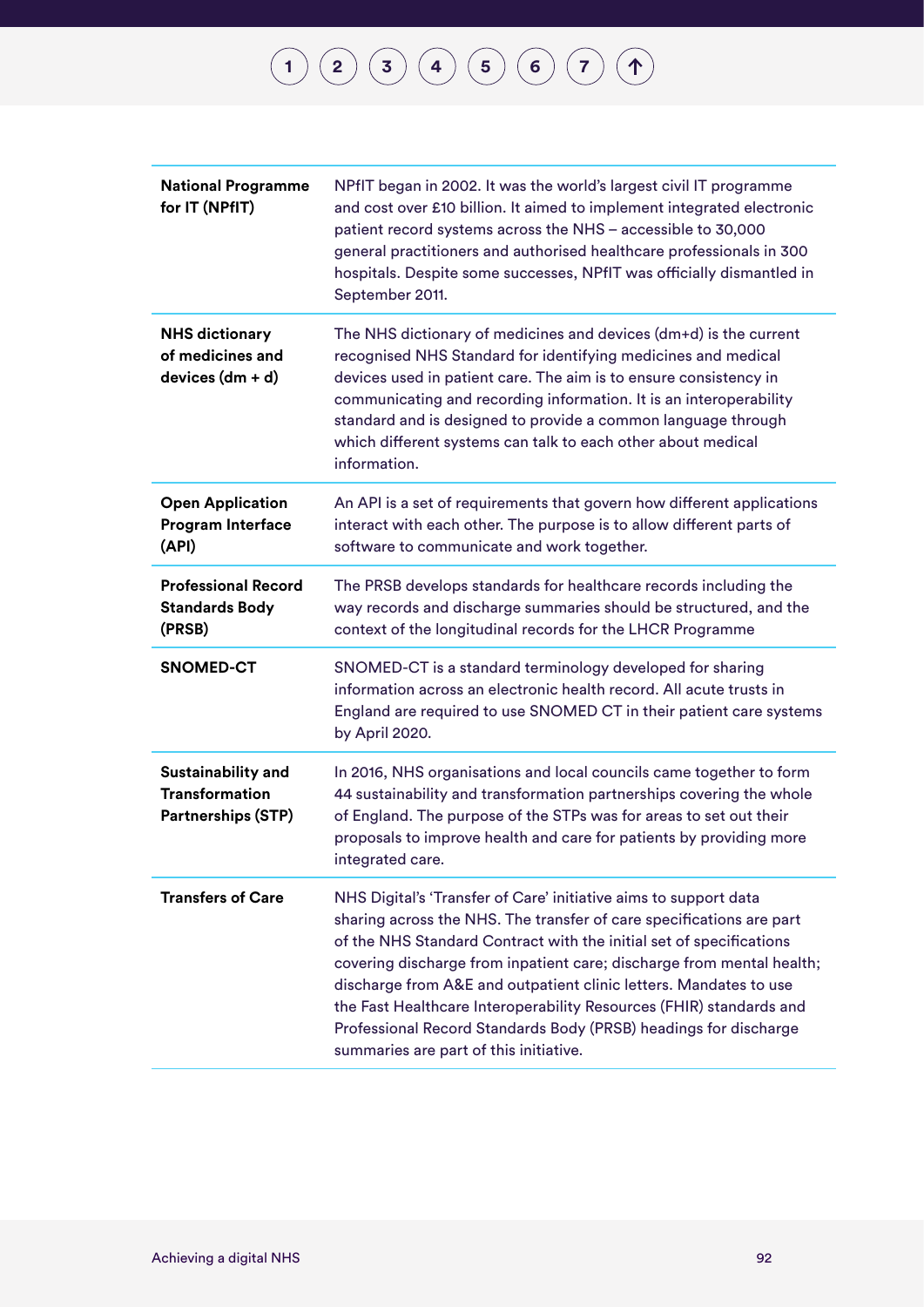| WannaCry | WannaCry was a May 2017 worldwide cyberattack. Computers                |
|----------|-------------------------------------------------------------------------|
|          | running the Microsoft Windows operating system were targeted by         |
|          | a ransomware encrypting data and demanding ransom payments in           |
|          | the Bitcoin cryptocurrency. A report published by the National Audit    |
|          | Office (NAO) following their investigation suggested that 81 Of the 236 |
|          | NHS Trusts in England were either directly or indirectly affected by    |
|          | the attack.                                                             |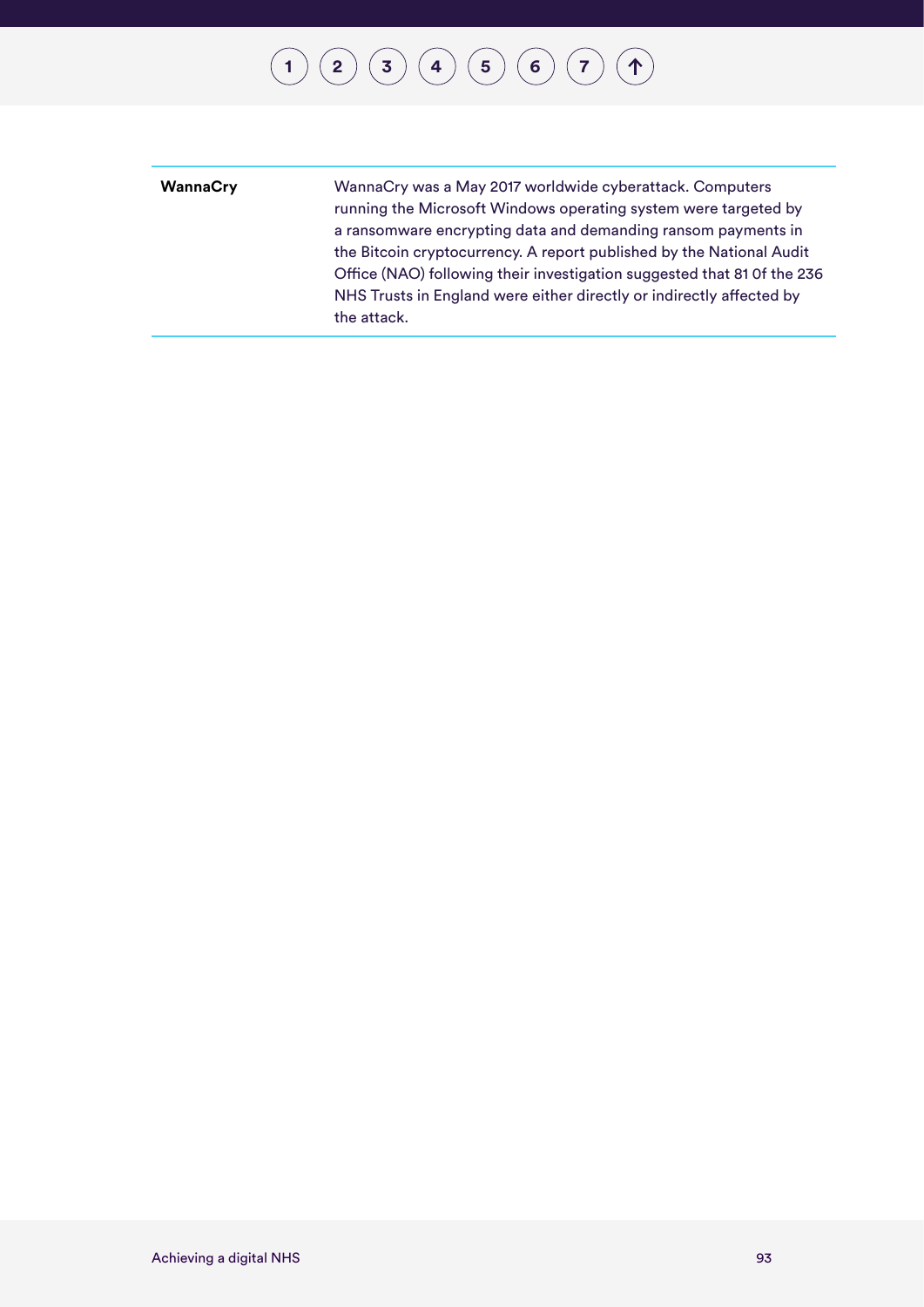## $\binom{2}{\frac{3}{4}}\binom{4}{\frac{5}{6}}\binom{6}{7}$  $\binom{2}{\frac{3}{4}}\binom{4}{\frac{5}{6}}\binom{6}{7}$  $\binom{2}{\frac{3}{4}}\binom{4}{\frac{5}{6}}\binom{6}{7}$  $\binom{2}{\frac{3}{4}}\binom{4}{\frac{5}{6}}\binom{6}{7}$  $\binom{2}{\frac{3}{4}}\binom{4}{\frac{5}{6}}\binom{6}{7}$  $\binom{2}{\frac{3}{4}}\binom{4}{\frac{5}{6}}\binom{6}{7}$  $\binom{2}{\frac{3}{4}}\binom{4}{\frac{5}{6}}\binom{6}{7}$  $\binom{2}{\frac{3}{4}}\binom{4}{\frac{5}{6}}\binom{6}{7}$  $\binom{2}{\frac{3}{4}}\binom{4}{\frac{5}{6}}\binom{6}{7}$  $\binom{2}{\frac{3}{4}}\binom{4}{\frac{5}{6}}\binom{6}{7}$  $\binom{2}{\frac{3}{4}}\binom{4}{\frac{5}{6}}\binom{6}{7}$  $\binom{2}{\frac{3}{4}}\binom{4}{\frac{5}{6}}\binom{6}{7}$  $\binom{2}{\frac{3}{4}}\binom{4}{\frac{5}{6}}\binom{6}{7}$

# **References**

Boonstra A and Broekhuis M (2010) 'Barriers to the acceptance of electronic medical records by physicians from systematic review to taxonomy and interventions', *BMC Health Services Research*, 10 231.

Daub M and Wiesinger A (2015) 'Acquiring the capabilities you need to go digital', McKinsey Digital, March 2015. [www.mckinsey.com/](http://www.mckinsey.com/business-functions/digital-mckinsey/our-insights/acquiring-the-capabilities-you-need-to-go-digital) [business-functions/digital-mckinsey/our-insights/acquiring-the](http://www.mckinsey.com/business-functions/digital-mckinsey/our-insights/acquiring-the-capabilities-you-need-to-go-digital)[capabilities-you-need-to-go-digital](http://www.mckinsey.com/business-functions/digital-mckinsey/our-insights/acquiring-the-capabilities-you-need-to-go-digital) [Accessed 4th March 2019]

Department of Health (2016) *Making IT work: harnessing the power of health information technology to improve care in England*, National Advisory Group on Health Information Technology in England chaired by Professor Robert Wachter. [www.gov.uk/government/](http://www.gov.uk/government/publications/using-information-technology-to-improve-the-nhs/making-it-work-harnessing-the-power-of-health-information-technology-to-improve-care-in-england) [publications/using-information-technology-to-improve-the-nhs/](http://www.gov.uk/government/publications/using-information-technology-to-improve-the-nhs/making-it-work-harnessing-the-power-of-health-information-technology-to-improve-care-in-england) [making-it-work-harnessing-the-power-of-health-information-technology](http://www.gov.uk/government/publications/using-information-technology-to-improve-the-nhs/making-it-work-harnessing-the-power-of-health-information-technology-to-improve-care-in-england)[to-improve-care-in-england](http://www.gov.uk/government/publications/using-information-technology-to-improve-the-nhs/making-it-work-harnessing-the-power-of-health-information-technology-to-improve-care-in-england) [Accessed 8th February 2019]

Department of Health and Social Care (2018) *The future of healthcare: our vision for digital, data and technology in health and care*. [www.gov.uk/government/publications/the-future-of-healthcare](http://www.gov.uk/government/publications/the-future-of-healthcare-our-vision-for-digital-data-and-technology-in-health-and-care/the-future-of-healthcare-our-vision-for-digital-data-and-technology-in-health-and-care)[our-vision-for-digital-data-and-technology-in-health-and-care/](http://www.gov.uk/government/publications/the-future-of-healthcare-our-vision-for-digital-data-and-technology-in-health-and-care/the-future-of-healthcare-our-vision-for-digital-data-and-technology-in-health-and-care) [the-future-of-healthcare-our-vision-for-digital-data-and-technology-in](http://www.gov.uk/government/publications/the-future-of-healthcare-our-vision-for-digital-data-and-technology-in-health-and-care/the-future-of-healthcare-our-vision-for-digital-data-and-technology-in-health-and-care)[health-and-care](http://www.gov.uk/government/publications/the-future-of-healthcare-our-vision-for-digital-data-and-technology-in-health-and-care/the-future-of-healthcare-our-vision-for-digital-data-and-technology-in-health-and-care) [Accessed 8th February 2019]

Elsaid K, Garguilo S and Collins C (2015) Chemotherapy e-prescribing: opportunities and challenges. *Integrated Pharmacy Research and Practice* 2015, 10.2147/IPRP.S84232

Faculty of Clinical Informatics (no date) About (webpage). [www.facultyofclinicalinformatics.org.uk/#about](http://www.facultyofclinicalinformatics.org.uk/#about) [Accessed 8th February 2019]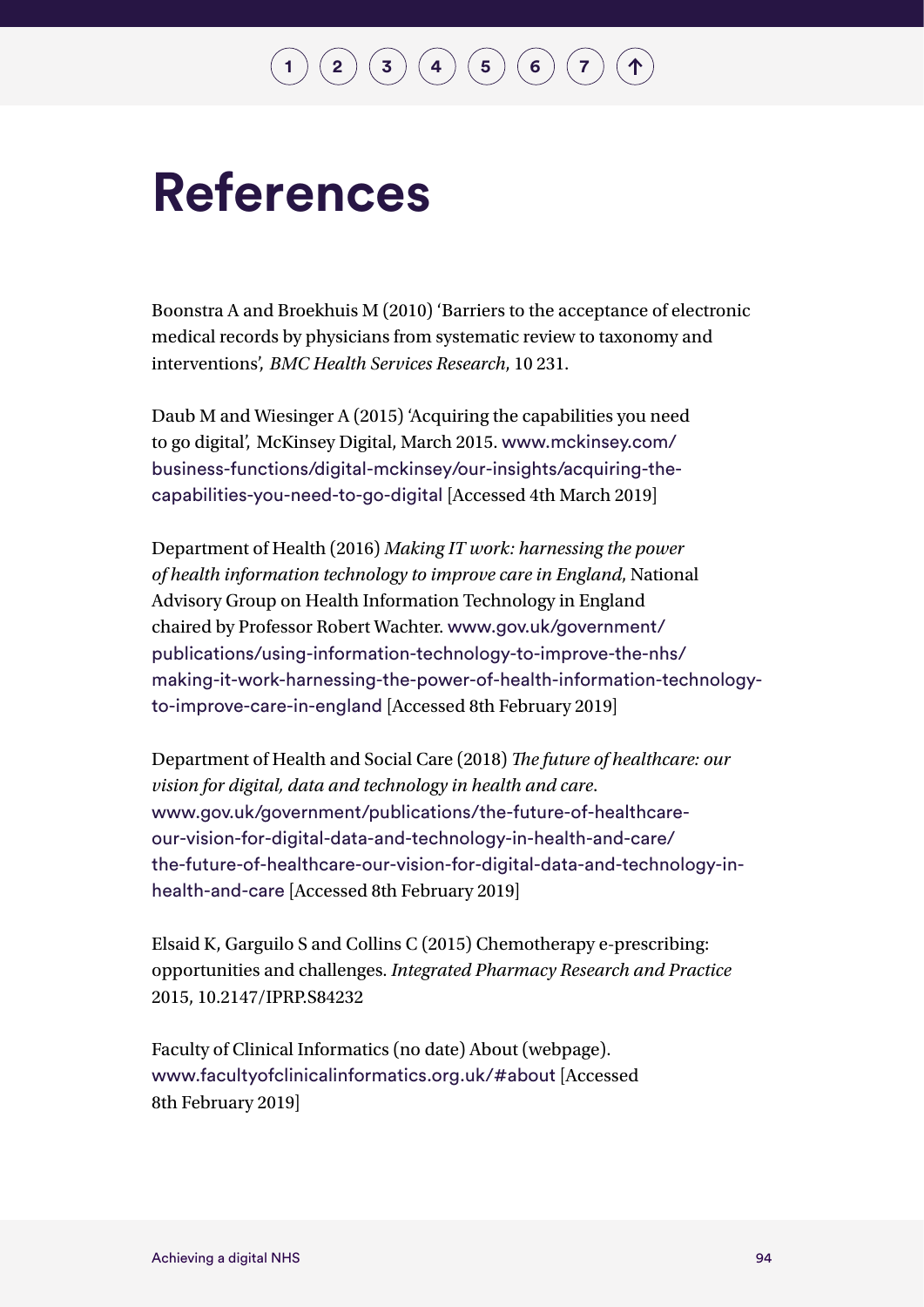## $\mathbf{2} \left( \mathbf{3} \right) \left( \mathbf{3} \right) \left( \mathbf{4} \right) \left( \mathbf{5} \right) \left( \mathbf{6} \right) \left( \mathbf{7} \right)$  $\mathbf{2} \left( \mathbf{3} \right) \left( \mathbf{3} \right) \left( \mathbf{4} \right) \left( \mathbf{5} \right) \left( \mathbf{6} \right) \left( \mathbf{7} \right)$  $\mathbf{2} \left( \mathbf{3} \right) \left( \mathbf{3} \right) \left( \mathbf{4} \right) \left( \mathbf{5} \right) \left( \mathbf{6} \right) \left( \mathbf{7} \right)$  $\mathbf{2} \left( \mathbf{3} \right) \left( \mathbf{3} \right) \left( \mathbf{4} \right) \left( \mathbf{5} \right) \left( \mathbf{6} \right) \left( \mathbf{7} \right)$  $\mathbf{2} \left( \mathbf{3} \right) \left( \mathbf{3} \right) \left( \mathbf{4} \right) \left( \mathbf{5} \right) \left( \mathbf{6} \right) \left( \mathbf{7} \right)$  $\mathbf{2} \left( \mathbf{3} \right) \left( \mathbf{3} \right) \left( \mathbf{4} \right) \left( \mathbf{5} \right) \left( \mathbf{6} \right) \left( \mathbf{7} \right)$  $\mathbf{2} \left( \mathbf{3} \right) \left( \mathbf{3} \right) \left( \mathbf{4} \right) \left( \mathbf{5} \right) \left( \mathbf{6} \right) \left( \mathbf{7} \right)$  $\mathbf{2} \left( \mathbf{3} \right) \left( \mathbf{3} \right) \left( \mathbf{4} \right) \left( \mathbf{5} \right) \left( \mathbf{6} \right) \left( \mathbf{7} \right)$  $\mathbf{2} \left( \mathbf{3} \right) \left( \mathbf{3} \right) \left( \mathbf{4} \right) \left( \mathbf{5} \right) \left( \mathbf{6} \right) \left( \mathbf{7} \right)$  $\mathbf{2} \left( \mathbf{3} \right) \left( \mathbf{3} \right) \left( \mathbf{4} \right) \left( \mathbf{5} \right) \left( \mathbf{6} \right) \left( \mathbf{7} \right)$  $\mathbf{2} \left( \mathbf{3} \right) \left( \mathbf{3} \right) \left( \mathbf{4} \right) \left( \mathbf{5} \right) \left( \mathbf{6} \right) \left( \mathbf{7} \right)$  $\mathbf{2} \left( \mathbf{3} \right) \left( \mathbf{3} \right) \left( \mathbf{4} \right) \left( \mathbf{5} \right) \left( \mathbf{6} \right) \left( \mathbf{7} \right)$  $\mathbf{2} \left( \mathbf{3} \right) \left( \mathbf{3} \right) \left( \mathbf{4} \right) \left( \mathbf{5} \right) \left( \mathbf{6} \right) \left( \mathbf{7} \right)$

Health Education England (no date) 'Building a digital ready workforce'. Web page. [www.hee.nhs.uk/our-work/building-digital-ready-workforce](http://www.hee.nhs.uk/our-work/building-digital-ready-workforce) [Accessed 8th February 2019].

Heifetz RA, Grashow A and Linsky M (2009) *The practice of adaptive leadership: Tools and tactics for changing your organization and the world*. Harvard Business Press.

Hendy J, Reeves BC, Fulop N, Hutchings A and Masseria C (2005) 'Challenges to implementing the national programme for information technology (NPfIT): a qualitative study' *BMJ (Clinical Research ed.)* 331, 7512 (2005): 331-6

Justinia T (2017) 'The UK's National Programme for IT: Why was it dismantled?', *Health Services Management Research*, 30(1), pp. 2–9. doi: 10.1177/0951484816662492

Kraindler J, Gershlick B and Charlesworth A (2019) *Failing to Capitalise: Capital spending in the NHS*. The Health Foundation.

Maguire D, Evans H, Honeyman M and Omojomolo D (2018) *Digital change in health and social care*. Report, The King's Fund. [www.kingsfund.org.uk/](http://www.kingsfund.org.uk/publications/digital-change-health-social-care) [publications/digital-change-health-social-care](http://www.kingsfund.org.uk/publications/digital-change-health-social-care) [Accessed 8th February 2019]

National Audit Office (2017) *Investigation: WannaCry Cyberattack and the NHS*. [www.nao.org.uk/report/investigation-wannacry-cyber-attack-and](http://www.nao.org.uk/report/investigation-wannacry-cyber-attack-and-the-nhs)[the-nhs](http://www.nao.org.uk/report/investigation-wannacry-cyber-attack-and-the-nhs) [Accessed 8th February 2019]

National Data Guardian (2016) *Review of data security, consent and opt-outs*. [https://assets.publishing.service.gov.uk/government/uploads/system/](https://assets.publishing.service.gov.uk/government/uploads/system/uploads/attachment_data/file/535024/data-security-review.PDF) [uploads/attachment\\_data/file/535024/data-security-review.PDF](https://assets.publishing.service.gov.uk/government/uploads/system/uploads/attachment_data/file/535024/data-security-review.PDF)

NHS Digital (no date) GP Systems of Choice. [https://digital.nhs.uk/services/](https://digital.nhs.uk/services/gp-systems-of-choice) [gp-systems-of-choice](https://digital.nhs.uk/services/gp-systems-of-choice) [Accessed 8th February 2019]

NHS England (no date) Information governance resources and FAQs. [www.england.nhs.uk/ig/ig-resources](http://www.england.nhs.uk/ig/ig-resources) [Accessed 6th February 2019].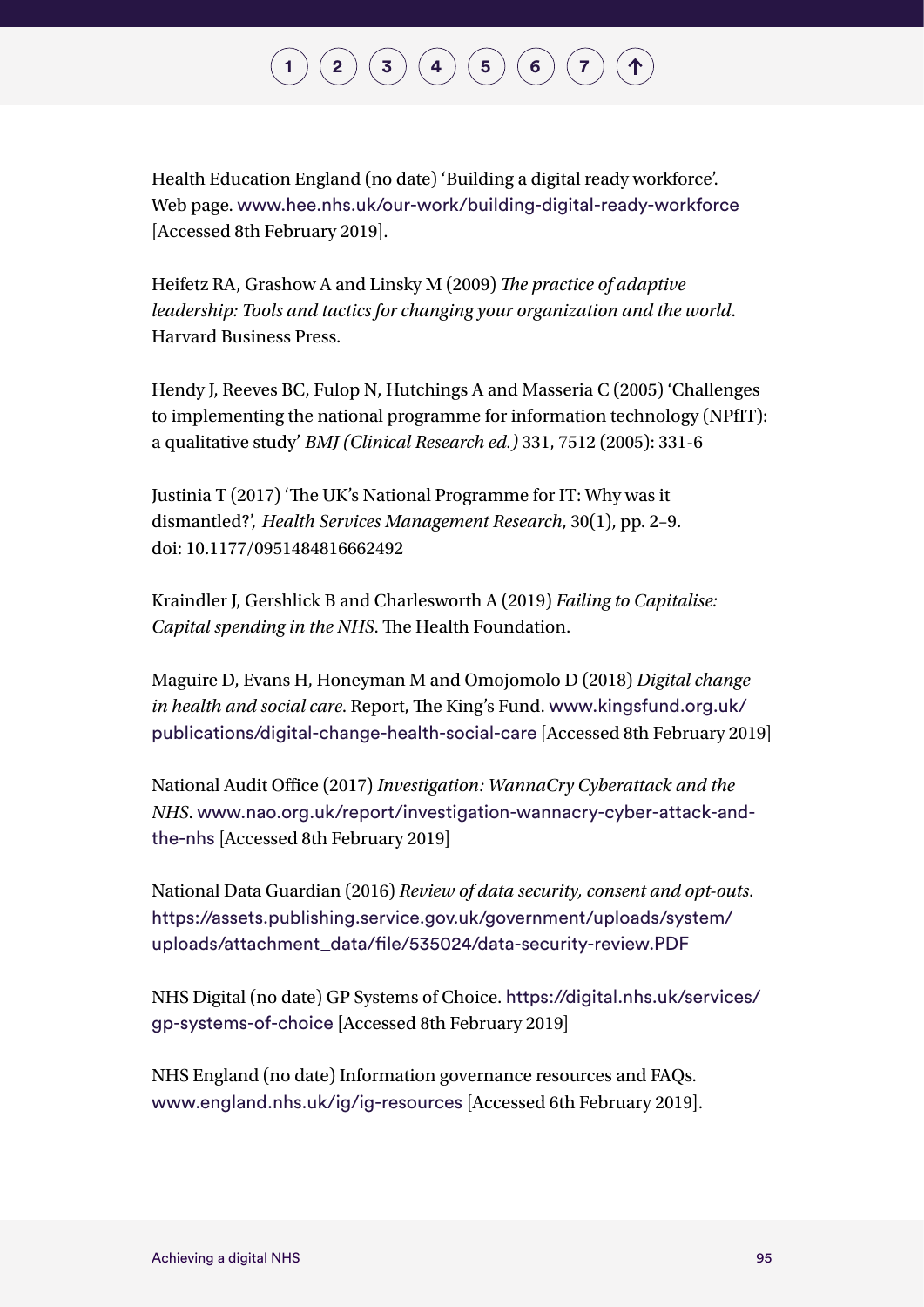NHS England (2019) *NHS Long Term Plan*. [www.longtermplan.nhs.uk](http://www.longtermplan.nhs.uk) [Accessed 8th February 2019].

Professional Record Standards Body (2018) *Findings from exploratory meetings with NHS organisations on their progress in implementing the discharge summary standard*. [https://theprsb.org/wp-content/uploads/2018/11/Site-](https://theprsb.org/wp-content/uploads/2018/11/Site-Visit-Report-2018.pdf)[Visit-Report-2018.pdf](https://theprsb.org/wp-content/uploads/2018/11/Site-Visit-Report-2018.pdf) [Accessed 25th March 2019]

Scobie S and Castle-Clarke S (2019) *What can the NHS learn from learning health systems?* Briefing, Nuffield Trust. [www.nuffieldtrust.org.uk/files/2019-](http://www.nuffieldtrust.org.uk/files/2019-05/learning-health-systems-v3.pdf) [05/learning-health-systems-v3.pdf](http://www.nuffieldtrust.org.uk/files/2019-05/learning-health-systems-v3.pdf)

SFIA Foundation, Skills Framework for the Information Age (SFIA) (no date) Website. [www.sfia-online.org/en](http://www.sfia-online.org/en) [Accessed 8th February 2019]